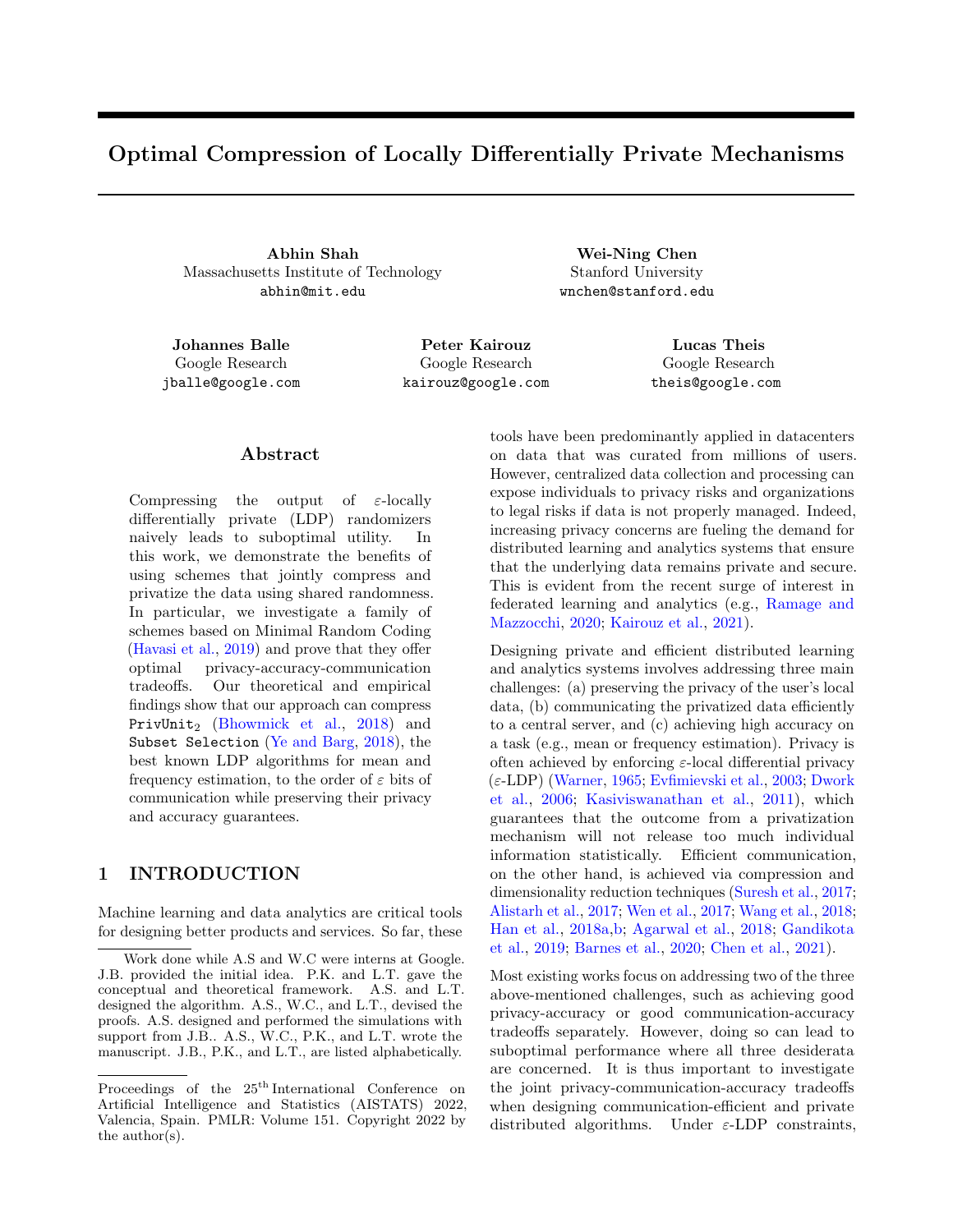[Chen et al.](#page-9-8) [\(2020\)](#page-9-8) presents minimax order-optimal mechanisms for frequency and mean estimation that require only  $\varepsilon$  bits (independent of the underlying dimensionality of the problem) by using shared randomness<sup>[1](#page-1-0)</sup>. However, as noted by [Feldman and](#page-9-9) [Talwar](#page-9-9) [\(2021\)](#page-9-9), the algorithms of [Chen et al.](#page-9-8) [\(2020\)](#page-9-8) are not competitive in terms of accuracy with the best known schemes – Subset Selection for frequency estimation [\(Ye and Barg,](#page-11-0)  $2018$ ) and PrivUnit<sub>2</sub> for mean estimation [\(Bhowmick et al.,](#page-9-0) [2018\)](#page-9-0). Motivated by this fact, the present work addresses the following fundamental question: Can we attain the best known accuracy under  $\varepsilon$ -LDP while only using on the order of  $\varepsilon$  bits of communication? We answer this question affirmatively by leveraging a technique based on importance sampling called Minimal Random Coding [\(Havasi et al.,](#page-10-0) [2019;](#page-10-0) [Cuff,](#page-9-10) [2008;](#page-9-10) [Song et al.,](#page-10-10) [2016\)](#page-10-10).

## 1.1 Our Contributions

We first demonstrate that Minimal Random Coding (MRC) can compress any  $\varepsilon$ -LDP mechanism in a near-lossless fashion using only on the order of  $\varepsilon$ bits of communication (see Theorem [3.1\)](#page-3-0). We also prove that the resulting compressed mechanism is  $2\varepsilon$ -LDP (see Theorem [3.2\)](#page-3-1). Thus, to achieve  $\varepsilon$ -LDP, one has to simulate an  $\varepsilon/2$  mechanism and pay the corresponding penalty in accuracy. Similar to [Chen](#page-9-8) [et al.](#page-9-8) [\(2020\)](#page-9-8), this approach can achieve the order optimal privacy-accuracy tradeoffs with about  $\varepsilon$  bits of communication but is not competitive with the best known LDP schemes. However, we show that this approach is optimal if one is willing to accept approximate LDP with a small  $\delta$  (see Theorem [3.3\)](#page-4-0).

To overcome the limitations of MRC in the pure LDP case, we present a modified version (MMRC) such that the resulting compressed mechanism is  $\varepsilon$ -LDP (see Theorem [3.4\)](#page-5-0). We show that MMRC can simulate a large class of LDP mechanisms in a near-lossless fashion using only on the order of  $\varepsilon$  bits of communication (see Theorem [3.5](#page-5-1) in conjunction with Theorem [3.1\)](#page-3-0).

While the class of LDP mechanisms MMRC can simulate includes the best-known schemes for mean and frequency estimation, MMRC (similar to MRC) is biased for a fixed number of bits of communication. We show that MMRC simulating PrivUnit<sub>2</sub> and Subset Selection can be debiased (see Lemma [4.1](#page-6-0) and Lemma [5.1\)](#page-7-0), while preserving the corresponding accuracy guarantees (see Theorem [4.1](#page-6-1) and Theorem [5.1\)](#page-7-1).

Finally, we empirically demonstrate that MMRC achieves an accuracy comparable to  $PrivUnit<sub>2</sub>$  and

Subset Selection (see Section [4.2](#page-6-2) and Section  $5.2)^2$  $5.2)^2$  $5.2)^2$ while only using about  $\varepsilon$  bits.

We discuss interesting open problems in Section [6](#page-8-0) and defer all additional results and experiments to the accompanying supplementary material.

# <span id="page-1-3"></span>1.2 Related Work

Recent works have examined approaches for compressing LDP schemes in the presence of shared randomness. When  $\varepsilon \leq 1$ , for frequency estimation, [Bassily and Smith](#page-9-11) [\(2015\)](#page-9-11) showed that a single bit is enough to simulate any LDP randomizer with (almost) no impact on its utility although with a large amount of shared randomness. Their result was improved upon, in terms of the amount of shared randomness required, by [Bassily et al.](#page-9-12) [\(2017\)](#page-9-12), [Bun](#page-9-13) [et al.](#page-9-13) [\(2019\)](#page-9-13), and [Acharya and Sun](#page-9-14) [\(2019\)](#page-9-14).

[Chen et al.](#page-9-8) [\(2020\)](#page-9-8) generalized these methods to arbitrary  $\varepsilon$ 's, and provided order-optimal schemes for both frequency and mean estimation that only use on the order of  $\varepsilon$  bits. However, their method is only order-optimal and cannot achieve the accuracy of the best known schemes: PrivUnit<sub>2</sub> [\(Bhowmick et al.,](#page-9-0) [2018\)](#page-9-0) for mean estimation and Subset Selection [\(Ye](#page-11-0) [and Barg,](#page-11-0)  $2018$ <sup>[3](#page-1-2)</sup> for frequency estimation. We show how one can achieve the accuracy of these schemes with on the order of  $\varepsilon$  bits of communication (when  $\varepsilon \geq 1$ ). While we don't advocate large  $\varepsilon$  (our methods work for  $\varepsilon = 1$  as well), we note that larger  $\varepsilon$  are both of theoretical and practical interest since amplification via shuffling can convert a local  $\varepsilon > 1$  to a small central  $\varepsilon$ [\(Erlingsson et al.,](#page-9-15) [2019;](#page-9-15) [Balle et al.,](#page-9-16) [2019;](#page-9-16) [Erlingsson](#page-9-17) [et al.,](#page-9-17) [2020\)](#page-9-17).

In the absence of shared randomness, [Girgis et al.](#page-10-11) [\(2021b\)](#page-10-11), [Girgis et al.](#page-9-18) [\(2021a\)](#page-9-18), [Chen et al.](#page-9-8) [\(2020\)](#page-9-8) provided order-optimal mechanisms for frequency and mean estimation but their mechanisms do not achieve the best known accuracy. [Feldman and Talwar](#page-9-9) [\(2021\)](#page-9-9) presented an approach for compressing  $\varepsilon$ -LDP schemes in a lossless fashion using a pseudorandom generator (PRG). Their approach, which relies on cryptographic hardness of the PRG, can compress Subset Selection to  $O(\ln d)$  bits and PrivUnit<sub>2</sub> to  $O(\varepsilon + \ln d)$  bits, where d is the dimension of the underlying problem. Their approach, similar to ours, can achieve the privacy vs accuracy tradeoffs of the best known schemes, i.e., Subset Selection and

<span id="page-1-0"></span><sup>&</sup>lt;sup>1</sup>We assume that the encoder and the decoder can depend on a random quantity that both the server and the user have access to. See Section [2.2](#page-2-0) for details.

<span id="page-1-1"></span><sup>2</sup>The source code of our implementation is available at <https://tinyurl.com/rcc-dp>.

<span id="page-1-2"></span> $^3$ Subset Selection is similar to asymmetric RAPPOR [\(Erlingsson et al.,](#page-9-19) [2014\)](#page-9-19) in the sense that both have the same marginal distribution. Here, we focus on simulating Subset Selection.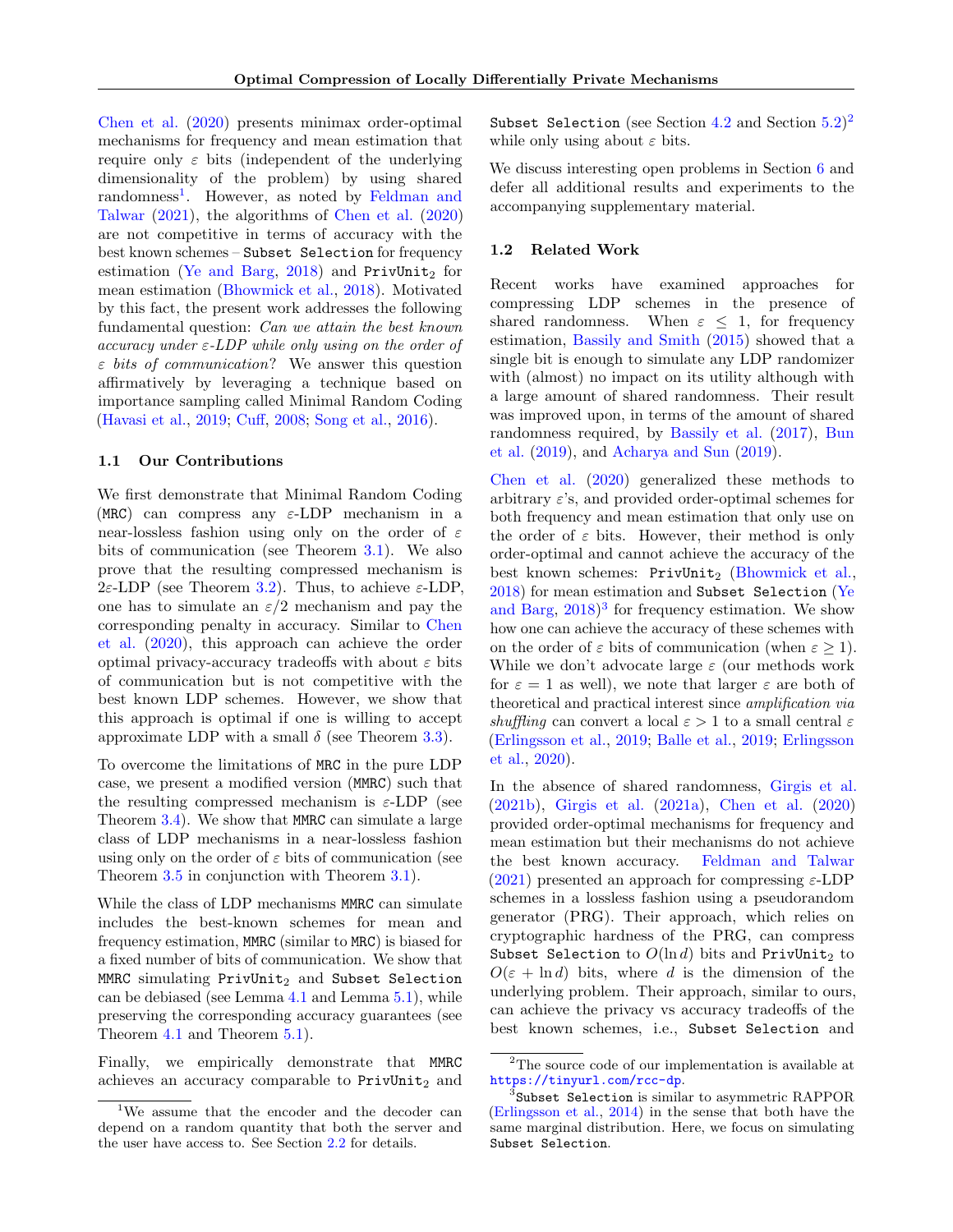$PrivUnit<sub>2</sub>$ . Nevertheless, their approach is designed to work without shared randomness, therefore requiring more bits than necessary if shared randomness is available, as in our work.

Unlike previous work, our technique of compressing generic LDP schemes relies on Minimal Random Coding (MRC), which was designed to simulate noisy channels. Several papers in information theory and related fields have studied the problem of efficiently simulating noisy channels over digital channels (e.g., [Bennett and Shor,](#page-9-20) [2002;](#page-9-20) [Harsha et al.,](#page-10-12) [2007;](#page-10-12) [Li and El Gamal,](#page-10-13) [2018\)](#page-10-13) and proposed general solutions. In particular, these papers showed that any noisy channel can be simulated at a bit-rate which is close to the mutual information between the information available to the sender and the receiver. However, this result only holds if a shared source of randomness is available. Without such a source, the achievable rate has been shown to be close to Wyner's common information [\(Wyner,](#page-10-14) [1975;](#page-10-14) [Cuff,](#page-9-10) [2008\)](#page-9-10), which can be significantly larger than the mutual information  $(Xu et al., 2011)$  $(Xu et al., 2011)$ . While promising as a recipe for simulating arbitrary differentially private mechanisms, the general coding schemes discussed in these papers have not been analyzed for their effect on differential privacy guarantees. MRC [\(Havasi et al.,](#page-10-0) [2019\)](#page-10-0), which we analyze and build upon here, is one of these schemes and is also known as likelihood encoder in information theory [\(Cuff,](#page-9-10) [2008;](#page-9-10) [Song et al.,](#page-10-10) [2016\)](#page-10-10).

Finally, mean and frequency estimation under LDP constraints, two canonical problems in distributed learning and analytics, have been widely studied [\(Duchi](#page-9-21) [et al.,](#page-9-21) [2013;](#page-9-21) Nguyên et al., [2016;](#page-10-16) [Bhowmick et al.,](#page-9-0) [2018;](#page-9-0) [Wang et al.,](#page-10-17) [2019;](#page-10-17) [Gandikota et al.,](#page-9-5) [2019;](#page-9-5) [Erlingsson](#page-9-19) [et al.,](#page-9-19) [2014;](#page-9-19) [Bassily and Smith,](#page-9-11) [2015;](#page-9-11) [Kairouz et al.,](#page-10-18) [2016;](#page-10-18) [Ye and Barg,](#page-11-0) [2018;](#page-11-0) [Acharya et al.,](#page-9-22) [2019\)](#page-9-22).

# <span id="page-2-3"></span>2 PRELIMINARIES

#### 2.1 Locally Differentially Private (LDP)

Suppose  $x \in \mathcal{X}$  is some user's data that must remain private. A privatization mechanism  $q$  is a randomized mapping that maps  $x \in \mathcal{X}$  to  $z \in \mathcal{Z}$  with probability  $q(z|x)$  where Z can be arbitrary. The user transmits  $z \sim q(\cdot|\mathbf{x})$ , i.e., a privatized version of x to the server. Further, q is  $\varepsilon$ -LDP if

$$
\forall x, x' \in \mathcal{X}, z \in \mathcal{Z}, q(z|x) \le e^{\varepsilon} q(z|x') \qquad (1)
$$

and q is  $(\varepsilon, \delta)$ -LDP if  $\forall x, x' \in \mathcal{X}, Z \subseteq \mathcal{Z}$ ,

$$
\sum_{\mathbf{z}\in Z} q(\mathbf{z}|\mathbf{x}) \le e^{\varepsilon} \sum_{\mathbf{z}\in Z} q(\mathbf{z}|\mathbf{x}') + \delta.
$$

Here, we focus on  $\varepsilon$ -LDP mechanisms where  $\varepsilon \geq 1$ .

#### <span id="page-2-0"></span>2.2 Shared Randomness

Here, we allow  $\varepsilon$ -LDP mechanisms to use *shared* randomness. That is, q can depend on a random variable  $u \in \mathcal{U}$  that is known to both the user and the server (but  $u$  is independent of  $x$ ). The corresponding  $\varepsilon$ -LDP constraint is

$$
\forall \pmb{x}, \pmb{x}' \in \mathcal{X}, \pmb{z} \in \mathcal{Z}, \pmb{u} \in \mathcal{U}, \ q(\pmb{z}|\pmb{x},\pmb{u}) \leq \exp(\varepsilon)q(\pmb{z}|\pmb{x}',\pmb{u}).
$$

The server wishes to reconstruct  $x$  from  $z$  and the corresponding estimator is allowed to implicitly depend on  $u$ . However, for simplicity, we suppress the dependence on  $u$  in our notation. In practice, shared randomness can be achieved via downlink communication, that is, the server generates  $\boldsymbol{u}$  (e.g., a random seed) and communicates it to the user. Further, we note that such shared randomness can be established well before the advent of any private data<sup>[4](#page-2-1)</sup>.

# 2.3 PrivUnit<sub>2</sub>

The PrivUnit<sub>2</sub> mechanism  $q^{pu}$ , proposed by [Bhowmick](#page-9-0) [et al.](#page-9-0)  $(2018)$ , is an  $\varepsilon$ -LDP sampling scheme when the input alphabet  $\mathcal X$  is the d–dimensional unit  $\ell_2$  sphere  $\mathbb{S}^{d-1}$ . Formally, given a vector  $x \in \mathbb{S}^{d-1}$ , PrivUnit<sub>2</sub> draws a random vector z from a spherical cap  $\{z \in \mathcal{Z}\}$  $\mathbb{S}^{d-1}$  |  $\langle z, x \rangle \geq \gamma$ } with probability  $p_0$  or from its complement  $\{z \in \mathbb{S}^{d-1} \mid \langle z, x \rangle \langle \gamma \}$  with probability  $1 - p_0$ , where  $\gamma \in [0, 1]$  and  $p_0 \geq 1/2$  are parameters (depending on  $\varepsilon$  and d) that trade accuracy and privacy (see Appendix [D\)](#page-21-0). In other words,  $q^{\text{pu}}$  is as follows:

$$
q^{\text{pu}}(\boldsymbol{z}|\boldsymbol{x}) = \begin{cases} \frac{2p_0}{A(1,d)I_{1-\gamma^2}(\frac{d-1}{2},\frac{1}{2})} & \text{if } \langle \mathbf{x}, \mathbf{z} \rangle \ge \gamma \\ \frac{2(1-p_0)}{2A(1,d)-A(1,d)I_{1-\gamma^2}(\frac{d-1}{2},\frac{1}{2})} & \text{otherwise} \end{cases}
$$

where  $A(1, d)$  denotes the area of  $\mathbb{S}^{d-1}$  and  $I_x(a, b)$ denotes the regularized incomplete beta function. The estimator of the  $PrivUnit_2$  mechanism (denoted by  $\hat{x}^{pu}$ ) is obtained by dividing every coordinate of z by  $m_{\text{pu}}$  i.e.,  $\hat{\boldsymbol{x}}^{\text{pu}} := \boldsymbol{z}/m_{\text{pu}}$  where

<span id="page-2-4"></span>
$$
m_{\text{pu}} \coloneqq \frac{(1-\gamma^2)^{\alpha}}{2^{d-2}(d-1)} \left[ \frac{p_0}{B(1;\alpha,\alpha)-B(\tau;\alpha,\alpha)} - \frac{1-p_0}{B(\tau;\alpha,\alpha)} \right] (2)
$$

<span id="page-2-2"></span>with  $\alpha = (d-1)/2$ ,  $\tau = (1 + \gamma)/2$ , and  $B(x; \alpha, \beta)$  denoting the incomplete beta function. The estimator  $\hat{x}^{pu}$  is (a) unbiased i.e.,  $\mathbb{E}[\hat{x}^{pu}|\boldsymbol{x}] = \boldsymbol{x},$ (b) has order-optimal utility i.e.,  $\mathbb{E}[\|\hat{x}^{pu} - x\|_2^2] =$  $\Theta\left(\frac{d}{\min(\varepsilon,(e^{\varepsilon}-1)^2,d)}\right)$ , and (c) achieves the best known constants for mean estimation. See Appendix [D](#page-21-0) for more details on PrivUnit<sub>2</sub>.

<span id="page-2-1"></span><sup>4</sup>Quantifying the amount of such shared randomness required remains an open question. See Section [6.](#page-8-0)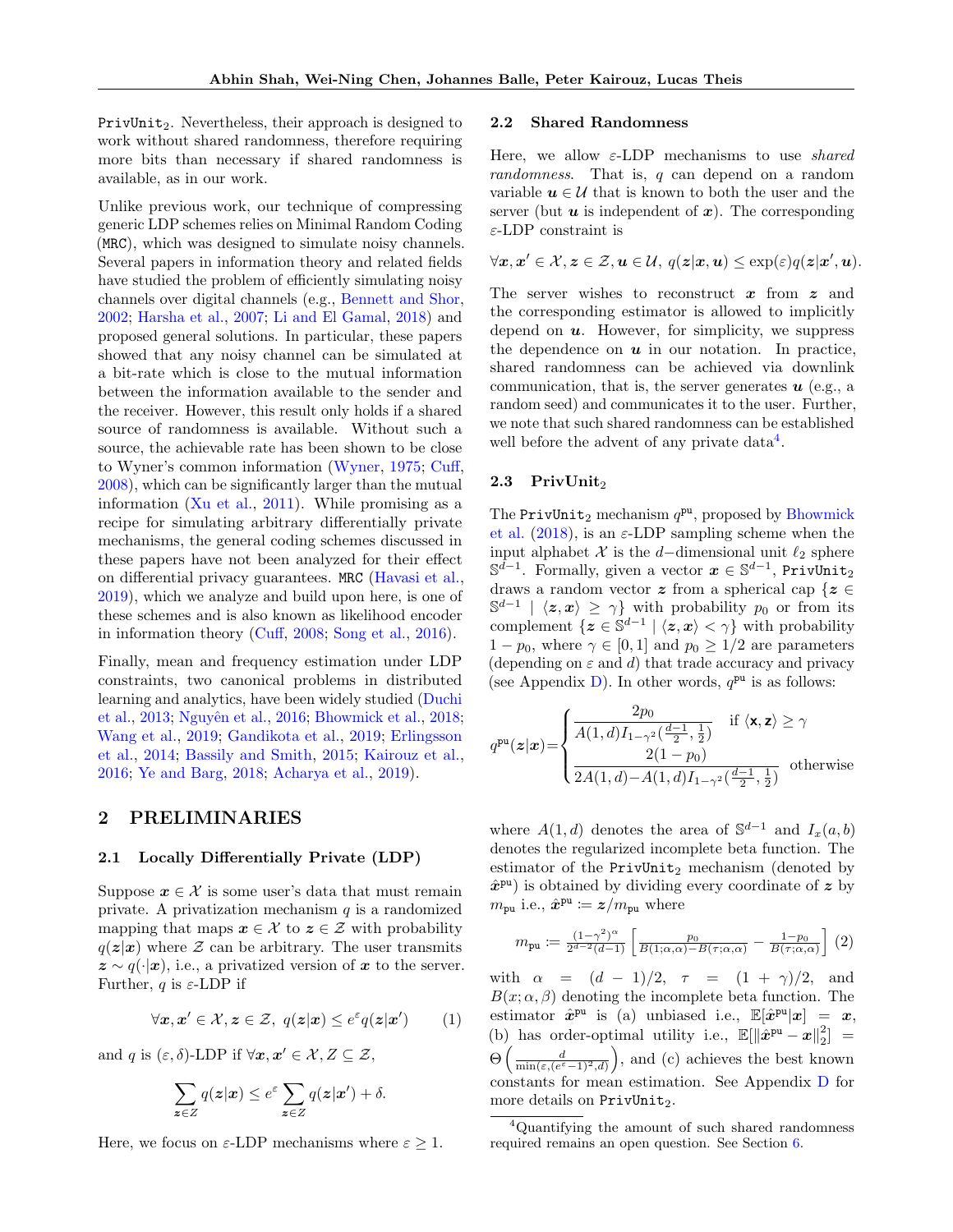## 2.4 Subset Selection

The Subset Selection mechanism  $q^{ss}$ , proposed by [Ye and Barg](#page-11-0) [\(2018\)](#page-11-0), is an  $\varepsilon$ -LDP sampling scheme when the input alphabet  $\mathcal X$  can take d different values. Without loss of generality, let  $\mathcal{X} := \{e_1, e_2, ..., e_d\},\$ where  $e_j \in \{0,1\}^d$  is the  $j^{th}$  standard unit vector, i.e., the one-hot encoding of  $j$ . The output alphabet  $\mathcal Z$  is the set of all d-bit binary strings with Hamming weight  $s \coloneqq \lceil \frac{d}{1+e^{\varepsilon}} \rceil$ , i.e.,

$$
\mathcal{Z} = \left\{ \boldsymbol{z} = (z^{(1)}, \cdots, z^{(d)}) \in \{0, 1\}^d : \sum_{i=1}^d z^{(i)} = s \right\}.
$$

Given  $x \in \mathcal{X}$ , Subset Selection maps it to  $z \in \mathcal{Z}$ with the following conditional probability:

$$
q^{\mathbf{ss}}(\mathbf{z}|\mathbf{x}) \coloneqq \begin{cases} \frac{e^{\varepsilon}}{\left(\frac{d-1}{s-1}\right)e^{\varepsilon} + \left(\frac{d-1}{s}\right)} & \text{if } \mathbf{z} \in \mathcal{Z}_{\mathbf{x}}\\ \frac{1}{\left(\frac{d-1}{s-1}\right)e^{\varepsilon} + \left(\frac{d-1}{s}\right)} & \text{if } \mathbf{z} \in \mathcal{Z} \setminus \mathcal{Z}_{\mathbf{x}} \end{cases} \tag{3}
$$

where  $\mathcal{Z}_x = \{ z = (z^{(1)}, \dots, z^{(d)}) \in \mathcal{Z} : z^{(x)} = 1 \}$  is the set of elements in  $\mathcal Z$  with 1 in the  $x^{th}$  location. The estimator of the Subset Selection mechanism (denoted by  $\hat{\mathbf{x}}^{\text{ss}}$ ) is obtained by subtracting  $b_{ss}$  from every component of z and dividing every component of the result by  $m_{ss}$  i.e.,  $\hat{\mathbf{x}}^{\text{ss}} \coloneqq (\mathbf{z} - b_{ss})/m_{ss}$  where

$$
m_{\text{ss}} := \frac{s(d-s)(e^{\varepsilon}-1)}{(d-1)(s(e^{\varepsilon}-1)+d)}, \ b_{\text{ss}} := \frac{s((s-1)e^{\varepsilon}+(d-s))}{(d-1)(s(e^{\varepsilon}-1)+d)}.\ (4)
$$

The estimator  $\hat{x}^{ss}$  is (a) unbiased i.e.,  $\mathbb{E}[\hat{x}^{ss}|\mathbf{x}] =$  $\boldsymbol{x},$  (b) has optimal utility i.e.,  $\mathbb{E}[\|\hat{\boldsymbol{x}}^{ss} - \boldsymbol{x}\|_2^2] =$  $\Theta\left(\frac{d}{\min\left(e^{\varepsilon},(e^{\varepsilon}-1)^2,d\right)}\right)$  and (c) achieves the best known constants for frequency estimation. See Appendix [G](#page-31-0) for more details on Subset Selection.

# <span id="page-3-9"></span>3 MAIN RESULTS

In this section, first, we describe the Minimal Random Coding algorithm for compressing any ε-LDP mechanism and prove its order-optimal privacy-accuracy-communication tradeoffs. Then, we propose the Modified Minimal Random Coding algorithm for compressing any  $\varepsilon$ -LDP cap-based mechanism $\bar{5}$  $\bar{5}$  $\bar{5}$  and prove that it achieves optimal privacy-accuracy-communication tradeoffs.

#### <span id="page-3-7"></span>3.1 Minimal Random Coding (MRC)

Consider an  $\varepsilon$ -LDP mechanism  $q(\cdot|\boldsymbol{x})$  that we wish<br>to compress. Under MRC, first, a number of Under MRC, first, a number of candidates  $z_1, \dots, z_N$  are drawn from a fixed reference distribution  $p(\cdot)$  (known to both the user and the server). This can be achieved via a pseudorandom number generator with a known seed. Next, the user transmits an index  $K \in [N]$  to the server where K is drawn according to some distribution  $\pi^{\text{mrc}}(\cdot)$  such that  $z_K \sim q(\cdot|\mathbf{x})$  approximately. The distribution  $\pi^{\text{mrc}}$  is such that,  $\forall k \in [N], \pi^{\text{mrc}}(k) \propto w(k)$  where  $w(k) := q(z_k|x)/p(z_k)$  are the importance weights<sup>[6](#page-3-3)</sup> (see Algorithm [1\)](#page-3-4). To communicate the index  $K$  of MRC,  $log N$  bits are required.

| Algorithm 1: MRC |  |  |
|------------------|--|--|
|------------------|--|--|

| <b>Input:</b> $\varepsilon$ -LDP mechanism $q(\cdot \boldsymbol{x})$ , reference |
|----------------------------------------------------------------------------------|
| distribution $p(\cdot)$ , number of candidates N                                 |
| Draw samples $z_1, \dots, z_N$ from $p(z)$ // Using the                          |
| shared source of randomness                                                      |
| for $k \in \{1, \cdots, N\}$ do                                                  |
| $ w(k) \leftarrow q(\mathbf{z}_k \mathbf{x})/p(\mathbf{z}_k)$                    |
| $\pi^{\text{mrc}}(\cdot) \leftarrow w(\cdot) / \sum_{k} w(k)$                    |
| Output: $\pi^{\text{mrc}}(\cdot), \{z_1, \cdots, z_N\}$                          |

<span id="page-3-8"></span><span id="page-3-4"></span>Let  $q^{\text{mrc}}$  denote the distribution of  $z_K$  where  $K \sim$  $\pi^{\text{mrc}}(\cdot)$ . The following theorem shows that when the number of candidates is exponential in  $\varepsilon$ , samples drawn from  $q^{\text{mrc}}$  will be similar to samples drawn from  $q(\cdot|\boldsymbol{x})$ in terms of  $\ell_2$  error. In other words,  $q^{\text{mrc}}$  can compress  $q(\cdot|\mathbf{x})$  to the order of  $\varepsilon$  bits of communication as well as simulate it in a near-lossless fashion. A proof can be found in Appendix [B.1.](#page-12-0)

<span id="page-3-10"></span><span id="page-3-0"></span>Theorem 3.1 (Utility of MRC). Consider any input alphabet X, output alphabet Z, data  $x \in \mathcal{X}$ , and  $\varepsilon$ -LDP mechanism  $q(\cdot|\boldsymbol{x})$ . Consider any reference distribution  $p(\cdot)$  such that  $|\ln(q(z|x)/p(z))| \leq \varepsilon \ \forall \ x \in \mathcal{X}, z \in \mathcal{Z}$ . Let the number of candidates be  $N = 2^{(\log e + 4c)\varepsilon}$  for some constant  $c \geq 0$ . Then, for  $\alpha \in [0, 1/2]$ ,  $q^{\text{mrc}}$  is such that

<span id="page-3-6"></span>
$$
\Big\lvert \mathbb{E}_{q^{\textit{mrc}}} \big[ \lVert \bm{z} - \bm{x} \rVert^2 \big] \! - \! \mathbb{E}_{q} \big[ \lVert \bm{z} - \bm{x} \rVert^2 \big] \Big\rvert \leq \tfrac{2\alpha \sqrt{\mathbb{E}_{q}[\lVert \bm{z} - \bm{x} \rVert^4} }{1 - \alpha} \! \! \big[ 5 \big)
$$

holds with probability at least  $1 - 2\alpha$ , with c and  $\alpha$ related by the following:  $\alpha = \sqrt{2^{-c\epsilon} + 2^{-c^2/\log e + 1}}$ .

In general,  $\mathbb{E}_q [||z - x||^4]$  in [\(5\)](#page-3-6) can be well-controlled. See Remark  $\overline{B.1}$  $\overline{B.1}$  $\overline{B.1}$  in Appendix B.1 for more details.

In the next Theorem, we show that  $\pi^{\text{mrc}}$  is 2 $\varepsilon$ -LDP. Hence, the compressed mechanism  $q^{\text{mrc}}$  is  $2\varepsilon$ -LDP.

<span id="page-3-1"></span>Theorem 3.2 (Pure DP guarantee of MRC). Consider any input alphabet X, output alphabet Z, and data  $x \in$  $X.$  Consider any ε-LDP mechanism q( $\cdot |x|$ ), reference distribution  $p(\cdot)$ , and number of candidates  $N > 1$ . Then,  $\pi^{mnc}(\cdot)$  obtained from Algorithm [1](#page-3-4) is a  $2\varepsilon$ -LDP mechanism.

<span id="page-3-2"></span><sup>&</sup>lt;sup>5</sup>The family of cap-based mechanisms includes PrivUnit<sup>2</sup> and Subset Selection. See Definition [3.1.](#page-4-1)

<span id="page-3-5"></span><span id="page-3-3"></span><sup>&</sup>lt;sup>6</sup>We suppress dependence of  $\pi^{\text{mrc}}$  & w on  $\bm{x}$  for simplicity.

<sup>7</sup>Note that this condition holds for many reference distributions  $p(\cdot)$ . For example, one can simply choose  $p(\cdot) = q(\cdot | \boldsymbol{x}^*)$  for some  $\boldsymbol{x}^* \in \mathcal{X}$ .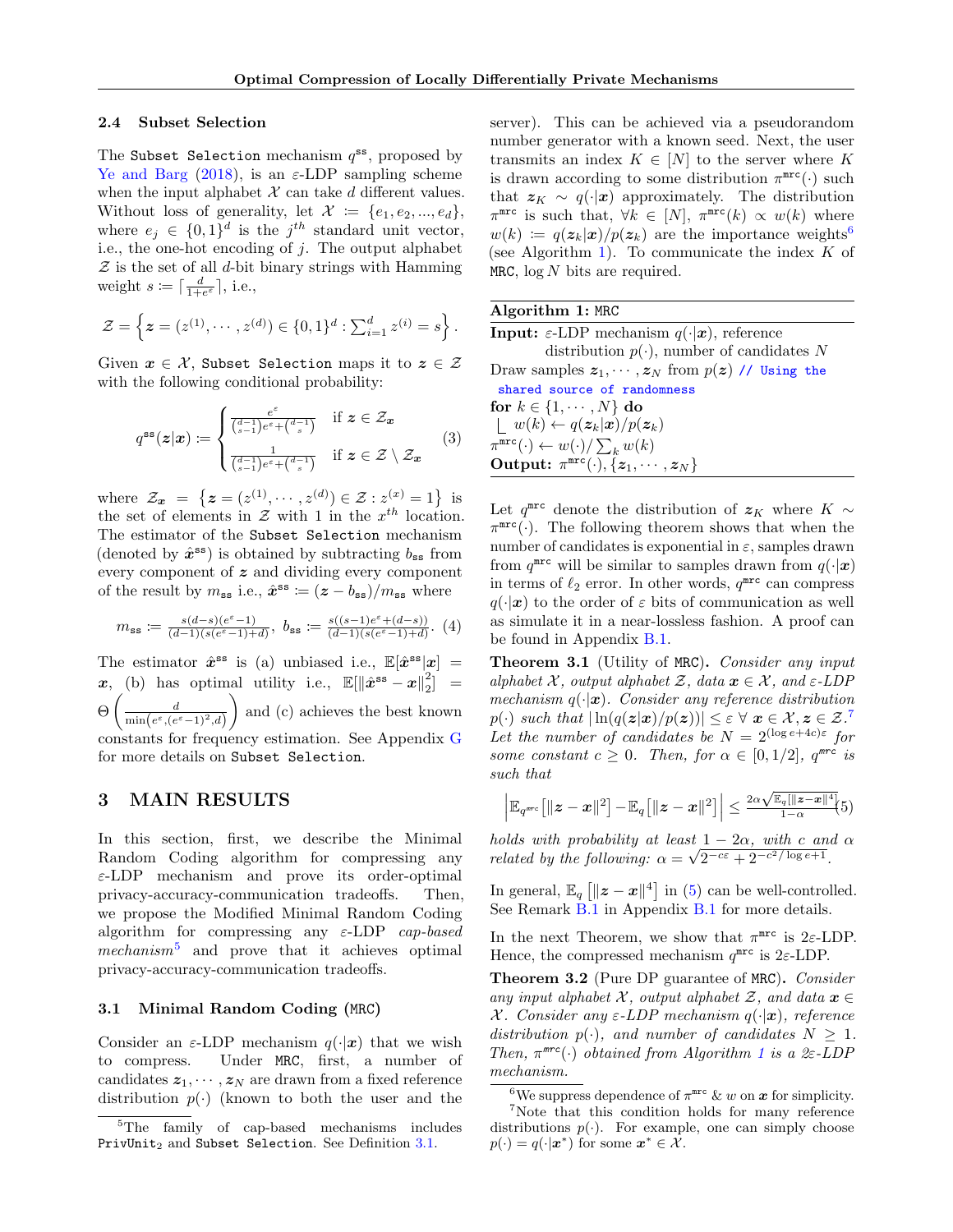.

A proof is provided in Appendix [B.2.1](#page-14-0) and it relies on fact that the following ratio can be bounded by  $e^{2\varepsilon}$ :

$$
\frac{\pi_{\mathbf{x}}^{\mathtt{mrc}}(k)}{\pi_{\mathbf{x}^{\prime}}^{\mathtt{mrc}}(k)} = \frac{q(\mathbf{z}_k|\mathbf{x})}{q(\mathbf{z}_k|\mathbf{x}')} \cdot \frac{\sum_{k'} q(\mathbf{z}_{k'}|\mathbf{x}')/p(\mathbf{z}_{k'})}{\sum_{k'} q(\mathbf{z}_{k'}|\mathbf{x})/p(\mathbf{z}_{k'})}.
$$

In the following Theorem, we show that  $\pi^{\text{mrc}}$  is  $(\varepsilon +$  $\varepsilon_0$ ,  $\delta$ )-LDP implying that the compressed mechanism  $q^{\texttt{mrc}}$  is  $(\varepsilon + \varepsilon_0, \delta)$ -LDP where  $\varepsilon_0 > 0$  and  $\delta \leq 1$ are free parameters. This Theorem can be viewed complementary to Theorem [3.2](#page-3-1) where a stronger privacy parameter can be achieved (i.e.,  $\varepsilon + \varepsilon_0$  which can get arbitrarily close to  $\varepsilon$  as opposed to  $2\varepsilon$ ) albeit at the cost of trading pure privacy for approximate privacy. A proof is provided in Appendix [B.2.2.](#page-14-1)

<span id="page-4-0"></span>Theorem 3.3 (Approximate DP guarantee of MRC). Consider any input alphabet  $\mathcal{X}$ , output alphabet  $\mathcal{Z}$ , data  $x \in \mathcal{X}$ , and  $\varepsilon$ -LDP mechanism  $q(\cdot|x)$ . Consider any reference distribution  $p(\cdot)$  such that  $|\ln(q(z|x)/p(z))| \leq$  $\varepsilon \ \forall \ \pmb{x} \in \mathcal{X}, \pmb{z} \in \mathcal{Z}$ .<sup>5</sup> Let  $c_0 \geq 0$  be some constant and let the number of candidates  $N = \exp(2\varepsilon + 2c_0)$ . Then, for any  $\delta \leq 1$  $\delta \leq 1$ ,  $\pi^{m\epsilon}(\cdot)$  obtained from Algorithm 1 is  $(\varepsilon + \varepsilon_0, \delta)$ -LDP mechanism where

$$
\varepsilon_0 := \ln \frac{1 + a_0}{1 - a_0} \quad \text{and} \quad a_0 := \exp(-c_0) \sqrt{\frac{1}{2} \ln \frac{2}{\delta}}
$$

## <span id="page-4-6"></span>3.2 Modified Minimal Random Coding (MMRC)

While the results regarding MRC in Section [3.1](#page-3-7) are general and offer order optimal privacy-accuracy tradeoffs with about  $\varepsilon$  bits of communication, the resulting compressed mechanism is not exactly  $\varepsilon$ -LDP. More specifically, Theorem [3.2](#page-3-1) introduces an additional factor of 2 in the LDP guarantee and Theorem [3.3](#page-4-0) provides an approximate privacy guarantee instead of a pure privacy guarantee. To address these limitations, we focus on a class of  $\varepsilon$ -LDP mechanisms which we call cap-based mechanisms and propose a modification to MRC such that the resulting compressed mechanism is  $\varepsilon$ -LDP. Further, like MRC, MMRC can simulate the underlying  $\varepsilon$ -LDP mechanism in a near-lossless fashion while using only on the order of  $\varepsilon$  bits.

We start with the definition of cap-based mechanism which is inspired from the structure of  $PrivUnit_2$  and Subset Selection.

<span id="page-4-1"></span>**Definition 3.1** (Cap-based Mechanisms). An  $\varepsilon$ -LDP mechanism  $q(z|x)$  with input alphabet X and output alphabet  $\mathcal Z$  is a cap-based mechanism if it can be written in the following way:

$$
q(z|x) = \begin{cases} c_1(\varepsilon, d) & \text{if } z \in \text{Cap}_x \\ c_2(\varepsilon, d) & \text{if } z \notin \text{Cap}_x \end{cases}
$$
 (6)

where (a)  $c_1(\varepsilon, d)$  and  $c_2(\varepsilon, d)$  are constants with respect to x and z such that  $c_1(\varepsilon, d) \ge c_2(\varepsilon, d)$ , and (b)  $\text{Cap}_x \subseteq$ Z such that  $\mathbb{P}_{\bm{z}\sim\text{Unif}(\mathcal{Z})}$  ( $\bm{z}\in\textsf{Cap}_{\bm{x}}$ ) is independent of  $\bm{x}$ and is at least  $c_2(\varepsilon, d)/2c_1(\varepsilon, d)$ .

In words, a cap-based  $\varepsilon$ -LDP mechanism samples uniformly either from  $\textsf{Cap}_x$  or from  $\mathcal{Z} \setminus \textsf{Cap}_x$  where  $\mathsf{Cap}_{x} \subseteq \mathcal{Z}$  is such that if z is sampled uniformly from  $Z$ , it will belong to  $\textsf{Cap}_{x}$  with probability at least  $c_2(\varepsilon, d)/2c_1(\varepsilon, d)$ . It is easy to see that  $q^{ss}$  defined in [\(3\)](#page-3-8) is a cap-based mechanism with  $\textsf{Cap}_x = \mathcal{Z}_x$ ,  $c_1(\varepsilon, d) = \frac{e^{\varepsilon}}{(d-1)e^{\varepsilon}}$  $\frac{e^{\varepsilon}}{\binom{d-1}{s-1}e^{\varepsilon}+\binom{d-1}{s}}, \text{ and } c_2(\varepsilon,d)=\frac{1}{\binom{d-1}{s-1}e^{\varepsilon}+\binom{d-1}{s}}.$ See Appendix [G](#page-31-0) where we evaluate  $\mathbb{P}_{z \sim \text{Unif}(\mathcal{Z})} (z \in \mathcal{Z}_x)$ and show that it is at least  $1/2e^{\epsilon}$ . In Appendix [D,](#page-21-0) we show that  $q^{\text{pu}}$  is a cap-based mechanism.

For a cap-based  $\varepsilon$ -LDP mechanism  $q(z|x)$  and a uniform reference distribution  $p(.)$ , the distribution  $\pi^{\text{mrc}}$  obtained from Algorithm [1](#page-3-4) takes a special form:

<span id="page-4-2"></span>
$$
\pi^{\mathtt{mrc}}(k) = \begin{cases} \frac{1}{N} \times \frac{c_1(\varepsilon, d)}{\theta c_1(\varepsilon, d) + (1 - \theta) c_2(\varepsilon, d)} & \text{if } z_k \in \mathsf{Cap}_{\mathbf{x}}\\ \frac{1}{N} \times \frac{c_2(\varepsilon, d)}{\theta c_1(\varepsilon, d) + (1 - \theta) c_2(\varepsilon, d)} & \text{if } z_k \notin \mathsf{Cap}_{\mathbf{x}} \end{cases} (7)
$$

where  $\theta$  is the fraction of candidates inside the  $\textsf{Cap}_{x}$ , i.e.,  $\theta = \frac{1}{N} \sum_k \mathbb{1}(z_k \in \text{Cap}_x)$ . As is,  $\pi^{\text{mrc}}$  in [\(7\)](#page-4-2) is not necessarily  $\varepsilon$ -LDP because  $\theta$  can be different for x and x'. However, as  $N \to \infty$ ,  $\theta \to \mathbb{E}[\theta] =$  $\mathbb{P}_{\boldsymbol{z}\sim\text{Unif}(\mathcal{Z})}$  ( $\boldsymbol{z}\in\textsf{Cap}_{\boldsymbol{x}}$ ), which is not a function of  $\boldsymbol{x}$ , implying that  $\pi_{\bm{x}}^{\mathtt{mrc}}(k)/\pi_{\bm{x}'}^{\mathtt{mrc}}(k) \leq c_1(\varepsilon,d)/c_2(\varepsilon,d) \leq$  $\exp(\varepsilon)^8$  $\exp(\varepsilon)^8$ . This shows that  $\pi^{\text{mrc}}$  is  $\varepsilon$ -LDP when  $N \to \infty$ . This motivates us to modify  $\pi^{\text{mrc}}$  to  $\pi^{\text{mmc}}$  such that  $\pi^{\text{mmrc}}$  is  $\varepsilon$ -LDP irrespective of N. Further, when N is large enough, the modification is not by much, i.e., a sample from  $\pi^{\text{mrc}}$  is similar to a sample from  $\pi^{\text{mmc}}$ .

To that end, define an upper threshold  $t_u = \frac{1}{N} \times$  $\frac{c_1(\varepsilon,d)}{\mathbb{E}[\theta]c_1(\varepsilon,d)+(1-\mathbb{E}[\theta])c_2(\varepsilon,d)}$  and a lower threshold  $t_l = \frac{1}{N} \times$  $c_2(\varepsilon, d)$  $\frac{c_2(\varepsilon,d)}{\mathbb{E}[\theta]c_1(\varepsilon,d)+(1-\mathbb{E}[\theta])c_2(\varepsilon,d)},$  and initialize  $\pi^{\texttt{mmrc}}$  to be equal to  $\pi^{\text{mrc}}$ . We want to modify  $\pi^{\text{mmc}}$  so as to ensure:

<span id="page-4-4"></span>
$$
t_l \le \pi^{\text{mmc}}(k) \le t_u \ \forall k \in [N],\tag{8}
$$

which, as argued above, guarantees  $\varepsilon$ -LDP irrespective of the choice of N. First, it is easy to see that  $\theta c_1(\varepsilon, d)$ +  $(1 - \theta)c_2(\varepsilon, d)$  is an increasing function of  $\theta$ . Next, we will look at 3 cases depending on the relationship between  $\theta$  and  $\mathbb{E}[\theta]$ : (A) If  $\theta = \mathbb{E}[\theta]$ , then  $\pi^{\text{mmrc}}$  already satisfies [\(8\)](#page-4-4); (B) If  $\theta < \mathbb{E}[\theta]$ , then only the upper threshold is violated and we set  $\pi^{\text{mmrc}}(k) = t_u \,\forall k : \mathbf{z}_k \in$  $\mathsf{Cap}_{\bm{x}}$  and re-normalize the remaining  $\pi^{\mathtt{mmrc}}(k)$ ; (C) If  $\theta > \mathbb{E}[\theta]$ , then only the lower threshold is violated, we set  $\pi^{\texttt{mmrc}}(k) = t_l \,\forall k : \mathbf{z}_k \notin \texttt{Cap}_{\mathbf{x}}$  and re-normalize the remaining  $\pi^{\text{mmrc}}(k)$ . The re-normalization step does not violate [\(8\)](#page-4-4). We provide pseudo-code to calculate  $\pi^{\texttt{mmrc}}$  in Algorithm [2.](#page-5-2)

<span id="page-4-5"></span><span id="page-4-3"></span><sup>&</sup>lt;sup>8</sup>This follows from [\(1\)](#page-2-2) and [\(6\)](#page-4-5) because  $q(\cdot|\boldsymbol{x})$  is  $\varepsilon$ -LDP.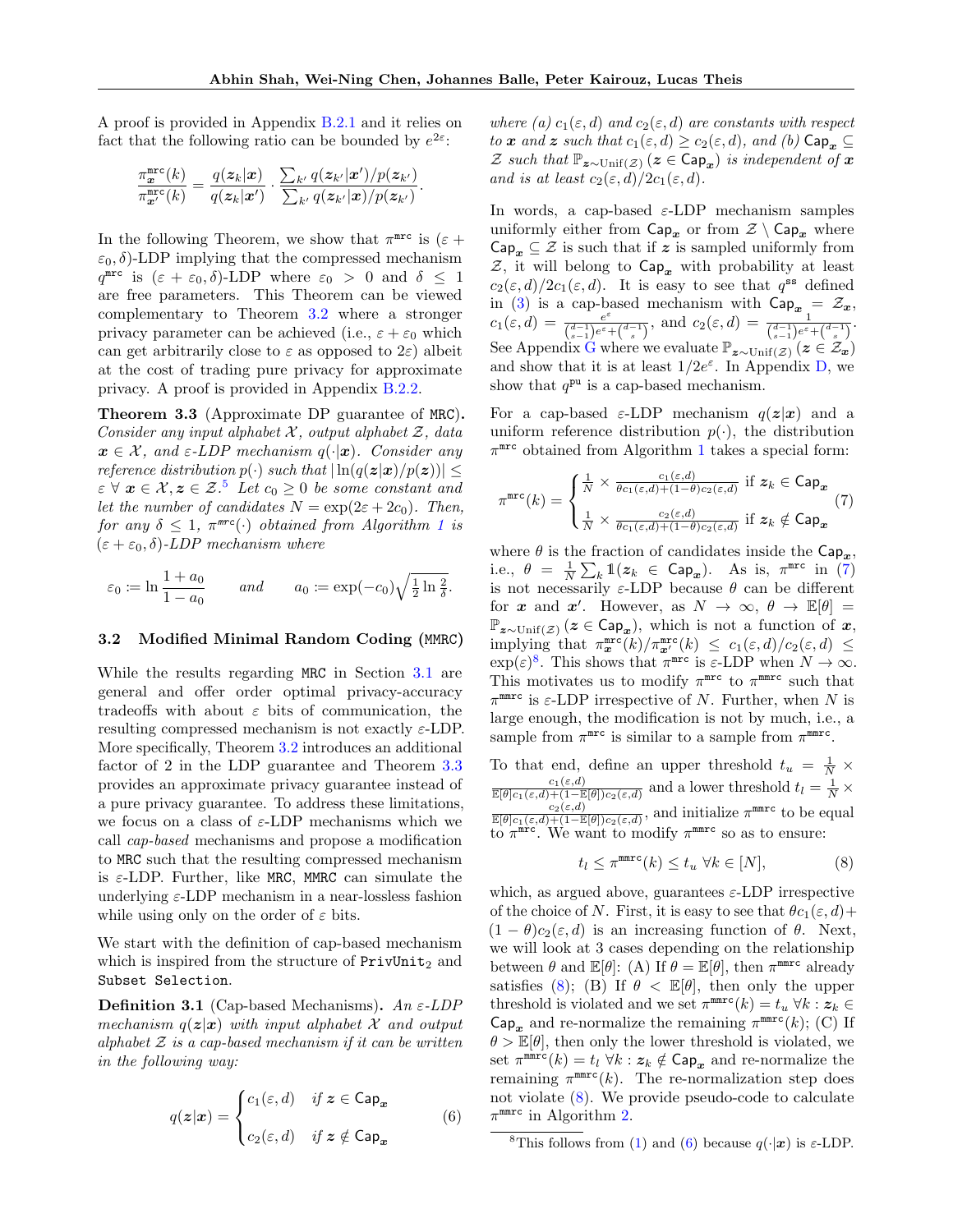Algorithm 2: MMRC

**Input:**  $\varepsilon$ -LDP cap-based mechanism  $q(\cdot|\mathbf{x})$ , the associated  $\text{Cap}_x$ , reference distribution  $p(\cdot)$ , number of candidates N, lower threshold  $t_l$ , upper threshold  $t_u$  $\pi^{\mathtt{mrc}}(\cdot), \{\boldsymbol{z}_1, \cdots, \boldsymbol{z}_N\} \leftarrow \mathtt{MRC}(p(\cdot), q(\cdot|\boldsymbol{x}), N)$  $\theta \leftarrow \frac{\mathrm{i}}{N}\sum_k \mathbb{1}( \pmb{z}_k \in \mathsf{Cap}_{\pmb{x}})$  // Compute the fraction of candidates inside the cap  $\text{Initialization: } \pi^{\texttt{mmrc}}(\cdot) \leftarrow \pi^{\texttt{mmrc}}(\cdot)$ if  $\max_k \pi^{mmc}(k) > t_u$  then // Upper threshold is violated  $\pi^{\mathtt{mmrc}}(k) \leftarrow t_u, \, \forall \, k : \boldsymbol{z}_k \in \mathsf{Cap}_{\boldsymbol{x}}$  $\pi^{\mathtt{mmrc}}(k) \leftarrow \frac{1-N\theta t_u}{N(1-\theta)}, \, \forall \, \, k: \boldsymbol{z}_k \notin \mathsf{Cap}_{\boldsymbol{x}}$ else if  $\min_k \pi^{\textit{mmrc}}(k) < t_l$  then // Lower threshold is violated  $\pi^{\texttt{mmrc}}(k) \leftarrow t_l, \forall k : \boldsymbol{z}_k \notin \texttt{Cap}_{\boldsymbol{x}}$  $\pi^{\mathtt{mmrc}}(k) \leftarrow \frac{1-N(1-\theta)t_l}{N\theta}, \, \forall \, \, k: \boldsymbol{z}_k \in \mathsf{Cap}_{\boldsymbol{x}}$  $\textbf{Output:} \,\, \pi^{\mathtt{mmrc}}(\cdot), \{\boldsymbol{z}_1, \cdots, \boldsymbol{z}_N\}$ 

<span id="page-5-2"></span>Let  $q^{\text{mmrc}}$  denote the distribution of  $z_K$  where  $K \sim$  $\pi^{\texttt{mmrc}}(\cdot)$ . In the following Theorem, we show that  $\pi^{\texttt{mmrc}}$ is  $\varepsilon$ -LDP implying that the compressed mechanism  $q^{\text{mmrc}}$  is  $\varepsilon$ -LDP. The proof follows from [\(8\)](#page-4-4) and can be found in Appendix [C.1.](#page-15-0)

<span id="page-5-0"></span>Theorem 3.4 (DP guarantee of MMRC). Consider any input alphabet X, output alphabet Z, data  $x \in$  $\mathcal{X}$ , and  $\varepsilon$ -LDP cap-based mechanism  $q(\cdot|\boldsymbol{x})$ . Let the reference distribution  $p(\cdot)$  be the uniform distribution on Z. Consider any number of candidates  $N \geq 1$ . Then,  $\pi^{mmc}(\cdot)$  obtained from Algorithm [2](#page-5-2) is an  $\varepsilon$ -LDP mechanism.

The following Theorem shows that, with number of candidates exponential in  $\varepsilon$ , samples drawn from  $q^{\text{mmrc}}$ will be similar to the samples drawn from  $q^{\text{mrc}}$  in terms of  $\ell_2$  error. A proof can be found in Appendix [C.3.](#page-19-0)

<span id="page-5-1"></span>Theorem 3.5 (Utility of MMRC). Consider any input alphabet X, output alphabet Z, data  $x \in \mathcal{X}$ , and  $\varepsilon$ -LDP cap-based mechanism  $q(\cdot|\boldsymbol{x})$ . Let the reference distribution  $p(\cdot)$  be the uniform distribution on Z. Let N denote the number of candidates. Then,  $q^{mmre}$  is such that

$$
\mathbb{E}_{q^{mmc}}\left[\left.\left\Vert \boldsymbol{z} - \boldsymbol{x} \right\Vert_{2}^{2}\right] \leq \mathbb{E}_{q^{mrc}}\left[\left.\left\Vert \boldsymbol{z} - \boldsymbol{x} \right\Vert_{2}^{2}\right]\right. \\ \left. + \sqrt{\frac{\rho(1+\varepsilon)}{2}} \max_{\boldsymbol{x}, \boldsymbol{z}} \left\Vert \boldsymbol{z} - \boldsymbol{x} \right\Vert_{2}^{2} \qquad (9)
$$

where  $\rho \in (0,1)$  is such that  $N = \frac{2(\exp(\varepsilon)-1)^2}{\rho^2} \ln \frac{2}{\rho}$ .

For bounded mechanisms,  $\max_{\mathbf{x},\mathbf{z}} ||\mathbf{z} - \mathbf{x}||_2^2$  in [\(9\)](#page-5-3) can be well-controlled. See Remark [C.1](#page-20-0) in Appendix [C.3](#page-19-0) for a discussion.

In conjunction with Theorem [3.1,](#page-3-0) Theorem [3.5](#page-5-1) implies that  $q^{\text{mmrc}}$  can compress  $q(\cdot|\boldsymbol{x})$  to the order of  $\varepsilon$  bits of communication and simulate it in a near-lossless fashion. This is stated formally and proved in Appendix [C.3.](#page-19-0)

# <span id="page-5-6"></span>4 MEAN ESTIMATION

In this section, we focus on the mean estimation problem, which is a canonical statistical task in distributed estimation with applications in distributed stochastic gradient descent, federated learning, etc. Let the input space  $\mathcal X$  be the d-dimensional unit  $\ell_2$ sphere, i.e.,  $\mathcal{X} = \mathbb{S}^{d-1}$ . Consider *n* users where user i has some data  $x_i \in \mathcal{X}$ . For every  $i \in [n]$ , let  $x_i$ be privatized using an  $\varepsilon$ -LDP mechanism  $q(\cdot|\boldsymbol{x}_i)$  and potentially post-processed to obtain an estimate  $\hat{x}_i$  of  $x_i$ . We are interested in estimating the *empirical mean*  $\mu \triangleq \frac{1}{n} \sum_i x_i$  using  $\hat{x}_1, \dots, \hat{x}_n$  such that the mean estimation error defined below is minimized

<span id="page-5-4"></span>
$$
r_{\mathsf{ME}}\left(\hat{\boldsymbol{\mu}},q\right) \triangleq \max_{\boldsymbol{x}^n \in \mathcal{X}^n} \mathbb{E}\left[\left\|\hat{\boldsymbol{\mu}}\left(\hat{\boldsymbol{x}}_1,\cdots,\hat{\boldsymbol{x}}_n\right)-\boldsymbol{\mu}\right\|_2^2\right],\ \ (10)
$$

where  $\hat{\mu}$  is an estimate of  $\mu$  and the expectation is with respect to  $q(\cdot|\boldsymbol{x}_i)$  as well as all (possibly shared) randomness used by  $q(\cdot|\boldsymbol{x}_i)$   $\forall i \in [n]$ .

[Bhowmick et al.](#page-9-0) [\(2018\)](#page-9-0) show that  $PrivUnit_2$  achieves the order-optimal privacy-accuracy trade-off for mean estimation, i.e.,  $r_{\text{ME}}(\hat{\mu}^{\text{pu}}, q^{\text{pu}}) = \Theta\left(\frac{d}{\min(\varepsilon, (e^{\varepsilon}-1)^2, d)}\right)$ where  $\hat{\mu}^{\text{pu}} \coloneqq \frac{1}{n} \sum_i \hat{x}_i^{\text{pu}}$ . Moreover, compared to other (order-optimal)  $\varepsilon$ -LDP mean estimation mechanisms, PrivUnit<sub>2</sub> admits the best constants and gives the smallest  $\ell_2$  error in practice (see [Feldman and Talwar](#page-9-9)  $(2021)$ ). However, PrivUnit<sub>2</sub> requires each user to send a d-dimensional real vector, so without any compression, the communication needed is  $\Theta(d)$  bits, which can be an issue in many practical scenarios.

To compress and simulate  $PrivUnit_2$ , one can directly apply the generic MMRC mechanism defined in Section [3.2.](#page-4-6) However, for a fixed number of candidates  $N$ , MMRC yields a biased estimate of  $x$  and hence cannot get the correct (optimal) order of estimation error in [\(10\)](#page-5-4), i.e., the error would not decay with  $n^9$  $n^9$ . Fortunately, we show (in Section [4.1\)](#page-6-3) that the bias can be corrected by appropriately scaling the privatized version of  $x$ , i.e., by using an estimator which is slightly different compared to the original estimator of PrivUnit<sub>2</sub>. Further, we also show (in Section  $4.2$ ) that the resulting unbiased estimator for mean estimation  $(\hat{\mu}^{\texttt{mmrc}})$  can simulate  $\texttt{PrivUnit}_2$  closely while only using on the order of  $\varepsilon$  bits of communication.

<span id="page-5-5"></span><span id="page-5-3"></span><sup>&</sup>lt;sup>9</sup>We note that this does not undermine the significance of Theorem [3.1](#page-3-0) and Theorem [3.5.](#page-5-1) These are useful in single-user settings (i.e.,  $n = 1$ ) and are generic as they can compress (near-losslessly) any  $\varepsilon$ -LDP and  $\varepsilon$ -LDP cap-based mechanism, respectively.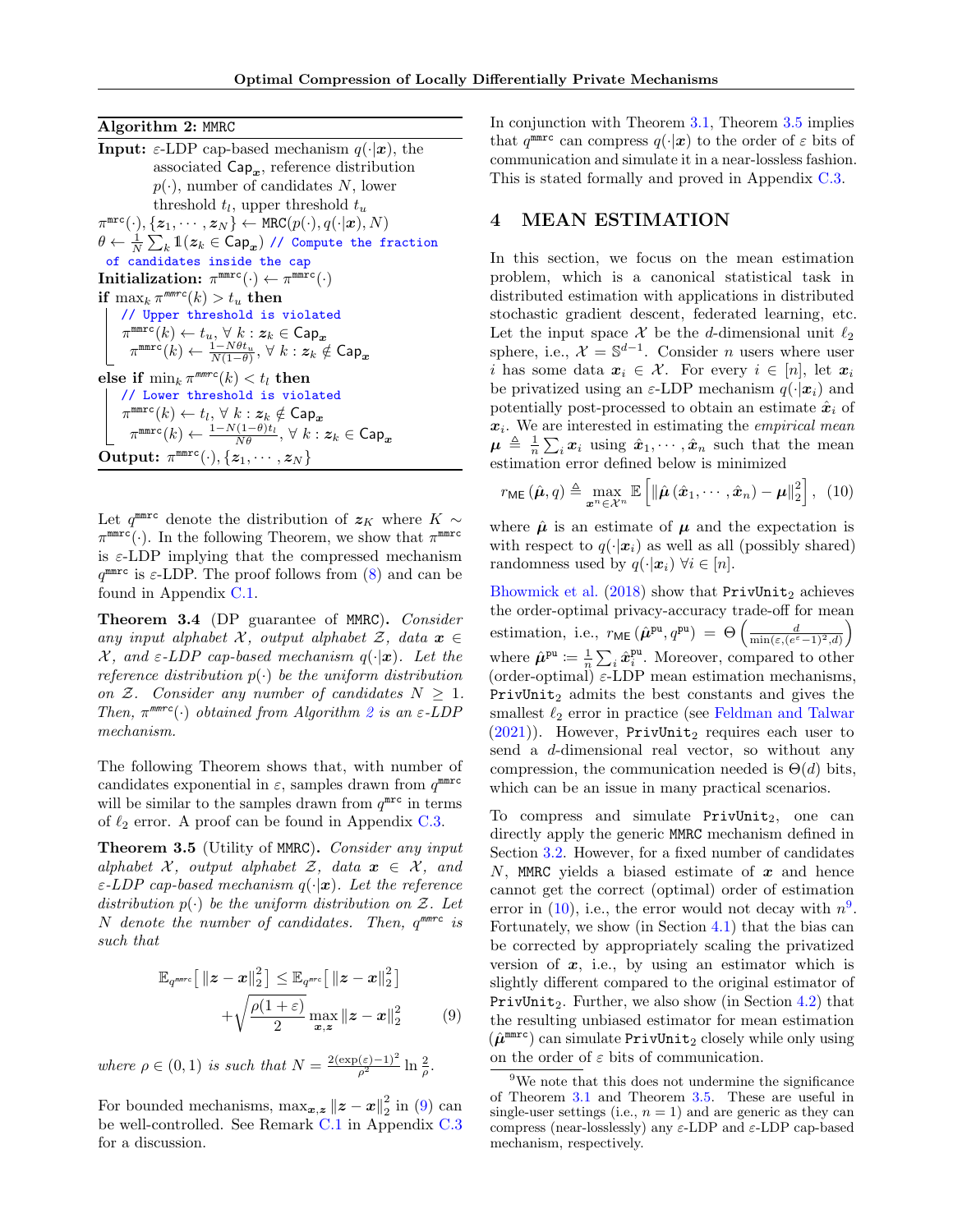#### <span id="page-6-3"></span>4.1 Debiasing MMRC to simulate PrivUnit<sub>2</sub>

Let us focus on a single user and consider some data  $x \in \mathcal{X}$ . Recall the PrivUnit<sub>2</sub>  $\varepsilon$ -LDP mechanism  $q^{\text{pu}}$  described in Section [2](#page-2-3) with parameters  $p_0$  and γ. PrivUnit<sub>2</sub> is a cap-based mechanism with  $Cap_x =$  $\{z \in \mathbb{S}^{d-1} \mid \langle z, x \rangle \geq \gamma\}$  (see Appendix [D](#page-21-0) for details). Let  $\pi^{\text{mmrc}}$  be the distribution and  $z_1, z_2, ..., z_N$  be the candidates obtained from Algorithm [2](#page-5-2) when the reference distribution is Unif $(\mathbb{S}^{d-1})$ . Let  $K \sim \pi^{\text{mmrc}}(\cdot)$ . Therefore,  $z_K$  is the privatized version of x using MMRC.

Define  $p_{\text{mmrc}} := \mathbb{P}(\mathbf{z}_K \in \text{Cap}_{\mathbf{x}})$  to be the probability with which the sampled candidate  $z_K$  belongs to the spherical cap associated with PrivUnit<sub>2</sub>. Define  $m_{\text{mmrc}}$ as the scaling factor in  $(2)$  when  $p_0$  in  $(2)$  is replaced by  $p_{\texttt{mmrc}}$ . Define  $\hat{\boldsymbol{x}}^{\texttt{mmrc}} \coloneqq \boldsymbol{z}_K/m_{\texttt{mmrc}}$  as the estimator of the MMRC mechanism simulating  $PrivUnit_2$ . The following Lemma shows that  $\hat{x}^{\text{mmrc}}$  is an unbiased estimator. See Appendix [F.1](#page-29-0) for a proof.

<span id="page-6-0"></span>Lemma 4.1. Let  $\hat{x}^{mmrc}$  be the estimator of the MMRC  $mechanism$  simulating  $PrivUnit_2$  as defined above.  $Then, E_{q^{mmre}}[\hat{\boldsymbol{x}}^{mmre}] = \boldsymbol{x}.$ 

### <span id="page-6-2"></span>4.2 Simulating PrivUnit<sub>2</sub> using MMRC

Finally, we consider estimating the empirical mean  $\mu$  defined earlier using the MMRC scheme simulating PrivUnit<sub>2</sub>. To that end, consider *n* users and let  $\hat{x}_i^{\text{mmrc}}$ be the unbiased estimator of  $x_i$  at the  $i^{th}$  user. Let the (unbiased) estimate of  $\mu$  be  $\hat{\mu}^{\text{mmrc}} \coloneqq \frac{1}{n} \sum_i \hat{x}_i^{\text{mmrc}}$ .

The following Theorem shows that, for mean estimation,  $MMRC can simulate PrivUnit<sub>2</sub> in a near-lossless manner$ (when *n* is large and  $\lambda$  is small) while only using on the order of  $\varepsilon$  bits of communication. A proof can be found in Appendix [F.2.](#page-29-1) The key idea in the proof is to show that when the number of candidates  $N$  is exponential in  $\varepsilon$ , the scaling factor  $m_{\text{mmrc}}$  is close to the scaling parameter associated with  $PrivUnit_2$  (i.e.,  $m_{\text{pu}}$  defined in  $(2)$ ).

<span id="page-6-1"></span>**Theorem 4.1.** Let  $r_{\text{ME}}\left(\hat{\mu}^{pu}, q^{pu}\right)$  and  $r_{\text{ME}}\left(\hat{\mu}^{mmc}, q^{mmc}\right)$ be the empirical mean estimation error for  $PrivUnit_2$ with parameter  $p_0$  and MMRC simulating PrivUnit<sub>2</sub> with N candidates respectively. Consider any  $\lambda > 0$ . Then,

$$
r_{\text{ME}}\left(\hat{\mu}^{\text{mmrc}}, q^{\text{mmrc}}\right) \leq \left(1 + \lambda\right)^2 r_{\text{ME}}\left(\hat{\mu}^{pu}, q^{pu}\right) + 2(1 + \lambda)(2 + \lambda)\sqrt{\frac{r_{\text{ME}}\left(\hat{\mu}^{pu}, q^{pu}\right)}{n}} + \frac{(2 + \lambda)^2}{n}.
$$

as long as

$$
N \ge \frac{e^{2\varepsilon}}{2} \left( \frac{2(1+\lambda)}{\lambda (p_0 - 1/2)} \right)^2 \ln \left( \frac{4(1+\lambda)}{\lambda (p_0 - 1/2)} \right). (11)
$$

We note that while a specific value of  $\lambda$  can be chosen (say  $0.1$  or smaller) in  $(11)$ , in practice, the number of bits could be fixed (see Section [4.3\)](#page-6-5), determining the value of  $\lambda$ .

## <span id="page-6-5"></span>4.3 Empirical Comparisons

Next, we empirically demonstrate the privacy-accuracy-communication tradeoffs of MMRC simulating PrivUnit<sub>2</sub>. Along with PrivUnit<sub>2</sub>, we compare against the SQKR algorithm of [Chen et al.](#page-9-8) [\(2020\)](#page-9-8) which offers order-optimal privacy-accuracy tradeoffs while requiring only  $\varepsilon$  bits. Following [Chen](#page-9-8) [et al.](#page-9-8) [\(2020\)](#page-9-8), we generate data independently but non-identically to capture the distribution-free setting as well as ensure that the data non-central, i.e.  $\mu \neq 0$ . More specifically, we set  $x_1, \cdots, x_{n/2} \overset{\text{i.i.d.}}{\sim} N(1, 1)^{\otimes d}$ and  $\mathbf{x}_{n/2+1}, \cdots, \mathbf{x}_n \stackrel{\text{i.i.d.}}{\sim} N(10, 1)^{\otimes d}$ . Further, to ensure that each data lies on  $\mathbb{S}^{d-1}$ , we normalize each  $\boldsymbol{x}_i$  by setting  $\boldsymbol{x}_i \leftarrow \boldsymbol{x}_i / ||\boldsymbol{x}_i||_2$ . We report the average  $\ell_2$  estimation error over 10 runs. See more variations in Appendix [F.3.](#page-31-1)

<span id="page-6-6"></span>

Figure 1: Comparing  $PrivUnit_2$ , MMRC simulating PrivUnit<sub>2</sub> and SQKR for mean estimation with  $d =$ 500 and  $n = 5000$ . Top:  $\ell_2$  error vs #bits for  $\varepsilon = 6$ . **Bottom:**  $\ell_2$  error vs  $\varepsilon$  for  $\#\text{bits} = \max\{(\varepsilon/\ln 2)\}$  + 2,8}. SQKR uses  $\#$ -bits =  $\varepsilon$  for both as it leads to a poor performance if  $\#$ -bits  $>\varepsilon$ .

<span id="page-6-4"></span>In Figure [1](#page-6-6) (top), we show the communication-accuracy tradeoffs. We see that with correct order of bits, the accuracy of MMRC simulating  $PrivUnit_2$  converges to the accuracy of the uncompressed  $PrivUnit_2$ . In Figure [1](#page-6-6) (bottom), we show the privacy-accuracy tradeoffs. We see that MMRC simulating  $PrivUnit_2$  can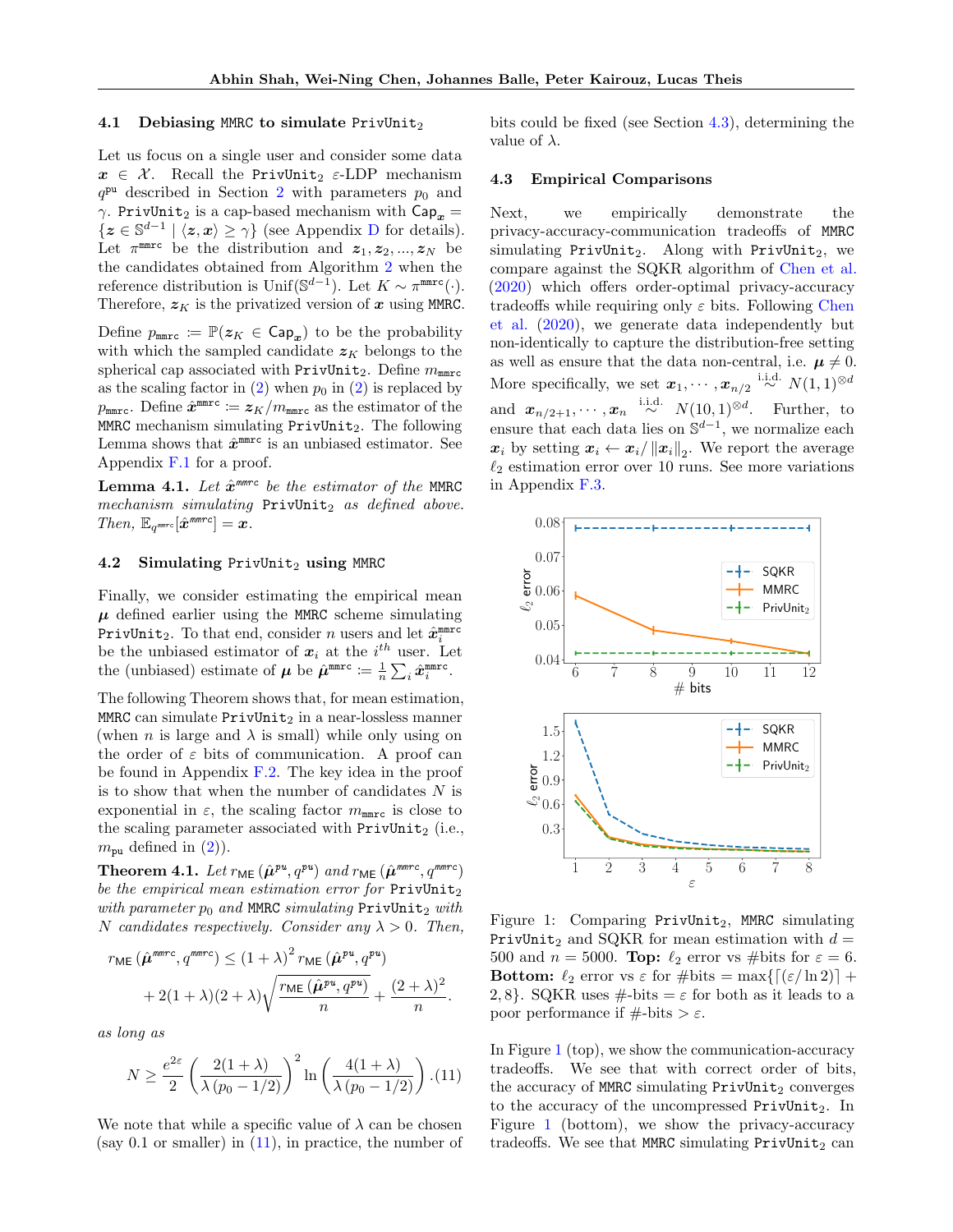attain accuracy of the uncompressed  $PrivUnit<sub>2</sub>$  for the range of  $\varepsilon$ 's typically considered by LDP mechanisms while only using  $\max\{[(\epsilon/\ln 2)] + 2, 8\}$  bits.

# <span id="page-7-6"></span>5 FREQUENCY ESTIMATION

In this section, we study the frequency estimation problem, which is another canonical statistical task in distributed distribution estimation, with application to federated analytics [\(Ramage and Mazzocchi,](#page-10-1) [2020\)](#page-10-1).

Let  $\mathcal X$  be a set of  $d$  distinct symbols and without loss of generality  $\mathcal{X} := \{e_1, e_2, ..., e_d\}$ , where  $e_j \in \{0, 1\}^d$  is the  $j<sup>th</sup>$  standard unit vector i.e.,  $e_j$  is the one-hot encoding of  $j$ . Consider  $n$  users where user  $i$  has some data  $x_i \in \mathcal{X}$ . For every  $i \in [n]$ , let  $x_i$  be privatized using an  $\varepsilon$ -LDP mechanism  $q(\cdot|\boldsymbol{x}_i)$  and potentially post-processed to obtain an estimate  $\hat{x}_i$ of  $x_i$ . We are interested in estimating the *empirical* distribution of  $x_1, \dots, x_n$  defined as  $\Pi \triangleq \frac{1}{n} \sum_i x_i$  using  $\hat{x}_1, \cdots, \hat{x}_n$  such that the estimation error defined below is minimized:

$$
r_{\text{FE}}\left(\hat{\Pi}, q, \ell\right) \triangleq \max_{\boldsymbol{x}^n \in \mathcal{X}^n} \mathbb{E}\left[\ell\left(\hat{\Pi}(\hat{\boldsymbol{x}}_1, ..., \hat{\boldsymbol{x}}_n), \Pi\right)\right], (12)
$$

where  $\ell = || \cdot ||_1$  or  $|| \cdot ||_2^2$ ,  $\hat{\Pi}$  is an estimate of  $\Pi$  and the expectation is with respect to  $q(\cdot|\mathbf{x}_i)$  as well as all (possibly shared) randomness used by  $q(\cdot|\boldsymbol{x}_i)$   $\forall i \in [n]$ . For simplicity, we only focus on  $\ell_2$  error i.e.,  $\ell = ||\cdot||_2^2$ .

[Ye and Barg](#page-11-0) [\(2018\)](#page-11-0) show that the Subset Selection achieves the order-optimal privacy-accuracy trade-off for frequency estimation i.e.,  $r_{\text{FE}}(\hat{\Pi}^{\text{ss}}, q^{\text{ss}})$ =  $\Theta\left(\frac{d}{\min(e^{\varepsilon}, (e^{\varepsilon}-1)^2, d)}\right)$  (where  $\hat{\Pi}^{\texttt{ss}} := \frac{1}{n} \sum_i \hat{\boldsymbol{x}}_i^{\texttt{ss}}$ ). Like PrivUnit<sub>2</sub>, compared to other (order-optimal)  $\varepsilon$ -LDP frequency estimation mechanisms, Subset Selection admits the best constants and gives the smallest  $\ell_2$  error in practice (see [Chen et al.](#page-9-8) [\(2020\)](#page-9-8)). However, the communication cost associated with Subset Selection is  $O\big(\frac{d}{e^\varepsilon+1}\big)$  bits per user, which which can be an issue for small and moderate  $\varepsilon$ .

Similar to  $PrivUnit_2$ , one could apply the generic MMRC scheme defined in Section [3](#page-3-9) to compress and simulate Subset Selection. However, for a fixed number of candidates  $N$ , it yields a biased estimate of  $x$  and hence cannot get the correct (optimal) order of estimation error in [\(12\)](#page-7-3) i.e., the error would not decay with *n*. Fortunately, similar to PrivUnit<sub>2</sub>, we show (in Section [5.1\)](#page-7-4) that the bias can be corrected by appropriately translating and scaling the privatized version of  $x$  i.e., by using an estimator which is slightly different compared to the original estimator of Subset Selection. Further, we also show (in Section [5.2\)](#page-7-2) that the resulting unbiased estimator for frequency estimation  $(\Pi^{\text{mmrc}})$  can simulate Subset Selection closely while only using on the order of  $\varepsilon$ -bits communication.

# <span id="page-7-4"></span>5.1 Debiasing MMRC to simulate Subset Selection

Let us focus on a single user and consider some data  $x \in \mathcal{X}$ . Recall the Subset Selection  $\varepsilon$ -LDP mechanism  $q^{ss}$  described in Section [2](#page-2-3) with  $s :=$  $\lceil \frac{d}{1+e^{\varepsilon}} \rceil$ . Subset Selection is cap-based mechanism as discussed in Section [3](#page-3-9) and Appendix [G](#page-31-0) with  $\mathsf{Cap}_{x} = \mathcal{Z}_x$ and  $\mathbb{P}_{\bm{z}\sim\text{Unif}(\mathcal{Z})}$  ( $\bm{z}\in \text{Cap}_{\bm{x}}$ ) = s/d. Similar to Section [4.1,](#page-6-3) let  $z_K$  be the privatized version of x using MMRC. We define  $\hat{x}^{\texttt{mmrc}} \coloneqq (z_K - b_{\texttt{mmrc}})/m_{\texttt{mmrc}}$  as the estimator of the MMRC mechanism simulating Subset Selection where  $m_{\text{mmrc}}$  and  $b_{\text{mmrc}}$  (defined in Appendix [I.1\)](#page-40-0) are translation and scaling factor analogous to  $m_{\texttt{ss}}$  and  $b_{\texttt{ss}}$ in [\(4\)](#page-3-10). The following Lemma shows that  $\hat{x}^{mnrc}$  is an unbiased estimator. See Appendix [I.1](#page-40-0) for a proof.

<span id="page-7-0"></span>Lemma 5.1. Let  $\hat{x}^{mmrc}$  be the estimator of the MMRC mechanism simulating Subset Selection as defined above. Then,  $\mathbb{E}[\hat{\boldsymbol{x}}^{mmc}] = \boldsymbol{x}$ .

## <span id="page-7-3"></span><span id="page-7-2"></span>5.2 Simulating Subset Selection using MMRC

Finally, we consider estimating the empirical frequency Π defined earlier using the MMRC scheme simulating Subset Selection. To that end, consider  $n$  users and let  $\hat{x}_i^{\text{mmrc}}$  be the unbiased estimator of  $x_i$  at the  $i^{th}$  user. Let the (unbiased) estimate of  $\Pi$  be  $\hat{\Pi}^{\texttt{mmrc}} := \frac{1}{n} \sum_i \hat{x}_i^{\texttt{mmrc}}$ . The following Theorem shows that, for frequency estimation, MMRC can simulate Subset Selection in a near-lossless manner (when  $\lambda$  is small) while only using on the order of  $\varepsilon$  bits of communication. A proof can be found in Appendix [I.2.](#page-41-0) Similar to  $PrivUnit_2$ , the key idea in the proof is to show that when the number of candidates  $N$  is exponential in  $\varepsilon$ , the scaling factor  $m_{\text{mmrc}}$  is close to the scaling parameter associated with  $q^{ss}$  (i.e.,  $m_{ss}$  defined in  $(4)$ ).

<span id="page-7-1"></span> $\textbf{Theorem} \qquad \textbf{5.1.} \quad \textit{Let} \qquad r_{\sf FE}\left(\hat{\Pi}^{ss},q^{ss}\right)$ and  $r_{\sf FE}(\hat{\Pi}^{\sf mmrc},q^{\sf mmrc})$  be the empirical mean estimation error for Subset Selection and MMRC simulating Subset Selection with N candidates respectively. Consider any  $\lambda > 0$ . Then

$$
r_{\text{FE}}\left(\hat{\Pi}^{\textit{mmrc}},q^{\textit{mmrc}}\right) \leq \left(1+4\lambda+5\lambda^2+2\lambda^3\right)r_{\text{FE}}\left(\hat{\Pi}^{\textit{ss}},q^{\textit{ss}}\right),
$$

as long as

<span id="page-7-5"></span>
$$
N \ge \frac{2(e^{\varepsilon} + 1)^2 (1 + \lambda)^2}{0.24^2 \lambda^2} \ln\left(\frac{8(1 + \lambda)}{0.24\lambda}\right). \quad (13)
$$

Similar to mean estimation, while a specific value of  $\lambda$ can be chosen in  $(13)$ , in practice, the number of bits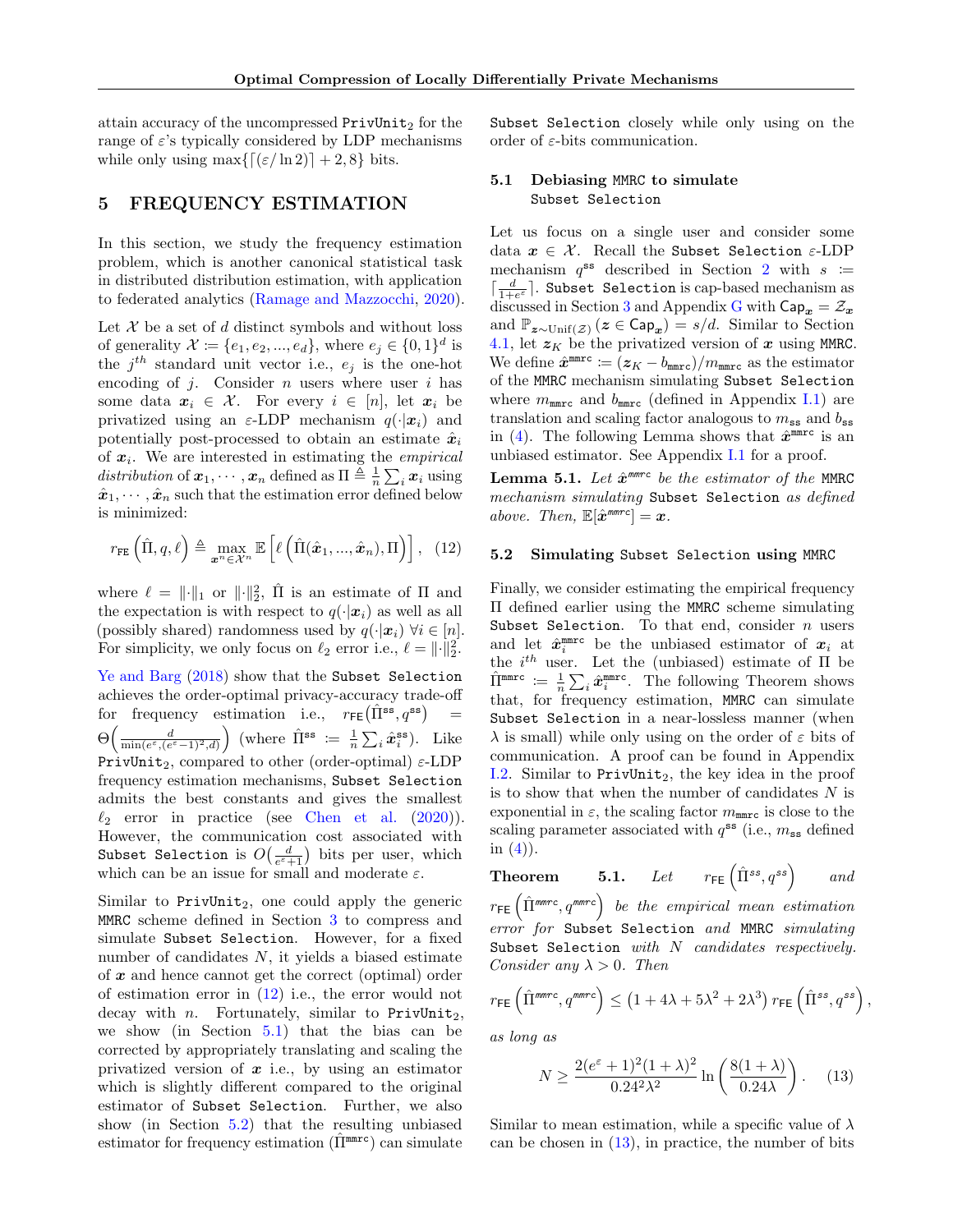could be fixed (see Section [5.3\)](#page-8-1), determining the value of  $\lambda$ .

### <span id="page-8-1"></span>5.3 Empirical Comparisons.

Next, we empirically demonstrate the privacy-accuracy-communication tradeoffs of MMRC simulating Subset Selection. Along with Subset Selection, we compare against the RHR algorithm of [Chen et al.](#page-9-8) [\(2020\)](#page-9-8) which offers order-optimal privacy-accuracy tradeoffs while requiring only  $\varepsilon$  bits. Following [Acharya et al.](#page-9-22) [\(2019\)](#page-9-22), we generate  $x_1, \dots, x_n$  from the Zipf distribution with degree 1. We report the average  $\ell_2$  estimation error over 10 runs. See more variations in Appendix [I.3.](#page-43-0)

<span id="page-8-2"></span>

Figure 2: Comparing Subset Selection, MMRC simulating Subset Selection and RHR for frequency estimation with  $d = 500$  and  $n = 5000$ . Top:  $\ell_2$  error vs #bits for  $\varepsilon = 6$ . Bottom:  $\ell_2$  error vs  $\varepsilon$  for #bits  $=\max\{[(\varepsilon/\ln 2)] + 3, 8\}.$  RHR uses #-bits  $=\varepsilon$  for both as it leads to a poor performance if  $\#$ -bits  $> \varepsilon$ .

In Figure [2](#page-8-2) (top), we show the communication-accuracy tradeoffs. We see that with correct order of bits, the accuracy of MMRC simulating Subset Selection converges to the accuracy of the uncompressed Subset Selection. In Figure [2](#page-8-2) (bottom), we show the privacy-accuracy tradeoffs. More specifically, MMRC simulating Subset Selection can attain the accuracy of the uncompressed Subset Selection for the range of  $\varepsilon$ 's typically considered by LDP mechanisms while only using max $\{[(\varepsilon/\ln 2)] + 3, 8\}$  bits.

# <span id="page-8-0"></span>6 CONCLUSION AND OPEN PROBLEMS

We demonstrated how Minimal Random Coding can be used to simulate a class of  $\varepsilon$ -LDP mechanisms in a manner which is communication efficient while preserving accuracy and differential privacy guarantees. Further, for mean and frequency estimation, we proposed unbiased versions of our schemes (relying only on translation and scaling) that attain the privacy-accuracy tradeoffs of the best known schemes i.e.,  $PrivUnit_2$  and Subset Selection, while requiring on the order of  $\varepsilon$  bits of communication.

We now briefly discuss a few non-trivial and interesting open questions.

Computational Cost. The computational cost of our approach, similar to [Feldman and Talwar](#page-9-9) [\(2021\)](#page-9-9) grows linearly in d and exponentially in  $\varepsilon$  (as we need  $N = \exp(O(\varepsilon))$  candidates to properly simulate the optimal mechanisms). An important question for future research is therefore how to increase the computational efficiency of MRC and MMRC with respect to  $\varepsilon$ .

Privacy Amplification via Shuffling. As mentioned in Section [1.2,](#page-1-3) privacy amplification via shuffling techniques ensure a central  $\varepsilon \approx 1$  even when the local  $\varepsilon > 1$ . While our method could be combined with these amplification techniques in principle, we leave the analysis of the privacy, utility, and communication guarantees of the resulting scheme as a question for future research.

Other schemes to simulate noisy channels. MRC is only one of several channel simulation schemes studied in information theory which could be considered for compression of  $\varepsilon$ -LDP mechanisms. Similar to MRC, other channel simulation schemes, e.g., rejection sampling [\(Harsha et al.,](#page-10-12) [2007\)](#page-10-12) or schemes based on the Poisson functional representation [\(Li and El Gamal,](#page-10-13) [2018\)](#page-10-13), can also compress noisy signals to a number of bits which is close to the information contained in the signal (which decreases as noise increases). Analyzing these schemes for their effect on differential privacy guarantees is an interesting open question.

Shared Randomness. Finally, here we assumed the existence of a shared source of randomness. We further assumed that each user is using a different source of shared randomness. While shared randomnesss only adds to the cost of downlink and not uplink communication (which is usually the bottleneck in settings like federated learning), a question left for future research is how much communication is required to establish and select these sources of randomness.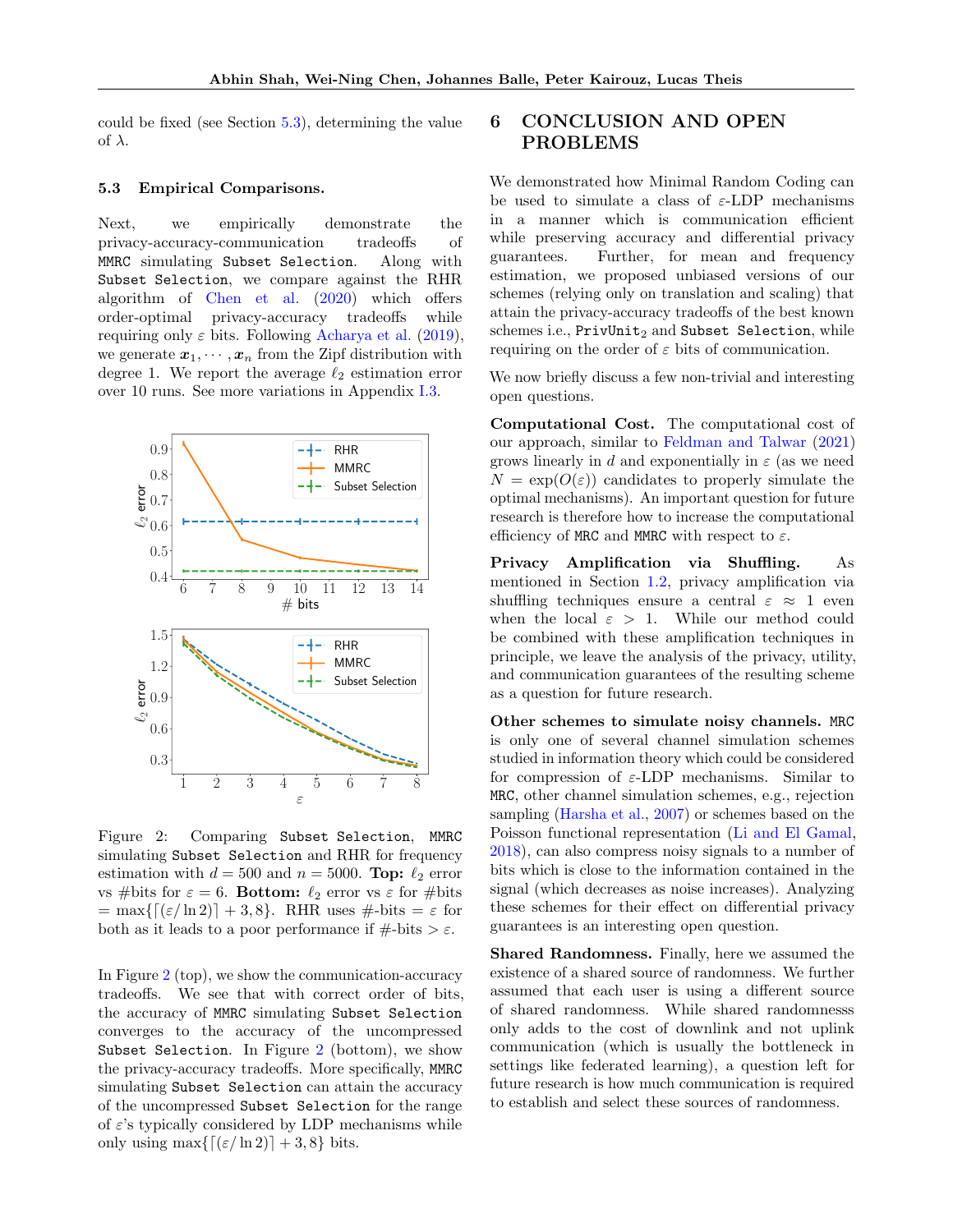## Acknowledgements

We thank the anonymous reviewers of AISTATS 2022 for their comments and suggestions. We sincerely thank Jakub Konečný and Wennan Zhu for helpful discussions. We also thank Zachary Charles for support with the software infrastructure.

# References

- <span id="page-9-14"></span>J. Acharya and Z. Sun. Communication complexity in locally private distribution estimation and heavy hitters. In International Conference on Machine Learning, pages 51–60, 2019.
- <span id="page-9-22"></span>J. Acharya, Z. Sun, and H. Zhang. Hadamard response: Estimating distributions privately, efficiently, and with little communication. In The 22nd International Conference on Artificial Intelligence and Statistics, pages 1120–1129. PMLR, 2019.
- <span id="page-9-4"></span>N. Agarwal, A. T. Suresh, F. X. X. Yu, S. Kumar, and B. McMahan. cpsgd: Communication-efficient and differentially-private distributed sgd. In Advances in Neural Information Processing Systems, pages 7564–7575, 2018.
- <span id="page-9-3"></span>D. Alistarh, D. Grubic, J. Li, R. Tomioka, and M. Vojnovic. Qsgd: Communication-efficient sgd via gradient quantization and encoding. In I. Guyon, U. V. Luxburg, S. Bengio, H. Wallach, R. Fergus, S. Vishwanathan, and R. Garnett, editors, Advances in Neural Information Processing Systems 30, pages 1709–1720. Curran Associates, Inc., 2017.
- <span id="page-9-16"></span>B. Balle, J. Bell, A. Gascón, and K. Nissim. The privacy blanket of the shuffle model. In Annual International Cryptology Conference, pages 638–667. Springer, 2019.
- <span id="page-9-6"></span>L. P. Barnes, H. A. Inan, B. Isik, and A. Ozgur. rtop-k: A statistical estimation approach to distributed sgd, 2020.
- <span id="page-9-11"></span>R. Bassily and A. Smith. Local, private, efficient protocols for succinct histograms. In Proceedings of the forty-seventh annual ACM symposium on Theory of computing, pages 127–135, 2015.
- <span id="page-9-12"></span>R. Bassily, K. Nissim, U. Stemmer, and A. Thakurta. Practical locally private heavy hitters. arXiv preprint arXiv:1707.04982, 2017.
- <span id="page-9-20"></span>C. H. Bennett and P. W. Shor. Entanglement-Assisted Capacity of a Quantum Channel and the Reverse Shannon Theorem. IEEE Trans. Info. Theory, 48 (10), 2002.
- <span id="page-9-0"></span>A. Bhowmick, J. Duchi, J. Freudiger, G. Kapoor, and R. Rogers. Protection against reconstruction and its applications in private federated learning. arXiv preprint arXiv:1812.00984, 2018.
- <span id="page-9-13"></span>M. Bun, J. Nelson, and U. Stemmer. Heavy hitters and the structure of local privacy. ACM Transactions on Algorithms (TALG), 15(4):1–40, 2019.
- <span id="page-9-8"></span>W.-N. Chen, P. Kairouz, and A. Özgür. Breaking the communication-privacy-accuracy trilemma. arXiv preprint arXiv:2007.11707, 2020.
- <span id="page-9-7"></span>W.-N. Chen, P. Kairouz, and A. Özgür. Breaking the dimension dependence in sparse distribution estimation under communication constraints. arXiv preprint arXiv:2106.08597, 2021.
- <span id="page-9-10"></span>P. Cuff. Communication requirements for generating correlated random variables. In 2008 IEEE International Symposium on Information Theory, pages 1393–1397, 2008.
- <span id="page-9-21"></span>J. C. Duchi, M. I. Jordan, and M. J. Wainwright. Local privacy and statistical minimax rates. In 2013 IEEE 54th Annual Symposium on Foundations of Computer Science, pages 429–438. IEEE, 2013.
- <span id="page-9-2"></span>C. Dwork, F. McSherry, K. Nissim, and A. Smith. Calibrating noise to sensitivity in private data analysis. In Theory of cryptography conference, pages 265–284. Springer, 2006.
- <span id="page-9-19"></span>U. Erlingsson, V. Pihur, and A. Korolova. Rappor: Randomized aggregatable privacy-preserving ordinal response. In Proceedings of the 21st ACM Conference on Computer and Communications Security, Scottsdale, Arizona, 2014. URL [https:](https://arxiv.org/abs/1407.6981) [//arxiv.org/abs/1407.6981](https://arxiv.org/abs/1407.6981).
- <span id="page-9-15"></span>U. Erlingsson, V. Feldman, I. Mironov, A. Raghunathan, K. Talwar, and A. Thakurta. Amplification by shuffling: From local to central differential privacy via anonymity. In *Proceedings* of the Thirtieth Annual ACM-SIAM Symposium on Discrete Algorithms, pages 2468–2479. SIAM, 2019.
- <span id="page-9-17"></span>U. Erlingsson, V. Feldman, I. Mironov, ´ A. Raghunathan, S. Song, K. Talwar, and A. Thakurta. Encode, shuffle, analyze privacy revisited: Formalizations and empirical evaluation. arXiv preprint arXiv:2001.03618, 2020.
- <span id="page-9-1"></span>A. Evfimievski, J. Gehrke, and R. Srikant. Limiting privacy breaches in privacy preserving data mining. In Proceedings of the twenty-second ACM SIGMOD-SIGACT-SIGART symposium on Principles of database systems, pages 211–222, 2003.
- <span id="page-9-9"></span>V. Feldman and K. Talwar. Lossless compression of efficient private local randomizers. arXiv preprint arXiv:2102.12099, 2021.
- <span id="page-9-5"></span>V. Gandikota, D. Kane, R. K. Maity, and A. Mazumdar. vqsgd: Vector quantized stochastic gradient descent, 2019.
- <span id="page-9-18"></span>A. Girgis, D. Data, S. Diggavi, P. Kairouz, and A. T. Suresh. Shuffled model of differential privacy in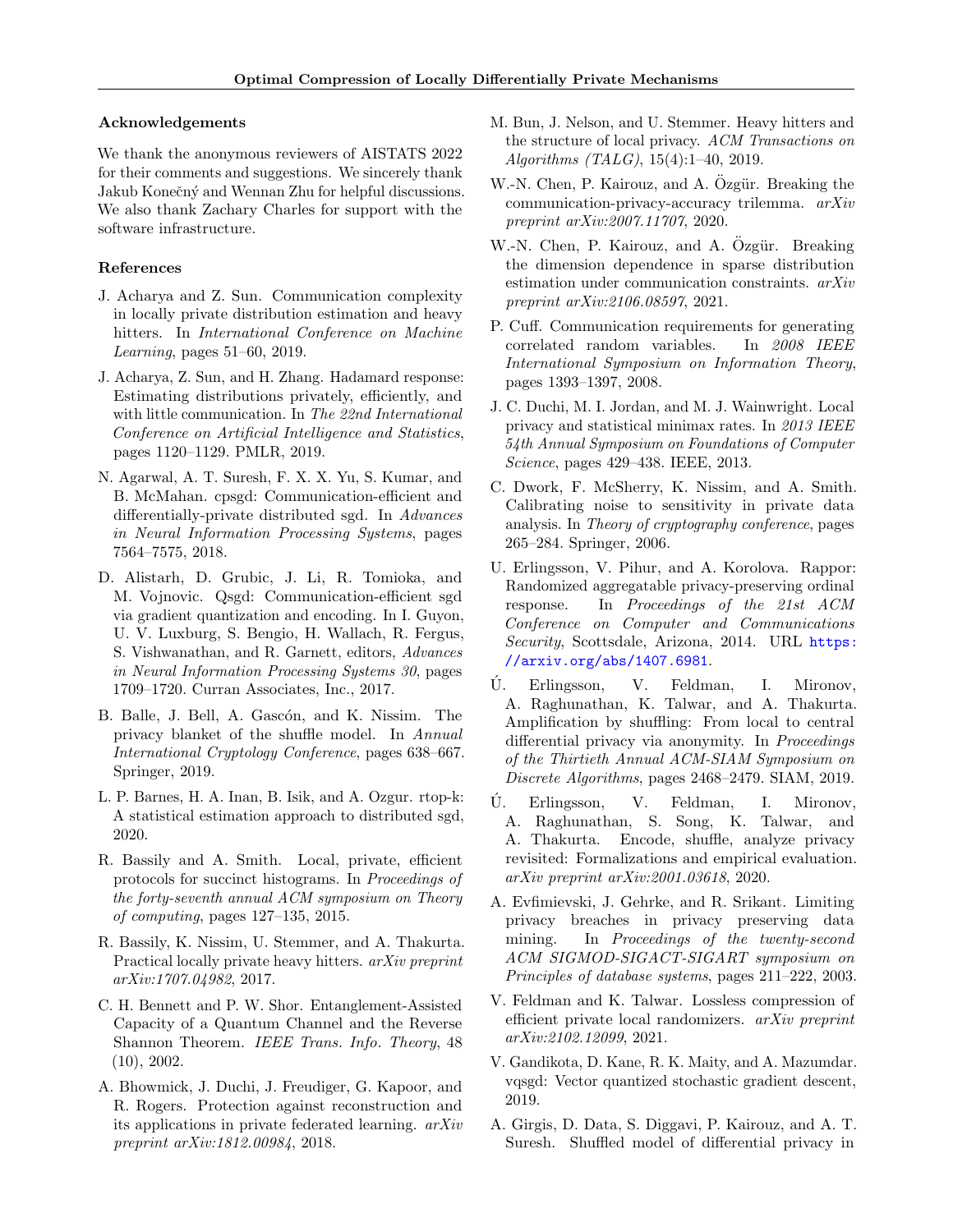federated learning. In International Conference on Artificial Intelligence and Statistics, pages 2521–2529. PMLR, 2021a.

- <span id="page-10-11"></span>A. M. Girgis, D. Data, S. Diggavi, P. Kairouz, and A. T. Suresh. Shuffled model of federated learning: Privacy, accuracy and communication trade-offs. IEEE Journal on Selected Areas in Information Theory, 2(1):464–478, 2021b.
- <span id="page-10-8"></span>Y. Han, P. Mukherjee, A. Ozgur, and T. Weissman. Distributed statistical estimation of high-dimensional and nonparametric distributions. In 2018 IEEE International Symposium on Information Theory (ISIT), pages 506–510. IEEE, 2018a.
- <span id="page-10-9"></span>Y. Han, A. Ozgür, and T. Weissman. Geometric lower bounds for distributed parameter estimation under communication constraints. arXiv preprint arXiv:1802.08417, 2018b.
- <span id="page-10-12"></span>P. Harsha, R. Jain, D. McAllester, and J. Radhakrishnan. The communication complexity of correlation. In Twenty-Second Annual IEEE Conference on Computational Complexity (CCC'07), pages 10–23. IEEE, 2007.
- <span id="page-10-0"></span>M. Havasi, R. Peharz, and J. M. Hernández-Lobato. Minimal Random Code Learning: Getting Bits Back from Compressed Model Parameters. In International Conference on Learning Representations, 2019.
- <span id="page-10-18"></span>P. Kairouz, K. Bonawitz, and D. Ramage. Discrete distribution estimation under local privacy. In Proceedings of The 33rd International Conference on Machine Learning, volume 48, pages 2436–2444, New York, New York, USA, 20–22 Jun 2016.
- <span id="page-10-2"></span>P. Kairouz, H. B. McMahan, B. Avent, A. Bellet, M. Bennis, A. N. Bhagoji, K. Bonawitz, Z. Charles, G. Cormode, R. Cummings, R. G. L. D'Oliveira, H. Eichner, S. E. Rouayheb, D. Evans, J. Gardner, Z. Garrett, A. Gascón, B. Ghazi, P. B. Gibbons, M. Gruteser, Z. Harchaoui, C. He, L. He, Z. Huo, B. Hutchinson, J. Hsu, M. Jaggi, T. Javidi, G. Joshi, M. Khodak, J. Konecn´y, A. Korolova, F. Koushanfar, S. Koyejo, T. Lepoint, Y. Liu, P. Mittal, M. Mohri, R. Nock, A. Ozgür, R. Pagh, H. Qi, D. Ramage, R. Raskar, M. Raykova, D. Song, W. Song, S. U. Stich, Z. Sun, A. T. Suresh, F. Tramèr, P. Vepakomma, J. Wang, L. Xiong, Z. Xu, Q. Yang, F. X. Yu, H. Yu, and S. Zhao. Advances and open problems in federated learning. Foundations and Trends <sup>R</sup> in Machine Learning, 14(1–2):1–210, 2021. ISSN 1935-8237. doi: 10.1561/2200000083. URL <http://dx.doi.org/10.1561/2200000083>.
- <span id="page-10-4"></span>S. P. Kasiviswanathan, H. K. Lee, K. Nissim, S. Raskhodnikova, and A. Smith. What can we

learn privately? SIAM Journal on Computing, 40 (3):793–826, 2011.

- <span id="page-10-13"></span>C. T. Li and A. El Gamal. Strong functional representation lemma and applications to coding theorems. IEEE Transactions on Information Theory, 64(11):6967–6978, 2018.
- <span id="page-10-16"></span>T. T. Nguyˆen, X. Xiao, Y. Yang, S. C. Hui, H. Shin, and J. Shin. Collecting and analyzing data from smart device users with local differential privacy, 2016.
- <span id="page-10-1"></span>D. Ramage and S. Mazzocchi. Federated analytics: Collaborative data science without data collection. [https://ai.googleblog.com/2020/](https://ai.googleblog.com/2020/05/federated-analytics-collaborative-data.html) [05/federated-analytics-collaborative-data.](https://ai.googleblog.com/2020/05/federated-analytics-collaborative-data.html) [html](https://ai.googleblog.com/2020/05/federated-analytics-collaborative-data.html), 2020.
- <span id="page-10-10"></span>E. C. Song, P. Cuff, and H. V. Poor. The likelihood encoder for lossy compression. IEEE Transactions on Information Theory, 62(4):1836–1849, 2016. doi: 10.1109/TIT.2016.2529657.
- <span id="page-10-5"></span>A. T. Suresh, F. X. Yu, S. Kumar, and H. B. McMahan. Distributed mean estimation with limited communication. In Proceedings of the 34th International Conference on Machine Learning - Volume 70, ICML'17, page 3329–3337. JMLR.org, 2017.
- <span id="page-10-7"></span>H. Wang, S. Sievert, S. Liu, Z. Charles, D. Papailiopoulos, and S. Wright. Atomo: Communication-efficient learning via atomic sparsification. In Advances in Neural Information Processing Systems, pages 9850–9861, 2018.
- <span id="page-10-17"></span>T. Wang, J. Zhao, X. Yang, and X. Ren. Locally differentially private data collection and analysis. arXiv preprint arXiv:1906.01777, 2019.
- <span id="page-10-3"></span>S. L. Warner. Randomized response: A survey technique for eliminating evasive answer bias. Journal of the American Statistical Association, 60 (309):63–69, 1965.
- <span id="page-10-6"></span>W. Wen, C. Xu, F. Yan, C. Wu, Y. Wang, Y. Chen, and H. Li. Terngrad: Ternary gradients to reduce communication in distributed deep learning. In Advances in neural information processing systems, pages 1509–1519, 2017.
- <span id="page-10-14"></span>A. Wyner. The common information of two dependent random variables. IEEE Transactions on Information Theory, 21(2):163–179, 1975. doi: 10.1109/TIT.1975.1055346.
- <span id="page-10-15"></span>G. Xu, W. Liu, and B. Chen. Wyners common information for continuous random variables - a lossy source coding interpretation. In 45th Annual Conference on Information Sciences and Systems, pages 1–6, 2011. doi: 10.1109/CISS.2011.5766249.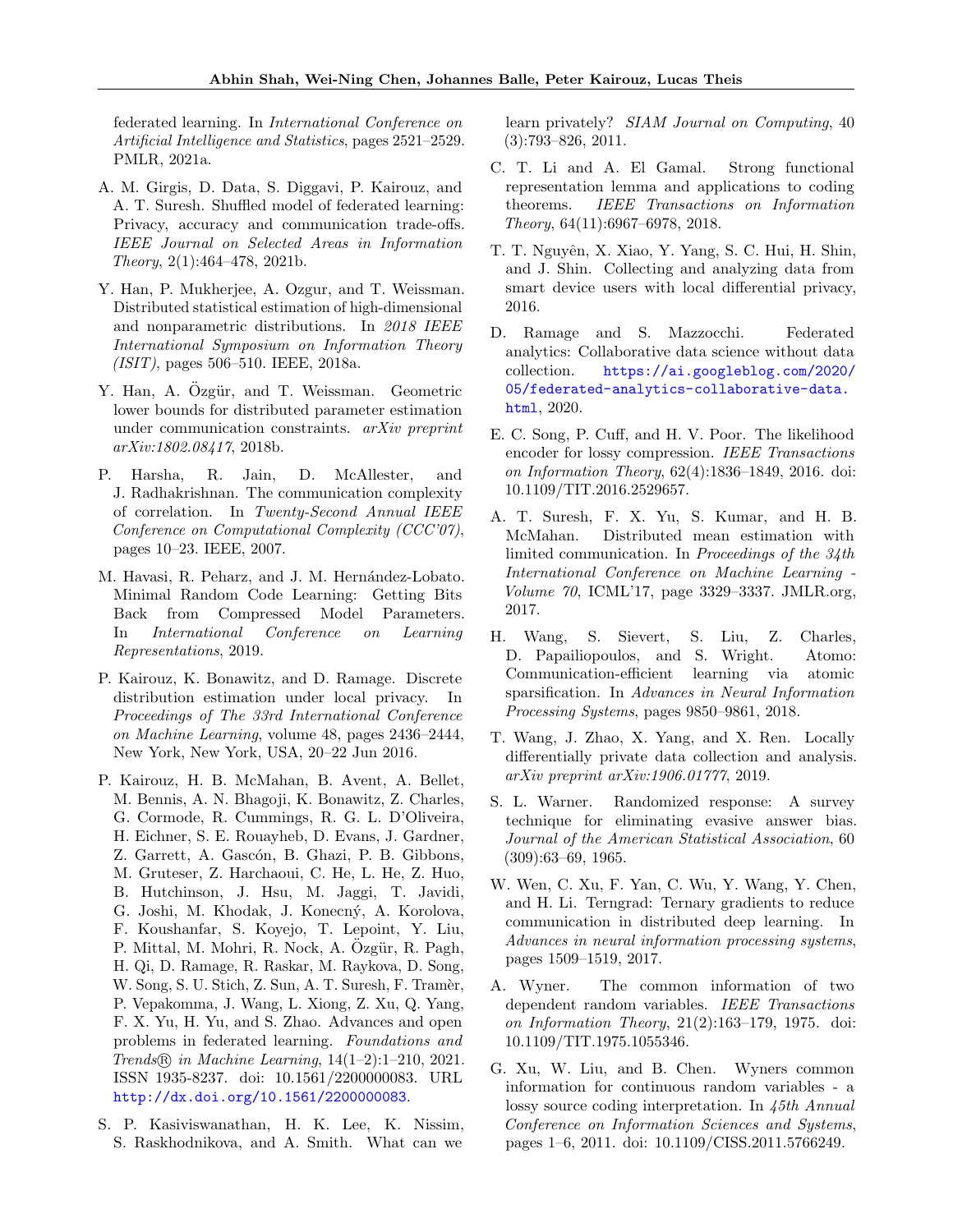<span id="page-11-0"></span>M. Ye and A. Barg. Optimal schemes for discrete distribution estimation under locally differential privacy. IEEE Transactions on Information Theory, 64(8):5662–5676, 2018.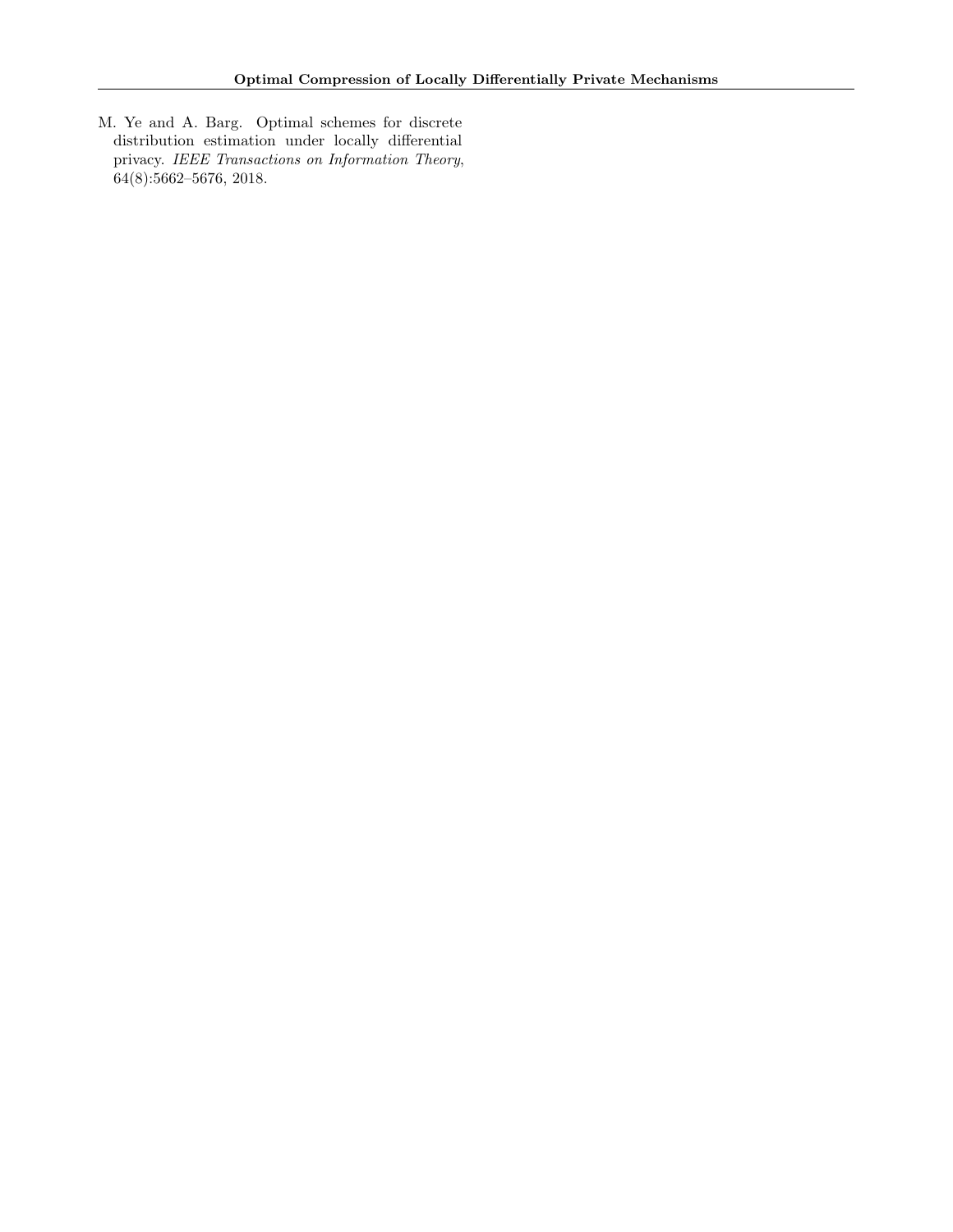# Supplementary Material: Optimal Compression of Locally Differentially Private Mechanisms

Organization. The Appendix is organized as follows. In Appendix [A,](#page-12-1) we discuss the societal impact associated with our work. In Appendix [B,](#page-12-2) we focus on MRC and provide the proofs of Theorem [3.1,](#page-3-0) Theorem [3.2,](#page-3-1) and Theorem [3.3.](#page-4-0) In Appendix [C,](#page-15-1) we focus on MMRC and provide the proofs of Theorem [3.4](#page-5-0) and Theorem [3.5.](#page-5-1) Further, we also provide Theorem [C.1](#page-20-1) where we show that MMRC can simulate any  $\varepsilon$ -LDP cap-based mechanism in a nearly lossless fashion with about  $\varepsilon$  bits of communication. In Appendix [D,](#page-21-0) we provide additional preliminary on PrivUnit<sub>2</sub> and also show that PrivUnit<sub>2</sub> is a cap-based mechanism (Definition [3.1\)](#page-4-1). In Appendix [E,](#page-22-0) we show how PrivUnit<sub>2</sub> can be simulated using MRC analogous to how we simulated PrivUnit<sub>2</sub> using MMRC in Section [4.](#page-5-6) Along with the theoretical guarantees, we also provide some empirical comparisons between MRC simulating PrivUnit<sub>2</sub> and PrivUnit<sub>2</sub>. In Appendix [F,](#page-28-0) we provide the proofs of Lemma [4.1](#page-6-1) and Theorem 4.1 as well as some additional empirical comparisons between MMRC simulating  $PrivUnit_2$  and  $PrivUnit_2$ . In Appendix  $G$ , we provide additional preliminary on Subset Selection and also show that Subset Selection is a cap-based mechanism (Definition [3.1\)](#page-4-1). In Appendix [H,](#page-33-0) we show how Subset Selection can be simulated using MRC analogous to how we simulated Subset Selection using MMRC in Section [5.](#page-7-6) Along with the theoretical guarantees, we also provide some empirical comparisons between MRC simulating Subset Selection and Subset Selection. In Appendix [I,](#page-39-0) we provide the proofs of Lemma [5.1](#page-7-0) and Theorem [5.1](#page-7-1) as well as some additional empirical comparisons between MMRC simulating Subset Selection and Subset Selection.

# <span id="page-12-1"></span>A SOCIETAL IMPACT

Collecting large datasets allows us to build better machine learning models which can facilitate our lives in many different ways. However, harnessing data from devices can expose their users to privacy risks. Research into differential privacy can help to minimize these risks. At present, our work is mostly theoretical in nature as there are a few unsolved questions. In particular, for large  $\varepsilon$  the computational complexity of our approach may be too expensive to be practical.

# <span id="page-12-2"></span>B MINIMAL RANDOM CODING

Let  $q(z|x)$  be an  $\varepsilon$ -LDP mechanism for all  $x \in \mathcal{X}$  and  $z \in \mathcal{Z}$ . Let  $p(z)$  be the fixed reference distribution over  $\mathcal{Z}$ and let  $\{z_k\}_{k=1}^N$  be N candidates drawn from  $p(z)$ . From Algorithm [1,](#page-3-4) the distribution over the indices  $k \in [N]$ under minimal random coding (MRC) is as follows:

$$
\pi_{\boldsymbol{x}}^{\mathtt{mrc}}(k) \coloneqq \frac{q(\boldsymbol{z}_k|\boldsymbol{x})/p(\boldsymbol{z}_k)}{\sum_{k'} q(\boldsymbol{z}_{k'}|\boldsymbol{x})/p(\boldsymbol{z}_{k'})}
$$

 $\pi^{\text{mrc}}$  can be viewed as a function that maps x and  $(z_1, ..., z_N)$  to a distribution in [N]. However for notational convenience, when the context is clear, we will omit the dependence on x and  $(z_1, ..., z_N)$ .

Let  $q^{\text{mrc}}$  denote the distribution of  $z_K$  where  $K \sim \pi^{\text{mrc}}(\cdot)$  i.e., with  $\delta(\cdot)$  denoting the Dirac delta function:

$$
q^{\tt mrc}(z|x) \coloneqq \sum_k \pi^{\tt mrc}(k)\delta(z-z_k).
$$

#### <span id="page-12-0"></span>B.1 Utility of MRC

In this section, we prove Theorem [3.1](#page-3-0) i.e., we show that MRC can simulate any  $\varepsilon$ -LDP mechanism in a nearly lossless fashion with about  $\varepsilon$  bits of communication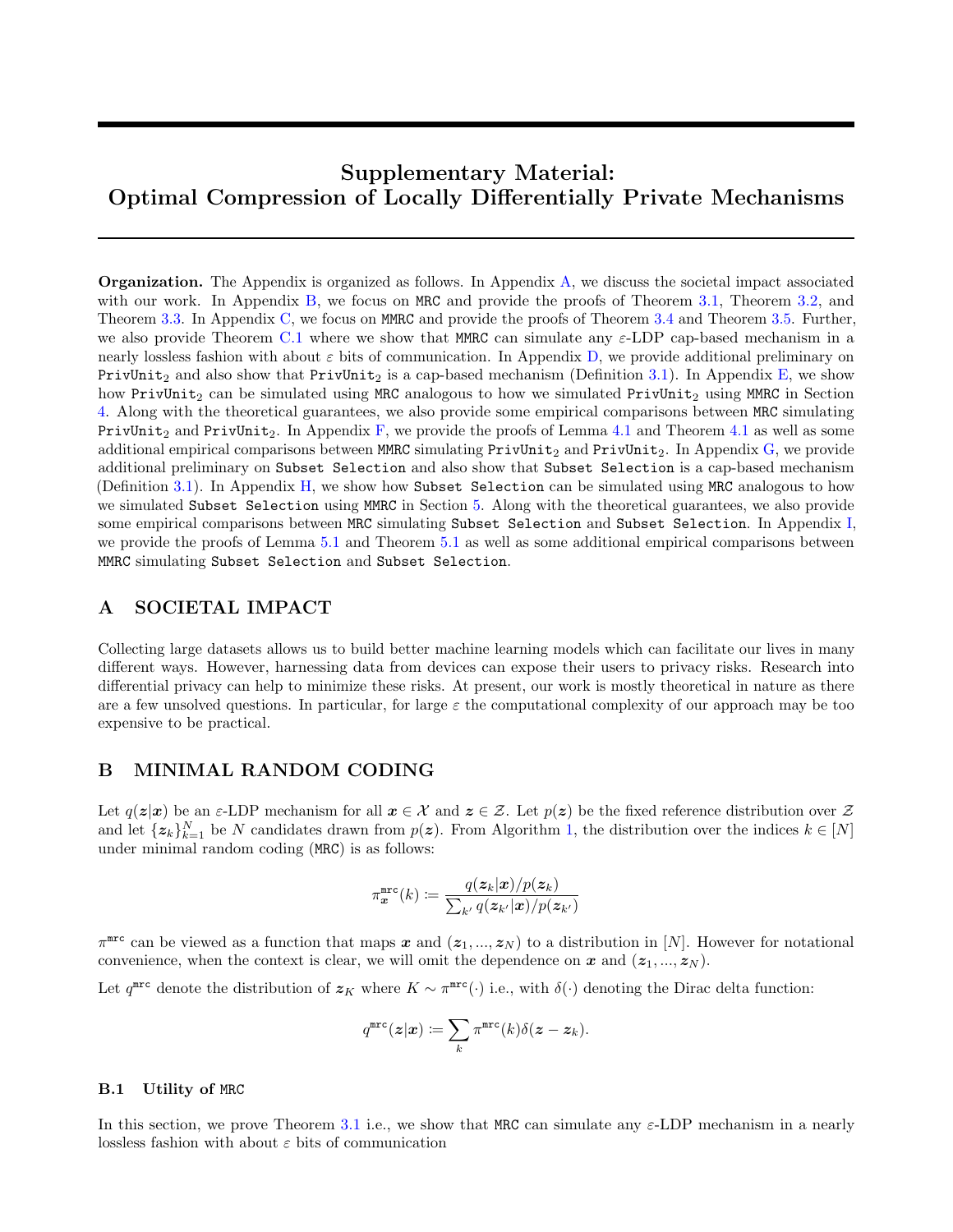**Theorem 3.1** (Utility of MRC). Consider any input alphabet X, output alphabet Z, data  $x \in \mathcal{X}$ , and  $\varepsilon$ -LDP mechanism q( $\cdot |x$ ). Consider any reference distribution  $p(\cdot)$  such that  $\left| \ln(q(z|x)/p(z)) \right| \leq \varepsilon \ \forall \ x \in \mathcal{X}, z \in \mathcal{Z}$ .<sup>[10](#page-13-1)</sup> Let the number of candidates be  $N = 2^{(\log e + 4c)\varepsilon}$  for some constant  $c \ge 0$ . Then, for  $\alpha \in [0, 1/2]$ ,  $q^{\text{mrc}}$  is such that

$$
\left| \mathbb{E}_{q^{\text{mrc}}} \left[ ||z - x||^2 \right] - \mathbb{E}_q \left[ ||z - x||^2 \right] \right| \leq \frac{2\alpha \sqrt{\mathbb{E}_q \left[ ||z - x||^4 \right]}}{1 - \alpha} \tag{5}
$$

holds with probability at least  $1-2\alpha$ , with c and  $\alpha$  related by the following:  $\alpha = \sqrt{2^{-c\epsilon} + 2^{-c^2/\log e + 1}}$ .

Proof. In order to prove this theorem, we invoke Theorem 3.2 of [Havasi et al.](#page-10-0) [\(2019\)](#page-10-0).

Recall Theorem 3.2 [\(Havasi et al.,](#page-10-0) [2019\)](#page-10-0): Let q' and p be distributions over Z. Let  $t \ge 0$  be some constant and let  $N' = 2^{(D_{\text{KL}}(q'(\mathbf{z})||p(\mathbf{z}))+t)}$ . Let  $\tilde{q}$  be a discrete distribution constructed by drawing N' samples  $\{\mathbf{z}_k\}_{k=1}^{N'}$  from p and defining

$$
\tilde{q}(\boldsymbol{z}) \coloneqq \sum_{k=1}^{N'} \frac{q(\boldsymbol{z}_k)/p(\boldsymbol{z}_k)}{\sum_{k'} q(\boldsymbol{z}_{k'})/p(\boldsymbol{z}_{k'})} \delta(\boldsymbol{z}-\boldsymbol{z}_k).
$$

Furthermore, let f be a measurable function and  $||f||_{q'} = \sqrt{\mathbb{E}_{q'(z)}[f^2(z)]}$  be its 2-norm under q'. Then it holds that

$$
\mathbb{P}\bigg(\Big|\mathbb{E}_{\tilde{q}(\boldsymbol{z})}[f(\boldsymbol{z})] - \mathbb{E}_{q'(\boldsymbol{z})}[f(\boldsymbol{z})]\Big| \geq \frac{2\|f\|_{q'}\alpha'}{1-\alpha'}\bigg) \leq 2\alpha'
$$

where

$$
\alpha' = \sqrt{2^{-t/4} + 2\sqrt{\mathbb{P}(\log(q'(z)/p(z))) + D_{\mathsf{KL}}(q'(z)\|p(z)) + t/2)}}.
$$

We apply Theorem 3.2 [\(Havasi et al.,](#page-10-0) [2019\)](#page-10-0) to  $q'(z) := q(z|x)$  and  $f(z) := ||z-x||^2$ . We identify  $\tilde{q}(z) = q^{\text{mrc}}(z|x)$ and  $N' = N$ . To prove Theorem [3.1,](#page-3-0) it suffices to show that  $\alpha \ge \alpha'$ . Note that

$$
D_{\mathsf{KL}}(q(\mathbf{z}|\mathbf{x}) \| p(\mathbf{z})) \stackrel{(a)}{=} \mathbb{E}_{q(\mathbf{z}|\mathbf{x})} \bigg[ \log \bigg( \frac{q(\mathbf{z}|\mathbf{x})}{p(\mathbf{z})} \bigg) \bigg] \stackrel{(b)}{\leq} \varepsilon \log e,
$$

where (a) follows the definition of KL-divergence and (b) follows since  $|\log(q(z|x)/p(z))| \leq \varepsilon \log e$  by the assumption on  $p$ . We therefore have

$$
t = (\log e + 4c)\varepsilon - D_{\mathsf{KL}}\left(q(\boldsymbol{z}|\boldsymbol{x})\|p(\boldsymbol{z})\right) \geq 4c\varepsilon.
$$

It follows that

$$
\mathbb{P}\big(\log(q(\boldsymbol{z}|\boldsymbol{x})\|p(\boldsymbol{z})) > D_{\mathsf{KL}}\left(q(\boldsymbol{z}|\boldsymbol{x})\|p(\boldsymbol{z})\right) + t/2\big) \leq \mathbb{P}\big(\log(q(\boldsymbol{z}|\boldsymbol{x})\|p(\boldsymbol{z})) > \mathbb{E}\big[\log(q(\boldsymbol{z}|\boldsymbol{x})\|p(\boldsymbol{z}))\big] + 2c\epsilon\big) \\
\overset{(b)}{\leq} \exp(-2c^2/(\log e)^2) = 2^{-2c^2/\log e}.
$$

where (b) follows from Hoeffding's inequality since  $|\log(q(z|x)/p(z))| \leq \varepsilon \log e$  by the assumption on p. Therefore,

$$
\alpha' \le \sqrt{2^{-c\varepsilon} + 2\sqrt{2^{-2c^2/\log e}}} = \sqrt{2^{-c\varepsilon} + 2^{-c^2/\log e + 1}} = \alpha.
$$

 $\Box$ 

<span id="page-13-0"></span>**Remark B.1.** For most  $\varepsilon$ -LDP mechanisms  $q(\cdot|x)$ , the term  $\mathbb{E}_q[[|z-x|]^4]$  in [\(5\)](#page-3-6) can be well-controlled. For instance, for Subset Selection and PrivUnit<sub>2</sub>, the output spaces are bounded, and therefore,  $\sqrt{\mathbb{E}_q[\Vert z - x \Vert^4]}$ is of the same order as  $\mathbb{E}_q[\|z-x\|^2]$ . Therefore, by making  $\alpha$  small enough (in Theorem [3.1\)](#page-3-0) i.e. by increasing c, the estimation error of MRC can be arbitrarily close to the estimation error of the underlying scheme it is simulating.

<span id="page-13-1"></span><sup>&</sup>lt;sup>10</sup>Note that this condition holds for many reference distributions  $p(\cdot)$ . For example, one can simply choose  $p(\cdot) = q(\cdot|\boldsymbol{x}^*)$ for some  $x^* \in \mathcal{X}$ .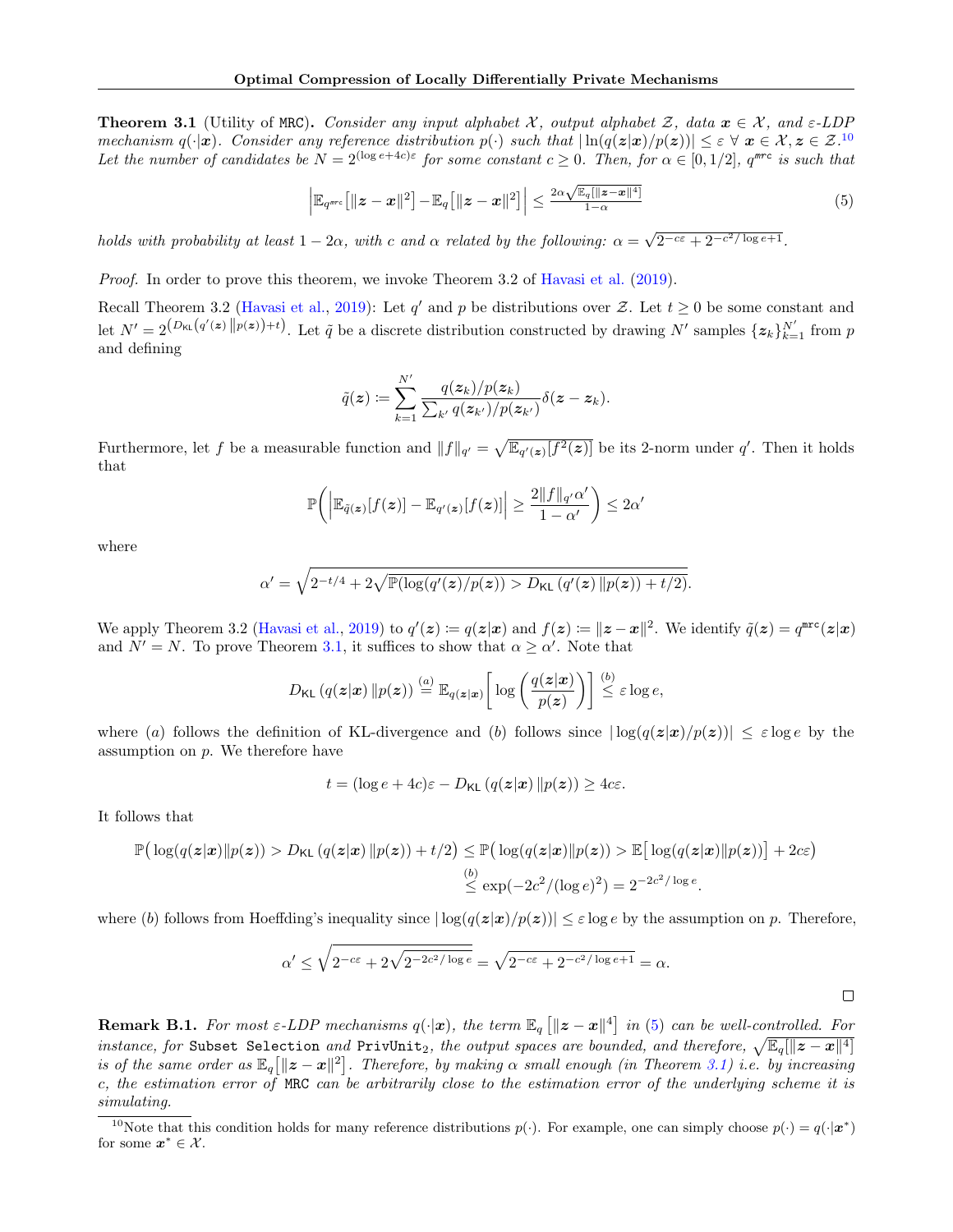#### B.2 Privacy of MRC

## <span id="page-14-0"></span>B.2.1 Pure Privacy of MRC

In this section, we prove Theorem [3.2](#page-3-1) i.e., we show that  $\pi^{\text{mrc}}$  is a 2 $\varepsilon$ -LDP mechanism.

**Theorem 3.2** (Pure DP guarantee of MRC). Consider any input alphabet  $\mathcal{X}$ , output alphabet  $\mathcal{Z}$ , and data  $\mathbf{x} \in \mathcal{X}$ . Consider any  $\varepsilon$ -LDP mechanism  $q(\cdot|\boldsymbol{x})$ , reference distribution  $p(\cdot)$ , and number of candidates  $N \geq 1$ . Then,  $\pi^{mrc}(\cdot)$  obtained from Algorithm [1](#page-3-4) is a 2 $\varepsilon$ -LDP mechanism.

*Proof.* For any  $x, x' \in \mathcal{X}, z \in \mathcal{Z}$ , using the definition of an  $\varepsilon$ -LDP mechanism, we have

$$
q(z|x) \le \exp(\varepsilon)q(z|x'). \tag{14}
$$

For any  $\boldsymbol{x}, \boldsymbol{x}' \in \mathcal{X}, \{\boldsymbol{z}_k\}_{k=1}^N \in \mathcal{Z}^N$  and  $k \in [N]$ , we have

$$
\frac{\pi_{\mathbf{x}}^{\mathbf{m}c}(k)}{\pi_{\mathbf{x}'}^{\mathbf{m}c}(k)} \stackrel{(a)}{=} \frac{q(\mathbf{z}_k|\mathbf{x})}{q(\mathbf{z}_k|\mathbf{x}')} \times \frac{\sum_{k'} q(\mathbf{z}_{k'}|\mathbf{x}')/p(\mathbf{z}_{k'})}{\sum_{k'} q(\mathbf{z}_{k'}|\mathbf{x})/p(\mathbf{z}_{k'})}
$$
\n
$$
\stackrel{(b)}{\leq} \exp(\varepsilon) \times \frac{\sum_{k'} \exp(\varepsilon)q(\mathbf{z}_{k'}|\mathbf{x})/p(\mathbf{z}_{k'})}{\sum_{k'} q(\mathbf{z}_{k'}|\mathbf{x})/p(\mathbf{z}_{k'})}
$$
\n
$$
= \exp(\varepsilon) \times \frac{\exp(\varepsilon) \sum_{k'} q(\mathbf{z}_{k'}|\mathbf{x})/p(\mathbf{z}_{k'})}{\sum_{k'} q(\mathbf{z}_{k'}|\mathbf{x})/p(\mathbf{z}_{k'})}
$$
\n
$$
= \exp(2\varepsilon).
$$

where (a) follows from the definition of  $\pi^{\text{mrc}}$  and (b) follows from [\(14\)](#page-14-2).

#### <span id="page-14-1"></span>B.2.2 Approximate Privacy of MRC

In this section, we prove Theorem [3.3](#page-4-0) i.e., we provide the approximate DP guarantee of  $\pi^{\text{mrc}}$ .

**Theorem 3.3** (Approximate DP guarantee of MRC). Consider any input alphabet X, output alphabet Z, data  $x \in \mathcal{X}$ , and  $\varepsilon$ -LDP mechanism  $q(\cdot|x)$ . Consider any reference distribution  $p(\cdot)$  such that  $|\ln(q(z|x)/p(z))| \leq \varepsilon$  $\forall x \in \mathcal{X}, z \in \mathcal{Z}^5$  Let  $c_0 \geq 0$  be some constant and let the number of candidates  $N = \exp(2\varepsilon + 2c_0)$ . Then, for any  $\delta \leq 1$  $\delta \leq 1$ ,  $\pi^{m\epsilon}(\cdot)$  obtained from Algorithm 1 is  $(\epsilon + \epsilon_0, \delta)$ -LDP mechanism where

$$
\varepsilon_0 := \ln \frac{1 + a_0}{1 - a_0}
$$
 and  $a_0 := \exp(-c_0) \sqrt{\frac{1}{2} \ln \frac{2}{\delta}}$ .

*Proof.* Fix any  $x \in \mathcal{X}$ . Let us define the following random variable:

$$
w(z|x) = q(z|x)/p(z). \tag{15}
$$

Assuming  $z \sim p(\cdot)$ , the expected value of the random variable  $w(z|x)$  is

$$
\mathbb{E}_p[w(\boldsymbol{z}|\boldsymbol{x})] = \mathbb{E}_p[q(\boldsymbol{z}|\boldsymbol{x})/p(\boldsymbol{z})] = \int_{\boldsymbol{z}\in\mathcal{Z}} q(\boldsymbol{z}|\boldsymbol{x}) = 1.
$$

Further, the random variable  $w(z|x)$  can be bounded as follows:

<span id="page-14-4"></span>
$$
|w(\boldsymbol{z}|\boldsymbol{x})| = |q(\boldsymbol{z}|\boldsymbol{x})/p(\boldsymbol{z})| \overset{(a)}{\leq} \exp(\varepsilon).
$$

where (a) follows from the assumption on  $p(.)$ . Therefore, we have

$$
\mathbb{P}\bigg(\bigg|\frac{1}{N}\sum_{k=1}^{N}w(\boldsymbol{z}_{k}|\boldsymbol{x})-1\bigg|\geq a_{0}\bigg)\stackrel{(a)}{\leq}2\exp\bigg(\frac{-2Na_{0}^{2}}{(\exp(\varepsilon)-\exp(-\varepsilon))^{2}}\bigg)\leq 2\exp\bigg(\frac{-2Na_{0}^{2}}{\exp(2\varepsilon)}\bigg)\stackrel{(b)}{=}\delta\qquad(16)
$$

where (a) follows from Hoeffding's inequality and (b) follows from the definition of  $a_0$  and N. Now, for any  $\boldsymbol{x}, \boldsymbol{x}' \in \mathcal{X}, \{\boldsymbol{z}_k\}_{k=1}^N \in \mathcal{Z}^N$  and  $k \in [N]$ , we have

$$
\frac{\pi^{\mathtt{mrc}}_{\bm{x}}(k)}{\pi^{\mathtt{mrc}}_{\bm{x}'}(k)} \stackrel{(a)}{=} \frac{q(\bm{z}_k|\bm{x})}{q(\bm{z}_k|\bm{x}')}\times \frac{\sum_{k'}q(\bm{z}_{k'}|\bm{x}')/p(\bm{z}_{k'})}{\sum_{k'}q(\bm{z}_{k'}|\bm{x})/p(\bm{z}_{k'})}
$$

<span id="page-14-3"></span><span id="page-14-2"></span> $\Box$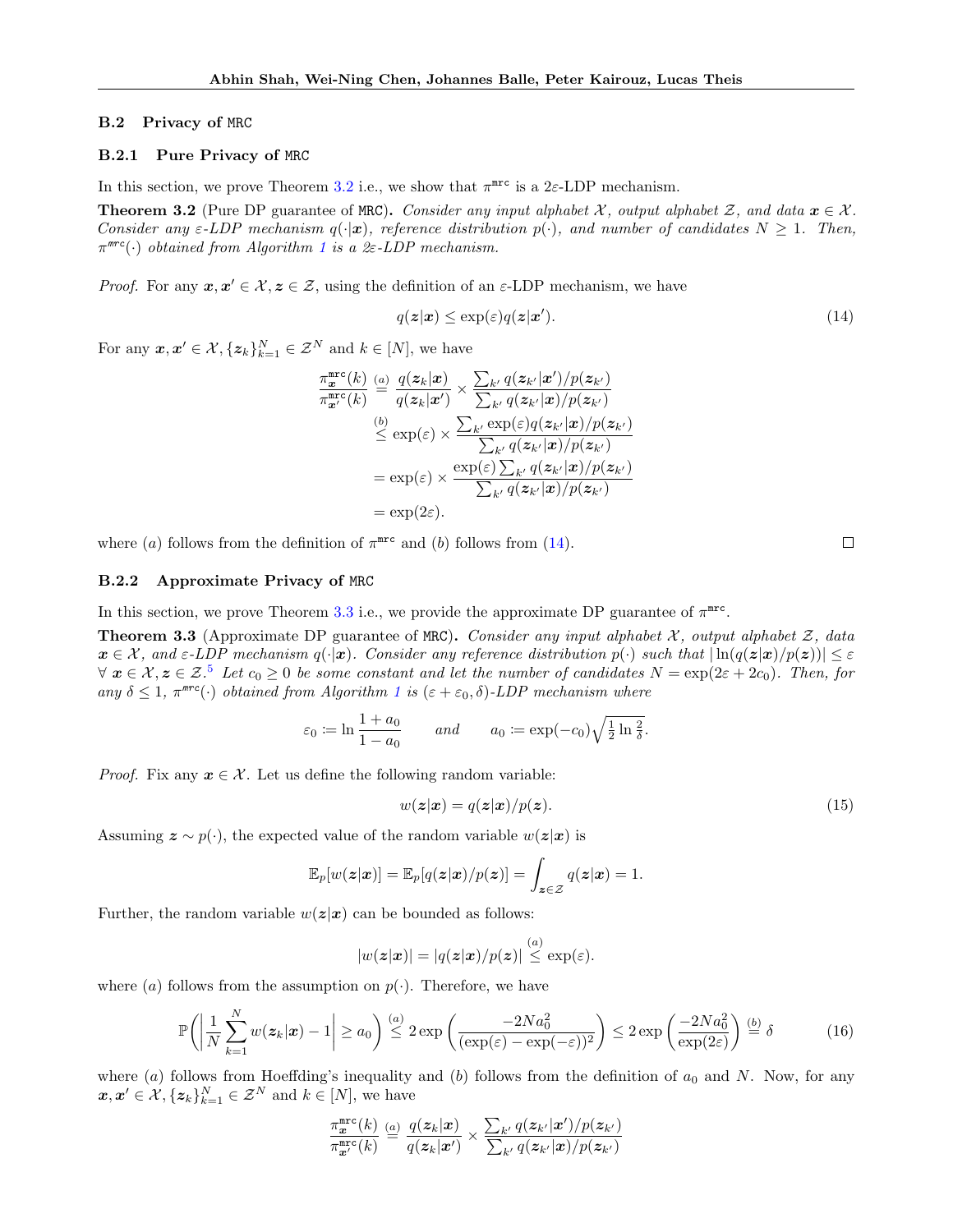$$
\stackrel{\text{(b)}}{\equiv} \frac{q(\mathbf{z}_k|\mathbf{x})}{q(\mathbf{z}_k|\mathbf{x}')} \times \frac{\sum_{k'} w(\mathbf{z}_{k'}|\mathbf{x}')}{\sum_{k'} w(\mathbf{z}_{k'}|\mathbf{x})}
$$
\n
$$
\stackrel{\text{(c)}}{\leq} \exp(\varepsilon) \times \frac{\frac{1}{N} \sum_{k'} w(\mathbf{z}_{k'}|\mathbf{x}')}{\frac{1}{N} \sum_{k'} w(\mathbf{z}_{k'}|\mathbf{x})}
$$
\n
$$
(17)
$$

where (a) follows from the definition of  $\pi^{\text{mrc}}$ , (b) follows from [\(15\)](#page-14-3) and (c) follows from [\(14\)](#page-14-2). Now, using [\(16\)](#page-14-4) in [\(17\)](#page-15-2), we have with probability at least  $1 - \delta$ :

$$
\frac{\pi_{\mathbf{x}}^{\mathbf{mrc}}(k)}{\pi_{\mathbf{x}'}^{\mathbf{mrc}}(k)} \le \exp(\varepsilon) \times \frac{1 + a_0}{1 - a_0} \stackrel{(a)}{=} \exp(\varepsilon + \varepsilon_0)
$$

where (a) follows from the definition of  $\varepsilon_0$ .

# <span id="page-15-1"></span>C MODIFIED MINIMAL RANDOM CODING

Let  $q(z|x)$  be an  $\varepsilon$ -LDP cap-based mechanism (see definition [3.1\)](#page-4-1) for all  $x \in \mathcal{X}$  and  $z \in \mathcal{Z}$ . Let  $p(z)$  be the uniform distribution over Z and let  $\{z_k\}_{k=1}^N$  be N candidates drawn from  $p(z)$ . Let  $\theta$  denote the fraction of candidates inside the  $\textsf{Cap}_x$  associated with  $q(z|x)$ . Let  $\pi^{\texttt{mmrc}}$  be the distribution over the indices  $k \in [N]$  under modified minimal random coding (MMRC) obtained from Algorithm [2.](#page-5-2) Recall that  $\pi^{\text{mmrc}}(k)$  is bounded by an upper threshold  $t_u$  and a lower threshold  $t_l$  (Section [3.2\)](#page-4-6),

$$
t_u = \frac{1}{N} \times \frac{c_1(\varepsilon, d)}{\mathbb{E}[\theta]c_1(\varepsilon, d) + (1 - \mathbb{E}[\theta])c_2(\varepsilon, d)}, \qquad t_l = \frac{1}{N} \times \frac{c_2(\varepsilon, d)}{\mathbb{E}[\theta]c_1(\varepsilon, d) + (1 - \mathbb{E}[\theta])c_2(\varepsilon, d)}
$$

Similar to  $\pi^{\text{mrc}}$ ,  $\pi^{\text{mmc}}$  can be be viewed as a function that maps x and  $(z_1, ..., z_N)$  to a distribution in [N]. However, to reduce clutter, we will generally omit the dependence on x and  $(z_1, ..., z_N)$ . Further, since  $\pi^{\text{mmrc}}$ depends on  $(z_1, ..., z_N)$  only through  $\theta$ , we will sometimes show this dependence as  $\pi_{x,\theta}^{\text{mmrc}}$ .

Finally, let  $q^{\texttt{mmrc}}$  denote the distribution of  $z_K$  where  $K \sim \pi^{\texttt{mmrc}}$ . That is, with  $\delta$  denoting the Dirac delta function:

$$
q^{\mathtt{mmrc}}(\boldsymbol{z}|\boldsymbol{x}) \coloneqq \sum_k \pi^{\mathtt{mmrc}}(k) \delta(\boldsymbol{z}-\boldsymbol{z}_k).
$$

#### <span id="page-15-0"></span>C.1 Privacy of MMRC

In this section, we prove Theorem [3.4](#page-5-0) i.e., we show that  $\pi^{\text{mmrc}}$  is a  $\varepsilon$ -LDP mechanism.

**Theorem 3.4** (DP guarantee of MMRC). Consider any input alphabet X, output alphabet Z, data  $x \in \mathcal{X}$ , and  $\varepsilon$ -LDP cap-based mechanism  $q(\cdot|x)$ . Let the reference distribution  $p(\cdot)$  be the uniform distribution on Z. Consider any number of candidates  $N \geq 1$ . Then,  $\pi^{mm\tau}(\cdot)$  obtained from Algorithm [2](#page-5-2) is an  $\varepsilon$ -LDP mechanism.

*Proof.* For any  $\varepsilon$ -LDP cap-based  $q(\cdot|\boldsymbol{x})$ , we have the following from [\(1\)](#page-2-2) and [\(6\)](#page-4-5):

$$
\frac{c_1(\varepsilon, d)}{c_2(\varepsilon, d)} \le \exp(\varepsilon). \tag{18}
$$

Further, the modification of  $\pi^{\text{mrc}}$  to  $\pi^{\text{mmc}}$  ensures that [\(8\)](#page-4-4) is true, that is,

$$
t_l \leq \pi^{\text{mmrc}}(k) \leq t_u \ \forall k \in [N].
$$

Therefore, for any  $x, x' \in \mathcal{X}$  and  $k \in [N]$ , we have

$$
\frac{\pi^{\text{mmrc}}_{\bm{x}}(k)}{\pi^{\text{mmrc}}_{\bm{x}'}(k)} \leq \frac{t_u}{t_l} \stackrel{(a)}{=} \frac{c_1(\varepsilon, d)}{c_2(\varepsilon, d)} \stackrel{(b)}{\leq} \exp(\varepsilon),
$$

where (a) follows from the definitions of  $t_u$  and  $t_l$  and (b) follows from [\(18\)](#page-15-3).

<span id="page-15-2"></span> $\Box$ 

.

<span id="page-15-3"></span> $\Box$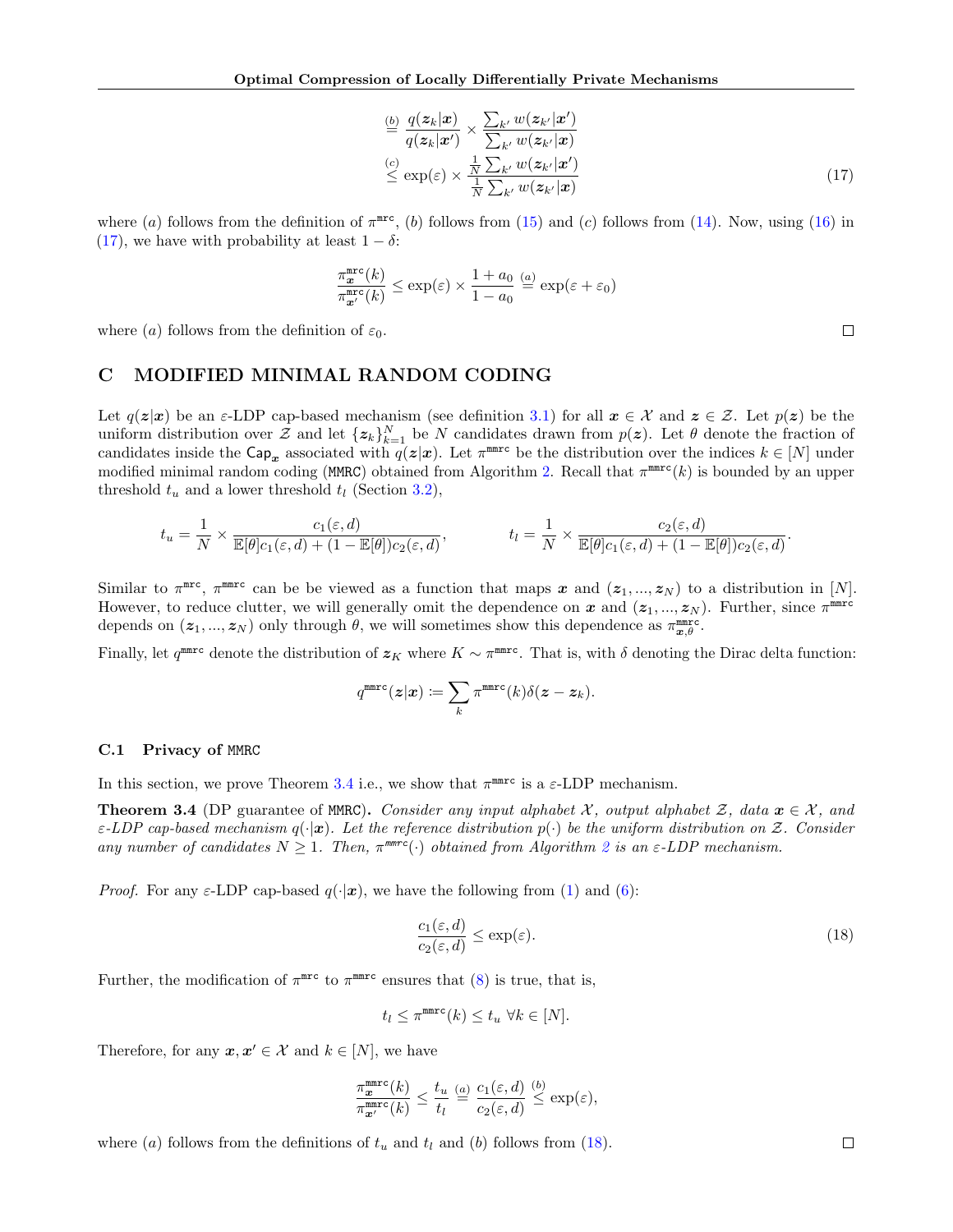#### C.2 Supporting Lemmas to prove the utility of MMRC

To prove Theorem [3.5](#page-5-1) (Section [C.3\)](#page-19-0), we prove that the expected KL divergence between  $\pi^{\text{mrc}}$  and  $\pi^{\text{mmc}}$  can be controlled arbitrarily when the number of candidates is of the right order (Lemma [C.2\)](#page-17-0). To prove Lemma [C.2,](#page-17-0) we first show that the KL divergence between  $\pi^{\text{mrc}}$  and  $\pi^{\text{mmc}}$ , for a given fraction of candidates inside the  $\textsf{Cap}_x$ , can be bounded in terms of  $\varepsilon$  (Lemma [C.1\)](#page-16-0).

# C.2.1 The KL divergence between  $\pi^{\text{mrc}}$  and  $\pi^{\text{mmc}}$  is small

<span id="page-16-0"></span>**Lemma C.1.** Let  $q(z|x)$  be an  $\epsilon$ -LDP cap-based mechanism. Let  $p(z)$  be the uniform distribution over Z and let  $\{z_k\}_{k=1}^N$  be N candidates drawn from  $p(z)$ . Let  $\theta$  denote the fraction of candidates inside the  $\textsf{Cap}_x$  associated with  $q(z|x)$ . Let  $\pi^{mrc}$  be the distribution over the indices  $k \in [N]$  under MRC obtained from Algorithm [1](#page-3-4) and  $\pi^{mmc}$ be the distribution over the indices  $k \in [N]$  under MMRC obtained from Algorithm [2.](#page-5-2) Then,

<span id="page-16-1"></span>
$$
D_{\mathsf{KL}}\left(\pi_{\boldsymbol{x},\theta}^{\textit{mrc}}(\cdot) \left\| \pi_{\boldsymbol{x},\theta}^{\textit{mmrc}}(\cdot)\right) \leq \varepsilon \log e
$$

*Proof.* We consider three different cases depending on whether  $\theta = \mathbb{E}[\theta], \theta < \mathbb{E}[\theta]$  or  $\theta > \mathbb{E}[\theta]$ .

1. For  $\theta = \mathbb{E}[\theta]$ , we have  $\pi_{\bm{x},\theta}^{\text{mrc}}(\cdot) = \pi_{\bm{x},\theta}^{\text{mmc}}(\cdot)$ . Therefore,

$$
D_{\mathsf{KL}}\left(\pi_{\boldsymbol{x},\theta}^{\mathtt{mrc}}(\cdot)\middle\|\pi_{\boldsymbol{x},\theta}^{\mathtt{mmc}}(\cdot)\right) = D_{\mathsf{KL}}\left(\pi_{\boldsymbol{x},\theta}^{\mathtt{mrc}}(\cdot)\middle\|\pi_{\boldsymbol{x},\theta}^{\mathtt{mrc}}(\cdot)\right) = 0 \leq \varepsilon \log e.
$$
 (19)

2. If  $\theta < \mathbb{E}[\theta]$ , then  $\pi^{\text{mrc}}$  violates the upper threshold  $t_u$  so that  $\pi^{\text{mmc}}(k) = t_u$  for all  $k \in \text{Cap}_x$  and we have

$$
D_{\text{KL}}\left(\pi_{x,\theta}^{\text{mrc}}(\cdot)\middle| \pi_{x,\theta}^{\text{mnc}}(\cdot)\right) = \sum_{k} \pi_{x,\theta}^{\text{mrc}}(k) \log \frac{\pi_{x,\theta}^{\text{mrc}}(k)}{\pi_{x,\theta}^{\text{mnc}}(k)}
$$
\n
$$
\stackrel{(a)}{=} \sum_{k \in \text{Cap}_x} \frac{1}{N} \times \frac{c_1(\varepsilon,d)}{c_2(\varepsilon,d) + \theta(c_1(\varepsilon,d) - c_2(\varepsilon,d))} \log \frac{c_2(\varepsilon,d) + \mathbb{E}[\theta] \times (c_1(\varepsilon,d) - c_2(\varepsilon,d))}{c_2(\varepsilon,d) + \theta \times (c_1(\varepsilon,d) - c_2(\varepsilon,d))} + \sum_{k \notin \text{Cap}_x} \frac{1}{N} \times \frac{c_2(\varepsilon,d)}{c_2(\varepsilon,d) + \theta(c_1(\varepsilon,d) - c_2(\varepsilon,d))} \left[ \log \frac{c_2(\varepsilon,d) + \mathbb{E}[\theta] \times (c_1(\varepsilon,d) - c_2(\varepsilon,d))}{c_2(\varepsilon,d) + \theta(c_1(\varepsilon,d) - c_2(\varepsilon,d))} \right]
$$
\n
$$
+ \log \frac{(1-\mathbb{E}[\theta]) \times c_2(\varepsilon,d) + (\mathbb{E}[\theta] - \theta)c_1(\varepsilon,d)}{(1-\mathbb{E}[\theta]) \times c_2(\varepsilon,d) + (\mathbb{E}[\theta] - \theta)c_1(\varepsilon,d))} \right]
$$
\n
$$
\stackrel{(b)}{=} \frac{\theta c_1(\varepsilon,d)}{c_2(\varepsilon,d) + \theta(c_1(\varepsilon,d) - c_2(\varepsilon,d))} \log \frac{c_2(\varepsilon,d) + \mathbb{E}[\theta] \times (c_1(\varepsilon,d) - c_2(\varepsilon,d))}{c_2(\varepsilon,d) + \theta(c_1(\varepsilon,d) - c_2(\varepsilon,d))} + \frac{(1-\theta)c_2(\varepsilon,d)}{c_2(\varepsilon,d) + \theta(c_1(\varepsilon,d) - c_2(\varepsilon,d))} \left[ \log \frac{c_2(\varepsilon,d) + \mathbb{E}[\theta] \times (c_1(\varepsilon
$$

<span id="page-16-2"></span>where (a) follows from the definition of  $\pi_{x,\theta}^{\text{mrc}}(k)$  and  $\pi_{x,\theta}^{\text{mmc}}(k)$ , (b) follows because  $|\{k : k \in \text{Cap}_x\}| = \theta N$  and  $|\{k : k \notin \textsf{Cap}_x\}| = (1-\theta)N$ , (c) follows because  $\log \frac{(1-\theta)\times c_2(\varepsilon,d)}{(1-\mathbb{E}[\theta])\times c_2(\varepsilon,d)+(\mathbb{E}[\theta]-\theta)c_1(\varepsilon,d)} \leq 0$ , (d) follows because  $\theta \geq 0$ , (e) follows because  $\mathbb{E}[\theta] \leq 1$ , and (f) follows because  $c_1(\varepsilon, d)/c_2(\varepsilon, d) \leq \exp(\varepsilon)$ .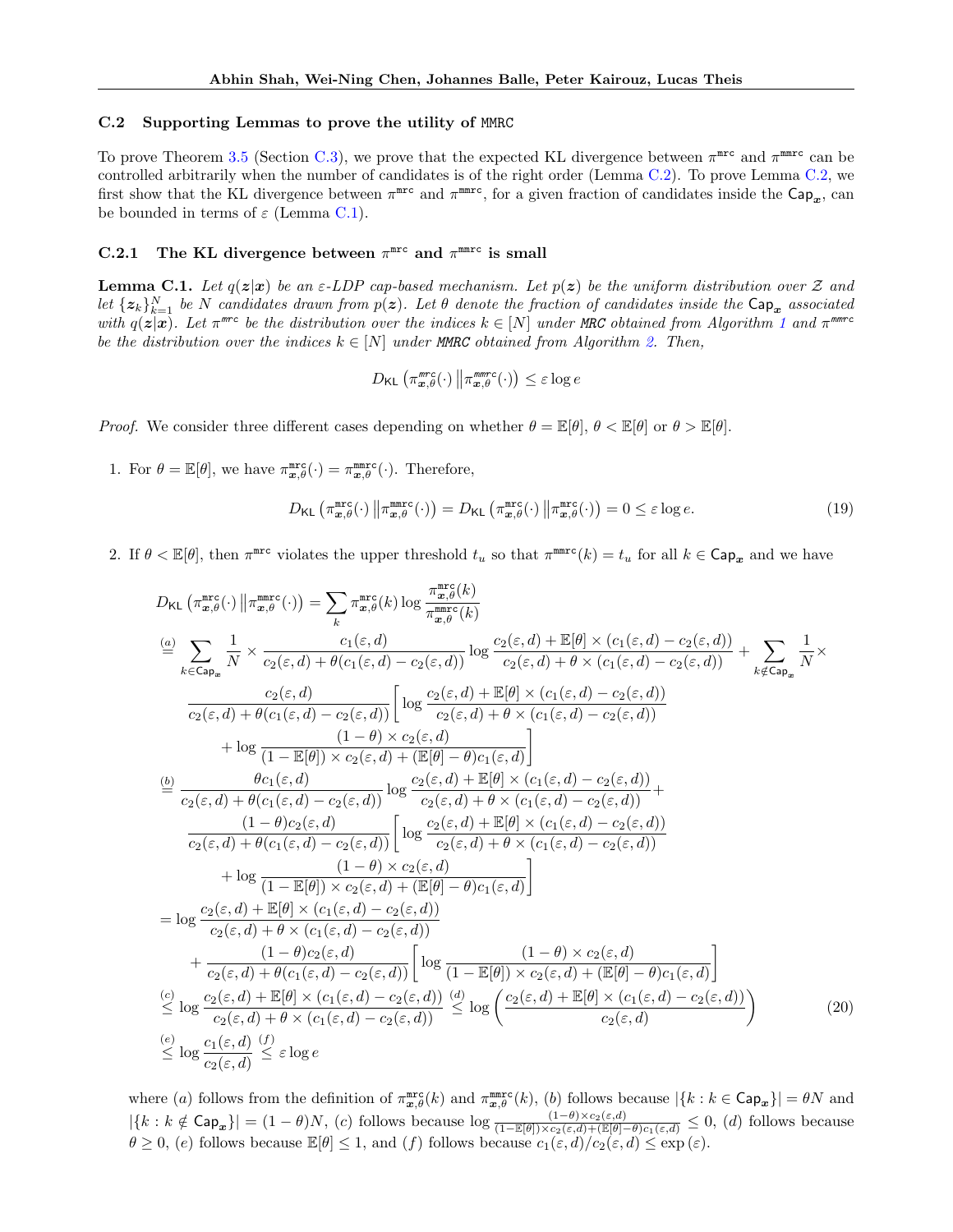3. For  $\theta > \mathbb{E}[\theta]$ , we have

$$
D_{\text{KL}}\left(\pi_{\mathbf{x},\theta}^{\text{mrc}}(\cdot)\middle|\pi_{\mathbf{x},\theta}^{\text{mmc}}(\cdot)\right) = \sum_{\mathbf{z}_{i}} \pi_{\mathbf{x},\theta}^{\text{mrc}}(k) \log \frac{\pi_{\mathbf{x},\theta}^{\text{mmc}}(k)}{\pi_{\mathbf{x},\theta}^{\text{mmc}}(k)}
$$
\n
$$
\stackrel{(a)}{=} \sum_{k \notin \text{Cap}_{\mathbf{x}}} \frac{1}{N} \times \frac{c_{2}(\varepsilon,d)}{c_{2}(\varepsilon,d) + \theta(c_{1}(\varepsilon,d) - c_{2}(\varepsilon,d))} \log \frac{c_{2}(\varepsilon,d) + \mathbb{E}[\theta] \times (c_{1}(\varepsilon,d) - c_{2}(\varepsilon,d))}{c_{2}(\varepsilon,d) + \theta \times (c_{1}(\varepsilon,d) - c_{2}(\varepsilon,d))} + \sum_{k \in \text{Cap}_{\mathbf{x}}} \frac{1}{N} \times \frac{c_{1}(\varepsilon,d)}{c_{2}(\varepsilon,d) + \theta(c_{1}(\varepsilon,d) - c_{2}(\varepsilon,d))} \left[ \log \frac{c_{2}(\varepsilon,d) + \mathbb{E}[\theta] \times (c_{1}(\varepsilon,d) - c_{2}(\varepsilon,d))}{c_{2}(\varepsilon,d) + \theta(c_{1}(\varepsilon,d) - c_{2}(\varepsilon,d))} \right] + \log \frac{\theta c_{1}(\varepsilon,d)}{\mathbb{E}[\theta]c_{1}(\varepsilon,d) + (\theta - \mathbb{E}[\theta]) \times c_{2}(\varepsilon,d)} \right]
$$
\n
$$
\stackrel{(b)}{=} \frac{(1-\theta) \times c_{2}(\varepsilon,d)}{c_{2}(\varepsilon,d) + \theta(c_{1}(\varepsilon,d) - c_{2}(\varepsilon,d))} \log \frac{c_{2}(\varepsilon,d) + \mathbb{E}[\theta] \times (c_{1}(\varepsilon,d) - c_{2}(\varepsilon,d))}{c_{2}(\varepsilon,d) + \theta \times (c_{1}(\varepsilon,d) - c_{2}(\varepsilon,d))} + \frac{\theta c_{1}(\varepsilon,d)}{c_{2}(\varepsilon,d) + \theta(c_{1}(\varepsilon,d) - c_{2}(\varepsilon,d))} \left[ \log \frac{
$$

where (a) follows from the definition of  $\pi_{x,\theta}^{\text{mrc}}(k)$  and  $\pi_{x,\theta}^{\text{mmc}}(k)$ , (b) follows because  $|\{k : k \in \text{Cap}_x\}| = \theta N$  and  $|\{k : k \notin \textsf{Cap}_x\}| = (1 - \theta)N$ , (c) follows because  $\log \frac{c_2(\varepsilon, d) + \mathbb{E}[\theta] \times (c_1(\varepsilon, d) - c_2(\varepsilon, d))}{c_2(\varepsilon, d) + \theta \times (c_1(\varepsilon, d) - c_2(\varepsilon, d))} \leq 0$ , (d) follows because  $\theta \leq 1$ , (e) follows because  $\mathbb{E}[\theta] \geq 0$ , and (f) follows because  $c_1(\varepsilon, d)/c_2(\varepsilon, d) \leq \exp(\varepsilon)$ .

<span id="page-17-1"></span> $\Box$ 

# C.2.2 The expected KL divergence between the distribution of indices in MRC and MMRC can be controlled arbitrarily when  $N$  is in the right order

<span id="page-17-0"></span>**Lemma C.2.** Let  $q(z|x)$  be an  $\varepsilon$ -LDP cap-based mechanism. Let  $p(z)$  be the uniform distribution over Z and let  $\{z_k\}_{k=1}^N$  be N candidates drawn from  $p(z)$ . Let  $\theta$  denote the fraction of candidates inside the  $\textsf{Cap}_x$  associated with  $q(z|x)$ . Let  $\pi^{mrc}$  be the distribution over the indices  $k \in [N]$  under MRC obtained from Algorithm [1](#page-3-4) and  $\pi^{mmc}$ be the distribution over the indices  $k \in [N]$  under MMRC obtained from Algorithm [2.](#page-5-2) Then,

$$
\mathbb{E}_{\theta}\left[D_{\mathsf{KL}}\left(\pi_{\bm{x},\theta}^{\textit{mrc}}(\cdot) \left\Vert \pi_{\bm{x},\theta}^{\textit{mmc}}(\cdot)\right)\right]\leq\rho\times\log e\times(1+\varepsilon)
$$

where  $\rho \in (0,1)$  is a free variable that is related to N as follows:

$$
N = \frac{2\left(\exp(\varepsilon) - 1\right)^2}{\rho^2} \ln \frac{2}{\rho}.
$$

*Proof.* Let  $\theta$  denote the fraction of candidates inside the cap, i.e.,

<span id="page-17-2"></span>
$$
\theta = \frac{1}{N} \sum_{k=1}^{N} \mathbb{1}(z_k \in \mathsf{Cap}_{\bm{x}}).
$$

Therefore, we have

$$
\mathbb{E}[\theta] = \mathbb{P}_{\mathbf{z}_k \sim \text{Unif}(\mathcal{Z})} (\mathbf{z}_k \in \text{Cap}_{\mathbf{x}}) = \mathbb{P}_{\mathbf{z} \sim \text{Unif}(\mathcal{Z})} (\mathbf{z} \in \text{Cap}_{\mathbf{x}}).
$$
\n(22)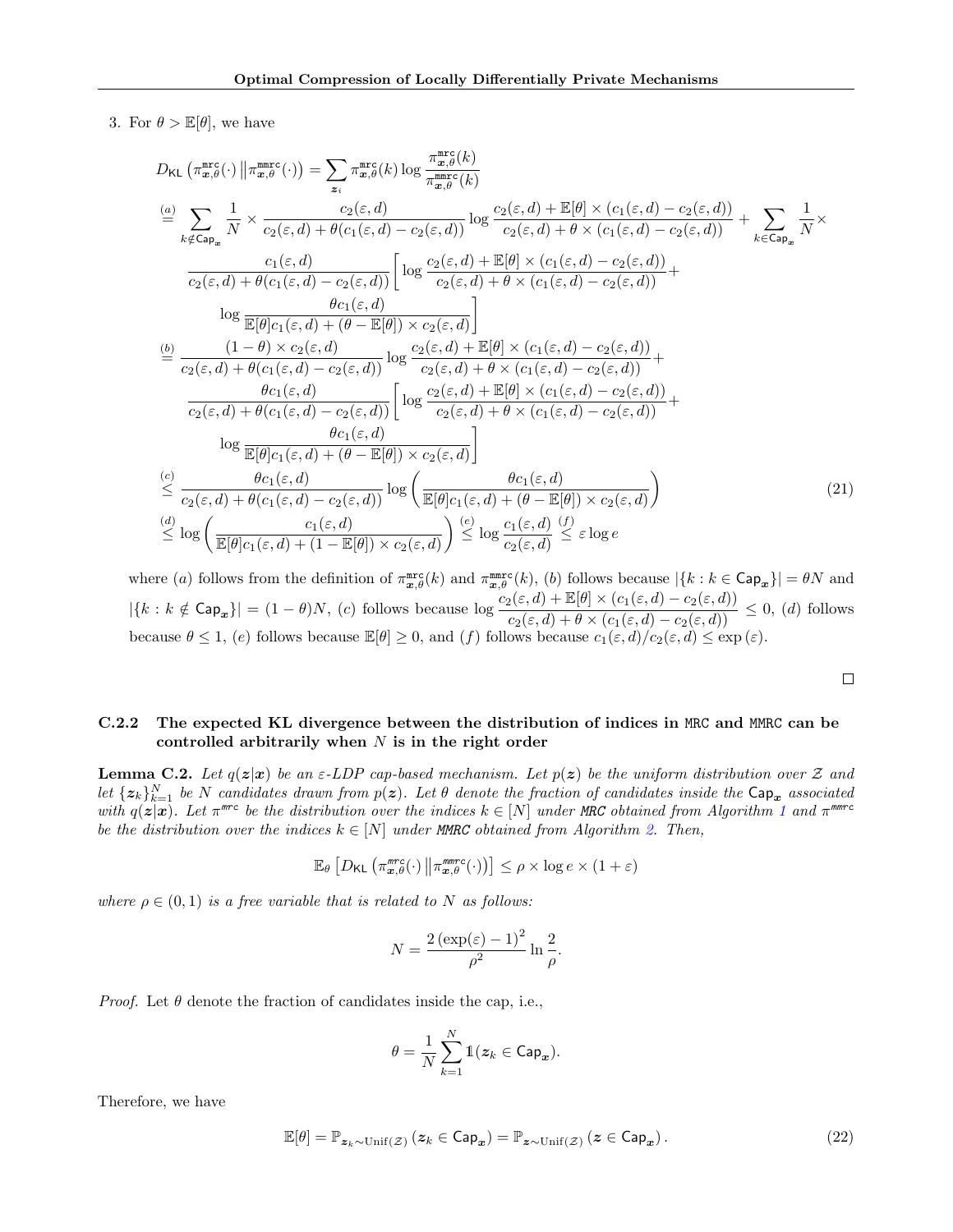Now, using the Hoeffding's inequality, we have  $\mathbb{P}\left\{|\theta-\mathbb{E}[\theta]|\geq \sqrt{\frac{\ln(2/\rho)}{2N}}\right\}$ 2N  $\left\{\leq \rho. \text{ Letting } \hat{\rho} = \sqrt{\frac{\ln(2/\rho)}{2N}}\right\}$  $\frac{(2/\rho)}{2N}$ , we have

$$
\mathbb{E}_{\theta}\left[D_{\mathsf{KL}}\left(\pi_{\bm{x},\theta}^{\mathtt{mrc}}(\cdot)\middle\|\pi_{\bm{x},\theta}^{\mathtt{mmc}}(\cdot)\right)\right] = \sum_{\theta} \mathbb{P}(\theta) \times D_{\mathsf{KL}}\left(\pi_{\bm{x},\theta}^{\mathtt{mrc}}(\cdot)\middle\|\pi_{\bm{x},\theta}^{\mathtt{mmc}}(\cdot)\right)
$$
\n
$$
= \sum_{\theta:|\theta-\mathbb{E}[\theta]| \leq \hat{\rho}} \mathbb{P}(\theta) D_{\mathsf{KL}}\left(\pi_{\bm{x},\theta}^{\mathtt{mrc}}(\cdot)\middle\|\pi_{\bm{x},\theta}^{\mathtt{mmc}}(\cdot)\right) + \sum_{\theta:|\theta-\mathbb{E}[\theta]| > \hat{\rho}} \mathbb{P}(\theta) D_{\mathsf{KL}}\left(\pi_{\bm{x},\theta}^{\mathtt{mrc}}(\cdot)\middle\|\pi_{\bm{x},\theta}^{\mathtt{mmc}}(\cdot)\right)
$$
 (23)

Now, we will upper bound  $D_{\mathsf{KL}}\left(\pi_{\bm{x},\theta}^{\mathtt{mrc}}(\cdot)\middle\|\pi_{\bm{x},\theta}^{\mathtt{mmc}}(\cdot)\right)$  whenever  $\theta$  is such that  $|\theta-\mathbb{E}[\theta]|\leq \hat{\rho}$ . As in the proof of Lemma [C.1,](#page-16-0) we have three different cases depending on whether  $\theta = \mathbb{E}[\theta], \theta < \mathbb{E}[\theta]$  or  $\theta > \mathbb{E}[\theta]$ .

- 1. For  $\theta = \mathbb{E}[\theta]$ , using [\(19\)](#page-16-1), we have  $D_{\mathsf{KL}}\left(\pi_{\bm{x},\theta}^{\mathtt{mrc}}(\cdot)\middle\|\pi_{\bm{x},\theta}^{\mathtt{mmc}}(\cdot)\right) = 0$ .
- 2. For  $\theta < \mathbb{E}[\theta]$ , using [\(20\)](#page-16-2), we have

<span id="page-18-2"></span>
$$
D_{\mathsf{KL}}\left(\pi_{\mathbf{x},\theta}^{\mathtt{mrc}}(\cdot)\middle\|\pi_{\mathbf{x},\theta}^{\mathtt{mmc}}(\cdot)\right) \leq \log \frac{c_2(\varepsilon,d) + \mathbb{E}[\theta] \times (c_1(\varepsilon,d) - c_2(\varepsilon,d))}{c_2(\varepsilon,d) + \theta \times (c_1(\varepsilon,d) - c_2(\varepsilon,d))}
$$
\n
$$
\stackrel{(a)}{=} \log \frac{c_2(\varepsilon,d) + \mathbb{E}[\theta] \times (c_1(\varepsilon,d) - c_2(\varepsilon,d))}{c_2(\varepsilon,d) + (\mathbb{E}[\theta] - t) \times (c_1(\varepsilon,d) - c_2(\varepsilon,d))}
$$
\n
$$
= \log \left(1 + \frac{t \times (c_1(\varepsilon,d) - c_2(\varepsilon,d))}{c_2(\varepsilon,d) + (\mathbb{E}[\theta] - t) \times (c_1(\varepsilon,d) - c_2(\varepsilon,d))}\right)
$$
\n
$$
\stackrel{(b)}{\leq} \frac{\log e \times t \times (c_1(\varepsilon,d) - c_2(\varepsilon,d))}{c_2(\varepsilon,d) + (\mathbb{E}[\theta] - t) \times (c_1(\varepsilon,d) - c_2(\varepsilon,d))}
$$
\n
$$
\stackrel{(c)}{\leq} \log e \times t \times \left(\frac{c_1(\varepsilon,d) - c_2(\varepsilon,d)}{c_2(\varepsilon,d)}\right) \stackrel{(d)}{\leq} \log e \times \hat{\rho} \times \left(\frac{c_1(\varepsilon,d) - c_2(\varepsilon,d)}{c_2(\varepsilon,d)}\right) \quad (24)
$$

where (a) follows by letting  $\theta = \mathbb{E}[\theta] - t$  with  $t > 0$ , (b) follows by using  $\log(1 + x) \leq x \log e$  for  $x =$  $\frac{t \times (c_1(\varepsilon,d)-c_2(\varepsilon,d))}{1+(\mathbb{E}[\theta]-t)\times (c_1(\varepsilon,d)-c_2(\varepsilon,d))} > 0$ , (c) follows because  $\mathbb{E}[\theta]-t=0 \geq 0$ , and (d) follows because  $t=\mathbb{E}[\theta]-\theta \leq \hat{\rho}$ .

3. For  $\theta > \mathbb{E}[\theta]$ , using [\(21\)](#page-17-1), we have

<span id="page-18-1"></span><span id="page-18-0"></span>
$$
D_{\mathsf{KL}}\left(\pi_{\boldsymbol{x},\theta}^{\mathtt{mrc}}(\cdot)\middle\|\pi_{\boldsymbol{x},\theta}^{\mathtt{mrc}}(\cdot)\right) \leq \frac{\theta c_{1}(\varepsilon,d)}{c_{2}(\varepsilon,d)+\theta(c_{1}(\varepsilon,d)-c_{2}(\varepsilon,d))}\log\left(\frac{\theta c_{1}(\varepsilon,d)}{\mathbb{E}[\theta]c_{1}(\varepsilon,d)+(\theta-\mathbb{E}[\theta])\times c_{2}(\varepsilon,d)}\right)
$$
\n
$$
\stackrel{(a)}{\leq} \log\left(\frac{\theta c_{1}(\varepsilon,d)}{\mathbb{E}[\theta]c_{1}(\varepsilon,d)+(\theta-\mathbb{E}[\theta])\times c_{2}(\varepsilon,d)}\right)
$$
\n
$$
\stackrel{(b)}{=} \log\left(\frac{(\mathbb{E}[\theta]+t)c_{1}(\varepsilon,d)}{\mathbb{E}[\theta]c_{1}(\varepsilon,d)+tc_{2}(\varepsilon,d)}\right)
$$
\n
$$
= \log\left(1+\frac{t(c_{1}(\varepsilon,d)-c_{2}(\varepsilon,d))}{\mathbb{E}[\theta]c_{1}(\varepsilon,d)+tc_{2}(\varepsilon,d)}\right)
$$
\n
$$
\stackrel{(c)}{\leq} \frac{\log e\times t(c_{1}(\varepsilon,d)-c_{2}(\varepsilon,d))}{\mathbb{E}[\theta]c_{1}(\varepsilon,d)+tc_{2}(\varepsilon,d)} \leq \frac{\frac{d}{\log e\times \hat{p}(c_{1}(\varepsilon,d)-c_{2}(\varepsilon,d))}{\mathbb{E}[\theta]c_{1}(\varepsilon,d)} \leq \frac{d}{\log e}\log e \times \frac{\hat{p}(c_{1}(\varepsilon,d)-c_{2}(\varepsilon,d))}{\mathbb{E}[\theta]c_{1}(\varepsilon,d)} \leq 0. \tag{25}
$$

where (a) follows because  $\theta \leq 1$ , (b) follows by letting  $\theta = \mathbb{E}[\theta] + t$  with  $t > 0$ , (c) follows by using  $log(1+x) \leq x log e$  for  $x = \frac{t(c_1(\varepsilon,d) - c_2(\varepsilon,d))}{\mathbb{E}[\theta]c_1(\varepsilon,d) + tc_2(\varepsilon,d)} > 0$ , (d) follows because  $t > 0$ , and (e) follows because  $t = \theta - \mathbb{E}[\theta] \leq \hat{\rho}.$ 

Therefore, for  $\theta$  such that  $|\theta - \mathbb{E}[\theta]| \leq \hat{\rho}$ , we have the following from [\(24\)](#page-18-0) and [\(25\)](#page-18-1):

$$
D_{\mathsf{KL}}\left(\pi_{\bm{x},\theta}^{\mathtt{mrc}}(\cdot)\ \big|\ \pi_{\bm{x},\theta}^{\mathtt{mmc}}(\cdot)\right)\leq \frac{\log e \times \hat{\rho}\left(c_1(\varepsilon,d)-c_2(\varepsilon,d)\right)}{\min\left\{c_2(\varepsilon,d),\mathbb{E}[\theta]c_1(\varepsilon,d)\right\}}\overset{(a)}{=}\frac{\log e \times \hat{\rho}\left(c_1(\varepsilon,d)-c_2(\varepsilon,d)\right)}{\min\left\{c_2(\varepsilon,d),c_1(\varepsilon,d)\mathbb{P}_{\bm{z}\sim \mathrm{Unif}(\bm{z})}\left(\bm{z}\in \mathsf{Cap}_{\bm{x}}\right)\right\}}
$$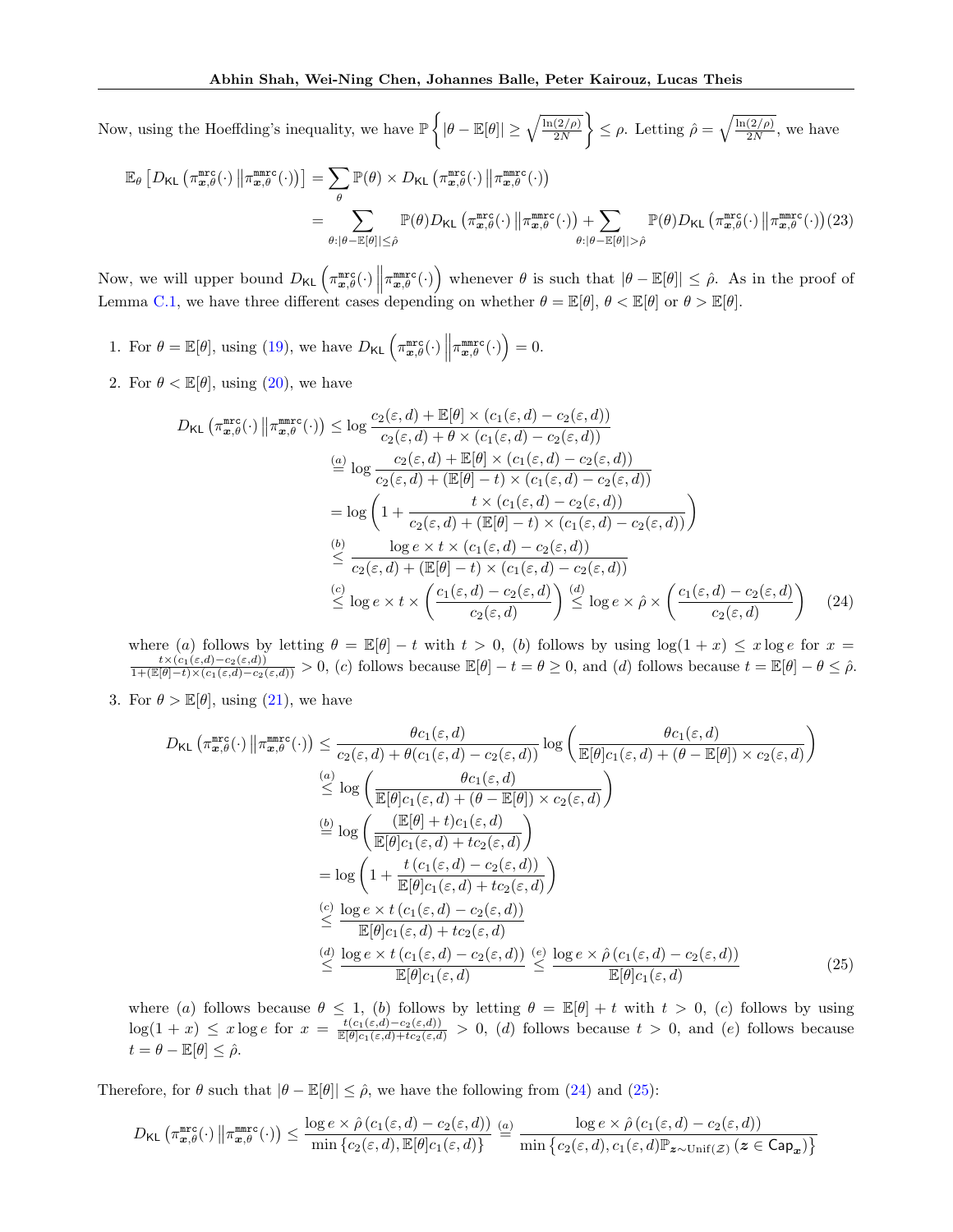<span id="page-19-1"></span>
$$
\stackrel{(b)}{\leq} \frac{2\log e \times \hat{\rho}\left(c_1(\varepsilon, d) - c_2(\varepsilon, d)\right)}{c_2(\varepsilon, d)}
$$
\n
$$
\stackrel{(c)}{\leq} 2\log e \times \hat{\rho}\left(\exp(\varepsilon) - 1\right) \tag{26}
$$

where (a) follows from [\(22\)](#page-17-2), (b) follows because  $\mathbb{P}_{z\sim \text{Unif}(\mathcal{Z})}$  ( $z \in \text{Cap}_x$ )  $\ge c_2(\varepsilon, d)/2c_1(\varepsilon, d)$  from the definition of cap-based mechanisms, and (c) follows because  $c_1(\varepsilon, d)/c_2(\varepsilon, d) \leq \exp(\varepsilon)$ .

Using  $(26)$  and Lemma [C.1](#page-16-0) in  $(23)$ , we have

$$
\mathbb{E}_{\theta} \left[ D_{\mathsf{KL}} \left( \pi_{\boldsymbol{x},\theta}^{\text{mrc}}(\cdot) \left\| \pi_{\boldsymbol{x},\theta}^{\text{mmc}}(\cdot) \right) \right] \leq \sum_{\theta: |\theta - \mathbb{E}[\theta]| \leq \hat{\rho}} \mathbb{P}(\theta) \times 2 \log e \times \hat{\rho} \left( \exp(\varepsilon) - 1 \right) + \sum_{\theta: |\theta - \mathbb{E}[\theta]| > \hat{\rho}} \mathbb{P}(\theta) \times \varepsilon \log e
$$
\n
$$
\leq 2 \log e \times \hat{\rho} \left( \exp(\varepsilon) - 1 \right) + \rho \varepsilon \log e
$$
\n
$$
\leq 2 \log e \times \sqrt{\frac{\ln(2/\rho)}{2N}} \left( \exp(\varepsilon) - 1 \right) + \rho \varepsilon \log e
$$
\n
$$
\leq \log e \times \rho (1 + \varepsilon)
$$

where (a) follows because  $\mathbb{P}(|\theta - \mathbb{E}[\theta]| \leq \hat{\rho}) \leq 1$  and  $\mathbb{P}(|\theta - \mathbb{E}[\theta]| \geq \hat{\rho}) \leq \rho$ , (b) follows by plugging in  $\hat{\rho} = \sqrt{\frac{\ln(2/\rho)}{2N}}$  $\frac{(2/\rho)}{2N},$ and (c) follows by plugging in N.

#### <span id="page-19-0"></span>C.3 Utility of MMRC

In this section, we first prove Theorem [3.5](#page-5-1) i.e., we show that, with number of candidates exponential in  $\varepsilon$ , samples drawn from  $q^{\text{mmre}}$  will be similar to the samples drawn from  $q^{\text{mre}}$  in terms of  $\ell_2$  error.

Then, in Theorem [C.1,](#page-20-1) we show that MMRC can simulate any  $\varepsilon$ -LDP cap-based mechanism in a nearly lossless fashion with about  $\varepsilon$  bits of communication.

# C.3.1 Utility of MMRC with respect to  $q^{\text{mrc}}$

**Theorem 3.5** (Utility of MMRC). Consider any input alphabet X, output alphabet Z, data  $x \in \mathcal{X}$ , and  $\varepsilon$ -LDP cap-based mechanism  $q(\cdot|x)$ . Let the reference distribution  $p(\cdot)$  be the uniform distribution on Z. Let N denote the number of candidates. Then,  $q^{mmre}$  is such that

<span id="page-19-3"></span><span id="page-19-2"></span>
$$
\mathbb{E}_{q^{\text{msrc}}} \left[ \left\| z - \boldsymbol{x} \right\|_2^2 \right] \leq \mathbb{E}_{q^{\text{mrc}}} \left[ \left\| z - \boldsymbol{x} \right\|_2^2 \right] + \sqrt{\frac{\rho(1+\varepsilon)}{2}} \max_{\boldsymbol{x}, \boldsymbol{z}} \left\| \boldsymbol{z} - \boldsymbol{x} \right\|_2^2
$$
(9)

where  $\rho \in (0,1)$  is such that  $N = \frac{2(\exp(\varepsilon)-1)^2}{\rho^2} \ln \frac{2}{\rho}$ .

Proof. We will first upper bound the difference between  $\mathbb{E}_{q^{\text{msrc}}}[\Vert z - x \Vert_2^2]$  and  $\mathbb{E}_{q^{\text{mrc}}}[\Vert z - x \Vert_2^2]$  in terms of the total variation distance between  $q^{\text{mrc}}$  and  $q^{\text{mmc}}$ . Due to a property of the total variation distance (e.g., [Song et al.,](#page-10-10) [2016\)](#page-10-10), we have

$$
\mathbb{E}_{q^{\text{mnc}}}[\left\|z-x\right\|_2^2]-\mathbb{E}_{q^{\text{mc}}}[\left\|z-x\right\|_2^2]\leq \max_{\boldsymbol{x},\boldsymbol{z}}\|\boldsymbol{z}-\boldsymbol{x}\|_2^2\times\|q^{\text{mrc}}(z|\boldsymbol{x})-q^{\text{mmc}}(z|\boldsymbol{x})\|_{\text{TV}}.
$$
\n(27)

Next, we will upper bound the total variation distance between  $q^{\text{mrc}}$  and  $q^{\text{mmc}}$  using Pinsker's inequality as follows:

$$
||q^{\text{mrc}}(z|x) - q^{\text{mmc}}(z|x)||_{\text{TV}} \le \sqrt{\frac{1}{2\log e}D_{\text{KL}}\left(q^{\text{mrc}}(z|x)\right||q^{\text{mmc}}(z|x)\right)}.
$$
\n(28)

Next, we will upper bound the KL divergence between  $q^{\text{mrc}}(z|x)$  and  $q^{\text{mmc}}(z|x)$ . To that end, for every  $x \in \mathcal{X}$ , let  $p^{\text{mrc}}(z_1, \dots, z_N, K, z_K | x)$  denote the joint distribution of the candidates  $z_1, \dots, z_N$  drawn from  $p(z)$ , the transmitted index K under MRC, and the sample  $z_K$  corresponding to K. We have

$$
p^{\texttt{mrc}}(z_1,\cdots,z_N,K,\boldsymbol{z}_K|\boldsymbol{x})=p(\boldsymbol{z}_1,\cdots,\boldsymbol{z}_N|\boldsymbol{x})\times p^{\texttt{mrc}}(K|\boldsymbol{z}_1,\cdots,\boldsymbol{z}_N,\boldsymbol{x})\times p^{\texttt{mrc}}(\boldsymbol{z}_K|\boldsymbol{z}_1,\cdots,\boldsymbol{z}_N,K,\boldsymbol{x})
$$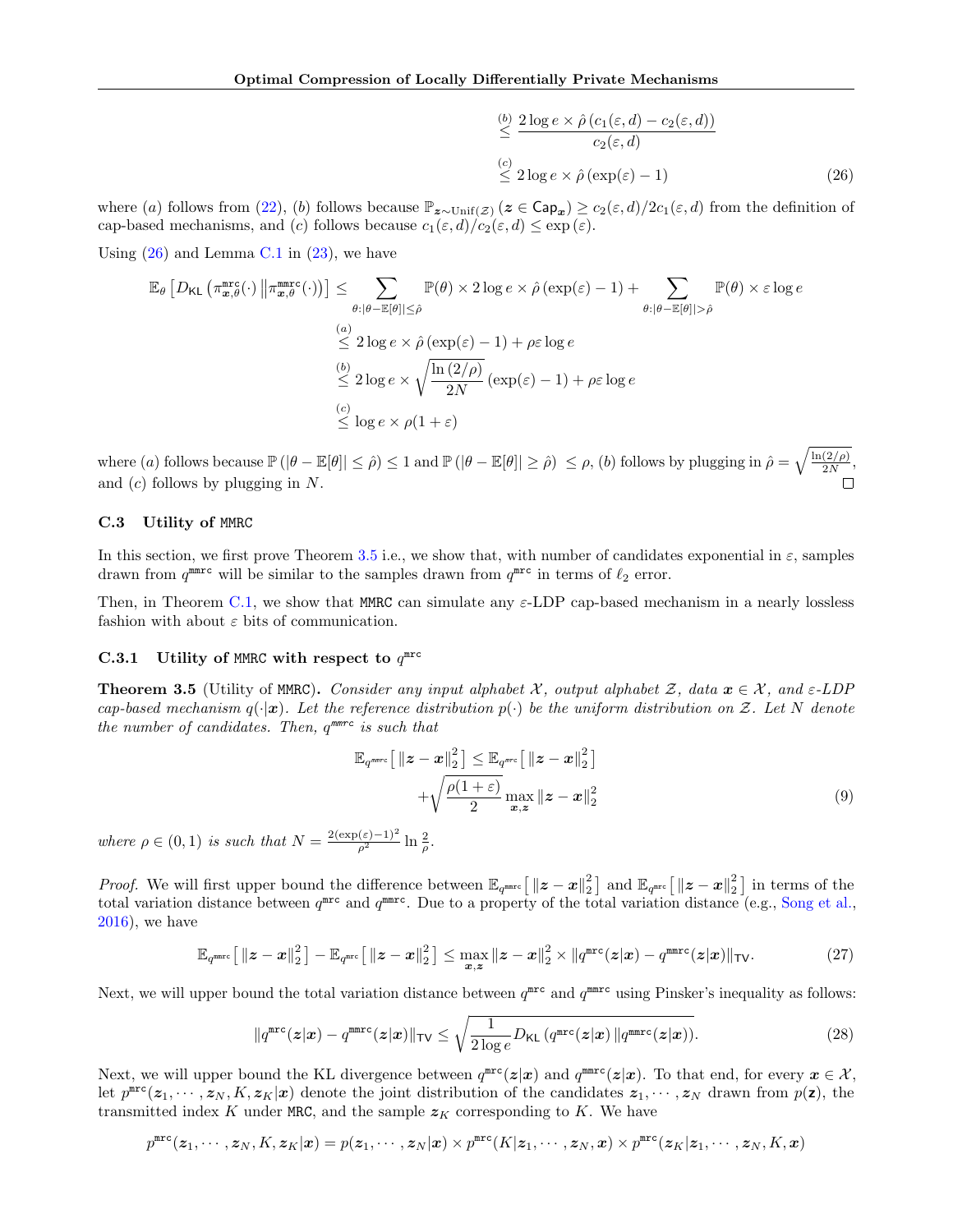<span id="page-20-3"></span><span id="page-20-2"></span>
$$
\stackrel{(a)}{=} p(\mathbf{z}_1, \cdots, \mathbf{z}_N) \times p^{\text{mrc}}(K|\mathbf{z}_1, \cdots, \mathbf{z}_N, \mathbf{x}) \times p^{\text{mrc}}(\mathbf{z}_K|\mathbf{z}_1, \cdots, \mathbf{z}_N, K, \mathbf{x})
$$
\n
$$
\stackrel{(b)}{=} p(\mathbf{z}_1, \cdots, \mathbf{z}_N) \times \pi^{\text{mrc}}_{\mathbf{x}, \theta}(k) \times p^{\text{mrc}}(\mathbf{z}_K|\mathbf{z}_1, \cdots, \mathbf{z}_N, K, \mathbf{x})
$$
\n
$$
\stackrel{(c)}{=} p(\mathbf{z}_1, \cdots, \mathbf{z}_N) \times \pi^{\text{mrc}}_{\mathbf{x}, \theta}(k)
$$
\n(29)

where (a) follows because  $z_1, \dots, z_N$  are independent of  $x$ , (b) follows because  $p^{\text{mrc}}(K|z_1, \dots, z_N, x) = \pi_{x,\theta}^{\text{mrc}}(k)$ , and (c) follows because  $p^{\text{mrc}}(z_K|z_1,\dots,z_N,K,x) = 1$  (note that  $z_K$  can be viewed as a function of  $(z_1,...,z_N,K)$ ). Similarly, for every  $x \in \mathcal{X}$ , let  $p^{\text{mmrc}}(z_1, \dots, z_N, K, z_K | x)$  denote the joint distribution of the candidates  $z_1, \dots, z_N$ drawn from  $p(z)$ , the transmitted index K under MMRC, and the sample  $z<sub>K</sub>$  corresponding to K. We have

$$
p^{\text{mmc}}(z_1, \dots, z_N, K, z_K | \mathbf{x}) = p(z_1, \dots, z_N | \mathbf{x}) \times p^{\text{mmc}}(K | z_1, \dots, z_N, \mathbf{x}) \times p^{\text{mmc}}(z_K | z_1, \dots, z_N, K, \mathbf{x})
$$
  
\n
$$
\stackrel{(a)}{=} p(z_1, \dots, z_N) \times p^{\text{mmc}}(K | z_1, \dots, z_N, \mathbf{x}) \times p^{\text{mmc}}(z_K | z_1, \dots, z_N, K, \mathbf{x})
$$
  
\n
$$
\stackrel{(b)}{=} p(z_1, \dots, z_N) \times \pi^{\text{mmc}}_{\mathbf{x}, \theta}(k) \times p^{\text{mmc}}(z_K | z_1, \dots, z_N, K, \mathbf{x})
$$
  
\n
$$
\stackrel{(c)}{=} p(z_1, \dots, z_N) \times \pi^{\text{mmc}}_{\mathbf{x}, \theta}(k)
$$
  
\n(30)

where (a) follows because  $z_1, \dots, z_N$  are independent of  $x$ , (b) follows because  $p^{\text{mmc}}(K|z_1, \dots, z_N, x) = \pi_{x,\theta}^{\text{mmc}}(k)$ , and (c) follows because  $p^{\text{mmc}}(z_K|z_1,\dots,z_N,K,\boldsymbol{x})=1.$ 

We are now in a position to upper bound the KL divergence between  $q^{\text{mrc}}(z_K|x)$  and  $q^{\text{mmc}}(z_K|x)$ :

$$
D_{\text{KL}}\left(q^{\text{mrc}}(z|x)\|q^{\text{mmc}}(z|x)\right) \stackrel{(a)}{\leq} D_{\text{KL}}\left(p^{\text{mrc}}(z_1,\cdots,z_N,K,z_K|x)\|p^{\text{mmc}}(z_1,\cdots,z_N,K,z_K|x)\right)
$$
\n
$$
\stackrel{(b)}{=} D_{\text{KL}}\left(p(z_1,\cdots,z_N)\times\pi_{x,\theta}^{\text{mrc}}(k)\|p(z_1,\cdots,z_N)\times\pi_{x,\theta}^{\text{mmc}}(k)\right)
$$
\n
$$
\stackrel{(c)}{=} \mathbb{E}_{z_1,\cdots,z_N}\left[D_{\text{KL}}\left(\pi_{x,\theta}^{\text{mrc}}(k)\| \pi_{x,\theta}^{\text{mmc}}(k)\right)\right]
$$
\n
$$
\stackrel{(d)}{=} \mathbb{E}_{\theta}\left[D_{\text{KL}}\left(\pi_{x,\theta}^{\text{mrc}}(\cdot)\| \pi_{x,\theta}^{\text{mmc}}(\cdot)\right)\right] \stackrel{(e)}{\leq} \rho \times \log e \times (1+\varepsilon)
$$
\n(31)

where (a) follows because by the chain rule for KL-divergence,  $(b)$  follows from [\(29\)](#page-20-2) and [\(30\)](#page-20-3),  $(c)$  follows by the definition of KL-divergence, (d) follows because  $\pi^{\text{mrc}}$  and  $\pi^{\text{mmc}}$  depend on  $z_1, \dots, z_N$  only via  $\theta$  for cap-based mechanisms, and (e) follows from Lemma [C.2](#page-17-0) because  $N = \frac{2(\exp(\varepsilon)-1)^2}{\rho^2} \ln \frac{2}{\rho}$ . Combining [\(27\)](#page-19-2), [\(28\)](#page-19-3), and [\(31\)](#page-20-4), we have

<span id="page-20-4"></span>
$$
\mathbb{E}_{q^{\texttt{m}{\texttt{m}{\texttt{r}}}}} \big[ \left\| \boldsymbol{z} - \boldsymbol{x} \right\|_2^2 \big] \leq \mathbb{E}_{q^{\texttt{m}{\texttt{r}}}} \big[ \left\| \boldsymbol{z} - \boldsymbol{x} \right\|_2^2 \big] + \sqrt{\frac{\rho(1+\varepsilon)}{2}} \times \max_{\boldsymbol{x},\boldsymbol{z}} \left\| \boldsymbol{z} - \boldsymbol{x} \right\|_2^2.
$$

<span id="page-20-0"></span>Remark C.1. For bounded  $\varepsilon$ -LDP mechanisms such as PrivUnit<sub>2</sub> and Subset Selection, the term  $\max_{\bm{x},\bm{z}} \|\bm{z} - \bm{x}\|_2^2$  in [\(9\)](#page-5-3) is of the same order as  $\mathbb{E}_q[\|\bm{z} - \bm{x}\|^2]$ . Therefore, by picking a large N in Theorem [3.5](#page-5-1) (i.e.  $\log N \ge C \varepsilon$  for a sufficiently large C),  $\rho$  can be made arbitrarily small and the estimation error of MMRC can be arbitrarily close to the estimation error of MRC.

## C.3.2 Utility of MMRC with respect to  $q$

<span id="page-20-1"></span>**Theorem C.1.** Consider any input alphabet X, output alphabet Z, data  $x \in \mathcal{X}$ , and  $\varepsilon$ -LDP cap-based mechanism  $q(\cdot|\mathbf{x})$ . Let the reference distribution  $p(\cdot)$  be the uniform distribution on Z. Let N denote the number of candidates. Then,  $q^{mmre}$  is such that

$$
\mathbb{E}_{q^{\text{mmre}}}\big[\left\|z-x\right\|_2^2\big] \leq \mathbb{E}_q\big[\left\|z-x\right\|_2^2\big] + \sqrt{\frac{\rho(1+\varepsilon)}{2}} \times \max_{\bm{x},\bm{z}}\left\|\bm{z}-x\right\|_2^2 + \frac{2\alpha}{1-\alpha} \times \sqrt{\mathbb{E}_q[\left\|\bm{z}-x\right\|^4]}
$$

holds with probability at least  $1 - 2\alpha$  where

$$
\alpha = \sqrt{2^{-c\varepsilon} + 2^{-c^2/\log e + 1}}.
$$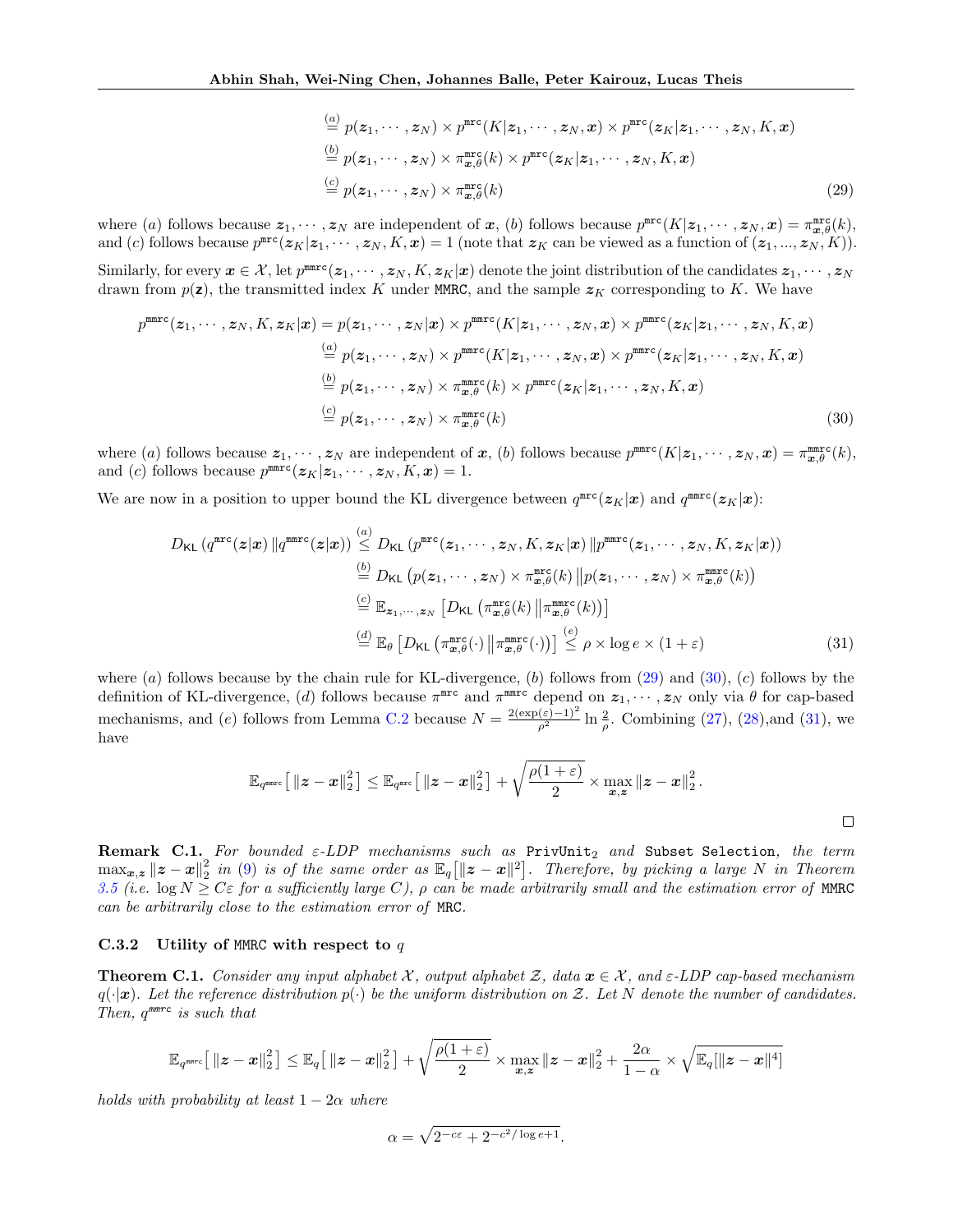and c and  $\rho \in (0,1)$  are free variables such that

<span id="page-21-5"></span>
$$
N = \max \left\{ 2^{(\log e + 4c)\varepsilon}, \frac{2(\exp(\varepsilon) - 1)^2}{\rho^2} \ln \frac{2}{\rho} \right\}
$$

Proof. The proof follows from Theorem [3.1](#page-3-0) and Theorem [3.5.](#page-5-1)

# <span id="page-21-0"></span>D PRELIMINARY ON PrivUnit<sub>2</sub>

First, we briefly recap the PrivUnit<sub>2</sub> mechanism  $(q^{pu})$  proposed in [Bhowmick et al.](#page-9-0) [\(2018\)](#page-9-0). PrivUnit<sub>2</sub> is a private sampling scheme when the input alphabet  $\chi$  is the d–dimensional unit  $\ell_2$  sphere  $\mathbb{S}^{d-1}$ . More formally, given a vector  $\mathbf{x} \in \mathbb{S}^{d-1}$ , PrivUnit<sub>2</sub> (see Algorithm [3\)](#page-21-1) draws a vector  $\mathbf{z}$  from a spherical cap  $\{\mathbf{z} \in \mathbb{S}^{d-1} \mid \langle \mathbf{z}, \mathbf{x} \rangle \geq \gamma\}$  with probability  $p_0 \ge 1/2$  or from its complement  $\{z \in \mathbb{S}^{d-1} \mid \langle z, x \rangle \le \gamma\}$  with probability  $1 - p_0$ , where  $\gamma \in [0, 1]$  and  $p_0$  are constants that trade accuracy and privacy. In other words, the conditional density  $q^{\text{pu}}(z|x)$  is:

$$
q^{\text{pu}}(\mathbf{z}|\mathbf{x}) = \begin{cases} p_0 \times \frac{2}{A(1,d)I_{1-\gamma^2}(\frac{d-1}{2},\frac{1}{2})} & \text{if } \langle \mathbf{x}, \mathbf{z} \rangle \ge \gamma \\ (1-p_0) \times \frac{2}{2A(1,d) - A(1,d)I_{1-\gamma^2}(\frac{d-1}{2},\frac{1}{2})} & \text{otherwise} \end{cases}
$$
(32)

where  $A(1, d)$  denotes the area of  $\mathbb{S}^{d-1}$  and  $I_x(a, b)$  denotes the regularized incomplete beta function.

# Algorithm 3: Privatized Unit Vector: PrivUnit<sup>2</sup>

<span id="page-21-1"></span>**Require:**  $x \in \mathbb{S}^{d-1}$ ,  $\gamma \in [0,1]$ ,  $p_0 \ge 1/2$ .

Draw random vector z according to the distribution

$$
\boldsymbol{z} = \begin{cases} \text{uniform on } \{ \boldsymbol{z} \in \mathbb{S}^{d-1} \mid \langle \boldsymbol{z}, \boldsymbol{x} \rangle \geq \gamma \} & \text{with probability } p_0 \\ \text{uniform on } \{ \boldsymbol{z} \in \mathbb{S}^{d-1} \mid \langle \boldsymbol{z}, \boldsymbol{x} \rangle \langle \gamma \} & \text{otherwise.} \end{cases}
$$

Set  $\alpha = \frac{d-1}{2}, \tau = \frac{1+\gamma}{2}$ , and

<span id="page-21-3"></span>
$$
m_{\text{pu}} = \frac{(1 - \gamma^2)^{\alpha}}{2^{d-2}(d-1)} \left[ \frac{p_0}{B(\alpha, \alpha) - B(\tau; \alpha, \alpha)} - \frac{1 - p_0}{B(\tau; \alpha, \alpha)} \right]
$$
(33)

 $\text{return } \hat{x}^\text{pu} = \frac{z}{m_\text{pu}}$ 

Given its inputs  $x, \gamma$ , and  $p_0$ , Algorithm [3](#page-21-1) returns an estimator  $\hat{x}^{pu} \coloneqq z/m_{pu}$  which is differentially private and unbiased where  $m_{\text{pu}}$  is a scaling factor. The choice of  $\gamma$  described in Theorem [D.1](#page-21-2) ensures differential privacy and the choice of the scaling factor  $m$  described in  $(33)$  ensures unbiasedness where

$$
B(x;\alpha,\beta)\coloneqq\int_0^x t^{\alpha-1}(1-t)^{\beta-1}dt\;\text{ where }\;B(\alpha,\beta)\coloneqq B(1;\alpha,\beta)=\frac{\Gamma(\alpha)\Gamma(\beta)}{\Gamma(\alpha+\beta)}
$$

denotes the incomplete beta function.

# <span id="page-21-4"></span>D.1 PrivUnit<sub>2</sub> is a differentially private mechanism

The following theorem borrowed from [Bhowmick et al.](#page-9-0) [\(2018\)](#page-9-0) describes the choice of  $\gamma$  and provides the precise associated differential privacy guarantee of the  $PrivUnit_2$  mechanism.

<span id="page-21-2"></span>**Theorem D.1** [\(Bhowmick et al.](#page-9-0) [\(2018\)](#page-9-0)). Let  $\gamma \in [0,1]$  and  $p_0 = \frac{e^{\varepsilon_0}}{1+e^{\varepsilon_0}}$  $\frac{e^{e_0}}{1+e^{e_0}}$ . Then algorithm  $\text{PrivUnit}_2(\cdot, \gamma, p_0)$  is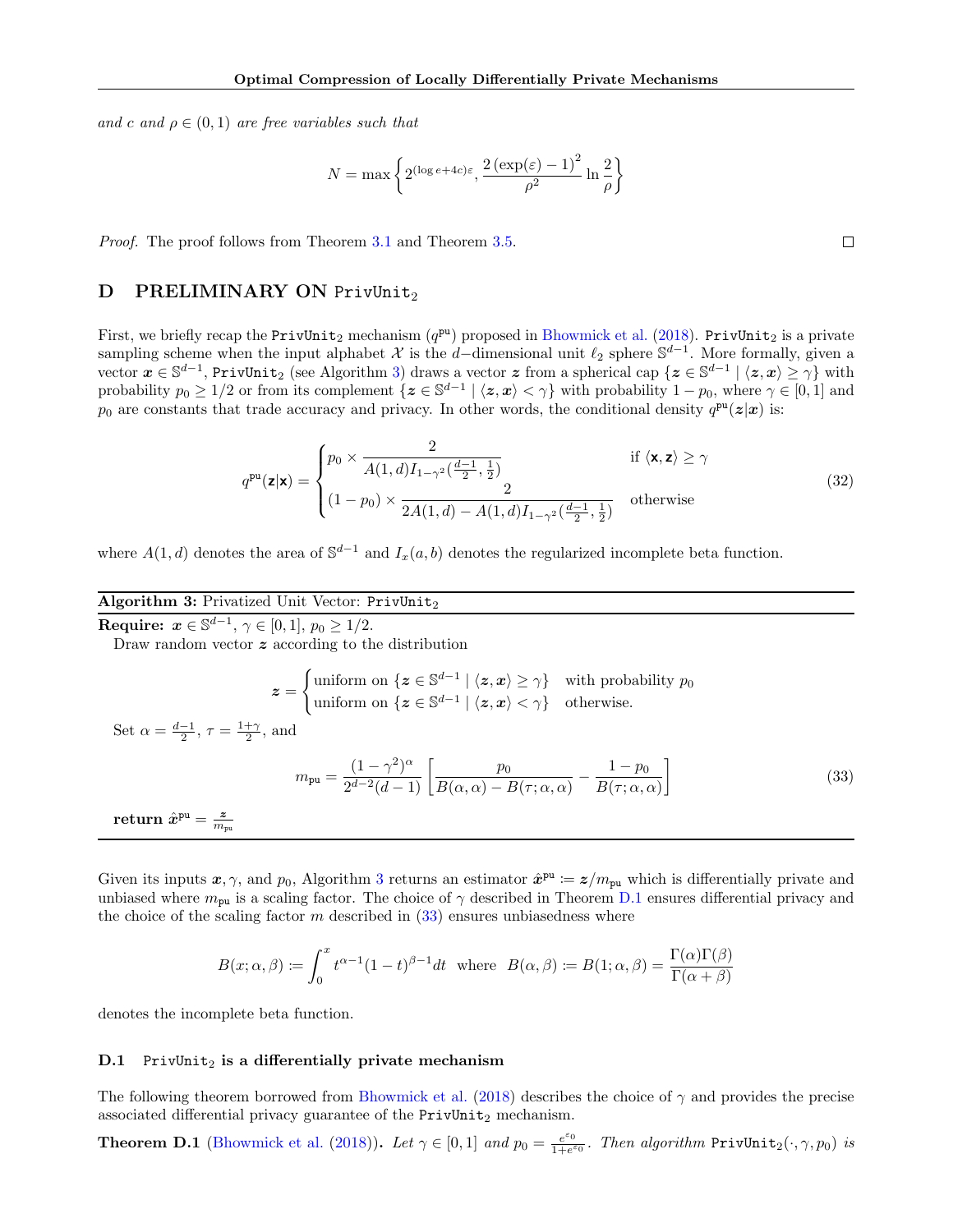$\varepsilon = (\bar{\varepsilon} + \varepsilon_0)$ -differentially private whenever  $\gamma \geq 0$  is such that

$$
\bar{\varepsilon} \ge \log \frac{1 + \gamma \cdot \sqrt{2(d-1)/\pi}}{\left(1 - \gamma \cdot \sqrt{2(d-1)/\pi}\right)_+}, \quad i.e. \quad \gamma \le \frac{e^{\bar{\varepsilon}} - 1}{e^{\bar{\varepsilon}} + 1} \sqrt{\frac{\pi}{2(d-1)}},
$$
\nor

\n
$$
\bar{\varepsilon} \ge 1/2 \log(d) + \log 6 - \frac{d-1}{2} \log(1 - \gamma^2) + \log \gamma \quad \text{and} \quad \gamma \ge \sqrt{\frac{2}{d}}.
$$
\n
$$
(34)
$$

Here,  $\varepsilon$  can be viewed as the total privacy budget. Typically,  $\mu$  fraction of this budget is allocated for the spherical cap threshold  $\gamma$  and  $1 - \mu$  fraction is allocated to the probability parameter  $p_0$  with which a particular spherical cap is chosen i.e.,  $\bar{\varepsilon} = \mu \varepsilon$  and  $\varepsilon_0 = (1 - \mu)\varepsilon$  for some  $\mu \in [0, 1]$ . While the parameter  $\mu$  can be optimized over as described in [Feldman and Talwar](#page-9-9) [\(2021\)](#page-9-9), we will view it as a constant for convenience. Our results on MRC and MMRC simulating PrivUnit<sub>2</sub> can be easily extended to the setup where  $\mu$  needs to be optimized over.

#### $D.2$  PrivUnit<sub>2</sub> is unbiased and order-optimal

The following lemma borrowed from [Bhowmick et al.](#page-9-0) [\(2018\)](#page-9-0) shows that the output of the  $PrivUnit<sub>2</sub>$  mechanism (a) is unbiased, (b) has a bounded norm, and (c) has order-optimal utility.

**Proposition D.1** [\(Bhowmick et al.](#page-9-0) [\(2018\)](#page-9-0)). Let  $\hat{x}^{pu} = \text{PrivUnit}_2(x, \gamma, p_0)$  for some  $x \in \mathbb{S}^{d-1}$ ,  $\gamma \in [0, 1]$ , and  $p_0 \in [1/2, 1]$ . Then,  $\mathbb{E}[\hat{\boldsymbol{x}}^{pu}] = \boldsymbol{x}$ . Further, assume that  $0 \leq \varepsilon \leq d$ . Then, there exists a numerical constant  $c < \infty$ such that if  $\gamma$  saturates either of the two inequalities [\(34\)](#page-22-1), then  $\gamma \gtrsim \min\{\varepsilon/\sqrt{d}, \sqrt{\varepsilon/d}\}$ , and

$$
\left\|\hat{\boldsymbol{x}}^{p u}\right\|_2 \leq c \cdot \sqrt{\frac{d}{\varepsilon} \vee \frac{d}{(e^{\varepsilon}-1)^2}}
$$

Additionally,  $\mathbb{E}[\|\hat{\boldsymbol{x}}^{p \cdot \boldsymbol{u}} - \boldsymbol{x}\|_2^2] \lesssim \frac{d}{\varepsilon} \vee \frac{d}{(e^{\varepsilon} - 1)^2}$ .

#### D.3 PrivUnit<sub>2</sub> is a cap-based mechanism

The randomness in the estimator  $\hat{x}^{pu}$  obtained from the PrivUnit<sub>2</sub>( $x, \gamma, p_0$ ) mechanism comes from  $z$ . Therefore, we obtain a convenient expression for the conditional distribution of z conditioned on x i.e.,  $q^{\text{pu}}(z|x)$ . Define  $\text{Cap}_{x} := \{z | \langle x, z \rangle \ge \gamma\}.$  Recall from [\(34\)](#page-22-1) that  $\gamma$  is a function of  $\varepsilon$  and d. Further, as described in Section [D.1,](#page-21-4) when the budget split parameter  $\mu$  is known,  $p_0$  can viewed as a function of  $\varepsilon$ . Then, the conditional distribution  $q^{\text{pu}}(z|x)$  in [\(32\)](#page-21-5) can be written as follows:

$$
q^{\text{pu}}(z|x) = \begin{cases} c_1(\varepsilon, d) & \text{if } z \in \text{Cap}_x \\ c_2(\varepsilon, d) & \text{if } z \notin \text{Cap}_x \end{cases}
$$
(35)

<span id="page-22-2"></span><span id="page-22-1"></span>.

where  $c_1(\varepsilon, d) = p_0 \times \frac{2}{A(1, d)L}$  $\frac{2}{A(1,d)I_{1-\gamma^2}(\frac{d-1}{2},\frac{1}{2})}$  and  $c_2(\varepsilon,d) = (1-p_0) \times \frac{2}{2A(1,d) - A(1,d)}$  $2A(1, d) - A(1, d)I_{1-\gamma^2}(\frac{d-1}{2}, \frac{1}{2})$  are functions of  $\varepsilon$  and d.

Further,  $\mathbb{P}_{\boldsymbol{z}\sim\text{Unif}(\mathcal{Z})}$   $(\boldsymbol{z}\in\mathcal{Z}_{\boldsymbol{x}})=\frac{I_{1-\gamma^2}(\frac{d-1}{2},\frac{1}{2})}{2}$  $\frac{2^{2}+2^{j}}{2}$ . Therefore,

$$
\frac{c_1(\varepsilon, d)}{c_2(\varepsilon, d)} \times \mathbb{P}_{\boldsymbol{z} \sim \text{Unif}(\mathcal{Z})} \left( \boldsymbol{z} \in \mathcal{Z}_{\boldsymbol{x}} \right) = \frac{p_0 \times (2 - I_{1-\gamma^2}(\frac{d-1}{2}, \frac{1}{2}))}{2(1 - p_0)} \stackrel{(a)}{\geq} \frac{p_0}{2(1 - p_0)} \stackrel{(b)}{\geq} \frac{1}{2}
$$

where (a) follows because  $I_{1-\gamma^2}(\frac{d-1}{2},\frac{1}{2}) \leq 1$  and (b) follows because  $p_0 \geq 1/2$ .

# <span id="page-22-0"></span>E SIMULATING PrivUnit<sub>2</sub> USING MINIMAL RANDOM CODING

In this section, we simulate  $PrivUnit_2$  using MRC analogous to how we simulate  $PrivUnit_2$  using MMRC in Section [4.](#page-5-6) First, in Appendix [E.1,](#page-23-0) we provide an unbiased estimator for MRC simulating PrivUnit2. Next, in Appendix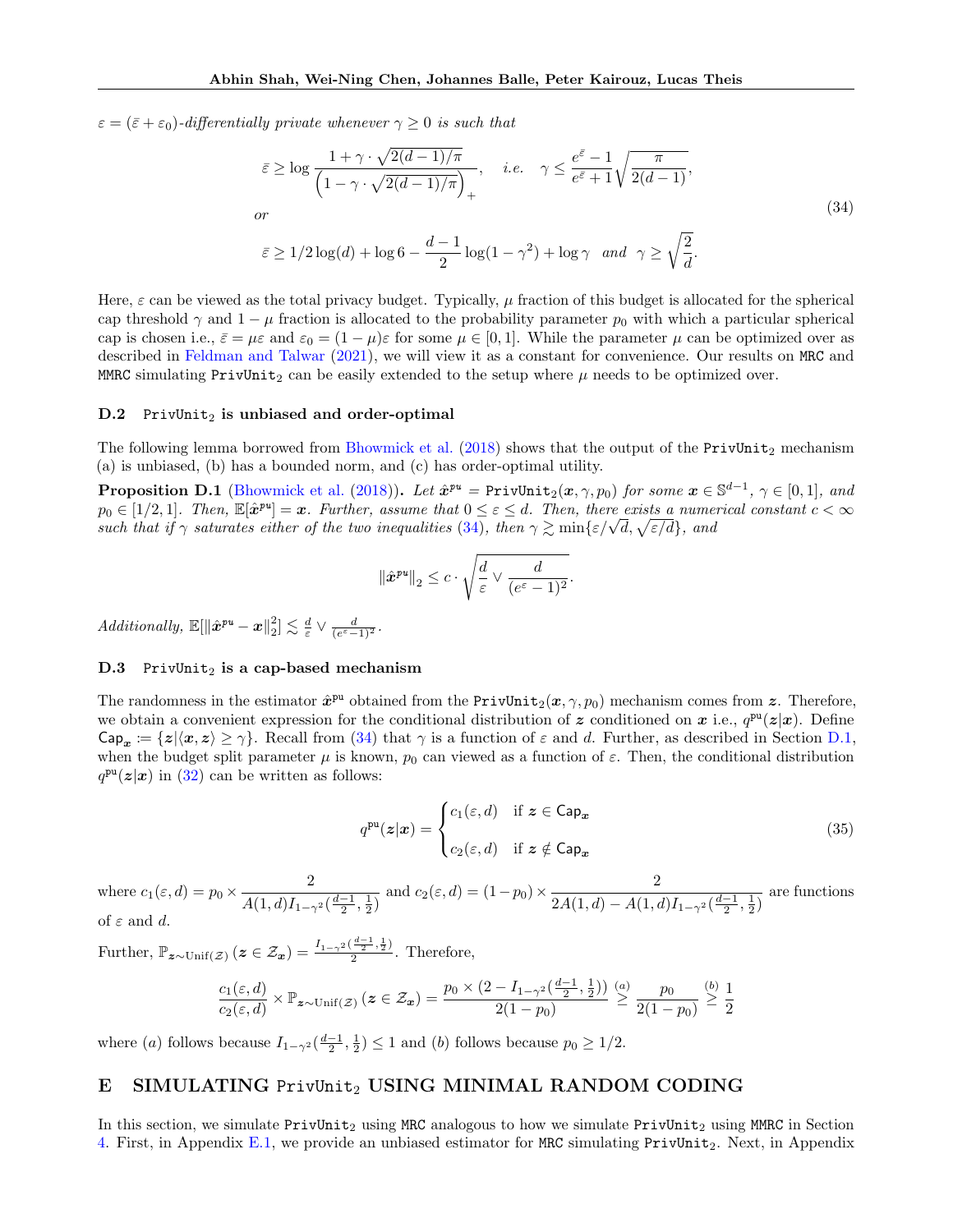[E.2](#page-24-0) we provide the utility guarantee associated with MRC simulating PrivUnit2. To do that, first, in Appendix [E.2.1,](#page-24-1) we show that when the number of candidates N is exponential in  $\varepsilon$ , the scaling factor  $m_{\text{mrc}}$  is close to the scaling parameter associated with  $\text{PrivUnit}_2$  (i.e.,  $m_{\text{pu}}$ ). Next, in Appendix [E.2.2,](#page-27-0) we provide the relationship between the mean squared error associated with MRC simulating  $PrivUnit_2$  and the mean squared error associated with PrivUnit<sub>2</sub>. In Appendix [E.2.3,](#page-28-1) we combine everything and show that, for mean estimation, MRC can simulate PrivUnit<sub>2</sub> in a near-lossless manner while only using on the order of  $\varepsilon$ -bits of communication. Finally, in Appendix  $E.3$ , we provide some empirical comparisons.

# <span id="page-23-0"></span>E.1 Unbiased Minimal Random Coding simulating PrivUnit<sub>2</sub>

Consider the PrivUnit<sub>[2](#page-2-3)</sub>  $\varepsilon$ -LDP mechanism  $q^{pu}$  described in Section 2 with parameters  $p_0$  and  $\gamma$ . PrivUnit<sub>2</sub> is a cap-based mechanism with  $\mathsf{Cap}_x = \{z \in \mathbb{S}^{d-1} \mid \langle z, x \rangle \geq \gamma\}$  as discussed in Appendix [D.](#page-21-0) Let  $\pi^{\text{mrc}}$  be the distribution and  $z_1, z_2, ..., z_N$  $z_1, z_2, ..., z_N$  $z_1, z_2, ..., z_N$  be the candidates obtained from Algorithm 1 when the reference distribution is Unif( $\mathbb{S}^{d-1}$ ). Let  $K \sim \pi^{\text{mrc}}(\cdot)$ . Define  $p_{\text{mrc}} := \mathbb{P}(z_K \in \text{Cap}_x)$  to be the probability with which the sampled candidate  $z_K$  belongs to the spherical cap associated with PrivUnit<sub>2</sub>. Define  $m_{\text{mrc}}$  as the scaling factor in [\(2\)](#page-2-4) when  $p_0$  in [\(2\)](#page-2-4) is replaced by  $p_{\text{mrc}}$ . Define  $\hat{x}^{\text{mrc}} := z_K/m_{\text{mrc}}$  as the estimator of the MRC mechanism simulating PrivUnit<sub>2</sub>. The following Lemma shows that  $\hat{x}^{\text{mrc}}$  is an unbiased estimator.

<span id="page-23-1"></span>**Lemma E.1.** Let  $\hat{x}^{\text{mrc}}$  be the estimator of the MRC mechanism simulating PrivUnit<sub>2</sub> as defined above. Then,  $\mathbb{E}_{q^{\textit{mrc}}}[\hat{\bm{x}}^{\textit{mrc}}] = \bm{x}.$ 

*Proof.* For  $k \in [N]$ , let  $A_k := \mathbb{1}(z_k \in \text{Cap}_x)$ . Then,  $p_{\text{mrc}} = \mathbb{P}(A_K = 1)$ . Using the definition of  $\hat{x}^{\text{mrc}}$ , we have

$$
\mathbb{E}_{q^{\texttt{mrc}}}[\hat{\boldsymbol{x}}^{\texttt{mrc}}]=\frac{1}{m_{\texttt{mrc}}}\mathbb{E}_{q^{\texttt{mrc}}}[\boldsymbol{z}_K].
$$

Let us evaluate  $\mathbb{E}_{q^{\text{mre}}}[\boldsymbol{z}_K]$ . We have

$$
\mathbb{E}_{q^{\text{src}}}[z_K] \stackrel{(a)}{=} \mathbb{E}_{K,z_1,\dots,z_N}[z_K]
$$
\n
$$
\stackrel{(b)}{=} \mathbb{E}_{z_1,\dots,z_N}\Big[\sum_{k=1}^N \pi_{x,z_1,\dots,z_N}^{\text{mc}}(k) \times z_k\Big]
$$
\n
$$
\stackrel{(c)}{=} \mathbb{E}_{A_1,\dots,A_N}\Big[\mathbb{E}_{z_1,\dots,z_N}\Big[\sum_{k=1}^N \pi_{x,z_1,\dots,z_N}^{\text{mc}}(k) \times z_k \Big| A_1,\dots,A_N\Big]\Big]
$$
\n
$$
\stackrel{(d)}{=} \sum_{k=1}^N \mathbb{E}_{A_1,\dots,A_N}\Big[\mathbb{E}_{z_1,\dots,z_N}\Big[\pi_{x,z_1,\dots,z_N}^{\text{mc}}(k) \times z_k \Big| A_1,\dots,A_N\Big]\Big]
$$
\n
$$
\stackrel{(e)}{=} \sum_{k=1}^N \mathbb{E}_{A_1,\dots,A_N}\Big[\pi_{x,A_1,\dots,A_N}^{\text{mc}}(k) \mathbb{E}_{z_1,\dots,z_N}\Big[z_k \Big| A_1,\dots,A_N\Big]\Big]
$$
\n
$$
\stackrel{(f)}{=} \sum_{k=1}^N \mathbb{E}_{A_1,\dots,A_N}\Big[\pi_{x,A_1,\dots,A_N}^{\text{mc}}(k) \mathbb{E}_{z_1,\dots,z_N}\Big[z_k \Big| A_k\Big]\Big]
$$
\n
$$
\stackrel{(g)}{=} \sum_{k=1}^N \mathbb{E}_{A_k}\Big[\mathbb{E}_{A_1,\dots,A_N}\Big[\pi_{x,A_1,\dots,A_N}^{\text{mc}}(k) \mathbb{E}_{z_k}\Big[z_k \Big| A_k\Big]\Big]
$$
\n
$$
\stackrel{(h)}{=} \sum_{k=1}^N \mathbb{E}_{A_k}\Big[\mathbb{E}_{A_1,\dots,A_N}\Big[\pi_{x,A_1,\dots,A_N}^{\text{mc}}(k) \mathbb{E}_{z_k}\Big[z_k \Big| A_k\Big]\Big| A_k = 1\Big]\Big]
$$
\n
$$
+ \sum_{k=1}^N \mathbb{P}(A_k = 0)\Big[\mathbb{E}_{A_1,\dots,A_N}\Big[\pi_{x,A_1,\dots,A_N}^{\text{mc}}(k) \mathbb{E}_{z_k}\Big[z_k \Big
$$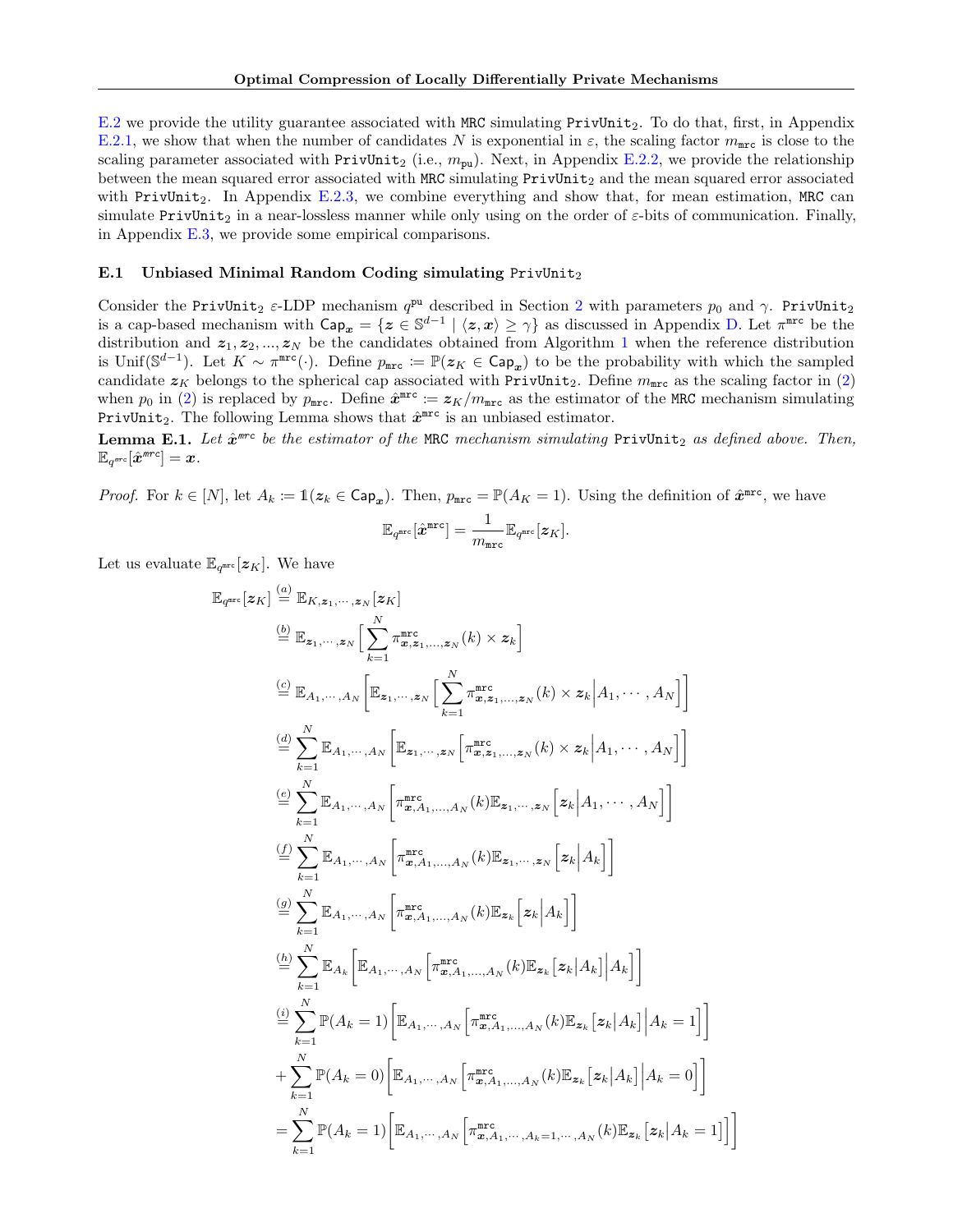$$
+\sum_{k=1}^{N} \mathbb{P}(A_k = 0) \left[ \mathbb{E}_{A_1, \dots, A_N} \left[ \pi_{\boldsymbol{x}, A_1, \dots, A_k = 0, \dots, A_N}^{mrc}(k) \mathbb{E}_{\boldsymbol{z}_k} \left[ \boldsymbol{z}_k \middle| A_k = 0 \right] \right] \right]
$$
  
\n
$$
\stackrel{(j)}{=} \mathbb{E}_{\boldsymbol{z}} \left[ \boldsymbol{z} \middle| A = 1 \right] \sum_{k=1}^{N} \mathbb{P}(A_k = 1) \left[ \mathbb{E}_{A_1, \dots, A_N} \left[ \pi_{\boldsymbol{x}, A_1, \dots, A_k = 1, \dots, A_N}^{mrc}(k) \right] \right]
$$
  
\n
$$
+\mathbb{E}_{\boldsymbol{z}} \left[ \boldsymbol{z} \middle| A = 0 \right] \sum_{k=1}^{N} \mathbb{P}(A_k = 0) \left[ \mathbb{E}_{A_1, \dots, A_N} \left[ \pi_{\boldsymbol{x}, A_1, \dots, A_k = 0, \dots, A_N}^{mrc}(k) \right] \right]
$$
  
\n
$$
\stackrel{(k)}{=} \mathbb{E}_{\boldsymbol{z}} \left[ \boldsymbol{z} \middle| A = 1 \right] \sum_{k=1}^{N} \mathbb{P}(A_k = 1) \pi_{\boldsymbol{x}, A_k = 1}^{mrc}(k)
$$
  
\n
$$
+\mathbb{E}_{\boldsymbol{z}} \left[ \boldsymbol{z} \middle| A = 0 \right] \sum_{k=1}^{N} \mathbb{P}(A_k = 0) \pi_{\boldsymbol{x}, A_k = 0}^{mrc}(k)
$$
  
\n
$$
\stackrel{(l)}{=} \mathbb{E}_{\boldsymbol{z}} \left[ \boldsymbol{z} \middle| A = 1 \right] \mathbb{P}(A_K = 1) + \mathbb{E}_{\boldsymbol{z}} \left[ \boldsymbol{z} \middle| A = 0 \right] \mathbb{P}(A_K = 0)
$$
  
\n
$$
\stackrel{(m)}{=} m_{\text{mrc}} \boldsymbol{x}
$$
  
\n(36)

where (a) follows because the randomness in  $q^{\text{mrc}}$  comes from the randomness in  $K, z_1, \dots, z_N$ , (b) follows by calculating the expectation over K and showing the dependence of  $\pi^{\text{mrc}}$  on  $z_1, \dots, z_N$  explicitly, (c) follows by the tower property of expectation,  $(d)$  follows by linearity of expectation,  $(e)$  follows because  $\pi^{\texttt{mrc}}_{x,z_1,\ldots,z_N}(k) = \pi^{\texttt{mrc}}_{x,A_1,\ldots,A_N}(k)$  since  $\pi^{\texttt{mrc}}$  depends on  $z_1,\ldots,z_N$  via  $A_1,\cdots,A_N$ , (f) follows because  $z_k$  is independent of  $A_1, \dots, A_{k-1}, A_{k+1}, \dots, A_N$  given  $A_k$ ,  $(g)$  follows by marginalizing  $z_1, \dots, z_{k-1}, z_{k+1}, \dots, z_N$ , (h) follows by the tower property of expectation, (i) follows by evaluating the expectation over  $A_k$ , (j) follows because  $\mathbb{E}_{\mathbf{z}}[\mathbf{z}|A=1] := \mathbb{E}_{\mathbf{z}_k}[\mathbf{z}_k|A_k=1]$  and  $\mathbb{E}_{\mathbf{z}}[\mathbf{z}|A=0] := \mathbb{E}_{\mathbf{z}_k}[\mathbf{z}_k|A_k=0]$  are constants for every  $k \in [N]$ , (k) follows by marginalizing  $A_1, \dots, A_N$ , (l) follows from the definitions of  $\mathbb{P}(A_K = 1)$  and  $\mathbb{P}(A_K = 0)$ , and  $(m)$ follows from rotational symmetry (see the proof of Lemma 4.1 in [Bhowmick et al.](#page-9-0) [\(2018\)](#page-9-0) for details). Therefore, we can write

$$
\mathbb{E}_{q^{\texttt{mrc}}}[\hat{\bm{x}}^{\texttt{mrc}}]=\frac{1}{m_{\texttt{mrc}}}\mathbb{E}_{q^{\texttt{mrc}}}[\bm{z}_K]\overset{(a)}{=}\bm{x}
$$

where  $(a)$  follows from  $(36)$ .

#### <span id="page-24-0"></span>E.2 Utility of Minimal Random Coding simulating  $PrivUnit_2$

#### <span id="page-24-1"></span>E.2.1 The scaling factors of PrivUnit<sub>2</sub> and MRC are close when N is of the right order

In the following Lemma, we show that when the number of candidates N is exponential in  $\varepsilon$ , then the scaling parameters associated with  $PrivUnit_2$  and the MRC scheme simulating  $PrivUnit_2$  are close.

<span id="page-24-3"></span>**Lemma E.2.** Let N denote the number of candidates used in the MRC scheme. Let  $K \sim \pi^{mrc}$  where  $\pi^{mrc}$  is the distribution over the indices [N] associated the MRC scheme simulating  $\text{PrivUnit}_2(x, \gamma, p_0)$ . Consider any  $\lambda > 0$ . Then, the scaling factor  $m_{\nu u}$  associated with PrivUnit<sub>2</sub> and the scaling factor  $m_{\pi r c}$  associated with the  $MRC\ scheme\ simulating \ PrivUnit_2\ are\ such\ that$ 

$$
m_{\text{pu}} - m_{\text{mrc}} \leq \lambda \cdot m_{\text{mrc}}
$$

as long as

$$
N \ge 2e^{2\varepsilon} \left( \frac{2(1+\lambda)}{\lambda (p_0 - 1/2)} \right)^2 \ln \left( \frac{4(1+\lambda)}{\lambda (p_0 - 1/2)} \right).
$$

*Proof.* Following the proofs of Lemma 4.1 and Proposition 4 in [Bhowmick et al.](#page-9-0) [\(2018\)](#page-9-0), we can write  $m_{\text{pu}} =$  $\gamma_+ p_0 + \gamma_-(1-p_0)$  and  $m_{\text{mrc}} = \gamma_+ p_{\text{mrc}} + \gamma_-(1-p_{\text{mrc}})$  where

$$
\gamma_+ \triangleq \frac{\left(1-\gamma^2\right)^{\alpha}}{2^{d-2}(d-1)\left(B(\alpha,\alpha)-B(\tau;\alpha,\alpha)\right)}, \quad \text{and} \quad \gamma_- \triangleq \frac{\left(1-\gamma^2\right)^{\alpha}}{2^{d-2}(d-1)\left(B(\tau;\alpha,\alpha)\right)}.
$$

<span id="page-24-2"></span> $\Box$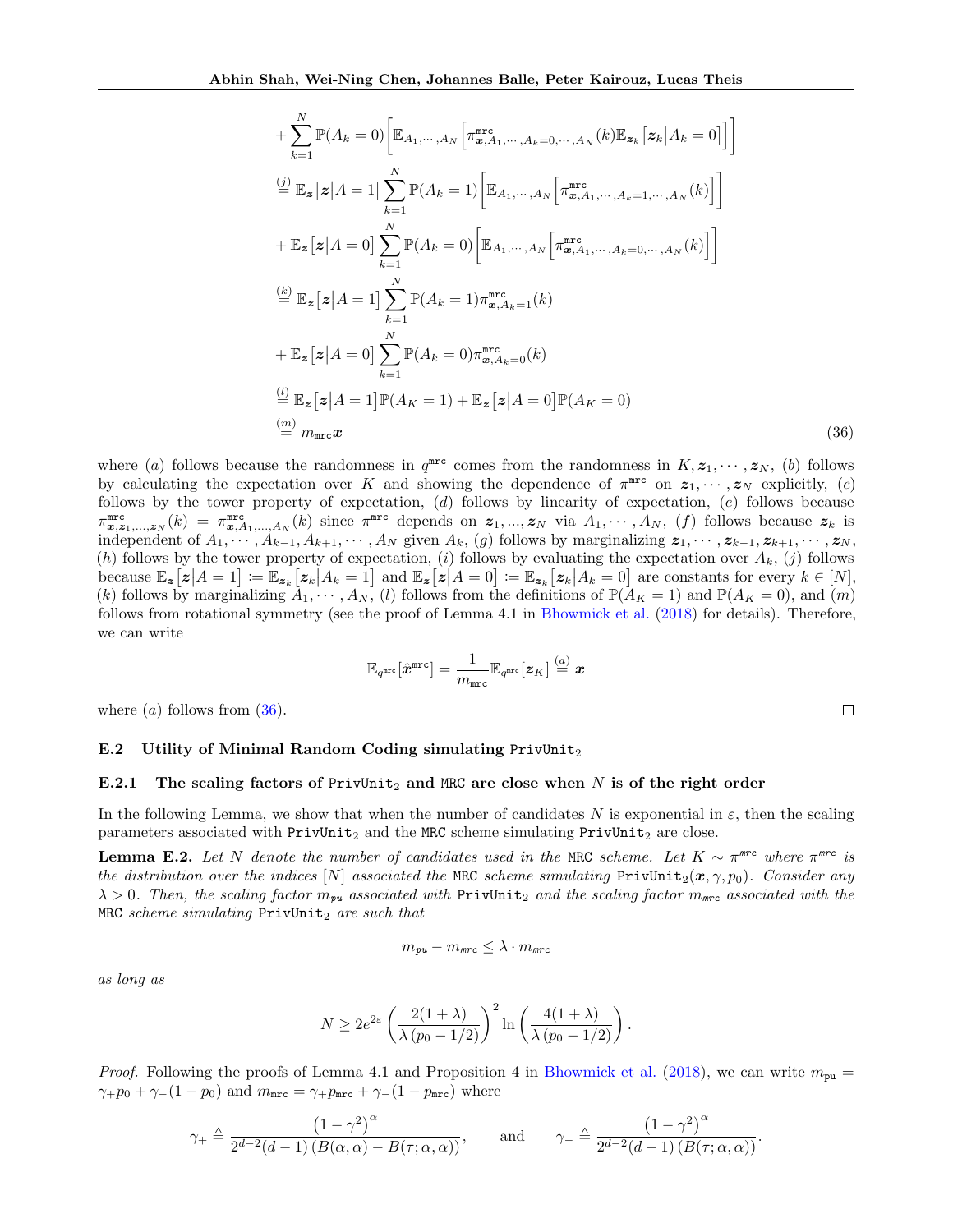Therefore, we have

$$
\frac{1}{m_{\text{mrc}}} - \frac{1}{m_{\text{pu}}} = \frac{m_{\text{pu}} - m_{\text{mrc}}}{m_{\text{pu}} \cdot m_{\text{mrc}}} = \frac{1}{m_{\text{pu}}} \left( \frac{(\gamma_+ - \gamma_-) \cdot (p_0 - p_{\text{mrc}})}{((\gamma_+ - \gamma_-) p_{\text{mrc}} + \gamma_-)} \right) = \frac{1}{m_{\text{pu}}} \left( \frac{p_0 - p_{\text{mrc}}}{p_{\text{mrc}} + \frac{\gamma_-}{\gamma_+ - \gamma_-}} \right) \tag{37}
$$

From [Bhowmick et al.](#page-9-0) [\(2018\)](#page-9-0), we have  $\gamma_- \leq 0 \leq \gamma_+$  and  $|\gamma_+| \geq |\gamma_-|$ . These inequalities imply  $\frac{\gamma_-}{\gamma_+ - \gamma_-} \geq -\frac{1}{2}$ . Plugging this in [\(37\)](#page-25-0), we have

$$
\frac{1}{m_{\text{mrc}}} - \frac{1}{m_{\text{pu}}} \le \frac{1}{m_{\text{pu}}} \left( \frac{p_0 - p_{\text{mrc}}}{p_{\text{mrc}} - 1/2} \right) = \frac{1}{m_{\text{pu}}} \left( \frac{1}{\frac{p_0 - 1/2}{p_0 - p_{\text{mrc}}} - 1} \right)
$$
(38)

We will now upper bound  $\frac{p_0 - p_{\text{mrc}}}{1/\Omega}$  $\frac{p_0 - p_{\text{mrc}}}{p_0 - 1/2}$ . We start by obtaining convenient expressions for  $p_{\text{mrc}}$  and  $p_0$ . To compute  $p_{\text{mrc}} = \mathbb{P}(z_K \in \text{Cap}_x)$ , recall that  $\theta$  denotes the fraction of candidates that belong inside the  $\text{Cap}_x$ . Let  $c_1(\varepsilon, d)$ and  $c_2(\varepsilon, d)$  be as defined in [\(35\)](#page-22-2). Let  $\overline{c}_1(\varepsilon, d) = c_1(\varepsilon, d) \times A(1, d)$  and  $\overline{c}_2(\varepsilon, d) = c_2(\varepsilon, d) \times A(1, d)$ . It is easy to see from Algorithm [3](#page-21-1) and [\(35\)](#page-22-2) that  $\mathbb{P}(z_k \in \text{Cap}_x) = \bar{c}_1(\varepsilon, d)/p_0$ . Further, since  $z_k$  are generated uniformly at random,

<span id="page-25-3"></span><span id="page-25-0"></span>
$$
\theta \sim \frac{1}{N} \text{Binom}\left(N, \frac{\bar{c}_1(\varepsilon, d)}{p_0}\right),
$$

so we have

$$
p_{\text{mrc}} = \mathbb{P}\left\{z_K \in \text{Cap}_x\right\} = \mathbb{E}\left[\mathbb{P}\left\{z_K \in \text{Cap}_x|\theta\right\}\right]
$$
  
\n
$$
\stackrel{(a)}{=} \mathbb{E}\left[\frac{\bar{c}_1(\varepsilon, d)\theta}{\bar{c}_1(\varepsilon, d)\theta + \bar{c}_2(\varepsilon, d)(1-\theta)}\right]
$$
  
\n
$$
= \frac{\bar{c}_1(\varepsilon, d)}{\bar{c}_1(\varepsilon, d) - \bar{c}_2(\varepsilon, d)} \mathbb{E}\left[\frac{(\bar{c}_1(\varepsilon, d) - \bar{c}_2(\varepsilon, d))\theta}{(\bar{c}_1(\varepsilon, d) - \bar{c}_2(\varepsilon, d))\theta + \bar{c}_2(\varepsilon, d)}\right]
$$
  
\n
$$
\stackrel{(b)}{=} \frac{\bar{c}_1(\varepsilon, d)\bar{c}_2(\varepsilon, d)}{(\bar{c}_1(\varepsilon, d) - \bar{c}_2(\varepsilon, d))^2} \mathbb{E}\left[\frac{\bar{c}_1(\varepsilon, d) - \bar{c}_2(\varepsilon, d)}{\bar{c}_2(\varepsilon, d)} - \frac{1}{\theta + \frac{\bar{c}_2(\varepsilon, d)}{\bar{c}_2(\varepsilon, d)}}\right]
$$
(39)

where (a) follows from [\(7\)](#page-4-2) because  $q^{\text{pu}}$  is a cap-based mechanism and (b) follows by simple manipulations. To compute  $p_0$ , observe that we have the following relationship between  $\bar{c}_1(\varepsilon, d)$ ,  $\bar{c}_2(\varepsilon, d)$ , and  $p_0$  from [\(35\)](#page-22-2):

<span id="page-25-2"></span><span id="page-25-1"></span>
$$
\frac{p_0}{\bar{c}_1(\varepsilon,d)} + \frac{1-p_0}{\bar{c}_2(\varepsilon,d)} = 1
$$

Using this and with some simple manipulations, we have

$$
p_0 = \frac{\bar{c}_1(\varepsilon, d)\bar{c}_2(\varepsilon, d)}{(\bar{c}_1(\varepsilon, d) - \bar{c}_2(\varepsilon, d))^2} \left( \frac{\bar{c}_1(\varepsilon, d) - \bar{c}_2(\varepsilon, d)}{\bar{c}_2(\varepsilon, d)} - \frac{1}{\mathbb{E}[\theta] + \frac{\bar{c}_2(\varepsilon, d)}{\bar{c}_1(\varepsilon, d) - \bar{c}_2(\varepsilon, d)}} \right)
$$
(40)

From  $(39)$  and  $(40)$ , we have

$$
p_0 - p_{\text{mrc}} = \frac{\bar{c}_1(\varepsilon, d)\bar{c}_2(\varepsilon, d)}{(\bar{c}_1(\varepsilon, d) - \bar{c}_2(\varepsilon, d))^2} \left( \mathbb{E}\left[\frac{1}{\theta + \frac{\bar{c}_2(\varepsilon, d)}{\bar{c}_1(\varepsilon, d) - \bar{c}_2(\varepsilon, d)}} - \frac{1}{\mathbb{E}[\theta] + \frac{\bar{c}_2(\varepsilon, d)}{\bar{c}_1(\varepsilon, d) - \bar{c}_2(\varepsilon, d)}}\right) \right)
$$
  
= 
$$
\frac{\bar{c}_1(\varepsilon, d)\bar{c}_2(\varepsilon, d)}{(\bar{c}_1(\varepsilon, d) - \bar{c}_2(\varepsilon, d))^2} \left( \mathbb{E}\left[\frac{\mathbb{E}[\theta] - \theta}{\left(\theta + \frac{\bar{c}_2(\varepsilon, d)}{\bar{c}_1(\varepsilon, d) - \bar{c}_2(\varepsilon, d)}\right)\left(\mathbb{E}[\theta] + \frac{\bar{c}_2(\varepsilon, d)}{\bar{c}_1(\varepsilon, d) - \bar{c}_2(\varepsilon, d)}\right)}\right] \right).
$$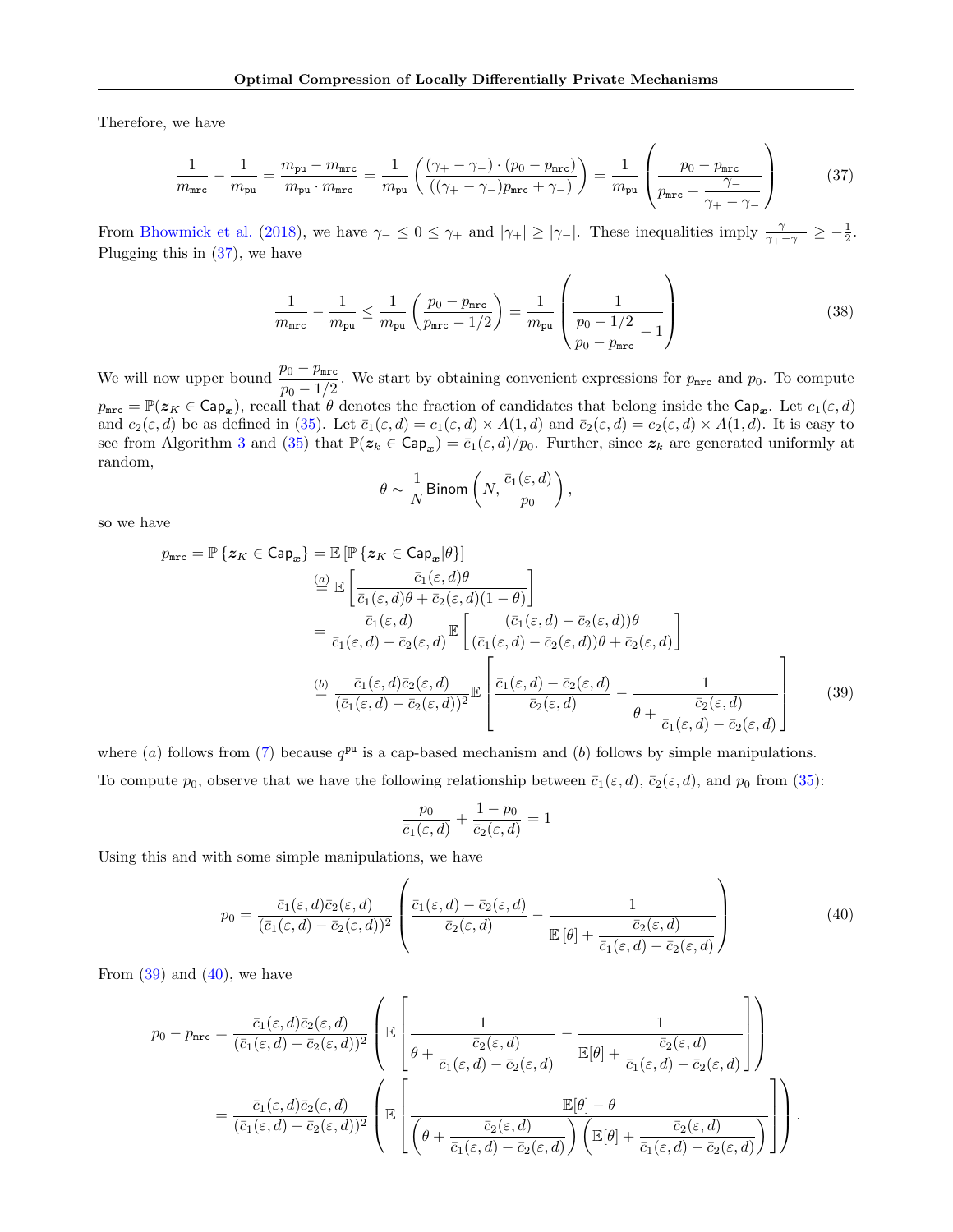Now, using the Hoeffding's inequality, we have  $\mathbb{P}\left\{|\theta-\mathbb{E}[\theta]|\geq \sqrt{\frac{\ln(2/\beta)}{2N}}\right\}$ 2N  $\Big\} \leq \beta$ . Conditioned on the event  $\Big\{|\theta-\mathbb{E}[\theta]| \leq \sqrt{\frac{\ln(2/\beta)}{2N}}\Big\}$ 2N and using the fact that  $|p_0 - p_{\text{mrc}}| \leq 1$ , we have

$$
p_0 - p_{\text{mrc}} \leq \frac{\bar{c}_1(\varepsilon, d)\bar{c}_2(\varepsilon, d)}{(\bar{c}_1(\varepsilon, d) - \bar{c}_2(\varepsilon, d))^2} \left( \frac{\sqrt{\frac{\ln(2/\beta)}{2N}}}{\left(\frac{p_0}{\bar{c}_1(\varepsilon, d)} - \sqrt{\frac{\ln\left(2/\beta\right)}{2N}} + \frac{\bar{c}_2(\varepsilon, d)}{\bar{c}_1(\varepsilon, d) - \bar{c}_2(\varepsilon, d)}\right) \left(\frac{p_0}{\bar{c}_1(\varepsilon, d)} + \frac{\bar{c}_2(\varepsilon, d)}{\bar{c}_1(\varepsilon, d) - \bar{c}_2(\varepsilon, d)}\right)} \right) + \beta \tag{41}
$$

where we have also plugged in  $\mathbb{E}[\theta] = \frac{p_0}{\bar{c}_1(\varepsilon, d)}$ . Now, we can lower bound  $\left(\frac{p_0}{\bar{c}_1(\varepsilon, d)}\right)$  $\frac{p_0}{\bar{c}_1(\varepsilon,d)}+\frac{\bar{c}_2(\varepsilon,d)}{\bar{c}_1(\varepsilon,d)-\bar{c}_2}$  $\bar{c}_1(\varepsilon, d) - \bar{c}_2(\varepsilon, d)$  $\Big)$  as follows:

<span id="page-26-1"></span>
$$
\left(\frac{p_0}{\bar{c}_1(\varepsilon,d)} + \frac{\bar{c}_2(\varepsilon,d)}{\bar{c}_1(\varepsilon,d) - \bar{c}_2(\varepsilon,d)}\right) \stackrel{(a)}{\geq} \frac{\bar{c}_2(\varepsilon,d)}{\bar{c}_1(\varepsilon,d) - \bar{c}_2(\varepsilon,d)} \stackrel{(b)}{\geq} \frac{1}{\exp(\varepsilon) - 1}
$$

where (a) follows by lower bounding  $p_0/\bar{c}_1(\varepsilon, d)$  by 0 and (b) follows because we have  $\bar{c}_1(\varepsilon, d)/\bar{c}_2(\varepsilon, d) \leq \exp(\varepsilon)$ . Further, if we pick  $N \geq 2 \ln (2/\beta) (\exp(\varepsilon) - 1)^2$ , then

<span id="page-26-0"></span>
$$
\sqrt{\frac{\ln\left(2/\beta\right)}{2N}} \le \frac{1}{2} \times \frac{1}{\exp(\varepsilon) - 1} \le \frac{1}{2} \left( \frac{p_0}{\bar{c}_1(\varepsilon, d)} + \frac{\bar{c}_2(\varepsilon, d)}{\bar{c}_1(\varepsilon, d) - \bar{c}_2(\varepsilon, d)} \right). \tag{42}
$$

Using  $(42)$  in  $(41)$ , we have

$$
p_0 - p_{\text{mrc}} \leq \frac{\bar{c}_1(\varepsilon, d)\bar{c}_2(\varepsilon, d)}{(\bar{c}_1(\varepsilon, d) - \bar{c}_2(\varepsilon, d))^2} \left( \frac{2\sqrt{\frac{\ln(2/\beta)}{2N}}}{\left(\frac{p_0}{\bar{c}_1(\varepsilon, d)} + \frac{\bar{c}_2(\varepsilon, d)}{\bar{c}_1(\varepsilon, d) - \bar{c}_2(\varepsilon, d)}\right) \left(\frac{p_0}{\bar{c}_1(\varepsilon, d)} + \frac{\bar{c}_2(\varepsilon, d)}{\bar{c}_1(\varepsilon, d) - \bar{c}_2(\varepsilon, d)}\right)}\right) + \beta
$$
  
\n
$$
= \left( \frac{2\bar{c}_1(\varepsilon, d)\bar{c}_2(\varepsilon, d)\sqrt{\frac{\ln(2/\beta)}{2N}}}}{\left(p_0\left(1 - \frac{\bar{c}_2(\varepsilon, d)}{\bar{c}_1(\varepsilon, d)}\right) + \bar{c}_2(\varepsilon, d)\right)^2} + \beta
$$
  
\n
$$
\stackrel{(a)}{\leq} \left(\frac{2\bar{c}_1(\varepsilon, d)}{\bar{c}_2(\varepsilon, d)}\sqrt{\frac{\ln(2/\beta)}{2N}}\right) + \beta \stackrel{(b)}{\leq} \left(2\exp(\varepsilon)\sqrt{\frac{\ln(2/\beta)}{2N}}\right) + \beta \stackrel{(c)}{\leq} \frac{\lambda(p_0 - 1/2)}{1 + \lambda}.
$$
\n(43)

where (a) follows because  $p_0\left(1-\frac{\bar{c}_2(\varepsilon,d)}{\bar{c}_1(\varepsilon,d)}\right)$  $\frac{\bar{c}_2(\varepsilon,d)}{\bar{c}_1(\varepsilon,d)}$   $\geq 0$ , (b) follows because we have  $\bar{c}_1(\varepsilon,d)/\bar{c}_2(\varepsilon,d) \leq \exp(\varepsilon)$  and  $(c)$ follows if we pick

$$
\beta \le \frac{\lambda(p_0 - 1/2)}{2(1+\lambda)} \quad \text{and} \quad N \ge \frac{2 \exp(2\varepsilon) \ln(2/\beta)}{\left(\frac{\lambda(p_0 - 1/2)}{1+\lambda} - \beta\right)^2} = 2 \exp(2\varepsilon) \left(\frac{2(1+\lambda)}{\lambda(p_0 - 1/2)}\right)^2 \ln\left(\frac{4(1+\lambda)}{\lambda(p_0 - 1/2)}\right)
$$
(44)

Further, it is easy to verify that [\(42\)](#page-26-0) holds since the choice of N in [\(44\)](#page-26-2) is such that  $N \ge \frac{1}{2} \ln (2/\beta) (\exp(\varepsilon) - 1)^2$ . Now, rearranging [\(43\)](#page-26-3) gives us an upper bound on  $\frac{p_0 - p_{\text{mrc}}}{1.48}$  $\frac{p_0 - p_{\text{mrc}}}{p_0 - 1/2}$ , i.e.,

<span id="page-26-4"></span><span id="page-26-3"></span><span id="page-26-2"></span>
$$
\frac{p_0 - p_{\text{mrc}}}{p_0 - 1/2} \le \frac{\lambda}{1 + \lambda}.\tag{45}
$$

Using  $(45)$  in  $(38)$ , we have

<span id="page-26-5"></span>
$$
\frac{1}{m_{\text{mrc}}} - \frac{1}{m_{\text{pu}}} \le \frac{\lambda}{m_{\text{pu}}}.\tag{46}
$$

Rearranging [\(46\)](#page-26-5) completes the proof.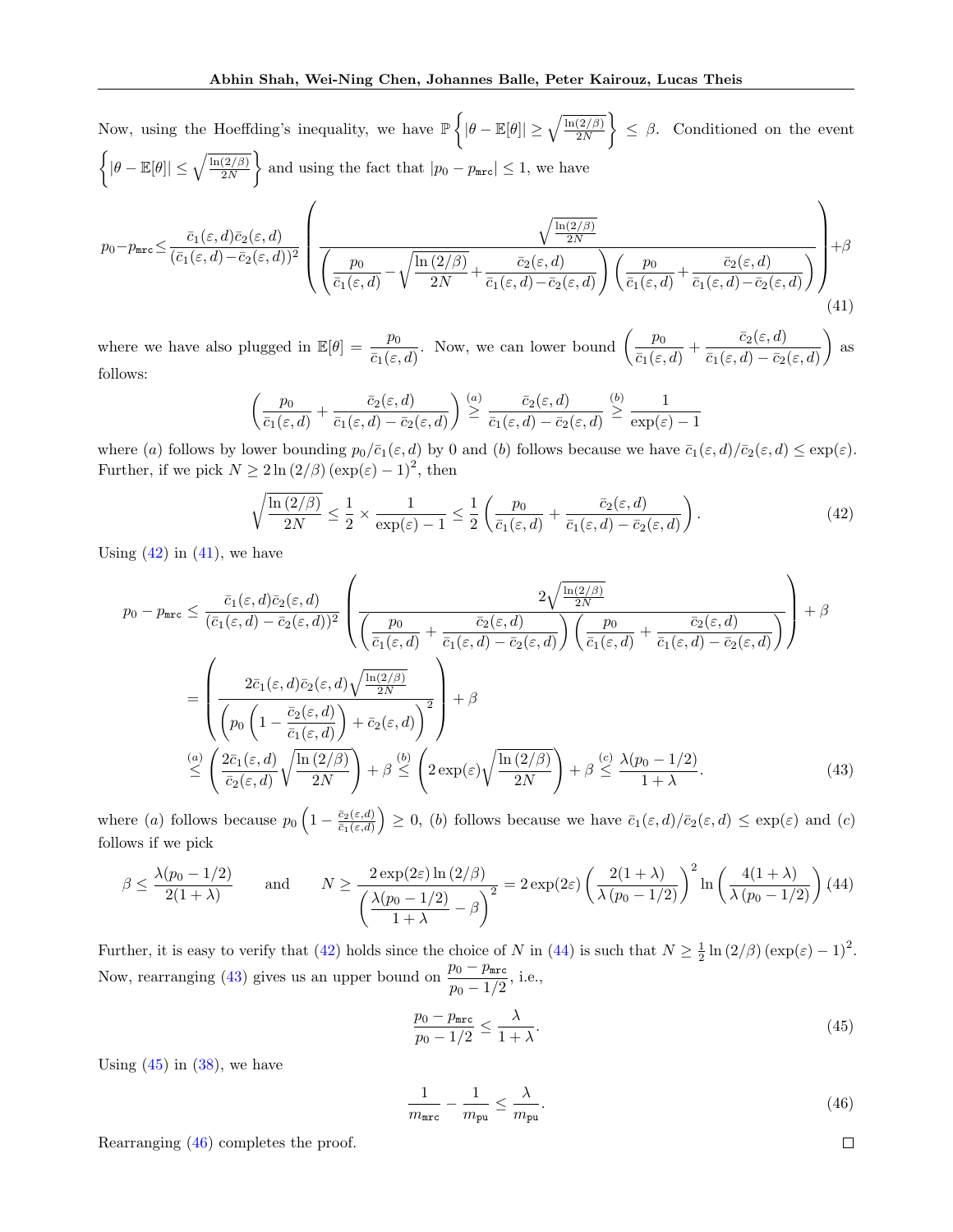# <span id="page-27-0"></span>E.2.2 Relationship between mean squared errors associated with PrivUnit<sub>2</sub> and MRC simulating PrivUnit<sub>2</sub>

In the following Proposition, we show that if the scaling factor  $m_{\text{mrc}}$  is close to the scaling parameter  $m_{\text{pu}}$ , then the mean squared error associated with MRC simulating PrivUnit<sub>2</sub> (i.e.,  $\mathbb{E}_{q^{\text{mrc}}}$   $\left[ \left\| \hat{\boldsymbol{x}}^{\text{mrc}} - \boldsymbol{x} \right\|_2^2 \right]$ ) is close to the mean squared error associated with  $\texttt{PrivUnit}_2$  (i.e.,  $\mathbb{E}_{q^{\text{pu}}} \big[ \left\| \hat{\boldsymbol{x}}^{\text{pu}} - \boldsymbol{x} \right\|^2_2 \big].$ 

<span id="page-27-3"></span>Proposition E.1. Let  $q^{pu}(z|x)$  be the  $\varepsilon$ -LDP PrivUnit<sub>2</sub> mechanism with parameters  $p_0$  and  $\gamma$  and estimator  $\hat{x}^{pu}$ . Let  $q^{mrc}(z|x)$  denote the MRC privatization mechanism simulating  $PrivUnit_2$  with N candidates and estimator  $\hat{x}^{mrc}$ . Let  $m_{\texttt{\scriptsize{pu}}}$  denote the scaling factor associated with  $\texttt{PrivUnit}_2$  and  $m_{\texttt{\scriptsize{mrc}}}$  denote the scaling factor associated with the MRC scheme simulating PrivUnit<sub>2</sub>. Consider any  $\lambda > 0$ . If  $m_{\nu\mu} - m_{\nu\tau} \leq \lambda \cdot m_{\nu\tau}$ , then

$$
\mathbb{E}_{q^{\text{mrc}}} \big[ \left\| \hat{\bm{x}}^{\text{mrc}} - \bm{x} \right\|_2^2 \big] \leq (1+\lambda)^2 \, \mathbb{E}_{q^{\text{pu}}} \big[ \|\hat{\bm{x}}^{\text{pu}} - \bm{x}\|^2 \big] + 2(1+\lambda)(2+\lambda) \sqrt{\mathbb{E}_{q^{\text{pu}}} \big[ \|\hat{\bm{x}}^{\text{pu}} - \bm{x}\|^2 \big]} + (2+\lambda)^2.
$$

*Proof.* We will start by upper bounding  $1/m_{\text{pu}}$  in terms of  $\mathbb{E}_{q^{\text{pu}}}[[\hat{x}^{\text{pu}} - x||^2]$ . First, observe that

<span id="page-27-2"></span><span id="page-27-1"></span>
$$
\|\hat{\boldsymbol{x}}^{\text{pu}} - \boldsymbol{x}\| \stackrel{(a)}{\geq} \|\hat{\boldsymbol{x}}^{\text{pu}}\| - \|\boldsymbol{x}\| \stackrel{(b)}{\geq} \frac{1}{m_{\text{pu}}} - 1 \tag{47}
$$

where (a) follows from the triangle inequality and (b) follows because  $\|\hat{x}^{\text{pu}}\| = 1/m_{\text{pu}}$  and  $\|x\| \leq 1$ . Next, we have

$$
\frac{1}{m_{\text{pu}}} = \frac{1}{m_{\text{pu}}} - 1 + 1 \stackrel{(a)}{\leq} \sqrt{\mathbb{E}_{q^{\text{pu}}} \left[ \|\hat{x}^{\text{pu}} - x\|^2 \right]} + 1 \tag{48}
$$

where (a) follows from [\(47\)](#page-27-1). We will now upper bound  $\mathbb{E}_{q^{\text{mrc}}}[\|\hat{\boldsymbol{x}}^{\text{mrc}} - \boldsymbol{x}\|^2]$ . We have

$$
\mathbb{E}_{q^{\texttt{mrc}}}[\|\hat{\boldsymbol{x}}^{\texttt{mrc}}-\boldsymbol{x}\|^{2}]=\mathbb{E}_{q^{\texttt{mrc}}}[\|\hat{\boldsymbol{x}}^{\texttt{mrc}}\|^{2}]+\|\boldsymbol{x}\|_{2}^{2}-2\langle\mathbb{E}_{q^{\texttt{mrc}}}[\hat{\boldsymbol{x}}^{\texttt{mrc}}\|,\boldsymbol{x}\rangle\\\leq\mathbb{E}_{q^{\texttt{mrc}}}[\|\hat{\boldsymbol{x}}^{\texttt{mrc}}\|^{2}]+\|\boldsymbol{x}\|_{2}^{2}+2\sqrt{\mathbb{E}_{q^{\texttt{mrc}}}}[\|\hat{\boldsymbol{x}}^{\texttt{mrc}}\|^{2}]\cdot\|\boldsymbol{x}\|^{2}\\\leq\left(\frac{1}{m_{\texttt{mrc}}}\right)^{2}+1+\frac{2}{m_{\texttt{mrc}}}
$$
\n
$$
\overset{(c)}{\leq}\left(\frac{1+\lambda}{m_{\texttt{pu}}}\right)^{2}+1+\frac{2(1+\lambda)}{m_{\texttt{pu}}}
$$
\n
$$
\overset{(d)}{\leq}(1+\lambda)^{2}\,\mathbb{E}_{q^{\texttt{pu}}}[\|\hat{\boldsymbol{x}}^{\texttt{pu}}-\boldsymbol{x}\|^{2}]+2(1+\lambda)(2+\lambda)\sqrt{\mathbb{E}_{q^{\texttt{pu}}}[\|\hat{\boldsymbol{x}}^{\texttt{pu}}-\boldsymbol{x}\|^{2}]}+(2+\lambda)^{2}
$$

where (a) follows from Cauchy–Schwarz inequality, (b) follows because  $\|\hat{\boldsymbol{x}}^{mrc}\| = 1/m_{\text{mrc}}$  and  $\|\boldsymbol{x}\| \leq 1$ , (c) follows from Lemma [E.2](#page-24-3) (which shows  $m_{\text{pu}} - m_{\text{mrc}} \leq \lambda \cdot m_{\text{mrc}}$ ), and (d) follows using [\(48\)](#page-27-2) and some simple manipulations. manipulations.

In the following Lemma, we show that with on the order of  $\varepsilon$ -bits of communication, the mean squared error associated with MRC simulating PrivUnit<sub>2</sub> (i.e.,  $\mathbb{E}_{q^{\text{mrc}}}[\|\hat{x}^{\text{mrc}} - x\|_2^2]$ ) is close to the mean squared error associated with PrivUnit $_2$  (i.e.,  $\mathbb{E}_{q^{\text{pu}}} \big[ \left\| \hat{\boldsymbol{x}}^{\text{pu}} - \boldsymbol{x} \right\|_2^2 \big]$ ).

<span id="page-27-4"></span>**Lemma E.3.** Let  $q^{pu}(z|x)$  be the  $\varepsilon$ -LDP PrivUnit<sub>2</sub> mechanism with parameters  $p_0$  and  $\gamma$  and estimator  $\hat{x}^{pu}$ . Let  $q^{mrc}(z|x)$  denote the MRC privatization mechanism simulating  $PrivUnit_2$  with N candidates and estimator  $\hat{x}^{mrc}$ . Consider any  $\lambda > 0$ . Then,

$$
\mathbb{E}_{q^{arc}}\big[\left\|\hat{\bm{x}}^{mc}-\bm{x}\right\|_2^2\big] \leq (1+\lambda)^2 \mathbb{E}_{q^{pu}}\big[\|\hat{\bm{x}}^{pu}-\bm{x}\|^2\big] + 2(1+\lambda)(2+\lambda)\sqrt{\mathbb{E}_{q^{pu}}\big[\|\hat{\bm{x}}^{pu}-\bm{x}\|^2\big]} + (2+\lambda)^2
$$

as long as

$$
N \ge 2e^{2\varepsilon} \left( \frac{2(1+\lambda)}{\lambda (p_0 - 1/2)} \right)^2 \ln \left( \frac{4(1+\lambda)}{\lambda (p_0 - 1/2)} \right).
$$

*Proof.* The proof follows from Proposition  $E.1$  and Lemma  $E.2$ .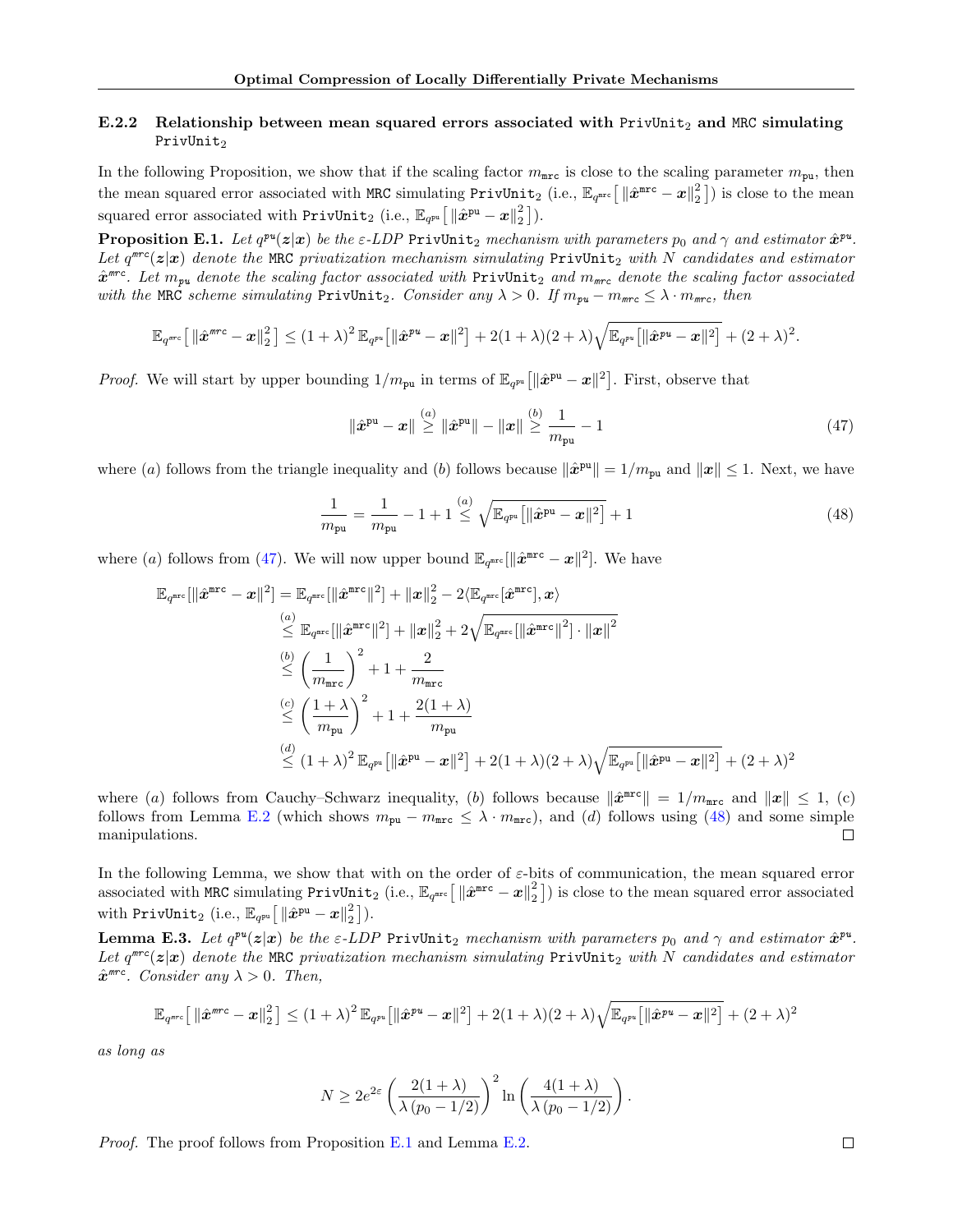#### <span id="page-28-1"></span>E.2.3 Simulating PrivUnit<sub>2</sub> using Minimal Random Coding

The following Theorem shows that, for mean estimation, MRC can simulate  $PrivUnit_2$  in a near-lossless manner (when n is large and  $\lambda$  is small) while only using on the order of  $\varepsilon$  bits of communication.

**Theorem E.1.** Let  $r_{\text{ME}}(\hat{\mu}^{pu}, q^{pu})$  and  $r_{\text{ME}}(\hat{\mu}^{mrc}, q^{mrc})$  be the empirical mean estimation error for PrivUnit<sub>2</sub> with parameter  $p_0$  and MRC simulating PrivUnit<sub>2</sub> with N candidates respectively. Consider any  $\lambda > 0$ . Then,

$$
r_{\text{ME}}\left(\hat{\pmb{\mu}}^{\textit{mrc}},q^{\textit{mrc}}\right)\leq \left(1+\lambda\right)^2r_{\text{ME}}\left(\hat{\pmb{\mu}}^{p u},q^{p u}\right)+2(1+\lambda)(2+\lambda)\sqrt{\frac{r_{\text{ME}}\left(\hat{\pmb{\mu}}^{p u},q^{p u}\right)}{n}}+\frac{(2+\lambda)^2}{n}.
$$

as long as

$$
N \ge 2e^{2\varepsilon} \left( \frac{2(1+\lambda)}{\lambda (p_0 - 1/2)} \right)^2 \ln \left( \frac{4(1+\lambda)}{\lambda (p_0 - 1/2)} \right).
$$

*Proof.* The proof follows directly from Lemma [E.3](#page-27-4) since for all  $i \in [n]$ ,  $\hat{x}_i^{\text{mrc}}$  are independent of each other as well as unbiased.  $\Box$ 

## <span id="page-28-2"></span>E.3 Empirical Comparisons

<span id="page-28-3"></span>In this section, we compare MRC simulating  $PrivUnit_2$  (using its approximate DP guarantee) against  $PrivUnit_2$ and SQKR for mean estimation with  $d = 500$  and  $n = 5000$ . We use the same data generation scheme described in Section [4.3](#page-6-5) and set  $\delta = 10^{-6}$ . As before, SQKR uses #-bits =  $\varepsilon$  because it leads to a poor performance if  $\#$ -bits  $>\varepsilon$ . We show the privacy-accuracy tradeoffs for these three methods in Figure [3.](#page-28-3) We see that MRC simulating PrivUnit<sub>2</sub> can attain the accuracy of the uncompressed PrivUnit<sub>2</sub> for the range of  $\varepsilon$ 's typically considered by LDP mechanisms while only using  $(3\varepsilon/\ln 2) + 6$  bits. In comparison with the results from Section [4.3,](#page-6-5) the results in this section come with an approximate guarantee  $(\delta = 10^{-6})$  and with a higher number of bits of communication. In other words, along with the obvious gains of pure privacy instead of approximate privacy, MMRC results in a lower communication cost (and therefore a lower computation cost) compared to MRC.



Figure 3: Comparing PrivUnit<sub>2</sub>, MRC simulating PrivUnit<sub>2</sub> and SQKR for mean estimation in terms of  $\ell_2$  error vs  $\varepsilon$  with  $d = 500$ ,  $n = 5000$ , and  $\# \text{bits} = (3\varepsilon / \ln 2) + 6$ .

# <span id="page-28-0"></span>F MODIFIED MINIMAL RANDOM CODING SIMULATING PrivUnit<sub>2</sub>

In this section, we prove Lemma [4.1](#page-6-0) (in Appendix [F.1\)](#page-29-0) and Theorem [4.1](#page-6-1) (in Appendix [F.2.3\)](#page-31-2). To prove Theorem [4.1,](#page-6-1) first, in Appendix [F.2.1,](#page-29-2) we show that when the number of candidates N is exponential in  $\varepsilon$ , the scaling factor  $m_{\text{mmrc}}$  is close to the scaling parameter associated with  $\text{PrivUnit}_2$  (i.e.,  $m_{\text{pu}}$ ). Next, in Appendix [F.2.2,](#page-30-0) we provide the relationship between the mean squared error associated with MMRC simulating PrivUnit<sub>2</sub> and the mean squared error associated with  $PrivUnit_2$ . Finally, in Appendix  $F.3$ , we provide some empirical comparisons in addition to the ones in Section [4.3](#page-6-5) between MMRC simulating  $PriorityInit_2$  and  $PriorityUnit_2$ .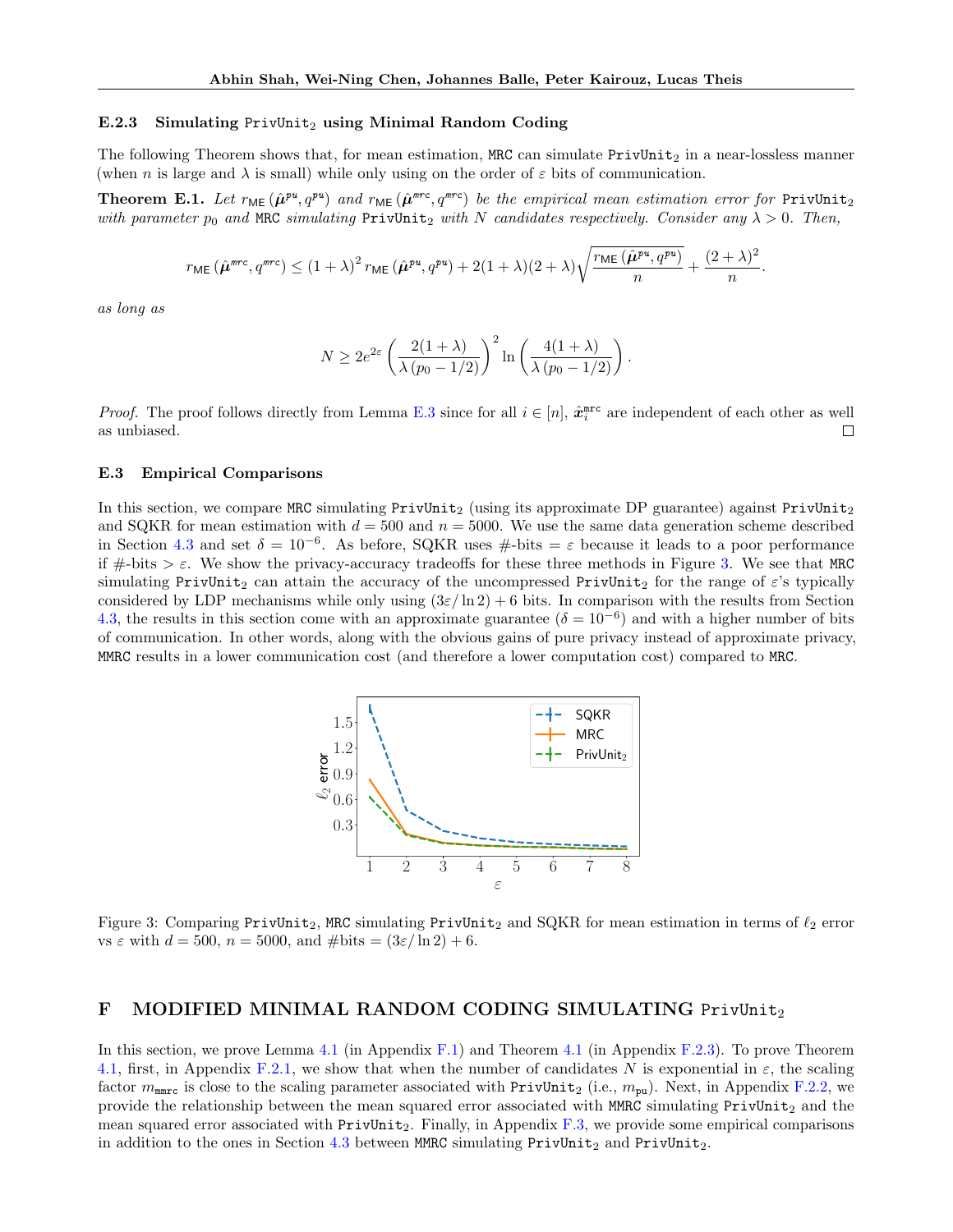#### <span id="page-29-0"></span>F.1 Unbiased Modified Minimal Random Coding simulating PrivUnit<sub>2</sub>

Consider the PrivUnit<sub>[2](#page-2-3)</sub>  $\varepsilon$ -LDP mechanism  $q^{pu}$  described in Section 2 with parameters  $p_0$  and  $\gamma$ . PrivUnit<sub>2</sub> is a cap-based mechanism with  $\text{Cap}_x = \{z \in \mathbb{S}^{d-1} \mid \langle z, x \rangle \geq \gamma\}$  as discussed in Appendix [D.](#page-21-0) Let  $\pi^{\text{mmrc}}$  be the distribution and  $z_1, z_2, ..., z_N$  $z_1, z_2, ..., z_N$  $z_1, z_2, ..., z_N$  be the candidates obtained from Algorithm 2 when the reference distribution is Unif( $\mathbb{S}^{d-1}$ ). Let  $K \sim \pi^{\text{mmrc}}(\cdot)$ . Define  $p_{\text{mmrc}} := \mathbb{P}(z_K \in \text{Cap}_x)$  to be the probability with which the sampled candidate  $z_K$  belongs to the spherical cap associated with PrivUnit<sub>2</sub>. Define  $m_{\text{mmrc}}$  as the scaling factor in [\(2\)](#page-2-4) when  $p_0$  in [\(2\)](#page-2-4) is replaced by  $p_{\text{mmrc}}$ . Define  $\hat{x}^{\text{mmrc}} \coloneqq z_K/m_{\text{mmrc}}$  as the estimator of the MMRC mechanism simulating PrivUnit<sub>2</sub>.

**Lemma 4.1.** Let  $\hat{x}^{mmc}$  be the estimator of the MMRC mechanism simulating  $PrivUnit_2$  as defined above. Then,  $\mathbb{E}_{q^{\textit{mmrc}}}[\hat{\bm{x}}^{\textit{mmrc}}]=\bm{x}.$ 

Proof. The proof is similar to the proof of Lemma [E.1.](#page-23-1)

 $\Box$ 

# <span id="page-29-1"></span>F.2 Utility of Modified Minimal Random Coding simulating PrivUnit<sub>2</sub>

#### <span id="page-29-2"></span>**F.2.1** The scaling factors of PrivUnit<sub>2</sub> and MMRC are close when N is of the right order

In the following Lemma, we show that when the number of candidates N is exponential in  $\varepsilon$ , then the scaling parameters associated with  $PrivUnit_2$  and the MMRC scheme simulating  $PrivUnit_2$  are close.

<span id="page-29-4"></span>**Lemma F.1.** Let N denote the number of candidates used in the MMRC scheme. Let  $K \sim \pi^{mmre}$  where  $\pi^{mmre}$  is the distribution over the indices [N] associated the MMRC scheme simulating  $\text{PrivUnit}_2(x, \gamma, p_0)$ . Consider any  $\lambda > 0$ . Then, the scaling factor  $m_{\nu}$  associated with PrivUnit<sub>2</sub> and the scaling factor  $m_{\nu}$  associated with the MMRC scheme simulating  $PrivUnit_2$  are such that

$$
m_{\text{pu}} - m_{\text{mmrc}} \leq \lambda \cdot m_{\text{mmrc}}
$$

as long as

$$
N \ge \frac{e^{2\varepsilon}}{2} \left( \frac{2(1+\lambda)}{\lambda (p_0 - 1/2)} \right)^2 \ln \left( \frac{4(1+\lambda)}{\lambda (p_0 - 1/2)} \right).
$$

Proof. The proof follows a structure similar to the proof of Lemma [E.2.](#page-24-3) As in the proof of Lemma [E.2,](#page-24-3) we have

$$
\frac{1}{m_{\text{mmc}}}-\frac{1}{m_{\text{pu}}}\leq \frac{1}{m_{\text{pu}}}\left(\frac{1}{\frac{p_0-1/2}{p_0-p_{\text{mmc}}}-1}\right)
$$

We will now upper bound  $\frac{p_0 - p_{\text{mmc}}}{1/\Omega}$  $\frac{p_0 - p_{\text{mmr}}}{p_0 - 1/2}$ . We start by obtaining expressions for  $p_{\text{mmr}}$  and  $p_0$ .

To compute  $p_{\text{mnrc}} := \mathbb{P}\{z_K \in \text{Cap}_x\}$ , recall that  $\theta$  denotes the fraction of candidates that belong inside the Cap<sub>n</sub>. Let  $c_1(\varepsilon, d)$  and  $c_2(\varepsilon, d)$  be as defined in [\(35\)](#page-22-2). Let  $\bar{c}_1(\varepsilon, d) = c_1(\varepsilon, d) \times A(1, d)$  and  $\bar{c}_2(\varepsilon, d) = c_2(\varepsilon, d) \times A(1, d)$ . It is easy to see from Algorithm [3](#page-21-1) and [\(35\)](#page-22-2) that  $\mathbb{P}(z_k \in \text{Cap}_x) = \overline{c}_1(\varepsilon, d)/p_0$ . Further, since  $z_k$  are generated uniformly at random,

<span id="page-29-3"></span>
$$
\theta \sim \frac{1}{N} \text{Binom}\left(N, \frac{\bar{c}_1(\varepsilon, d)}{p_0}\right),
$$

so we have

$$
p_{\text{mmrc}} = \mathbb{P}\left\{ \mathbf{z}_K \in \text{Cap}_{\mathbf{x}} \right\} = \mathbb{E}\left[ \mathbb{P}\left\{ \mathbf{z}_K \in \text{Cap}_{\mathbf{x}} | \theta \right\} \right]
$$

$$
\stackrel{(a)}{=} \mathbb{E}\left[ \frac{\theta \bar{c}_1(\varepsilon, d)}{\bar{c}_2(\varepsilon, d) + \mathbb{E}\left[ \theta \right] \left( \bar{c}_1(\varepsilon, d) - \bar{c}_2(\varepsilon, d) \right)} \times \mathbb{1} \left( \theta \le \mathbb{E}\left[ \theta \right] \right) \right.
$$

$$
+ \frac{\mathbb{E}\left[ \theta \right] \bar{c}_1(\varepsilon, d) + (\theta - \mathbb{E}\left[ \theta \right]) \bar{c}_2(\varepsilon, d)}{\bar{c}_2(\varepsilon, d) + \mathbb{E}\left[ \theta \right] \left( \bar{c}_1(\varepsilon, d) - \bar{c}_2(\varepsilon, d) \right)} \times \mathbb{1} \left( \theta > \mathbb{E}\left[ \theta \right] \right) \right]
$$
(49)

where (a) follows from Algorithm [2.](#page-5-2)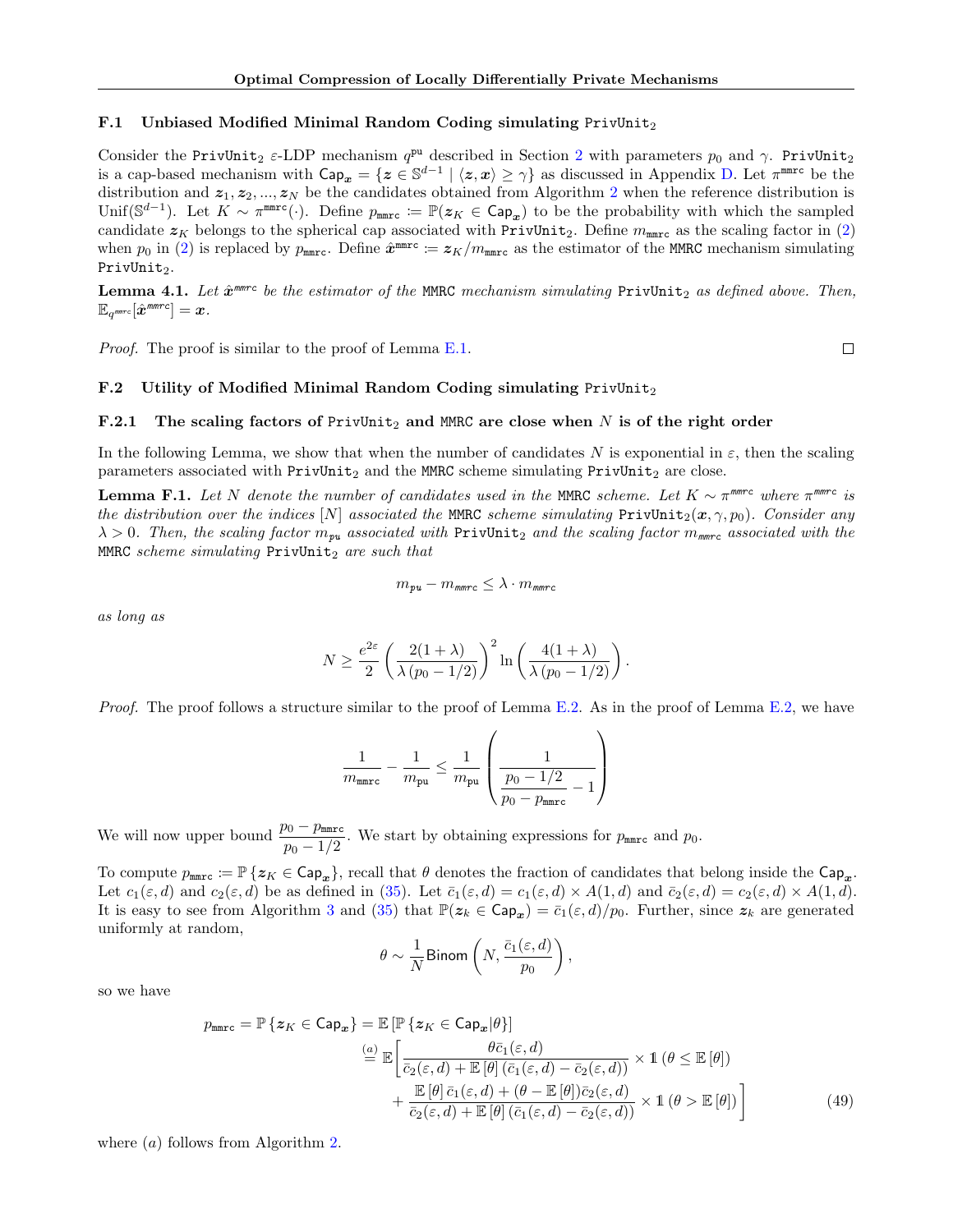Similarly, with some simple manipulations on the definition of  $p_0$ , we have

$$
p_0 = \frac{\mathbb{E}[\theta]\,\bar{c}_1(\varepsilon, d)}{\bar{c}_2(\varepsilon, d) + \mathbb{E}[\theta]\,(\bar{c}_1(\varepsilon, d) - \bar{c}_2(\varepsilon, d))}
$$
(50)

From  $(49)$  and  $(50)$ , we have

$$
p_0 - p_{\text{mmre}} = \frac{\mathbb{E}\left[\bar{c}_1(\varepsilon, d)(\mathbb{E}[\theta] - \theta) \times \mathbb{1}\left(\theta \le \mathbb{E}[\theta]\right) + \bar{c}_2(\varepsilon, d)(\mathbb{E}[\theta] - \theta) \times \mathbb{1}\left(\theta > \mathbb{E}[\theta]\right)\right]}{\bar{c}_2(\varepsilon, d) + \mathbb{E}\left[\theta\right]\left(\bar{c}_1(\varepsilon, d) - \bar{c}_2(\varepsilon, d)\right)}
$$
\n
$$
\le \frac{\mathbb{E}\left[\bar{c}_1(\varepsilon, d)(\mathbb{E}[\theta] - \theta) \times \mathbb{1}\left(\theta \le \mathbb{E}[\theta]\right)\right]}{\bar{c}_2(\varepsilon, d) + \mathbb{E}\left[\theta\right]\left(\bar{c}_1(\varepsilon, d) - \bar{c}_2(\varepsilon, d)\right)}
$$

where (a) follows because  $(\mathbb{E}[\theta] - \theta) \times \mathbb{1}(\theta > \mathbb{E}[\theta]) \leq 0$ . Now, using the Hoeffding's inequality, we have  $\mathbb{P}\left\{|\theta-\mathbb{E}[\theta]|\geq \sqrt{\frac{\ln(2/\beta)}{2N}}\right.$ 2N  $\left\{\xi \in \beta$ . Conditioned on the event  $\left\{\left|\theta-\mathbb{E}[\theta]\right|\leq \sqrt{\frac{\ln(2/\beta)}{2N}}\right\}$ 2N and using the fact that  $|p_0 - p_{\text{mmrc}}| \leq 1$ , we have

$$
p_0 - p_{\text{mmrc}} \le \frac{\bar{c}_1(\varepsilon, d) \sqrt{\frac{\ln(2/\beta)}{2N}}}{\bar{c}_2(\varepsilon, d) + \mathbb{E}[\theta] (\bar{c}_1(\varepsilon, d) - \bar{c}_2(\varepsilon, d))} + \beta
$$
  

$$
\le \frac{\frac{a_0}{\bar{c}_1(\varepsilon, d)} \sqrt{\frac{\ln(2/\beta)}{2N}} + \beta \le \exp(\varepsilon) \sqrt{\frac{\ln(2/\beta)}{2N}} + \beta \le \frac{\lambda(p_0 - 1/2)}{1 + \lambda}.
$$

where (a) follows because  $\mathbb{E}[\theta] \geq 0$ , (b) follows because  $\bar{c}_1(\varepsilon, d)/\bar{c}_2(\varepsilon, d) \leq e^{\varepsilon}$ , and (c) follows if we pick

$$
\beta \le \frac{\lambda(p_0 - 1/2)}{2(1 + \lambda)} \quad \text{and} \quad N \ge \frac{\exp(2\varepsilon) \ln(2/\beta)}{2\left(\frac{\lambda(p_0 - 1/2)}{1 + \lambda} - \beta\right)^2} = \frac{\exp(2\varepsilon)}{2} \left(\frac{2(1 + \lambda)}{\lambda(p_0 - 1/2)}\right)^2 \ln\left(\frac{4(1 + \lambda)}{\lambda(p_0 - 1/2)}\right).
$$

The rest of the proof is similar to the proof of Lemma [E.2.](#page-24-3)

# <span id="page-30-0"></span>F.2.2 Relationship between the mean squared errors associated with  $PrivUnit_2$  and MMRC simulating  $PrivUnit_2$

In the following Proposition, we show that if the scaling factor  $m_{\text{mmc}}$  is close to the scaling parameter  $m_{\text{pu}}$ , then the mean squared error associated with MMRC simulating  $\text{PrivUnit}_2$  (i.e.,  $\mathbb{E}_{q^{\text{mmrc}}}[\|\hat{x}^{\text{mmrc}}-x\|_2^2])$  is close to the mean squared error associated with  $\text{PrivUnit}_2$  (i.e.,  $\mathbb{E}_{q^{\text{pu}}}[\|\hat{x}^{\text{pu}} - x\|_2^2].$ 

<span id="page-30-2"></span>**Proposition F.1.** Let  $q^{pu}(z|x)$  be the  $\varepsilon$ -LDP PrivUnit<sub>2</sub> mechanism with parameters  $p_0$  and  $\gamma$  and estimator  $\hat{x}^{pu}$ . Let  $q^{mmrc}(z|x)$  denote the MMRC privatization mechanism simulating  $\text{PrivUnit}_2$  with  $N$  candidates and estimator  $\hat{x}^{\textit{mmrc}}$ . Let  $m_{\textit{pu}}$  denote the scaling factor associated with  $\texttt{PrivUnit}_2$  and  $m_{\textit{mmrc}}$  denote the scaling factor associated with the MMRC scheme simulating PrivUnit<sub>2</sub>. Consider any  $\lambda > 0$ . If  $m_{\text{pu}} - m_{\text{mmrc}} \leq \lambda \cdot m_{\text{mmrc}}$ , then

$$
\mathbb{E}_{q^{\textit{mmr}c}}\big[\left\|\hat{\boldsymbol{x}}^{\textit{mmr}c}-\boldsymbol{x}\right\|_2^2\big]\leq (1+\lambda)^2\,\mathbb{E}_{q^{\textit{pu}}}\big[\|\hat{\boldsymbol{x}}^{\textit{pu}}-\boldsymbol{x}\|^2\big]+2(1+\lambda)(2+\lambda)\sqrt{\mathbb{E}_{q^{\textit{pu}}}\big[\|\hat{\boldsymbol{x}}^{\textit{pu}}-\boldsymbol{x}\|^2\big]}+(2+\lambda)^2.
$$

Proof. The proof is similar to the proof of Proposition [E.1.](#page-27-3)

In the following Lemma, we show that with on the order of  $\varepsilon$ -bits of communication, the mean squared error associated with MMRC simulating  $\text{PrivUnit}_2$  (i.e.,  $\mathbb{E}_{q^{\text{mmrc}}} \big[ \left\| \hat{x}^{\text{mmrc}} - x \right\|_2^2 \big]$ ) is close to the mean squared error associated with PrivUnit $_2$  (i.e.,  $\mathbb{E}_{q^{\text{pu}}} \big[ \left\| \hat{\boldsymbol{x}}^{\text{pu}} - \boldsymbol{x} \right\|_2^2 \big]$ ).

<span id="page-30-3"></span>Lemma F.2. Let  $q^{pu}(z|x)$  be the  $\varepsilon$ -LDP PrivUnit<sub>2</sub> mechanism with parameters  $p_0$  and  $\gamma$  and estimator  $\hat{x}^{pu}$ . Let  $q^{mmrc}(z|x)$  denote the MMRC privatization mechanism simulating  $\text{PrivUnit}_2$  with  $N$  candidates and estimator  $\hat{x}^{mmc}$  as defined above. Consider any  $\lambda > 0$ . Then,

$$
\mathbb{E}_{q^{\textit{msrc}}} \big[ \left\| \hat{\boldsymbol{x}}^{\textit{mmc}} - \boldsymbol{x} \right\|_2^2 \big] \leq \left( 1 + \lambda \right)^2 \mathbb{E}_{q^{\textit{pu}}} \big[ \left\| \hat{\boldsymbol{x}}^{\textit{pu}} - \boldsymbol{x} \right\|^2 \big] + 2 (1+\lambda) (2+\lambda) \sqrt{\mathbb{E}_{q^{\textit{pu}}} \big[ \left\| \hat{\boldsymbol{x}}^{\textit{pu}} - \boldsymbol{x} \right\|^2 \big]} + (2+\lambda)^2
$$

as long as

$$
N \ge \frac{e^{2\varepsilon}}{2} \left( \frac{2(1+\lambda)}{\lambda (p_0 - 1/2)} \right)^2 \ln \left( \frac{4(1+\lambda)}{\lambda (p_0 - 1/2)} \right).
$$

<span id="page-30-1"></span>
$$
\Box
$$

 $\Box$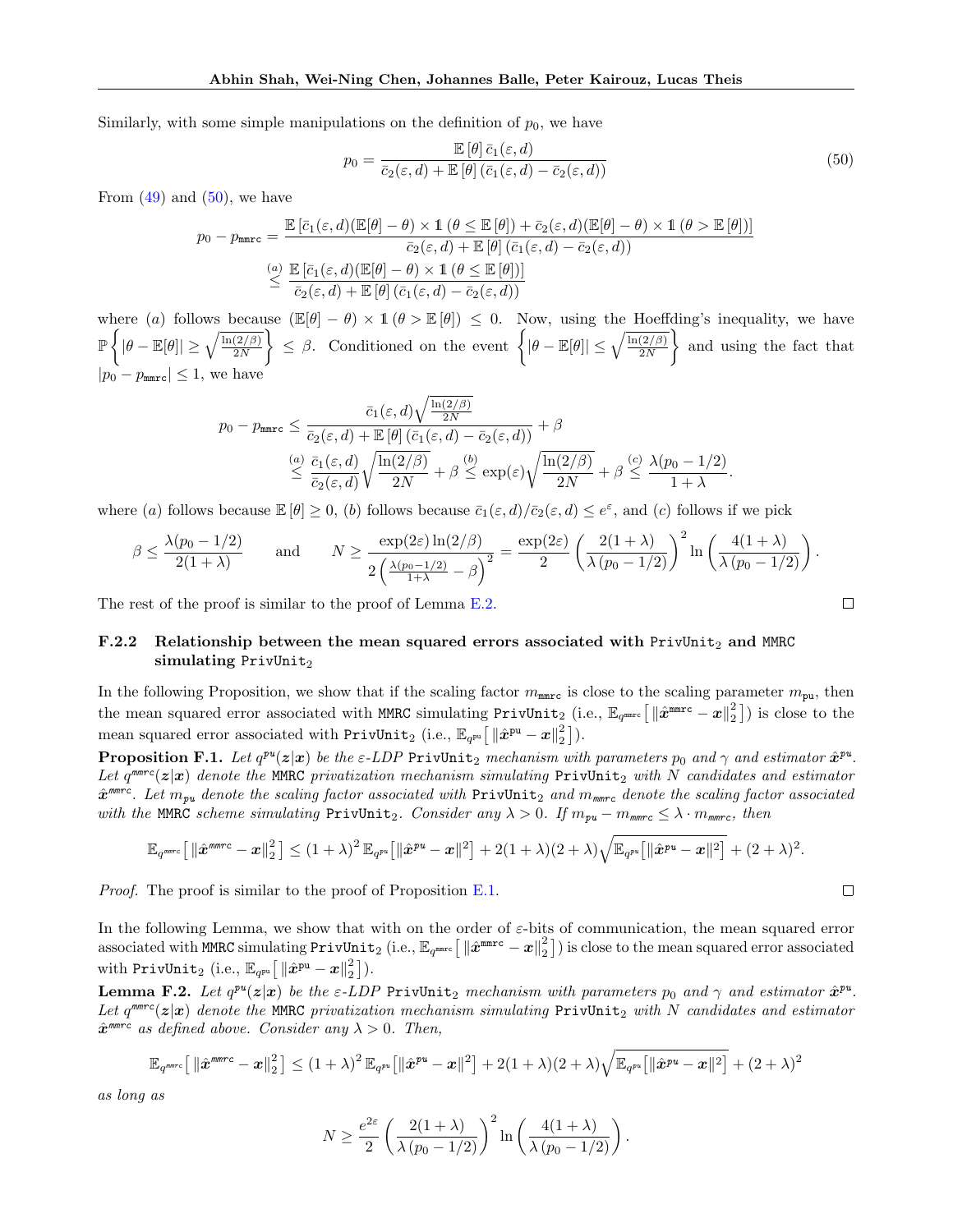Proof. The proof follows from Proposition [F.1](#page-30-2) and Lemma [F.1.](#page-29-4)

## <span id="page-31-2"></span>F.2.3 Simulating PrivUnit<sup>2</sup> using Modified Minimal Random Coding

Now, we provide a proof of Theorem [4.1.](#page-6-1)

**Theorem 4.1.** Let  $r_{\text{ME}}(\hat{\mu}^{pu}, q^{pu})$  and  $r_{\text{ME}}(\hat{\mu}^{mmc}, q^{mmrc})$  be the empirical mean estimation error for PrivUnit<sub>2</sub> with parameter  $p_0$  and MMRC simulating PrivUnit<sub>2</sub> with N candidates respectively. Consider any  $\lambda > 0$ . Then,

$$
r_{\mathsf{ME}}\left(\hat{\boldsymbol{\mu}}^{\textit{mmrc}}, q^{\textit{mmrc}}\right) \leq (1+\lambda)^2 r_{\mathsf{ME}}\left(\hat{\boldsymbol{\mu}}^{pu}, q^{pu}\right) + 2(1+\lambda)(2+\lambda)\sqrt{\frac{r_{\mathsf{ME}}\left(\hat{\boldsymbol{\mu}}^{pu}, q^{pu}\right)}{n}} + \frac{(2+\lambda)^2}{n}.
$$

as long as

$$
N \ge \frac{e^{2\varepsilon}}{2} \left( \frac{2(1+\lambda)}{\lambda \left( p_0 - 1/2 \right)} \right)^2 \ln \left( \frac{4(1+\lambda)}{\lambda \left( p_0 - 1/2 \right)} \right). \tag{11}
$$

*Proof.* The proof follows directly from Lemma [F.2](#page-30-3) since for all  $i \in [n]$ ,  $\hat{x}_i^{\text{mmrc}}$  are independent of each other as well as unbiased.  $\Box$ 

# <span id="page-31-1"></span>F.3 Additional Empirical Comparisons

In Section [4.3,](#page-6-5) we empirically demonstrated the privacy-accuracy-communication tradeoffs of MMRC simulating PrivUnit<sub>2</sub> against PrivUnit<sub>2</sub> and SQKR in terms of  $\ell_2$  error vs #bits and  $\ell_2$  error vs  $\varepsilon$  (see Figure [1\)](#page-6-6). In this section, we provide comparisons between these methods in terms of  $\ell_2$  error vs d (see Figure [4](#page-31-3) (left)) and  $\ell_2$  error vs n (see Figure [4](#page-31-3) (right)) for a fixed  $\varepsilon$  (=6) and a fixed #bits (=11). As before, SQKR uses #bits =  $\varepsilon$  for both because it leads to a poor performance if  $\# \text{bits} > \varepsilon$ .

<span id="page-31-3"></span>

Figure 4: Comparing PrivUnit<sub>2</sub>, MMRC simulating PrivUnit<sub>2</sub> and SQKR for mean estimation with  $\varepsilon = 6$  and #bits = 11. Left:  $\ell_2$  error vs d for  $n = 5000$ . Right:  $\ell_2$  error vs n for  $d = 500$ .

# <span id="page-31-0"></span>G PRELIMINARY ON Subset Selection

In this section, we briefly recap the Subset Selection (SS) mechanism proposed in [Ye and Barg](#page-11-0) [\(2018\)](#page-11-0). Let  $\boldsymbol{x} = (x_1, x_2, ..., x_d) \in \{0, 1\}^d$  be the one-hot representation of an input symbol in  $\mathcal{X} = [d] = \{1, \dots, d\}^{11}$  $\mathcal{X} = [d] = \{1, \dots, d\}^{11}$  $\mathcal{X} = [d] = \{1, \dots, d\}^{11}$ . Let  $q^{ss}(z|x)$  be the Subset Selection mechanism defined in [Ye and Barg](#page-11-0) [\(2018\)](#page-11-0) where the output alphabet is the set of all d−bit binary strings with Hamming weight  $s \in [d]$ , i.e.,

<span id="page-31-5"></span>
$$
\mathcal{Z} = \left\{ \boldsymbol{z} = (z_1, z_2, ..., z_d) \in \{0, 1\}^d : \sum_{i=1}^d z_i = s \right\}.
$$
\n
$$
(51)
$$

<span id="page-31-4"></span><sup>&</sup>lt;sup>11</sup>With a slight abuse of notation, when context is clear, we sometime use  $x = i$  for some  $i \in [d]$  to indicate the one-hot representation of symbol  $i$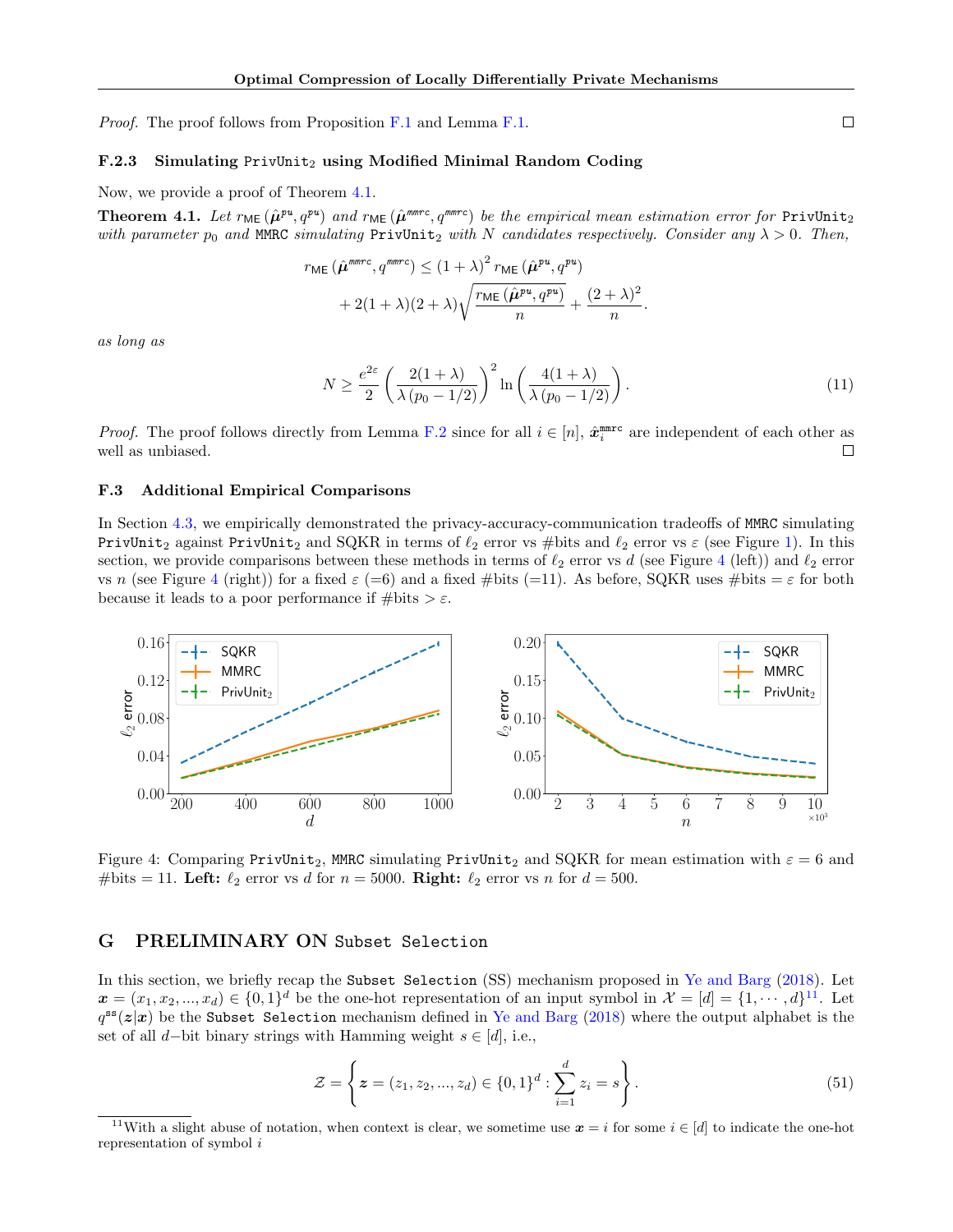Given  $x \in \mathcal{X}$ , Subset Selection maps it to  $z \in \mathcal{Z}$  with the following conditional probability:

<span id="page-32-2"></span><span id="page-32-0"></span>
$$
q^{\mathbf{ss}}(\mathbf{z}|\mathbf{x}=i) \coloneqq \begin{cases} \frac{e^{\varepsilon}}{\binom{d-1}{s-1}e^{\varepsilon} + \binom{d-1}{s}} & \text{if } \mathbf{z} \in \mathcal{Z}_i\\ \frac{1}{\binom{d-1}{s-1}e^{\varepsilon} + \binom{d-1}{s}} & \text{if } \mathbf{z} \in \mathcal{Z} \setminus \mathcal{Z}_i \end{cases} \tag{52}
$$

where  $\mathcal{Z}_i = \{ \mathbf{z} = (z^{(1)}, \dots, z^{(d)}) \in \mathcal{Z} : z^{(i)} = 1 \}$  is the set of elements in  $\mathcal{Z}$  with 1 in the  $i^{th}$  location.

[Ye and Barg](#page-11-0) [\(2018\)](#page-11-0) show that the marginal distribution of  $z$  is a linear function of that of x. In particular, if we define  $p_i := \mathbb{P}\{x_i = 1\}$  for all  $i \in [d]$  and let  $\boldsymbol{z} \sim q^{\text{ss}}(\cdot|\boldsymbol{x})$ , then [\(53\)](#page-32-0) is due to (5) in [Ye and Barg](#page-11-0) [\(2018\)](#page-11-0),

$$
q_i^{\text{ss}} := \mathbb{P}\left\{z_i = 1\right\} = \frac{\binom{d-1}{s-1}e^{\varepsilon}p_i + \left(\binom{d-2}{s-2}e^{\varepsilon} + \binom{d-2}{s-1}\right)(1-p_i)}{\binom{d-1}{s-1}e^{\varepsilon} + \binom{d-1}{s}}
$$
(53)  

$$
= \frac{s(d-s)(e^{\varepsilon}-1)}{(d-1)(s(e^{\varepsilon}-1)+d)}p_i + \frac{s((s-1)e^{\varepsilon} + (d-s))}{(d-1)(s(e^{\varepsilon}-1)+d)}
$$
  

$$
= m_{\text{ss}} \cdot p_i + b_{\text{ss}}, \qquad (54)
$$

where

<span id="page-32-5"></span><span id="page-32-3"></span>
$$
m_{\rm ss} := \frac{s(d-s)(e^{\varepsilon}-1)}{(d-1)(s(e^{\varepsilon}-1)+d)}, \qquad b_{\rm ss} := \frac{s((s-1)e^{\varepsilon}+(d-s))}{(d-1)(s(e^{\varepsilon}-1)+d)}.
$$
(55)

The final estimator of x is denoted by  $\hat{x}^{ss}$  and is defined as  $\frac{1}{m_{ss}} \cdot (z - b_{ss} \cdot 1_d)$ , where  $1_d \triangleq [1, \dots, 1]$ <sup>T</sup>  $\in \mathbb{R}^d$ . In other words,  $m_{ss}$  and  $b_{ss}$  are used de-bias the outcome z. The scheme is summarized in Algorithm [4.](#page-32-1)

<span id="page-32-1"></span>Algorithm 4: Subset Selection Require:  $x \in [d], s \in [d].$ Draw a s-hot random vector z according to the distribution  $q^{ss}(z|x)$  in [\(52\)](#page-32-2).

 $\textbf{return } \hat{\bm{x}}^{\mathtt{ss}} = \frac{1}{m_{\mathtt{ss}}}\cdot(\bm{z}-b_{\mathtt{ss}}\cdot \bm{1}_d)$ 

## G.1 Subset Selection is unbiased and order-optimal

The following proposition borrowed from [Ye and Barg](#page-11-0) [\(2018\)](#page-11-0) shows that the output of the Subset Selection mechanism (a) is unbiased and (b) has order-optimal utility.

**Proposition G.1.** Let  $\hat{\mathbf{x}}^{ss} =$  Subset Selection $(\mathbf{x}, s)$  for some  $\mathbf{x} \in \mathcal{X}$  and  $s \in [d]$ . Then,  $\mathbb{E}[\hat{\mathbf{x}}^{ss}] = \mathbf{x}$ . Further, the  $\ell_2$  estimation error is

$$
\mathbb{E}\left[\left\|\hat{\bm{x}}^{ss}-\bm{x}\right\|_{2}^{2}\right]=\left(\frac{\left(s(d-2)+1\right)e^{2\varepsilon}}{\left(d-s\right)\left(e^{\varepsilon}-1\right)^{2}}+\frac{2(d-2)}{\left(e^{\varepsilon}-1\right)^{2}}+\frac{(d-2)(d-s)+1}{s\left(e^{\varepsilon}-1\right)^{2}}-\sum_{i}p_{i}^{2}\right).
$$

Moreover, if we pick  $s := \lceil \frac{d}{1+e^{\varepsilon}} \rceil$ , then

$$
\mathbb{E}\left[\left\|\hat{\boldsymbol{x}}^{ss}-\boldsymbol{x}\right\|_{2}^{2}\right]=\frac{d}{\min\left(e^{\varepsilon},\left(e^{\varepsilon}-1\right)^{2},d\right)},
$$

which is order-optimal.

# <span id="page-32-4"></span>G.2 Subset Selection is a cap-based mechanism

As discussed in Section [3,](#page-3-9)  $q^{ss}$  defined in [\(3\)](#page-3-8) is a cap-based mechanism with  $\textsf{Cap}_{\bm{x}} = \mathcal{Z}_{\bm{x}}, c_1(\varepsilon, d) = \frac{e^{\varepsilon}}{(d-1)e^{\varepsilon}}$  $\frac{d-1}{\binom{d-1}{s-1}e^{\varepsilon}+\binom{d-1}{s}},$ 

and 
$$
c_2(\varepsilon, d) = \frac{1}{\binom{d-1}{s-1}e^{\varepsilon} + \binom{d-1}{s}}
$$
.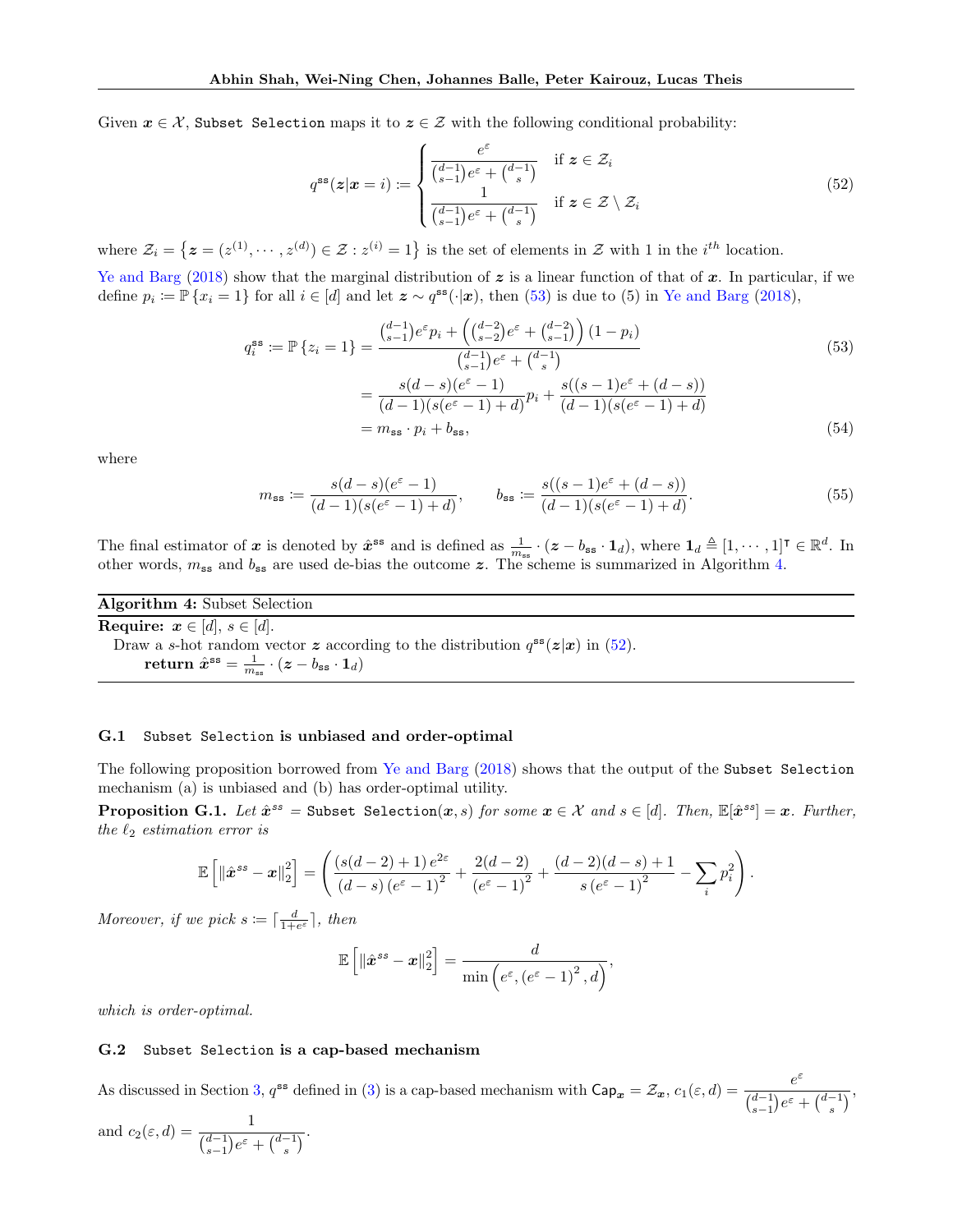Further,  $\mathbb{P}_{\bm{z}\sim\text{Unif}(\mathcal{Z})}$   $(\bm{z}\in\mathcal{Z}_{\bm{x}}) = \frac{\binom{d-1}{s-1}}{\binom{d}{s}}$  $\frac{s-1}{d \choose s} = \frac{s}{d}$ . Therefore,

$$
\frac{c_1(\varepsilon,d)}{c_2(\varepsilon,d)}\times\mathbb{P}_{\textbf{z}\sim\text{Unif}(\mathcal{Z})}\left(\textbf{z}\in\mathcal{Z}_\textbf{z}\right)=e^\varepsilon\times\frac{s}{d}\overset{(a)}{=}\frac{e^\varepsilon}{d}\times\lceil\frac{d}{1+e^\varepsilon}\rceil\geq\frac{e^\varepsilon}{d}\times\frac{d}{1+e^\varepsilon}\overset{(b)}{\geq}\frac{1}{2}
$$

where (a) follows by plugging in  $s = \lceil \frac{d}{1+e^{\varepsilon}} \rceil$  and (b) follows because  $\varepsilon \ge 0$ .

# <span id="page-33-0"></span>H SIMULATING Subset Selection USING MINIMAL RANDOM CODING

In this section, we simulate Subset Selection using MRC analogous to how we simulate Subset Selection using MMRC in Section [5.](#page-7-6) First, in Appendix [H.1,](#page-33-1) we provide an unbiased estimator for MRC simulating Subset Selection. Next, in Appendix [H.2](#page-35-0) we provide the utility guarantee associated with MRC simulating Subset Selection. To do that, first, in Appendix [H.2.1,](#page-35-1) we show that when the number of candidates N is exponential in  $\varepsilon$ , the scaling factor  $m_{\text{mrc}}$  is close to the scaling parameter associated with Subset Selection (i.e.,  $m_{\text{ss}}$ ). Next, in Appendix [H.2.2,](#page-37-0) we provide the relationship between the mean squared error associated with MRC simulating Subset Selection and the mean squared error associated with Subset Selection. In Appendix [H.2.3,](#page-39-1) we combine everything and show that, for frequency estimation, MRC can simulate Subset Selection in a near-lossless manner while only using on the order of  $\varepsilon$ -bits of communication. Finally, in Appendix [H.3,](#page-39-2) we provide some empirical comparisons.

#### <span id="page-33-1"></span>H.1 Unbiased Minimal Random Coding simulating Subset Selection

Consider the Subset Selection  $\varepsilon$ -LDP mechanism  $q^{ss}$  with parameter s as described in Section [2](#page-2-3) and Appendix [G.](#page-31-0) Let  $\pi^{\text{mrc}}$  be the distribution and  $z_1, z_2, ..., z_N$  $z_1, z_2, ..., z_N$  $z_1, z_2, ..., z_N$  be the candidates obtained from Algorithm 1 when the reference distribution is Unif(Z) where Z is as defined in [\(51\)](#page-31-5). Let  $\theta$  denote the fraction of candidates inside  $\text{Cap}_{x} = \mathcal{Z}_x$ where  $\mathcal{Z}_x$  is the set of elements in Z with 1 in the same location as x. It is easy to see that  $\theta \sim \frac{1}{N}$ Binom  $(N, \frac{s}{d})$ . Let  $q_i^{\text{mrc}} = \mathbb{P}(z_i = 1)$  where  $\boldsymbol{z} \sim q^{\text{mrc}}(\cdot|\boldsymbol{x})$  i.e.,  $q_i^{\text{mrc}} = \mathbb{P}\{(\boldsymbol{z}_K)_i = 1\}$  where  $K \sim \pi^{\text{mrc}}(\cdot)$ .

The following lemma shows that the marginal distribution of  $q_i^{\text{mrc}}$  can be written as a linear function of  $p_i$  similar to  $q_i^{\text{ss}}$  in [\(54\)](#page-32-3). This allows us to provide an unbiased estimator for MRC simulating Subset Selection.

<span id="page-33-3"></span>**Lemma H.1.** Let  $K \sim \pi^{mrc}(\cdot)$  and  $q_i^{mrc} = \mathbb{P}\{(\mathbf{z}_K)_i = 1\}$  for  $i \in [d]$ . Then,

<span id="page-33-2"></span>
$$
q_i^{\rm mrc} = p_i m_{\rm mrc} + b_{\rm mrc}
$$

where

$$
m_{\text{mrc}} := \mathbb{E}\left[\frac{\theta e^{\varepsilon}}{e^{\varepsilon}\theta + (1-\theta)}\right] - \frac{1}{d-1} \mathbb{E}\left[s - \frac{e^{\varepsilon}\theta}{e^{\varepsilon}\theta + (1-\theta)}\right],
$$
  

$$
b_{\text{mrc}} := \frac{1}{d-1} \mathbb{E}\left[s - \frac{e^{\varepsilon}\theta}{e^{\varepsilon}\theta + (1-\theta)}\right].
$$

Further,  $\hat{\boldsymbol{x}}_{\text{mrc}} \coloneqq (\boldsymbol{z}_K - b_{\text{mrc}} \cdot \mathbf{1}_d)/m_{\text{mrc}}$  is an unbiased estimator of  $\boldsymbol{x}, i.e., \mathbb{E}[\hat{\boldsymbol{x}}_{\text{mrc}}] = \boldsymbol{x}.$ 

Proof. We have

$$
\mathbb{P}\left\{(\mathbf{z}_K)_i=1\right\}=\sum_j p_j \mathbb{P}\left\{(\mathbf{z}_K)_i=1|\mathbf{x}=j\right\} \stackrel{(a)}{=} p_i \mathbb{P}\left\{(\mathbf{z}_K)_i=1|\mathbf{x}=i\right\}+(1-p_i) \mathbb{P}\left\{(\mathbf{z}_K)_i=1|\mathbf{x}=j\right\}. (56)
$$

where (a) follows by symmetry. Next, we compute  $\mathbb{P}\{(z_K)_i=1|\mathbf{x}=i\}$  and  $\mathbb{P}\{(z_K)_i=1|\mathbf{x}=j\}$  separately. To compute  $\mathbb{P}\{(z_K)_i=1|\mathbf{x}=i\}$ , recall that  $\theta$  denotes the fraction of candidates that belong inside the  $\text{Cap}_{\mathbf{x}}$ 

i.e., have 1 in the same location as x. From Appendix [G.2,](#page-32-4) recall that  $c_1(\varepsilon, d) := \frac{e^{\varepsilon}}{(d-1)}$  $\frac{c}{\binom{d-1}{s-1}e^{\varepsilon}+\binom{d-1}{s}},\,c_2(\varepsilon,d)\coloneqq$ 1

 $\frac{1}{\binom{d-1}{s-1}}e^{\epsilon} + \binom{d-1}{s}$ . Further, since  $z_k$  are generated uniformly at random,

$$
\theta \sim \frac{1}{N} \text{Binom}\left(N, \frac{\binom{d-1}{s-1}}{\binom{d}{s}}\right) = \frac{1}{N} \text{Binom}\left(N, \frac{s}{d}\right),
$$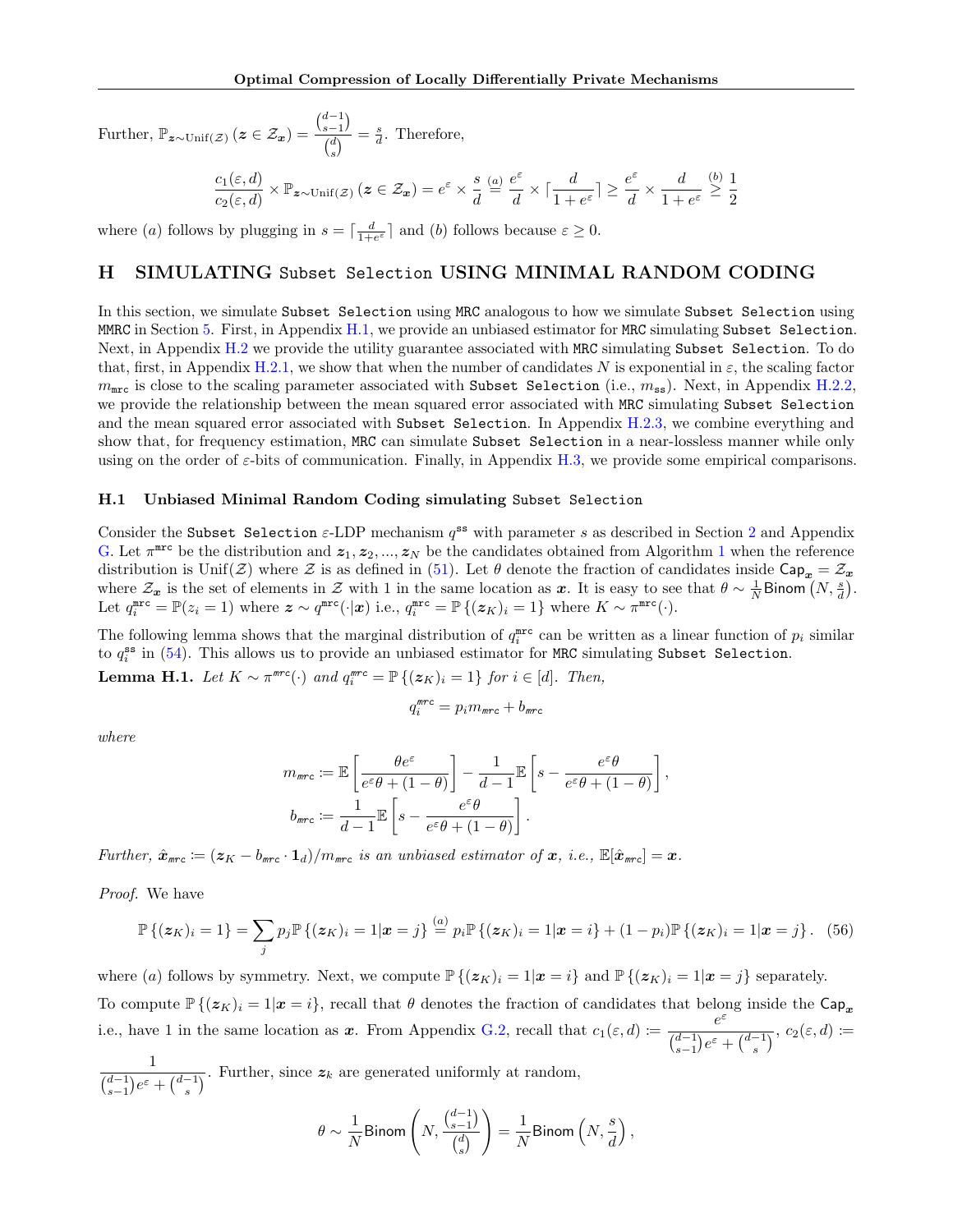so we have

$$
\mathbb{P}\left\{(\boldsymbol{z}_K)_i = 1 | \boldsymbol{x} = i\right\} = \mathbb{P}\left\{\boldsymbol{z}_K \in \mathsf{Cap}_{\boldsymbol{x}} | \boldsymbol{x} = i\right\} \stackrel{(a)}{=} \mathbb{E}\left[\mathbb{P}\left\{\boldsymbol{z}_K \in \mathsf{Cap}_{\boldsymbol{x}} | \boldsymbol{x} = i, \theta\right\}\right] = \mathbb{E}\left[\frac{c_1(\varepsilon, d)\theta}{c_1(\varepsilon, d)\theta + (1 - \theta)c_2(\varepsilon, d)}\right]
$$

$$
\stackrel{(b)}{=} \mathbb{E}\left[\frac{e^{\varepsilon}\theta}{e^{\varepsilon}\theta + (1 - \theta)}\right],\tag{57}
$$

where (a) follows by the law of total probability and (b) is due to  $c_1(\varepsilon, d)/c_2(\varepsilon, d) = e^{\varepsilon}$ .

To compute  $\mathbb{P}\left\{(\mathbf{z}_K)_i=1|\mathbf{x}=j\right\}$ , we decompose it into

$$
\mathbb{P}\left\{(\mathbf{z}_K)_i=1|\mathbf{x}=j\right\}=\mathbb{P}\left\{(\mathbf{z}_K)_i=1,(\mathbf{z}_K)_j=1|\mathbf{x}=j\right\}+\mathbb{P}\left\{(\mathbf{z}_K)_i=1,(\mathbf{z}_K)_j=0|\mathbf{x}=j\right\},\tag{58}
$$

for any  $j \neq i$  and calculate each of the terms separately.

As before, let  $\theta$  denotes the fraction of candidates that belong inside the  $\textsf{Cap}_{x}$  i.e., have 1 in the same location as x. Further, let  $\bar{\theta}$  denotes the fraction of candidates that belong inside the  $\textsf{Cap}_{x}$  i.e., have 1 in the same location as x as well as have 1 in the  $j<sup>th</sup>$  location. Since  $z<sub>k</sub>$  are generated uniformly at random,

<span id="page-34-3"></span><span id="page-34-2"></span><span id="page-34-0"></span>
$$
\bar{\theta} \sim \frac{1}{N} \text{Binom}\left(N\theta, \frac{\binom{d-2}{s-2}}{\binom{d-1}{s-1}}\right) = \frac{1}{N} \text{Binom}\left(N\theta, \frac{s-1}{d-1}\right),
$$

so we have

$$
\mathbb{P}\left\{(\mathbf{z}_K)_i = 1, (\mathbf{z}_K)_j = 1 | \mathbf{x} = j\right\} \stackrel{(a)}{=} \mathbb{E}_{\theta} \left[ \mathbb{E}_{\bar{\theta}} \left[ \mathbb{P}\left\{ (\mathbf{z}_K)_i = 1, (\mathbf{z}_K)_j = 1 | \mathbf{x} = j, \bar{\theta}, \theta \right\} \right] \right]
$$
\n
$$
= \mathbb{E}_{\theta} \left[ \mathbb{E}_{\bar{\theta}} \left[ \frac{c_1(\varepsilon, d)\bar{\theta}}{c_1(\varepsilon, d)\theta + (1 - \theta)c_2(\varepsilon, d)} \right] \right]
$$
\n
$$
\stackrel{(b)}{=} \frac{s - 1}{d - 1} \mathbb{E}_{\theta} \left[ \frac{c_1(\varepsilon, d)\theta}{c_1(\varepsilon, d)\theta + (1 - \theta)c_2(\varepsilon, d)} \right] \stackrel{(c)}{=} \frac{s - 1}{d - 1} \mathbb{E} \left[ \frac{e^{\varepsilon} \theta}{e^{\varepsilon} \theta + (1 - \theta)} \right] \tag{59}
$$

where (a) follows by the law of total probability, (b) follows because  $\mathbb{E}[\bar{\theta}] = \frac{s-1}{d-1} \times \theta$ , and (c) is due to  $c_1(\varepsilon, d)/c_2(\varepsilon, d) = e^{\varepsilon}.$ 

Similarly, to compute the term  $\mathbb{P}\left\{(\mathbf{z}_K)_i=1,(\mathbf{z}_K)_j=0|\mathbf{x}=j\right\}$ , let  $\bar{\theta}$  denote the fraction of candidates that belong inside the  $\textsf{Cap}_x$  i.e., have 1 in the same location as x as well as have 0 in the  $j^{th}$  location. Since  $z_k$  are generated uniformly at random,

<span id="page-34-1"></span>
$$
\bar{\theta} \sim \frac{1}{N} \text{Binom}\left(N(1-\theta), \frac{\binom{d-2}{s-1}}{\binom{d-1}{s}}\right) = \frac{1}{N} \text{Binom}\left(N(1-\theta), \frac{s}{d-1}\right),
$$

so we have

$$
\mathbb{P}\left\{(\boldsymbol{z}_K)_i = 1, (\boldsymbol{z}_K)_j = 0 | \boldsymbol{x} = j\right\} \stackrel{(a)}{=} \mathbb{E}_{\theta} \left[ \mathbb{E}_{\bar{\theta}} \left[ \mathbb{P}\left\{(\boldsymbol{z}_K)_i = 1, (\boldsymbol{z}_K)_j = 0 | \boldsymbol{x} = j, \bar{\theta}, \theta\right\} \right] \right]
$$
\n
$$
= \mathbb{E}_{\theta} \left[ \mathbb{E}_{\bar{\theta}} \left[ \frac{c_2(\varepsilon, d)\bar{\theta}}{c_1(\varepsilon, d)\theta + (1 - \theta)c_2(\varepsilon, d)} \right] \right]
$$
\n
$$
\stackrel{(b)}{=} \frac{s}{d-1} \mathbb{E}_{\theta} \left[ \frac{c_2(\varepsilon, d)(1 - \theta)}{c_1(\varepsilon, d)\theta + (1 - \theta)c_2(\varepsilon, d)} \right]
$$
\n
$$
\stackrel{(c)}{=} \frac{s}{d-1} \mathbb{E} \left[ \frac{(1 - \theta)}{e^{\varepsilon}\theta + (1 - \theta)} \right], \tag{60}
$$

where (a) follows by the law of total probability, (b) follows because  $\mathbb{E}[\bar{\theta}] = \frac{s}{d-1} \times (1-\theta)$ , and (c) is due to  $c_1(\varepsilon, d)/c_2(\varepsilon, d) = e^{\varepsilon}$ . Using [\(59\)](#page-34-0) and [\(60\)](#page-34-1) in [\(58\)](#page-34-2), we have

$$
\mathbb{P}\left\{(\boldsymbol{z}_K)_i = 1 | \boldsymbol{x} = j\right\} = \mathbb{P}\left\{(\boldsymbol{z}_K)_i = 1, (\boldsymbol{z}_K)_j = 1 | \boldsymbol{x} = j\right\} + \mathbb{P}\left\{(\boldsymbol{z}_K)_i = 1, (\boldsymbol{z}_K)_j = 0 | \boldsymbol{x} = j\right\}
$$
\n
$$
= \frac{s-1}{d-1} \mathbb{E}\left[\frac{e^{\varepsilon}\theta}{e^{\varepsilon}\theta + (1-\theta)}\right] + \frac{s}{d-1} \mathbb{E}\left[\frac{(1-\theta)}{e^{\varepsilon}\theta + (1-\theta)}\right]
$$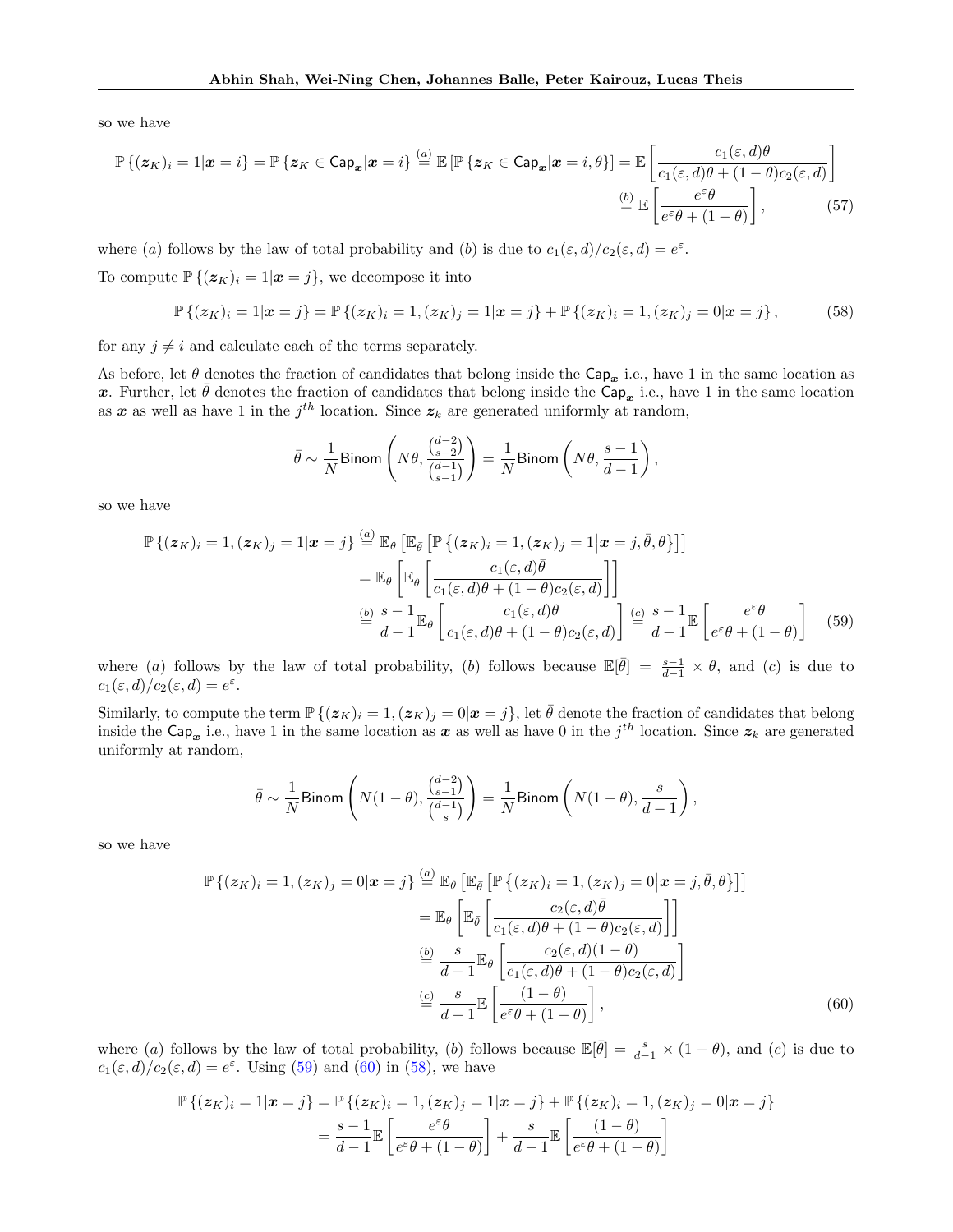$$
= \frac{1}{d-1} \left( s - \mathbb{E} \left[ \frac{e^{\varepsilon} \theta}{e^{\varepsilon} \theta + (1-\theta)} \right] \right) \tag{61}
$$

Combining everything, we have

$$
q_i^{\text{mrc}} = \mathbb{P}\left\{ (\mathbf{z}_K)_i = 1 \right\}
$$
  
\n
$$
\stackrel{(a)}{=} p_i \times \left[ \mathbb{P}\left\{ (\mathbf{z}_K)_i = 1 | \mathbf{x} = i \right\} - \mathbb{P}\left\{ (\mathbf{z}_K)_i = 1 | \mathbf{x} = j \right\} \right] + \mathbb{P}\left\{ (\mathbf{z}_K)_i = 1 | \mathbf{x} = j \right\}.
$$
  
\n
$$
\stackrel{(b)}{=} p_i \times \left[ \mathbb{E}\left[ \frac{e^{\varepsilon} \theta}{e^{\varepsilon} \theta + (1 - \theta)} \right] - \frac{1}{d - 1} \left( s - \mathbb{E}\left[ \frac{e^{\varepsilon} \theta}{e^{\varepsilon} \theta + (1 - \theta)} \right] \right) \right] + \frac{1}{d - 1} \left( s - \mathbb{E}\left[ \frac{e^{\varepsilon} \theta}{e^{\varepsilon} \theta + (1 - \theta)} \right] \right)
$$
  
\n
$$
\stackrel{(c)}{=} p_i m_{\text{mrc}} + b_{\text{mrc}}
$$

where (a) follows from [\(56\)](#page-33-2), (b) follows from [\(57\)](#page-34-3) and [\(61\)](#page-35-2), and (c) follows from the definitions of  $m_{\text{mrc}}$  and  $b_{\text{mrc}}$ . Note that the above conclusion holds for all prior distribution  $p = (p_1, ..., p_d)$  such that  $x \sim p$ . Thus by setting  $p = x$  (here x is viewed as a one-hot vector), i.e., letting p be the point mass distribution at x, we have

$$
\mathbb{E}[\hat{\boldsymbol{x}}_{\text{mrc}}] = (\mathbb{E}[\boldsymbol{z}_K] - b_{\text{mrc}} \cdot \mathbf{1}_d) / m_{\text{mrc}} = (q^{\text{mrc}} - b_{\text{mrc}} \cdot \mathbf{1}_d) / m_{\text{mrc}} = ((m_{\text{mrc}} \cdot \boldsymbol{p} + b_{\text{mrc}} \cdot \mathbf{1}_d) - b_{\text{mrc}} \cdot \mathbf{1}_d) / m_{\text{mrc}} = \boldsymbol{p} \stackrel{(a)}{=} \boldsymbol{x},
$$

where  $(a)$  is due to our construction of  $p$ .

# <span id="page-35-0"></span>H.2 Utility of Minimal Random Coding simulating Subset Selection

#### <span id="page-35-1"></span>H.2.1 The scaling factors of Subset Selection and MRC are close when  $N$  is of the right order

In the following Lemma, we show that when the number of candidates N is exponential in  $\varepsilon$ , then the scaling parameters associated with Subset Selection and the MRC scheme simulating Subset Selection are close.

<span id="page-35-5"></span>**Lemma H.2.** Let N denote the number of candidates used in the MRC scheme. Let  $K \sim \pi^{mrc}$  where  $\pi^{mrc}$  is the distribution over the indices [N] associated the MRC scheme simulating Subset Selection. Consider any  $\lambda > 0$ . Then, the scaling factors  $m_{ss}$  and  $b_{ss}$  associated with Subset Selection and the scaling factors  $m_{mrc}$  and  $b_{mrc}$ associated with the MRC scheme simulating Subset Selection are such that

$$
m_{ss} - m_{\text{mrc}} \leq \lambda \cdot m_{\text{mrc}}
$$

and  $b_{ss} \leq b_{\text{mrc}}$  as long as

$$
N \ge \frac{2(e^{\varepsilon} + 3)^2 (1 + \lambda)^2}{0.24^2 \lambda^2} \ln\left(\frac{8(1 + \lambda)}{0.24\lambda}\right).
$$

*Proof.* First, we will obtain convenient expressions for  $m_{ss}$  and  $b_{ss}$  defined in [\(55\)](#page-32-5). We can write

$$
m_{\text{ss}} := \left(\frac{\mathbb{E}[\theta]e^{\varepsilon}}{e^{\varepsilon}\mathbb{E}[\theta] + (1 - \mathbb{E}[\theta])}\right) - \frac{1}{d - 1} \left(s - \frac{e^{\varepsilon}\mathbb{E}[\theta]}{e^{\varepsilon}\mathbb{E}[\theta] + (1 - \mathbb{E}[\theta])}\right)
$$
(62)

$$
b_{\text{ss}} := \frac{1}{d-1} \left( s - \frac{e^{\varepsilon} \mathbb{E}[\theta]}{e^{\varepsilon} \mathbb{E}[\theta] + (1 - \mathbb{E}[\theta])} \right). \tag{63}
$$

To verify these, we simply plug  $\mathbb{E}[\theta] = \frac{s}{d}$  into [\(62\)](#page-35-3) resulting in:

$$
m_{\text{ss}} = \frac{d}{d-1} \frac{s e^{\varepsilon}}{s e^{\varepsilon} + (d-s)} - \frac{s}{d-1} = \frac{d s e^{\varepsilon} - s^2 e^{\varepsilon} - s(d-t)}{(d-1) (s e^{\varepsilon} + d-s)} = \frac{s(d-s)(e^{\varepsilon} - 1)}{(d-1) (s e^{\varepsilon} + d-s)}.
$$

and into [\(63\)](#page-35-4) resulting in:

$$
b_{\textbf{ss}} = \frac{1}{d-1}\left(s - \frac{s e^{\varepsilon}}{s e^{\varepsilon} + d - s}\right) = \frac{1}{d-1}\left(\frac{s^2 e^{\varepsilon} + s(d-s) - s e^{\varepsilon}}{s e^{\varepsilon} + d - s}\right) = \frac{1}{d-1}\left(\frac{s(s-1) e^{\varepsilon} + s(d-s)}{s e^{\varepsilon} + d - s}\right).
$$

<span id="page-35-4"></span><span id="page-35-3"></span><span id="page-35-2"></span>
$$
\Box
$$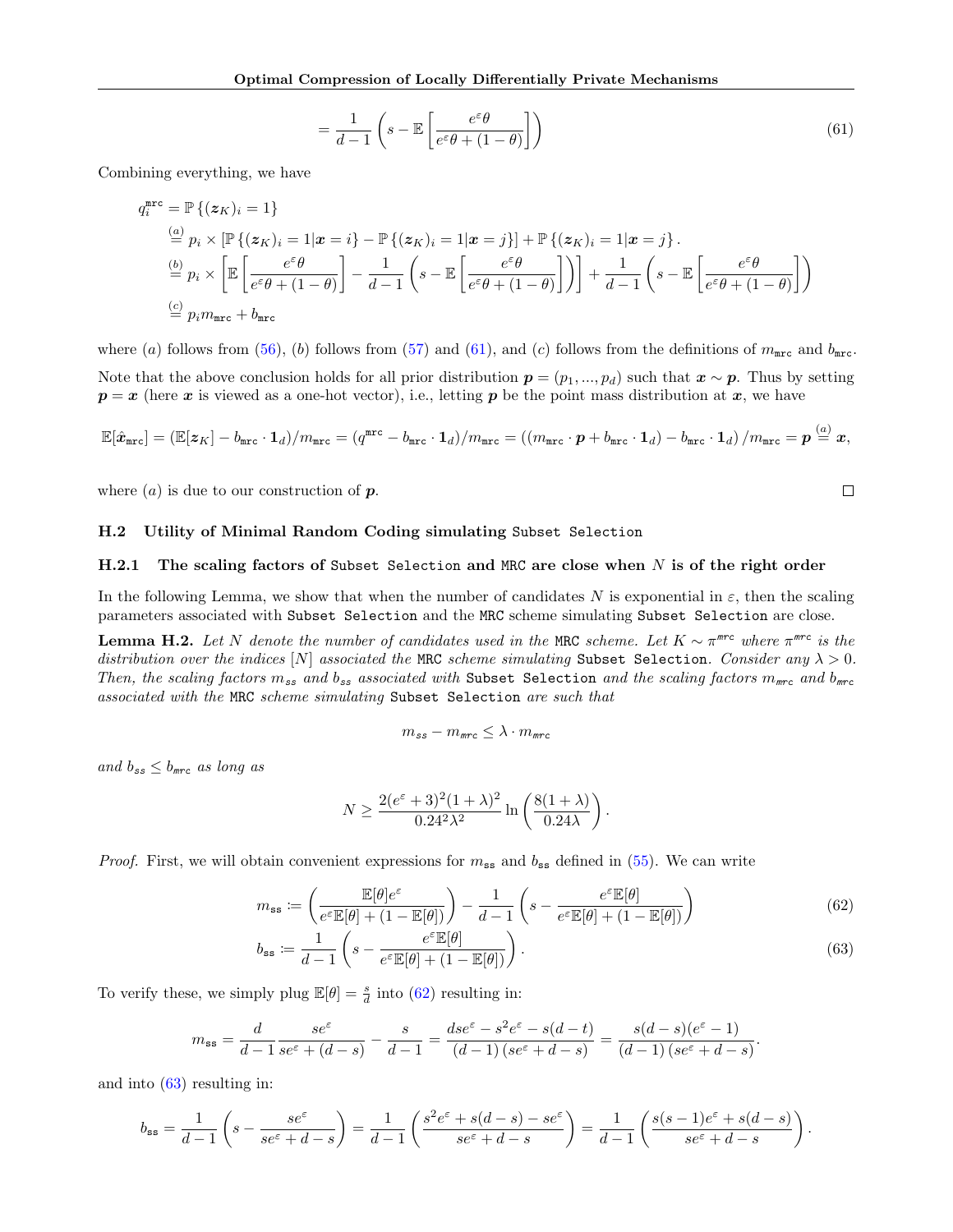Recall the definitions of  $b_{ss}$  and  $m_{ss}$  from Lemma [H.1.](#page-33-3) Applying Jensen's inequality on the concave function  $x \mapsto \frac{x}{x+c}$  for some  $c > 0$  yields  $m_{\texttt{mrc}} \leq m_{\texttt{ss}}$  and  $b_{\texttt{mrc}} \geq b_{\texttt{ss}}$ .

Now, we will bound  $|m_{\text{mrc}} - m_{ss}|$ :

<span id="page-36-0"></span>
$$
|m_{\mathtt{mrc}} - m_{\mathtt{ss}}| = \left(\frac{d}{d-1}\right) \left(\frac{\mathbb{E}[\theta]e^{\varepsilon}}{e^{\varepsilon}\mathbb{E}[\theta] + (1 - \mathbb{E}[\theta])} - \mathbb{E}\left[\frac{\theta e^{\varepsilon}}{e^{\varepsilon}\theta + (1 - \theta)}\right]\right)
$$

$$
\stackrel{(a)}{\leq} 2 \left(\frac{\mathbb{E}[\theta]e^{\varepsilon}}{e^{\varepsilon}\mathbb{E}[\theta] + (1 - \mathbb{E}[\theta])} - \mathbb{E}\left[\frac{\theta e^{\varepsilon}}{e^{\varepsilon}\theta + (1 - \theta)}\right]\right)
$$

$$
= 2 \left(\mathbb{E}\left[\frac{(\mathbb{E}[\theta] - \theta)e^{\varepsilon}}{((e^{\varepsilon} - 1)\mathbb{E}[\theta] + 1)((e^{\varepsilon} - 1)\theta + 1)}\right]\right),\tag{64}
$$

where (a) holds since  $d \geq 2$ . Next, we condition on the event  $\mathcal{E} := \left\{ |\mathbb{E}[\theta] - \theta| \leq \sqrt{\frac{\ln(2/\beta)}{2N}} \right\}$ 2N , which has probability  $\mathbb{P}_{\theta} \{\mathcal{E}\} \geq 1 - \beta$  by Hoeffding's inequality. We continue to upper bound [\(64\)](#page-36-0):

$$
|m_{\text{mrc}} - m_{\text{ss}}| = 2\left(\mathbb{P}\left\{\mathcal{E}\right\}\mathbb{E}\left[\frac{(\mathbb{E}[\theta] - \theta) e^{\varepsilon}}{((e^{\varepsilon} - 1)\mathbb{E}[\theta] + 1)((e^{\varepsilon} - 1)\theta + 1)}\Big|\mathcal{E}\right] + \mathbb{P}\left\{\mathcal{E}^{c}\right\}\mathbb{E}\left[\frac{(\mathbb{E}[\theta] - \theta) e^{\varepsilon}}{((e^{\varepsilon} - 1)\mathbb{E}[\theta] + 1)((e^{\varepsilon} - 1)\theta + 1)}\Big|\mathcal{E}\right] \Big)
$$
  
\n
$$
\stackrel{(a)}{\leq} 2\left(\mathbb{E}\left[\frac{(\mathbb{E}[\theta] - \theta) e^{\varepsilon}}{((e^{\varepsilon} - 1)\mathbb{E}[\theta] + 1)((e^{\varepsilon} - 1)\theta + 1)}\Big|\mathcal{E}\right] + \beta\right)
$$
  
\n
$$
\stackrel{(b)}{\leq} 2\left(\mathbb{E}\left[\frac{(\mathbb{E}[\theta] - \theta) e^{\varepsilon}}{((e^{\varepsilon} - 1)\mathbb{E}[\theta] + 1)((e^{\varepsilon} - 1)\mathbb{E}[\theta]/2 + 1)}\Big|\mathcal{E}\right] + \beta\right)
$$
  
\n
$$
\leq 4\mathbb{E}\left[\frac{(\mathbb{E}[\theta] - \theta) e^{\varepsilon}}{((e^{\varepsilon} - 1)\mathbb{E}[\theta] + 1)^{2}}\Big|\mathcal{E}\right] + 2\beta \stackrel{(c)}{\leq} 4\sqrt{\frac{\ln(2/\beta)}{2N}} \frac{e^{\varepsilon}(1 + e^{\varepsilon})^{2}}{4e^{2\varepsilon}} + 2\beta
$$
  
\n
$$
= \sqrt{\frac{\ln(2/\beta)}{2N}} \left(e^{\varepsilon} + 2 + \frac{1}{e^{\varepsilon}}\right) + 2\beta \leq \sqrt{\frac{\ln(2/\beta)}{2N}}(e^{\varepsilon} + 3) + 2\beta,
$$
  
\n(65)

where  $(a)$  holds since

<span id="page-36-1"></span>
$$
\frac{\left(\mathbb{E}[\theta] - \theta\right)e^{\varepsilon}}{\left((e^{\varepsilon} - 1)\mathbb{E}[\theta] + 1\right)\left((e^{\varepsilon} - 1)\theta + 1\right)} = \frac{\mathbb{E}[\theta]e^{\varepsilon}}{e^{\varepsilon}\mathbb{E}[\theta] + (1 - \mathbb{E}[\theta])} - \frac{\theta e^{\varepsilon}}{e^{\varepsilon}\theta + (1 - \theta)} \le 1,
$$

(b) holds if we pick N large enough so that  $|\theta - \mathbb{E}[\theta]| \leq \frac{\mathbb{E}[\theta]}{2}$  for which a sufficient condition is  $\sqrt{\frac{\ln(2/\beta)}{2N}} \leq \frac{\mathbb{E}[\theta]}{2}$ 2 i.e.,  $N \ge \frac{2\ln(2/\beta)}{\mathbb{E}[\theta]^2} = 2(d/s)^2 \ln(2/\beta)$ , and (c) holds since  $\mathbb{E}[\theta] = s/d \ge 1/(1+e^{\varepsilon})$ . Notice that the constraint  $N \ge$  $2(d/s)^2 \ln(2/\beta)$  in inequality (b) can be further satisfied as long as  $N \ge 2\ln(2/\beta)(1+e^{\epsilon})^2$  since  $s/d \ge 1/(1+e^{\epsilon})$ . Next, we lower bound  $m_{ss}$  in [\(62\)](#page-35-3):

<span id="page-36-2"></span>
$$
m_{\text{ss}} = \left(\frac{d}{d-1}\right) \left(\frac{\mathbb{E}[\theta]e^{\varepsilon}}{e^{\varepsilon}\mathbb{E}[\theta] + (1 - \mathbb{E}[\theta])} - \frac{s}{d}\right) \ge \frac{\mathbb{E}[\theta]e^{\varepsilon}}{e^{\varepsilon}\mathbb{E}[\theta] + (1 - \mathbb{E}[\theta])} - \frac{s}{d}
$$
  
\n
$$
\stackrel{(a)}{=} \frac{s}{d} \left[\frac{(e^{\varepsilon} - 1)(d - s)}{(e^{\varepsilon} - 1) \cdot s + d}\right] = \frac{s}{d} \left[\frac{(e^{\varepsilon} - 1)(1 - s/d)}{(e^{\varepsilon} - 1) \cdot s/d + 1}\right]
$$
  
\n
$$
\stackrel{(b)}{\ge} \frac{1}{1 + e^{\varepsilon}} \left[\frac{(e^{\varepsilon} - 1)\left(\frac{e^{\varepsilon}}{1 + e^{\varepsilon}} - \frac{1}{d}\right)}{(e^{\varepsilon} - 1)\left(\frac{1}{1 + e^{\varepsilon}} + \frac{1}{d}\right) + 1}\right]
$$
  
\n
$$
\stackrel{(c)}{\ge} \frac{1}{1 + e^{\varepsilon}} \left[\frac{(e^{\varepsilon} - 1)\frac{e^{\varepsilon} - 1}{1 + e^{\varepsilon}}}{(e^{\varepsilon} - 1)\left(\frac{2}{1 + e^{\varepsilon}}\right) + 1}\right] = \frac{(e^{\varepsilon} - 1)^2}{(3e^{\varepsilon} - 1)(e^{\varepsilon} + 1)}
$$
  
\n
$$
\stackrel{(d)}{\ge} \frac{(e - 1)^2}{(3e - 1)(e + 1)} \ge 0.24,
$$
  
\n(66)

where (a) holds by plugging in  $\mathbb{E}[\theta] = s/d$ , (b) holds since  $s = \lfloor d/(1 + e^{\varepsilon}) \rfloor$  (so  $\frac{1}{1 + e^{\varepsilon}} \leq \frac{s}{d} \leq \frac{1}{1 + e^{\varepsilon}} + \frac{1}{d}$ ), (c) holds since we only focus on the regime where  $\varepsilon \leq d-1$  (so  $\frac{1}{d} \leq \frac{1}{1+\varepsilon}$ ), and (d) holds by observing that  $f(x) := \frac{(x-1)^2}{(3x-1)(x-1)^2}$  $(3x-1)(x+1)$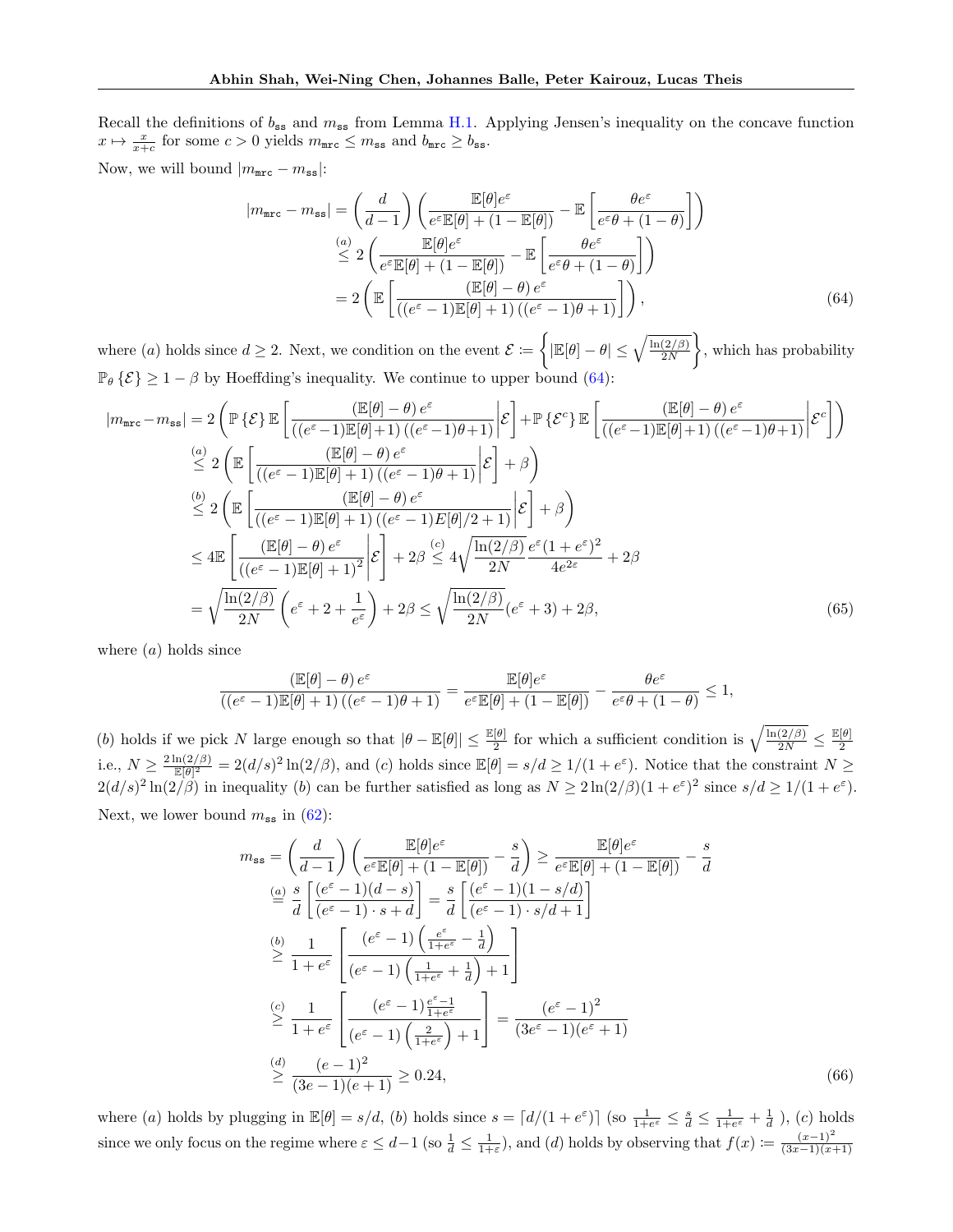is an increasing function for  $x \geq 1$  and we have  $\varepsilon \geq 1$ . Putting things together, we obtain

$$
\frac{m_{\text{ss}} - m_{\text{mrc}}}{m_{\text{mrc}}} = \frac{m_{\text{ss}} - m_{\text{mrc}}}{m_{\text{ss}} - (m_{\text{ss}} - m_{\text{mrc}})} \stackrel{(a)}{\leq} \frac{\sqrt{\frac{\ln(2/\beta)}{2N}}(e^{\varepsilon} + 3) + 2\beta}{0.24 - \left(\sqrt{\frac{\ln(2/\beta)}{2N}}(e^{\varepsilon} + 3) + 2\beta\right)} \stackrel{(b)}{\leq} \lambda,
$$

where  $(a)$  follows from  $(65)$  and  $(66)$  and  $(b)$  follows as long as

$$
\sqrt{\frac{\ln(2/\beta)}{2N}}(e^{\varepsilon}+3)+2\beta \le \frac{0.24\lambda}{1+\lambda}.\tag{67}
$$

To ensure [\(67\)](#page-37-1), we let

$$
\beta \le \frac{0.24\lambda}{4(1+\lambda)}
$$
 and  $N \ge \frac{1}{2} \left( \frac{(e^{\varepsilon}+3)}{\frac{0.24\lambda}{(1+\lambda)}-2\beta} \right)^2 \ln(2/\beta) = \frac{2(e^{\varepsilon}+3)^2(1+\lambda)^2}{0.24^2\lambda^2} \ln\left(\frac{8(1+\lambda)}{0.24\lambda}\right).$ 

It is easy to verify that this choice of N satisfies  $N \geq 2\ln(2/\beta)(1+e^{\epsilon})^2$ .

# <span id="page-37-0"></span>H.2.2 Relationship between mean squared errors associated with Subset Selection and MRC simulating Subset Selection

In the following Proposition, we show that if  $m_{\text{mrc}}$  is close to  $m_{\text{ss}}$  and  $b_{\text{mrc}} \geq b_{\text{ss}}$ , then the mean squared error associated with MRC simulating Subset Selection (i.e.,  $\mathbb{E}_{q^{\tt{mrc}}} \big[ \|\hat{x}^{\tt{mrc}} - x\|_2^2 \big]$ ) is close to the mean squared error associated with Subset Selection (i.e.,  $\mathbb{E}_{q^{\text{ss}}} \big[ \left\| \hat{\boldsymbol{x}}^{\text{ss}} - \boldsymbol{x} \right\|_2^2 \big]$ ).

<span id="page-37-2"></span>Proposition H.1. Let  $q^{ss}(z|x)$  be the  $\varepsilon$ -LDP Subset Selection mechanism with estimator  $\hat{x}^{ss}$ . Let  $q^{mrc}(z|x)$ denote the MRC privatization mechanism simulating Subset Selection with N candidates and estimator  $\hat{x}^{mrc}$ . Let  $m_{ss}$  and  $b_{ss}$  denote the scaling factors associated with Subset Selection and  $m_{mrc}$  and  $b_{mrc}$  denote the scaling factors associated with the MRC scheme simulating Subset Selection. Consider any  $\lambda > 0$ . If  $m_{pu} - m_{\text{mrc}} \leq$  $\lambda \cdot m_{\text{mrc}}$  and  $b_{\text{mrc}} \geq b_{ss}$ , then

$$
\mathbb{E}_{q^{\textit{mrc}}} \big[ \left\| \hat{\boldsymbol{x}}^{\textit{mrc}} - \boldsymbol{x} \right\|_2^2 \big] \leq \left( 1 + 4 \lambda + 5 \lambda^2 + 2 \lambda^3 \right) \mathbb{E}_{q^{ss}} \big[ \left\| \hat{\boldsymbol{x}}^{ss} - \boldsymbol{x} \right\|^2 \big]
$$

Proof. We have

$$
\mathbb{E}_{q^{\texttt{mrc}}} \big[ \left\| \hat{{\boldsymbol x}}^{\texttt{mrc}} - {\boldsymbol x} \right\|_2^2 \big] \overset{(a)}{=} \sum_{i=1}^d \textsf{Var}\left( \hat{{\boldsymbol x}}^{\texttt{mrc}}_i \right) \overset{(b)}{=} \left( \frac{1}{m_{\texttt{mrc}}} \right)^2 \sum_i \textsf{Var}\left( ({\boldsymbol z}_K)_i \right) \overset{(c)}{=} \left( \frac{1}{m_{\texttt{mrc}}} \right)^2 \sum_i q^{\texttt{mrc}}_i (1-q^{\texttt{mrc}}_i).
$$

where (a) follows because x is a constant, (b) follows because  $\hat{x}_{\text{mrc}} = (z_K - b_{\text{mrc}})/m_{\text{mrc}}$ , and (c) follows because  $(z_K)_i \sim \text{Ber}(q_i^{\text{mrc}})$ . Similarly, we have We have

$$
\mathbb{E}_{q^{\text{ss}}}\!\left[\,\left\|\hat{\boldsymbol{x}}^{\text{ss}}-\boldsymbol{x}\right\|_{2}^{2}\right]\overset{(a)}{=}\sum_{i=1}^{d}\textsf{Var}\left(\hat{\boldsymbol{x}}_{i}^{\text{ss}}\right)\overset{(b)}{=}\left(\frac{1}{m_{\text{ss}}}\right)^{2}\sum_{i}\textsf{Var}\left(z_{i}\right)\overset{(c)}{=}\left(\frac{1}{m_{\text{ss}}}\right)^{2}\sum_{i}q_{i}^{\text{ss}}(1-q_{i}^{\text{ss}}).
$$

where (a) follows because x is a constant, (b) follows because  $\hat{x}^{ss} = (z - b_{ss})/m_{ss}$ , and (c) follows because  $z_i \sim \mathsf{Ber}(q^{\mathtt{ss}}_i).$ 

Now, let us look at the difference i.e.,

$$
\begin{split} &\mathbb{E}_{q^{\texttt{mrc}}} \big[\left\|\hat{\boldsymbol{x}}^{\texttt{mrc}}-\boldsymbol{x}\right\|_2^2\big]-\mathbb{E}_{q^{\texttt{ss}}}\big[\left\|\hat{\boldsymbol{x}}^{\texttt{ss}}-\boldsymbol{x}\right\|_2^2\big] \\ &= \left(\frac{1}{m_{\texttt{mrc}}}\right)^2 \sum_i q^{\texttt{mrc}}_i (1-q^{\texttt{mrc}}_i) - \left(\frac{1}{m_{\texttt{ss}}}\right)^2 \sum_i q^{\texttt{ss}}_i (1-q^{\texttt{ss}}_i) \\ &\leq \left(\frac{1}{m_{\texttt{mrc}}}\right)^2 \sum_i \left(q^{\texttt{mrc}}_i (1-q^{\texttt{mrc}}_i) - q^{\texttt{ss}}_i (1-q^{\texttt{ss}}_i)\right) + \left[\frac{1}{m_{\texttt{mrc}}^2} - \frac{1}{m_{\texttt{ss}}^2}\right] \left(\sum_i q^{\texttt{ss}}_i (1-q^{\texttt{ss}}_i)\right). \end{split}
$$

<span id="page-37-1"></span> $\Box$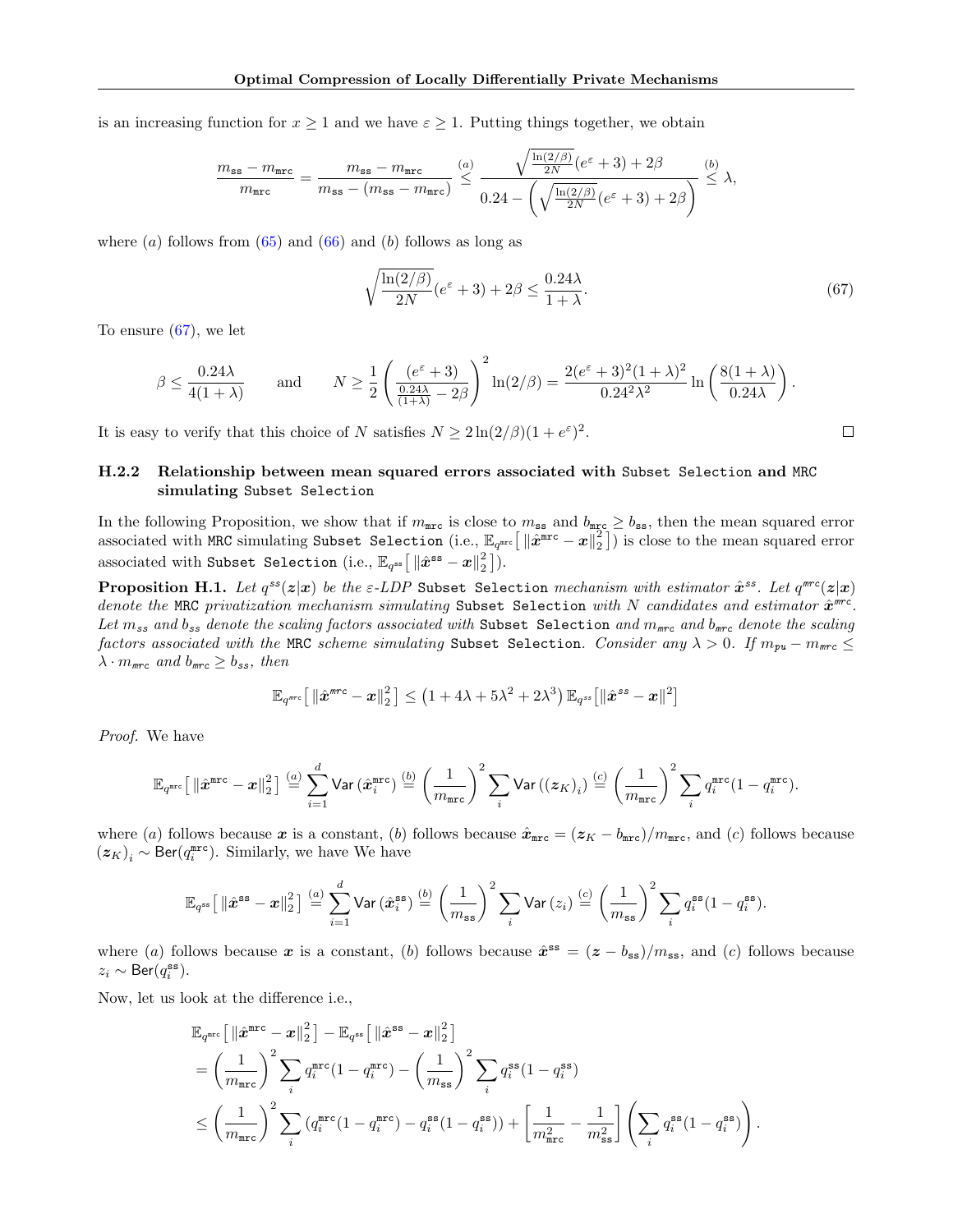Now, first, we will bound  $\left(\frac{1}{m_{\text{arc}}}\right)^2 \sum_i \left(q_i^{\text{mc}}(1-q_i^{\text{mc}}) - q_i^{\text{ss}}(1-q_i^{\text{ss}})\right)$ . To that end, observe that  $m_{\text{pu}} - m_{\text{mc}} \leq$  $\lambda \cdot m_{\text{mrc}}$  implies

<span id="page-38-3"></span><span id="page-38-2"></span><span id="page-38-1"></span><span id="page-38-0"></span>
$$
\frac{1}{m_{\text{mrc}}} \le (1 + \lambda) \frac{1}{m_{\text{ss}}}.\tag{68}
$$

Further, we have

$$
q_i^{\text{mrc}} \stackrel{(a)}{=} m_{\text{mrc}} p_i + b_{\text{mrc}} \stackrel{(b)}{=} q_i^{\text{ss}} + (m_{\text{mrc}} - m_{\text{ss}}) p_i + (b_{\text{mrc}} - b_{\text{ss}}) \stackrel{(c)}{\geq} q_i^{\text{ss}} - \lambda \cdot m_{\text{mrc}} \cdot p_i + (b_{\text{mrc}} - b_{\text{ss}})
$$
\n
$$
\stackrel{(d)}{\geq} q_i^{\text{ss}} - \lambda \cdot m_{\text{mrc}} \cdot p_i \stackrel{(e)}{\geq} q_i^{\text{ss}} - \lambda \cdot m_{\text{ss}} \cdot p_i \stackrel{(f)}{\geq} (1 - \lambda) q_i^{\text{ss}}, \tag{69}
$$

where (a) follows from Lemma [H.1,](#page-33-3) (b) follows from [\(54\)](#page-32-3), (c) follows because  $m_{\text{pu}} - m_{\text{mrc}} \leq \lambda \cdot m_{\text{mrc}}$ , (d) follows because  $b_{\texttt{mrc}} \geq b_{\texttt{ss}}$ , (e) follows because  $m_{\texttt{ss}} \geq m_{\texttt{mrc}}$  as seen in Lemma [H.2,](#page-35-5) and (f) follows because  $b_{\texttt{ss}} \geq 0$ . Next, we have

$$
\frac{q_i^{\text{mrc}}(1-q_i^{\text{mrc}})-q_i^{\text{ss}}(1-q_i^{\text{ss}})}{q_i^{\text{ss}}(1-q_i^{\text{ss}})} = \frac{(q_i^{\text{ss}}-q_i^{\text{mrc}})(q_i^{\text{ss}}+q_i^{\text{mrc}}-1)}{q_i^{\text{ss}}(1-q_i^{\text{ss}})} \overset{(a)}{\leq} \frac{\lambda q_i^{\text{ss}}(q_i^{\text{ss}}+q_i^{\text{mrc}}-1)}{q_i^{\text{ss}}(1-q_i^{\text{ss}})} \overset{(b)}{\leq} \frac{\lambda}{1-q_i^{\text{ss}}} \tag{70}
$$

where (a) follows from [\(69\)](#page-38-0) and (b) follows since  $q_i^{\text{ss}} \leq 1$  and  $q_i^{\text{mrc}} \leq 1$ .

Let us now upper bound  $q_i^{\text{ss}}$ . We have

$$
q_i^{\text{ss}} = m_{\text{ss}} \cdot p_i + b_{\text{ss}} \stackrel{(a)}{\leq} m_{\text{ss}} + b_{\text{ss}} \stackrel{(b)}{=} \left( \frac{\mathbb{E}[\theta]e^{\varepsilon}}{e^{\varepsilon}\mathbb{E}[\theta] + (1 - \mathbb{E}[\theta])} \right) \stackrel{(c)}{\leq} \frac{1}{2}
$$
(71)

where (a) follows because  $p_i \leq 1$ , (b) follows from [\(62\)](#page-35-3) and [\(63\)](#page-35-4), and (c) follows because  $\mathbb{E}[\theta] = \frac{s}{d} \geq \frac{1}{e^{\epsilon}+1}$ . Combining [\(70\)](#page-38-1) and [\(71\)](#page-38-2), and then re-arranging results in

$$
\sum_{i} q_i^{\text{mrc}} (1 - q_i^{\text{mrc}}) - \sum_{i} q_i^{\text{ss}} (1 - q_i^{\text{ss}}) \le 2\lambda \sum_{i} q_i^{\text{ss}} (1 - q_i^{\text{ss}}).
$$

Together with [\(68\)](#page-38-3), we obtain

$$
\left(\frac{1}{m_{\mathtt{mrc}}}\right)^2 \sum_i \left(q_i^{\mathtt{mrc}}(1-q_i^{\mathtt{mrc}})-q_i^{\mathtt{ss}}(1-q_i^{\mathtt{ss}})\right) \le \frac{2\lambda(1+\lambda)^2}{m_{\mathtt{ss}}^2} \sum_i q_i^{\mathtt{ss}}(1-q_i^{\mathtt{ss}}).
$$

To bound  $\left[\frac{1}{m_{\text{src}}^2} - \frac{1}{m_{\text{ss}}^2}\right] (\sum_i q_i^{\text{ss}} (1 - q_i^{\text{ss}}))$ , simply note that [\(68\)](#page-38-3) implies  $\frac{1}{m_{\text{src}}^2} \leq (1 + \lambda)^2 \frac{1}{m_{\text{ss}}^2}$  resulting in  $\begin{bmatrix} 1 \end{bmatrix}$  $\overline{m^2_{\tt mrc}}$  – 1  $\left[\frac{1}{m_{\mathtt{ss}}^2}\right]\left(\sum_i\right)$  $q_i^{\text{ss}}(1-q_i^{\text{ss}})$  $\setminus$ ≤  $2\lambda + \lambda^2$  $\frac{\lambda+\lambda^2}{m_{\mathtt{ss}}^2}\Biggl(\sum_i$  $q_i^{\text{ss}}(1-q_i^{\text{ss}})$  $\setminus$ .

Combining everything, we have

$$
\mathbb{E}_{q^{\text{mrc}}}\left[\left\|\hat{\boldsymbol{x}}^{\text{mrc}}-\boldsymbol{x}\right\|_{2}^{2}\right] \leq \left(1+2\lambda(1+\lambda)^{2}+2\lambda+\lambda^{2}\right)\frac{1}{m_{\text{mrc}}^{2}}\sum_{i}q_{i}^{\text{ss}}(1-q_{i}^{\text{ss}}) = \left(1+4\lambda+5\lambda^{2}+2\lambda^{3}\right)\mathbb{E}_{q^{\text{ss}}}\left[\|\hat{\boldsymbol{x}}^{\text{ss}}-\boldsymbol{x}\|^{2}\right]
$$

In the following Lemma, we show that with on the order of  $\varepsilon$ -bits of communication, the mean squared error associated with MRC simulating Subset Selection (i.e.,  $\mathbb{E}_{q^{\texttt{mrc}}} \big[ \left\| \hat{x}^{\texttt{mrc}} - x \right\|_2^2 \big]$ ) is close to the mean squared error associated with Subset Selection (i.e.,  $\mathbb{E}_{q^{\text{ss}}} \big[ \|\hat{\bm{x}}^{\text{ss}} - \bm{x}\|_2^2 \big]$ ).

<span id="page-38-4"></span>Lemma H.3. Let  $q^{ss}(z|x)$  be the  $\varepsilon$ -LDP Subset Selection mechanism with estimator  $\hat{x}^{ss}$ . Let  $q^{mrc}(z|x)$ denote the MRC privatization mechanism simulating Subset Selection with N candidates and estimator  $\hat{x}^{mrc}$ . Consider any  $\lambda > 0$ . Then,

$$
\mathbb{E}_{q^{\textit{mrc}}} \big[ \left\| \hat{\bm{x}}^{\textit{mrc}} - \bm{x} \right\|_2^2 \big] \leq \left( 1 + 4 \lambda + 5 \lambda^2 + 2 \lambda^3 \right) \mathbb{E}_{q^{ss}} \big[ \|\hat{\bm{x}}^{ss} - \bm{x}\|^2 \big]
$$

as long as

$$
N \ge \frac{2(e^{\varepsilon}+3)^2(1+\lambda)^2}{0.24^2\lambda^2} \ln\left(\frac{8(1+\lambda)}{0.24\lambda}\right).
$$

*Proof.* The proof follows from Proposition [H.1](#page-37-2) and Lemma [H.2.](#page-35-5)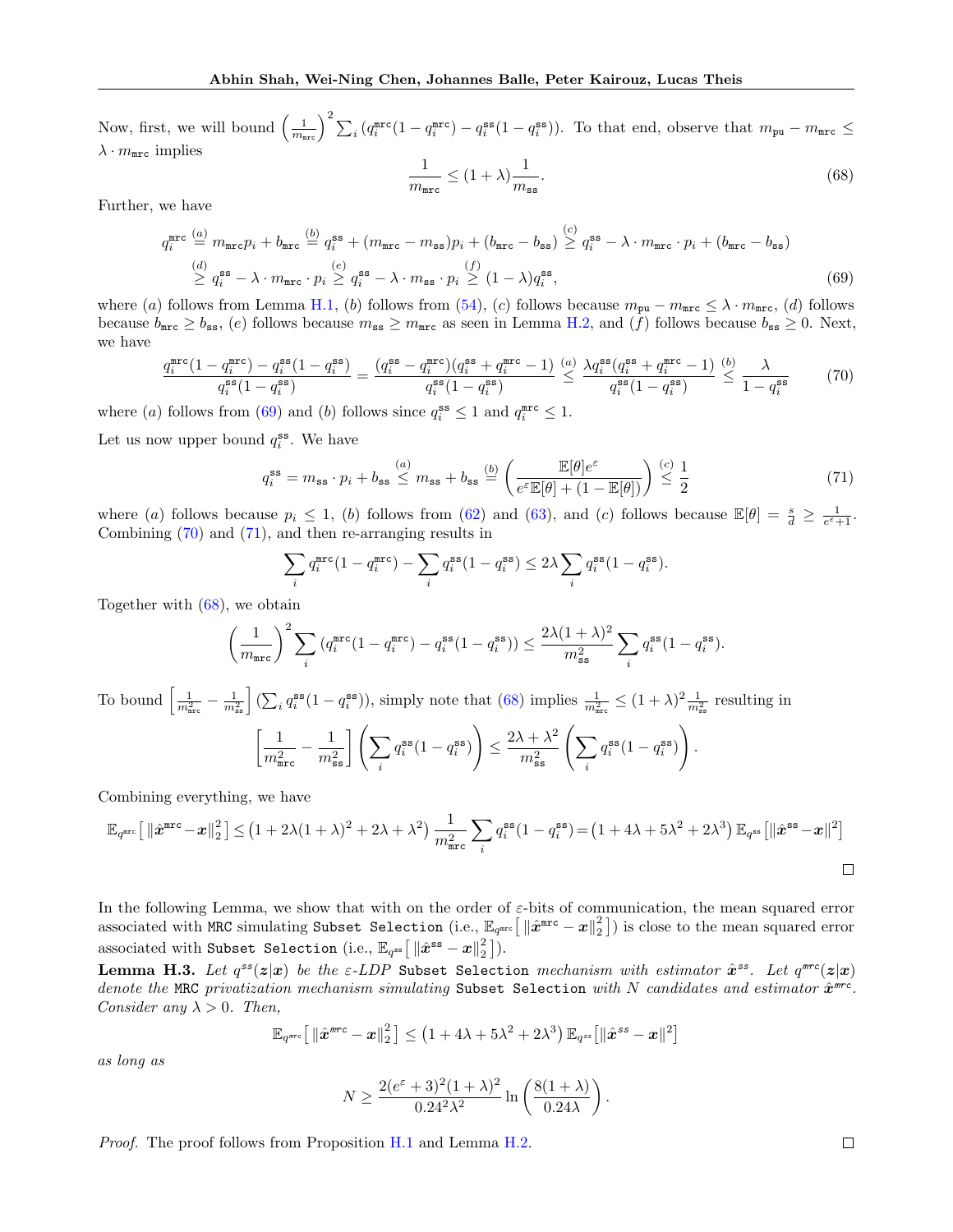## <span id="page-39-1"></span>H.2.3 Simulating Subset Selection using Minimal Random Coding

The following Theorem shows that, for frequency estimation, MRC can simulate Subset Selection in a near-lossless manner (when  $\lambda$  is small) while only using on the order of  $\varepsilon$  bits of communication.

**Theorem H.1.** Let  $r_{FE}(\hat{\Pi}^{ss}, q^{ss})$  and  $r_{FE}(\hat{\Pi}^{mrc}, q^{mrc})$  be the empirical frequency estimation error for Subset Selection and MRC simulating Subset Selection with  $N$  candidates respectively. Consider any  $\lambda>0.$ Then

$$
r_{\mathsf{FE}}\left(\hat{\Pi}^{\mathit{mrc}},q^{\mathit{mrc}}\right) \leq \left(1+4\lambda+5\lambda^2+2\lambda^3\right)r_{\mathsf{FE}}\left(\hat{\Pi}^{\mathit{ss}},q^{\mathit{ss}}\right),
$$

as long as

$$
N \ge \frac{2(e^{\varepsilon}+3)^2(1+\lambda)^2}{0.24^2\lambda^2} \ln\left(\frac{8(1+\lambda)}{0.24\lambda}\right).
$$

*Proof.* The proof follows directly from Lemma [H.3](#page-38-4) since for all  $i \in [n]$ ,  $\hat{\boldsymbol{x}}_i^{\text{mrc}}$  are independent of each other as well as unbiased.  $\Box$ 

## <span id="page-39-2"></span>H.3 Empirical Comparisons

<span id="page-39-3"></span>In this section, we compare MRC simulating Subset Selection (using its approximate DP guarantee) against Subset Selection and RHR for frequency estimation with  $d = 500$  and  $n = 5000$ . We use the same data generation scheme described in Section [5.3](#page-8-1) and set  $\delta = 10^{-6}$ . As before, RHR uses  $\#$ -bits =  $\varepsilon$  because it leads to a poor performance if  $\#$ -bits  $>\varepsilon$ . We show the privacy-accuracy tradeoffs for these three methods in Figure [5.](#page-39-3) We see that MRC simulating Subset Selection can attain the accuracy of the uncompressed Subset Selection for the range of  $\varepsilon$ 's typically considered by LDP mechanisms while only using  $(3\varepsilon/\ln 2) + 6$  bits. In comparison with the results from Section [5.3,](#page-8-1) the results in this section come with an approximate guarantee ( $\delta = 10^{-6}$ ) and with a higher number of bits of communication. In other words, along with the obvious gains of pure privacy instead of approximate privacy, MMRC results in a lower communication cost (and therefore a lower computation cost) compared to MRC.



Figure 5: Comparing Subset Selection, MRC simulating Subset Selection and SQKR for frequency estimation in terms of  $\ell_2$  error vs  $\varepsilon$  with  $d = 500$ ,  $n = 5000$ , and  $\# \text{bits} = (3\varepsilon / \ln 2) + 6$ .

# <span id="page-39-0"></span>I MODIFIED MINIMAL RANDOM CODING SIMULATING Subset Selection

In this section, we prove Lemma [5.1](#page-7-0) (in Appendix [I.1\)](#page-40-0) and Theorem [5.1](#page-7-1) (in Appendix [I.2.3\)](#page-43-1). To prove Theorem [5.1,](#page-7-1) first, in Appendix [I.2.1,](#page-41-1) we show that when the number of candidates N is exponential in  $\varepsilon$ , the scaling factor  $m_{\text{mmrc}}$  is close to the scaling parameter associated with Subset Selection (i.e.,  $m_{\text{ss}}$ ). Next, in Appendix [I.2.2,](#page-42-0) we provide the relationship between the mean squared error associated with MMRC simulating Subset Selection and the mean squared error associated with Subset Selection. Finally, in Appendix [I.3,](#page-43-0) we provide some empirical comparisons in addition to the ones in Section [5.3](#page-8-1) between MMRC simulating Subset Selection and Subset Selection.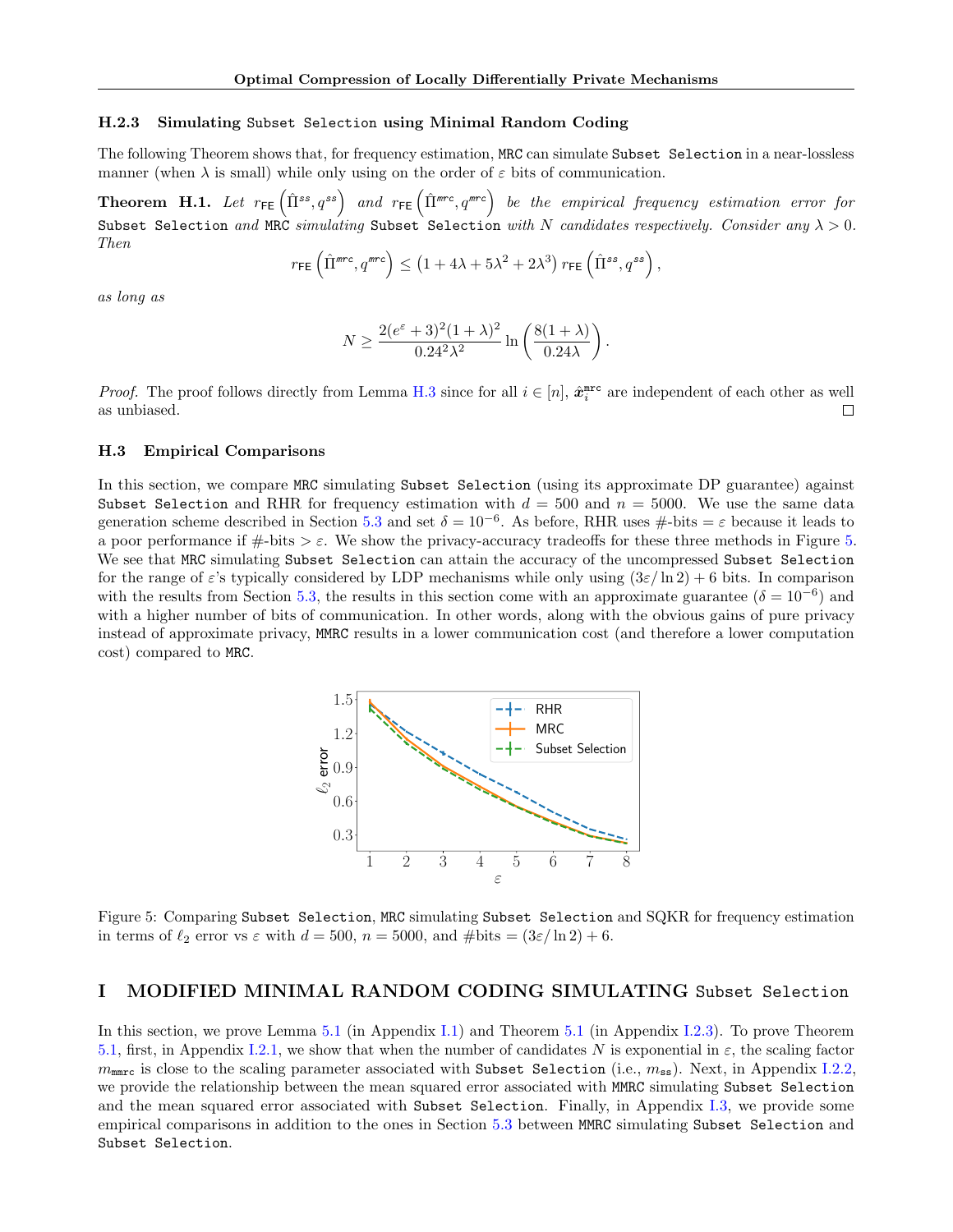### <span id="page-40-0"></span>I.1 Unbiased Modified Minimal Random Coding simulating Subset Selection

Consider the Subset Selection  $\varepsilon$ -LDP mechanism  $q^{ss}$  described in Section [2](#page-2-3) with  $s := \left[\frac{d}{1+e^{\varepsilon}}\right]$ . Subset Selection is cap-based mechanism as discussed in Section [3](#page-3-9) and Appendix [G](#page-31-0) with  $\text{Cap}_x = \mathcal{Z}_x$  and  $\mathbb{P}_{\bm{z}\sim\text{Unif}(\mathcal{Z})}$  ( $\bm{z}\in\textsf{Cap}_{\bm{x}}$ ) = s/d. Let  $\pi^{\text{mmrc}}$  be the distribution and  $\bm{z}_1,\bm{z}_2,...,\bm{z}_N$  be the candidates obtained from Algorithm [2](#page-5-2) when the reference distribution is Unif(Z) where Z is as defined in [\(51\)](#page-31-5). Let  $\theta$  denote the fraction of candidates inside  $\text{Cap}_x = \mathcal{Z}_x$  where  $\mathcal{Z}_x$  is the set of elements in Z with 1 in the same location as x. It is easy to see that  $\theta \sim \frac{1}{N}$ Binom  $(N, \frac{s}{d})$ . Let  $q_i^{\text{mmrc}} = \mathbb{P}(z_i = 1)$  where  $z \sim q^{\text{mmrc}}(\cdot | x)$  i.e.,  $q_i^{\text{mmrc}} = \mathbb{P}\{(z_K)_i = 1\}$  where  $K \sim \pi^{\text{mmrc}}(\cdot).$ 

<span id="page-40-3"></span>**Lemma I.1.** Let  $K \sim \pi^{mmrc}(\cdot)$  and  $q_i^{mmrc} = \mathbb{P}\{(\mathbf{z}_K)_i = 1\}$  for  $i \in [d]$ . Then,

<span id="page-40-5"></span><span id="page-40-4"></span>
$$
q_i^{\rm mmc}=p_i m_{\rm mmc}+b_{\rm mmc}
$$

where

$$
m_{\text{mmrc}} := \frac{d}{d-1} \mathbb{E} \left[ \frac{e^{\varepsilon} \theta}{e^{\varepsilon} \mathbb{E} \left[ \theta \right] + (1 - \mathbb{E} \left[ \theta \right])} \cdot \mathbb{1} \left( \theta \le \mathbb{E} \left[ \theta \right] \right) + \frac{e^{\varepsilon} \mathbb{E} \left[ \theta \right] + \theta - \mathbb{E} \left[ \theta \right]}{e^{\varepsilon} \mathbb{E} \left[ \theta \right] + (1 - \mathbb{E} \left[ \theta \right])} \cdot \mathbb{1} \left( \theta > \mathbb{E} \left[ \theta \right] \right) \right] - \frac{s}{d-1} \tag{72}
$$
\n
$$
b_{\text{mm}} := \frac{1}{d-1} \left( s - \mathbb{E} \left[ \frac{e^{\varepsilon} \theta}{e^{\varepsilon} \theta} - \mathbb{E} \left[ \theta \right] + \theta \right] + \frac{e^{\varepsilon} \mathbb{E} \left[ \theta \right] + \theta - \mathbb{E} \left[ \theta \right]}{e^{\varepsilon} \mathbb{E} \left[ \theta \right] + \theta - \mathbb{E} \left[ \theta \right]} \cdot \mathbb{1} \left( \theta > \mathbb{E} \left[ \theta \right] \right) \right) \tag{73}
$$

$$
b_{\textit{mmrc}} := \frac{1}{d-1} \left( s - \mathbb{E} \left[ \frac{e^{\varepsilon} \theta}{e^{\varepsilon} \mathbb{E} \left[ \theta \right] + (1 - \mathbb{E} \left[ \theta \right])} \cdot \mathbb{1} \left( \theta \leq \mathbb{E} \left[ \theta \right] \right) + \frac{e^{\varepsilon} \mathbb{E} \left[ \theta \right] + \theta - \mathbb{E} \left[ \theta \right]}{e^{\varepsilon} \mathbb{E} \left[ \theta \right] + (1 - \mathbb{E} \left[ \theta \right])} \cdot \mathbb{1} \left( \theta > \mathbb{E} \left[ \theta \right] \right) \right) \right). \tag{73}
$$

*Proof.* Following the proof of Lemma [H.1,](#page-33-3) we compute  $\mathbb{P}\{(z_K)_i=1|\mathbf{x}=i\}$  and  $\mathbb{P}\{(z_K)_i=1|\mathbf{x}=j\}$  separately. To compute  $\mathbb{P}\{(z_K)_i=1|\mathbf{x}=i\}$ , recall that  $\theta$  denotes the fraction of candidates that belong inside the  $\text{Cap}_{\mathbf{x}}$ i.e., have 1 in the same location as x. From Appendix [G.2,](#page-32-4) recall that  $c_1(\varepsilon, d) := \frac{e^{\varepsilon}}{(d-1)}$  $\frac{c}{\binom{d-1}{s-1}e^{\varepsilon}+\binom{d-1}{s}},\,c_2(\varepsilon,d)\coloneqq$ 

1  $\frac{1}{\binom{d-1}{s-1}}e^{\epsilon} + \binom{d-1}{s}$ . Further, since  $z_k$  are generated uniformly at random,

<span id="page-40-2"></span>
$$
\theta \sim \frac{1}{N} \text{Binom}\left(N, \frac{\binom{d-1}{s-1}}{\binom{d}{s}}\right) = \frac{1}{N} \text{Binom}\left(N, \frac{s}{d}\right),
$$

so we have

$$
\mathbb{P}\left\{(\boldsymbol{z}_K)_i = 1 | \boldsymbol{x} = i\right\} = \mathbb{P}\left\{\boldsymbol{z}_K \in \mathsf{Cap}_{\boldsymbol{x}} | \boldsymbol{x} = i\right\} \stackrel{(a)}{=} \mathbb{E}\left[\mathbb{P}\left\{\boldsymbol{z}_K \in \mathsf{Cap}_{\boldsymbol{x}} | \boldsymbol{x} = i, \theta\right\}\right]
$$
\n
$$
\stackrel{(b)}{=} \mathbb{E}\left[\frac{e^{\varepsilon}\theta}{e^{\varepsilon}\mathbb{E}\left[\theta\right] + (1 - \mathbb{E}\left[\theta\right])} \cdot \mathbb{1}\left(\theta \le \mathbb{E}\left[\theta\right]\right) + \frac{e^{\varepsilon}\mathbb{E}\left[\theta\right] + \theta - \mathbb{E}\left[\theta\right]}{e^{\varepsilon}\mathbb{E}\left[\theta\right] + (1 - \mathbb{E}\left[\theta\right])} \cdot \mathbb{1}\left(\theta > \mathbb{E}\left[\theta\right]\right)\right] \tag{74}
$$

where (a) follows by the law of total probability and (b) is due to Algorithm [2](#page-5-2) and  $c_1(\varepsilon, d)/c_2(\varepsilon, d) = e^{\varepsilon}$ . To compute  $\mathbb{P}\left\{(\mathbf{z}_K)_i=1|\mathbf{x}=j\right\}$ , we decompose it into

$$
\mathbb{P}\left\{(\mathbf{z}_K)_i=1|\mathbf{x}=j\right\}=\mathbb{P}\left\{(\mathbf{z}_K)_i=1,(\mathbf{z}_K)_j=1|\mathbf{x}=j\right\}+\mathbb{P}\left\{(\mathbf{z}_K)_i=1,(\mathbf{z}_K)_j=0|\mathbf{x}=j\right\},\tag{75}
$$

for any  $j \neq i$  and calculate each of the terms separately.

As before, let  $\theta$  denotes the fraction of candidates that belong inside the Cap<sub>x</sub> i.e., have 1 in the same location as x. Further, let  $\bar{\theta}$  denotes the fraction of candidates that belong inside the  $\textsf{Cap}_{x}$  i.e., have 1 in the same location as x as well as have 1 in the  $j<sup>th</sup>$  location. Since  $z<sub>k</sub>$  are generated uniformly at random,

<span id="page-40-1"></span>
$$
\bar{\theta} \sim \frac{1}{N} \text{Binom}\left(N\theta, \frac{\binom{d-2}{s-2}}{\binom{d-1}{s-1}}\right) = \frac{1}{N} \text{Binom}\left(N\theta, \frac{s-1}{d-1}\right),
$$

so we have

$$
\mathbb{P}\left\{(\mathbf{z}_K)_i = 1, (\mathbf{z}_K)_j = 1 | \mathbf{x} = j\right\} \stackrel{(a)}{=} \mathbb{E}_{\theta} \left[ \mathbb{E}_{\bar{\theta}} \left[ \mathbb{P}\left\{(\mathbf{z}_K)_i = 1, (\mathbf{z}_K)_j = 1 | \mathbf{x} = j, \bar{\theta}, \theta\right\} \right] \right]
$$
\n
$$
\stackrel{(b)}{=} \mathbb{E}_{\theta} \left[ \mathbb{E}_{\bar{\theta}} \left[ \frac{e^{\varepsilon}}{e^{\varepsilon} \mathbb{E}\left[\theta\right] + (1 - \mathbb{E}\left[\theta\right])} \times \bar{\theta} \right] \mathbb{1} \left( \theta \le \mathbb{E}\left[\theta\right] \right) + \mathbb{E}_{\bar{\theta}} \left[ \frac{e^{\varepsilon} \mathbb{E}\left[\theta\right] + \theta - \mathbb{E}\left[\theta\right]}{\theta \left(e^{\varepsilon} \mathbb{E}\left[\theta\right] + (1 - \mathbb{E}\left[\theta\right])\right)} \times \bar{\theta} \right] \mathbb{1} \left( \theta > \mathbb{E}\left[\theta\right] \right) \right]
$$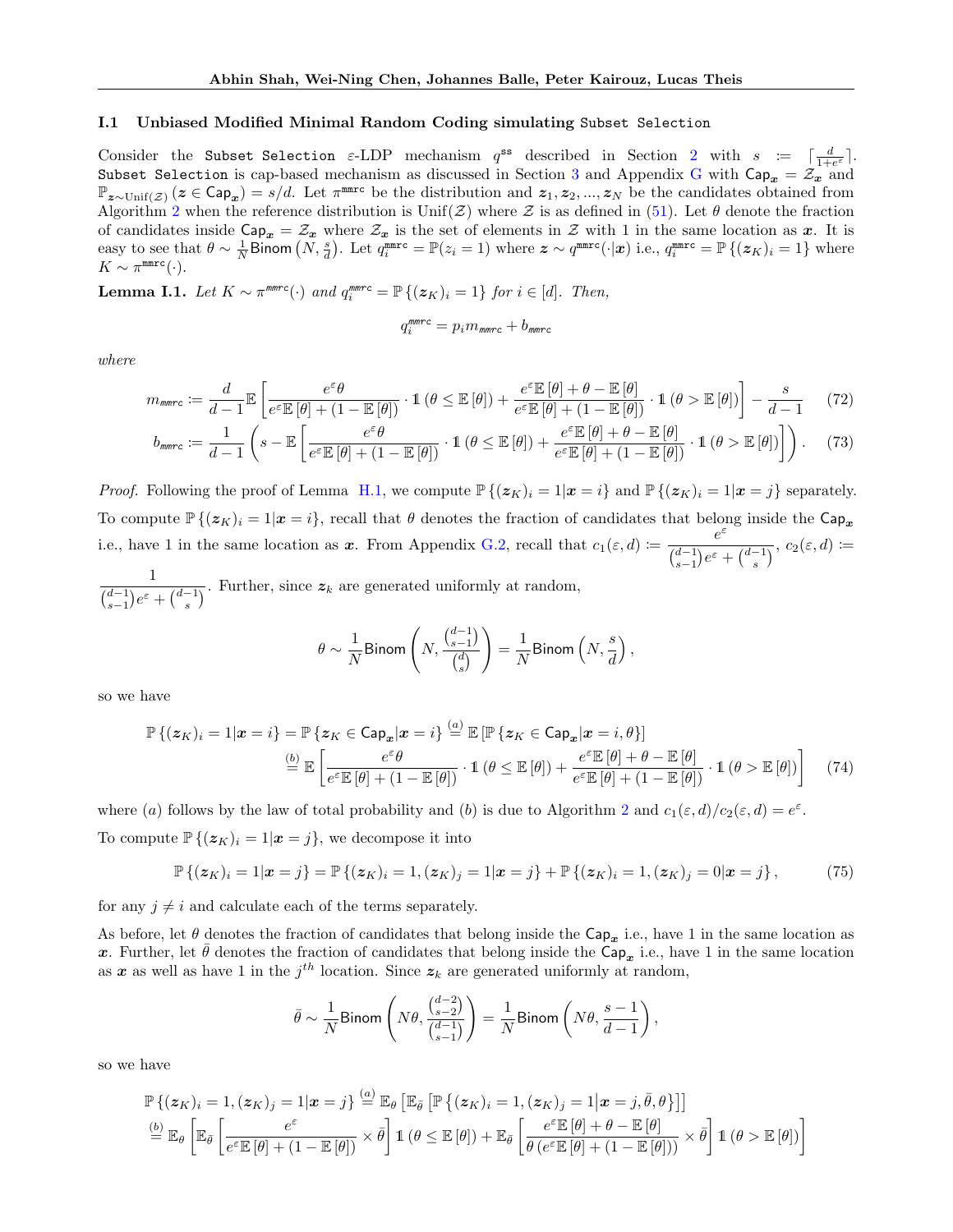Optimal Compression of Locally Differentially Private Mechanisms

$$
\stackrel{(c)}{=} \frac{s-1}{d-1} \mathbb{E} \left[ \frac{e^{\varepsilon} \theta}{e^{\varepsilon} \mathbb{E} \left[ \theta \right] + (1 - \mathbb{E} \left[ \theta \right])} \cdot \mathbb{1} \left( \theta \leq \mathbb{E} \left[ \theta \right] \right) + \frac{e^{\varepsilon} \mathbb{E} \left[ \theta \right] + \theta - \mathbb{E} \left[ \theta \right]}{e^{\varepsilon} \mathbb{E} \left[ \theta \right] + (1 - \mathbb{E} \left[ \theta \right])} \cdot \mathbb{1} \left( \theta > \mathbb{E} \left[ \theta \right] \right) \right]. \tag{76}
$$

where (a) follows by the law of total probability, (b) follows from Algorithm [2,](#page-5-2) and (c) is because  $\mathbb{E}[\bar{\theta}] = \frac{s-1}{d-1} \times \theta$ . Similarly, to compute the term  $\mathbb{P}\left\{(\mathbf{z}_K)_i=1,(\mathbf{z}_K)_j=0|\mathbf{x}=j\right\}$ , let  $\bar{\theta}$  denote the fraction of candidates that belong inside the  $\textsf{Cap}_x$  i.e., have 1 in the same location as x as well as have 0 in the  $j^{th}$  location. Since  $z_k$  are generated uniformly at random,

<span id="page-41-2"></span>
$$
\bar{\theta} \sim \frac{1}{N} \text{Binom}\left(N(1-\theta), \frac{\binom{d-2}{s-1}}{\binom{d-1}{s}}\right) = \frac{1}{N} \text{Binom}\left(N(1-\theta), \frac{s}{d-1}\right),
$$

so we have

$$
\mathbb{P}\left\{(\mathbf{z}_K)_i = 1, (\mathbf{z}_K)_j = 0 | \mathbf{x} = j\right\} \stackrel{(a)}{=} \mathbb{E}_{\theta} \left[ \mathbb{E}_{\bar{\theta}} \left[ \mathbb{P}\left\{(\mathbf{z}_K)_i = 1, (\mathbf{z}_K)_j = 0 | \mathbf{x} = j, \bar{\theta}, \theta\right\} \right] \right]
$$
\n
$$
\stackrel{(b)}{=} \mathbb{E}_{\theta} \left[ \mathbb{E}_{\bar{\theta}} \left[ \frac{\bar{\theta}}{e^{\epsilon} \mathbb{E}\left[\theta\right] + (1 - \mathbb{E}\left[\theta\right])} \cdot \mathbb{1}\left(\theta > \mathbb{E}\left[\theta\right] \right) + \frac{(1 - \mathbb{E}\left[\theta\right]) + (\mathbb{E}\left[\theta\right] - \theta)e^{\epsilon}}{(1 - \theta)(e^{\epsilon} \mathbb{E}\left[\theta\right] + (1 - \mathbb{E}\left[\theta\right])}\bar{\theta} \cdot \mathbb{1}\left(\theta \le \mathbb{E}\left[\theta\right]) \right] \right]
$$
\n
$$
\stackrel{(c)}{=} \frac{s}{d - 1} \mathbb{E} \left[ \frac{(1 - \theta)}{e^{\epsilon} \mathbb{E}\left[\theta\right] + (1 - \mathbb{E}\left[\theta\right])} \cdot \mathbb{1}\left(\theta > \mathbb{E}\left[\theta\right] \right) + \frac{(1 - \mathbb{E}\left[\theta\right]) + (\mathbb{E}\left[\theta\right] - \theta)e^{\epsilon}}{e^{\epsilon} \mathbb{E}\left[\theta\right] + (1 - \mathbb{E}\left[\theta\right])} \cdot \mathbb{1}\left(\theta \le \mathbb{E}\left[\theta\right] \right) \right].
$$
\n(77)

where (a) follows by the law of total probability, (b) follows from Algorithm [2,](#page-5-2) and (c) is because  $\mathbb{E}[\bar{\theta}] = \frac{s}{d-1} \times \theta$ . Using  $(76)$  and  $(77)$  in  $(75)$ , we have

$$
\mathbb{P}\left\{(\boldsymbol{z}_K)_i=1|\boldsymbol{x}=j\right\}=\mathbb{P}\left\{(\boldsymbol{z}_K)_i=1,(\boldsymbol{z}_K)_j=1|\boldsymbol{x}=j\right\}+\mathbb{P}\left\{(\boldsymbol{z}_K)_i=1,(\boldsymbol{z}_K)_j=0|\boldsymbol{x}=j\right\}
$$
\n
$$
=\frac{1}{d-1}\left(s-\mathbb{E}\left[\frac{e^{\varepsilon}\theta}{e^{\varepsilon}\mathbb{E}\left[\theta\right]+(1-\mathbb{E}\left[\theta\right])}\cdot\mathbb{1}\left(\theta\le\mathbb{E}\left[\theta\right]\right)+\frac{e^{\varepsilon}\mathbb{E}\left[\theta\right]+\theta-\mathbb{E}\left[\theta\right]}{e^{\varepsilon}\mathbb{E}\left[\theta\right]+(1-\mathbb{E}\left[\theta\right])}\cdot\mathbb{1}\left(\theta>\mathbb{E}\left[\theta\right]\right)\right\}.\tag{78}
$$

Combining everything, we have

$$
q_i^{\text{mmrc}} = \mathbb{P}\left\{(\boldsymbol{z}_K)_i = 1\right\} = p_i \times \left[\mathbb{P}\left\{(\boldsymbol{z}_K)_i = 1 | \boldsymbol{x} = i\right\} - \mathbb{P}\left\{(\boldsymbol{z}_K)_i = 1 | \boldsymbol{x} = j\right\}\right] + \mathbb{P}\left\{(\boldsymbol{z}_K)_i = 1 | \boldsymbol{x} = j\right\} \stackrel{(a)}{=} p_i m_{\text{mmrc}} + b_{\text{mmrc}}
$$

where (a) follows from [\(74\)](#page-40-2) and [\(78\)](#page-41-4), and the definitions of  $m_{\text{mmrc}}$  and  $b_{\text{mmrc}}$ .

Lemma 5.1. Let  $\hat{x}^{mmrc}$  be the estimator of the MMRC mechanism simulating Subset Selection as defined above. Then,  $\mathbb{E}[\hat{\boldsymbol{x}}^{mmc}] = \boldsymbol{x}$ .

<span id="page-41-4"></span><span id="page-41-3"></span> $\Box$ 

 $\Box$ 

Proof. Given Lemma [I.1,](#page-40-3) the proof follows from the proof of Lemma [H.1.](#page-33-3)

# <span id="page-41-0"></span>I.2 Utility of Modified Minimal Random Coding simulating Subset Selection

#### <span id="page-41-1"></span>I.2.1 The scaling factors of Subset Selection and MMRC are close when  $N$  is of the right order

In the following Lemma, we show that when the number of candidates N is exponential in  $\varepsilon$ , then the scaling parameters associated with Subset Selection and the MMRC scheme simulating Subset Selection are close.

<span id="page-41-5"></span>**Lemma I.2.** Let N denote the number of candidates used in the MMRC scheme. Let  $K \sim \pi^{mmr}$  where  $\pi^{mmr}$  is the distribution over the indices [N] associated the MMRC scheme simulating Subset Selection. Consider any  $\lambda > 0$ . Then, the scaling factors  $m_{ss}$  and  $b_{ss}$  associated with Subset Selection and the scaling factors  $m_{mmrc}$  and  $b_{mmrc}$ associated with the MMRC scheme simulating Subset Selection are such that

$$
m_{ss} - m_{\text{mmrc}} \leq \lambda \cdot m_{\text{mmrc}}
$$

and  $b_{ss} \leq b_{\text{mmrc}}$  as long as

$$
N \ge \frac{2(e^{\varepsilon} + 1)^2 (1 + \lambda)^2}{0.24^2 \lambda^2} \ln \left( \frac{8(1 + \lambda)}{0.24 \lambda} \right).
$$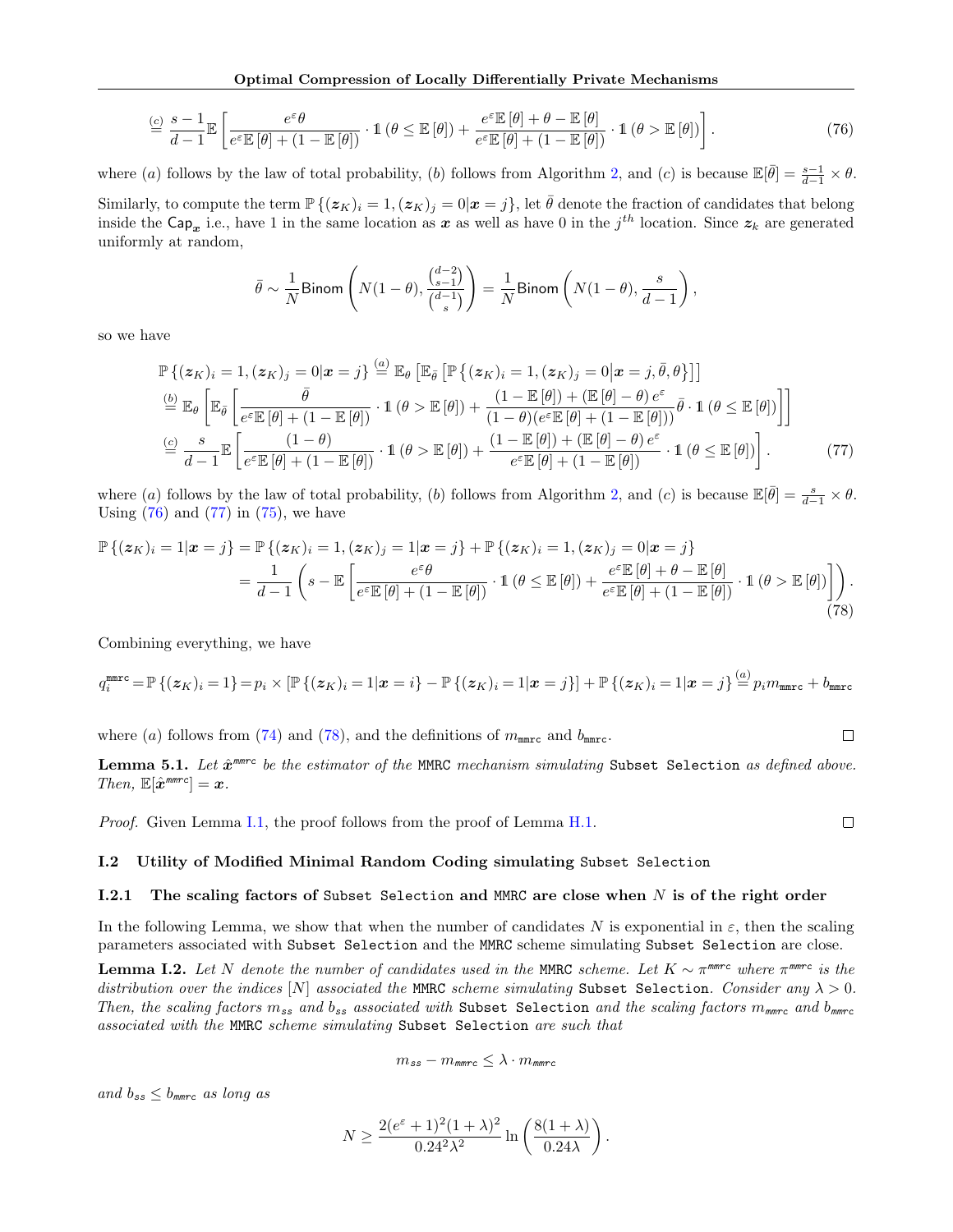Proof. The proof is similar to the proof of Lemma [H.2.](#page-35-5) We only show the key steps here. From  $(73)$  and  $(63)$ , we have

$$
b_{\text{mmrc}} - b_{\text{ss}} = \frac{1}{d-1} \cdot \frac{1}{e^{\epsilon} \mathbb{E}[\theta] + (1 - \mathbb{E}[\theta])} \cdot \mathbb{E}\left[e^{\epsilon}(\mathbb{E}[\theta] - \theta) \cdot \mathbb{1}(\theta \le \mathbb{E}[\theta]) + (\mathbb{E}[\theta] - \theta) \cdot \mathbb{1}(\theta > \mathbb{E}[\theta])\right]
$$
  
\n
$$
\stackrel{(a)}{\geq} \frac{1}{d-1} \cdot \frac{1}{e^{\epsilon} \mathbb{E}[\theta] + (1 - \mathbb{E}[\theta])} \cdot \mathbb{E}\left[ (\mathbb{E}[\theta] - \theta) \cdot \mathbb{1}(\theta \le \mathbb{E}[\theta]) + (\mathbb{E}[\theta] - \theta) \cdot \mathbb{1}(\theta > \mathbb{E}[\theta]) \right]
$$
  
\n
$$
= \frac{1}{d-1} \cdot \frac{1}{e^{\epsilon} \mathbb{E}[\theta] + (1 - \mathbb{E}[\theta])} \cdot \mathbb{E}\left[ (\mathbb{E}[\theta] - \theta) \right] = 0.
$$

where (a) follows because  $e^{\varepsilon} \geq 1$ . From [\(72\)](#page-40-5) and [\(62\)](#page-35-3), we have

$$
m_{\text{ss}} - m_{\text{mmc}} = \frac{d}{d-1} \cdot \frac{1}{e^{\varepsilon} \mathbb{E}[\theta] + (1 - \mathbb{E}[\theta])} \cdot \mathbb{E}\left[e^{\varepsilon} (\mathbb{E}[\theta] - \theta) \cdot \mathbb{1} \left( \theta \le \mathbb{E}[\theta] \right) + (\mathbb{E}[\theta] - \theta) \cdot \mathbb{1} \left( \theta > \mathbb{E}[\theta] \right)\right]
$$
\n
$$
\le \frac{d}{d-1} \cdot \frac{1}{e^{\varepsilon} \mathbb{E}[\theta] + (1 - \mathbb{E}[\theta])} \cdot \mathbb{E}\left[e^{\varepsilon} (\mathbb{E}[\theta] - \theta) \cdot \mathbb{1} \left( \theta \le \mathbb{E}[\theta] \right)\right]
$$
\n
$$
\stackrel{(a)}{\le} \frac{2}{e^{\varepsilon} \mathbb{E}[\theta] + (1 - \mathbb{E}[\theta])} \cdot \mathbb{E}\left[e^{\varepsilon} (\mathbb{E}[\theta] - \theta) \cdot \mathbb{1} \left( \theta \le \mathbb{E}[\theta] \right)\right]
$$
\n
$$
(79)
$$

where (a) holds since  $d \geq 2$ . Next, we condition on the event  $\mathcal{E} := \left\{ |\mathbb{E}[\theta] - \theta| \leq \sqrt{\frac{\ln(2/\beta)}{2N}} \right\}$ 2N , which has probability  $\mathbb{P}_{\theta} \{\mathcal{E}\} \geq 1 - \beta$  by Hoeffding's inequality. We continue to upper bound [\(79\)](#page-42-1):

$$
m_{\text{ss}} - m_{\text{mmrc}} = 2\left(\mathbb{P}\left\{\mathcal{E}\right\}\mathbb{E}\left[\frac{e^{\varepsilon}(\mathbb{E}[\theta] - \theta) \cdot \mathbb{1}\left(\theta \leq \mathbb{E}[\theta]\right)}{e^{\varepsilon}\mathbb{E}[\theta] + (1 - \mathbb{E}[\theta])}\bigg|\mathcal{E}\right] + \mathbb{P}\left\{\mathcal{E}^{c}\right\}\mathbb{E}\left[\frac{e^{\varepsilon}(\mathbb{E}[\theta] - \theta) \cdot \mathbb{1}\left(\theta \leq \mathbb{E}[\theta]\right)}{e^{\varepsilon}\mathbb{E}[\theta] + (1 - \mathbb{E}[\theta])}\bigg|\mathcal{E}^{c}\right]\right)
$$
\n
$$
\stackrel{(a)}{\leq} 2\left(\mathbb{E}\left[\frac{e^{\varepsilon}(\mathbb{E}[\theta] - \theta) \cdot \mathbb{1}\left(\theta \leq \mathbb{E}[\theta]\right)}{e^{\varepsilon}\mathbb{E}[\theta] + (1 - \mathbb{E}[\theta])}\bigg|\mathcal{E}\right] + \beta\right)
$$
\n
$$
\stackrel{(b)}{\leq} (1 + e^{\varepsilon})\sqrt{\frac{\ln(2/\beta)}{2N}} + 2\beta
$$

where  $(a)$  holds since

$$
\frac{e^\varepsilon(\mathbb{E}[\theta]-\theta)\cdot 1\ (\theta\leq \mathbb{E}\left[\theta\right])}{e^\varepsilon\mathbb{E}[\theta]+(1-\mathbb{E}[\theta])}=\frac{e^\varepsilon\mathbb{E}[\theta]\cdot 1\ (\theta\leq \mathbb{E}\left[\theta\right])}{e^\varepsilon\mathbb{E}[\theta]+(1-\mathbb{E}[\theta])}-\frac{e^\varepsilon\theta\cdot 1\ (\theta\leq \mathbb{E}\left[\theta\right])}{e^\varepsilon\mathbb{E}[\theta]+(1-\mathbb{E}[\theta])}\leq 1,
$$

and (b) holds since  $\mathbb{E}[\theta] = s/d \ge 1/(1+e^{\varepsilon}).$ 

The rest of the proof is similar to the proof of Lemma [H.2.](#page-35-5)

# <span id="page-42-0"></span>I.2.2 Relationship between the mean squared errors associated with Subset Selection and MMRC simulating Subset Selection

In the following Proposition, we show that if  $m_{\text{mmrc}}$  is close to  $m_{\text{ss}}$  and  $b_{\text{mmrc}} \geq b_{\text{ss}}$ , then the mean squared error associated with MMRC simulating Subset Selection (i.e.,  $\mathbb{E}_{q^{\text{mmrc}}} \left[ \|\hat{x}^{\text{mmrc}} - \overline{x}\|_2^2 \right]$ ) is close to the mean squared error associated with Subset Selection (i.e.,  $\mathbb{E}_{q^{\text{ss}}} \big[ \left\| \hat{\boldsymbol{x}}^{\text{ss}} - \boldsymbol{x} \right\|_2^2 \big]$ ).

<span id="page-42-2"></span>**Proposition I.1.** Let  $q^{ss}(z|x)$  be the  $\varepsilon$ -LDP Subset Selection mechanism with estimator  $\hat{x}^{ss}$ . Let  $q^{mmrc}(z|x)$ denote the MMRC privatization mechanism simulating Subset Selection with N candidates and estimator  $\hat{x}^{mmrc}$ . Let  $m_{ss}$  and  $b_{ss}$  denote the scaling factors associated with Subset Selection and  $m_{mmre}$  and  $b_{mmre}$  denote the scaling factors associated with the MMRC scheme simulating Subset Selection. Consider any  $\lambda > 0$ . If  $m_{\text{pu}} - m_{\text{mmrc}} \leq \lambda \cdot m_{\text{mmrc}}$  and  $b_{\text{mmrc}} \geq b_{ss}$ , then

$$
\mathbb{E}_{q^{\text{mmr}}} \big[ \left\| \hat{\boldsymbol{x}}^{\text{mmr}} - \boldsymbol{x} \right\|_2^2 \big] \leq \left( 1 + 4 \lambda + 5 \lambda^2 + 2 \lambda^3 \right) \mathbb{E}_{q^{ss}} \big[ \| \hat{\boldsymbol{x}}^{ss} - \boldsymbol{x} \|^2 \big]
$$

*Proof.* The proof is similar to the proof of Proposition [H.1.](#page-37-2)

<span id="page-42-1"></span> $\Box$